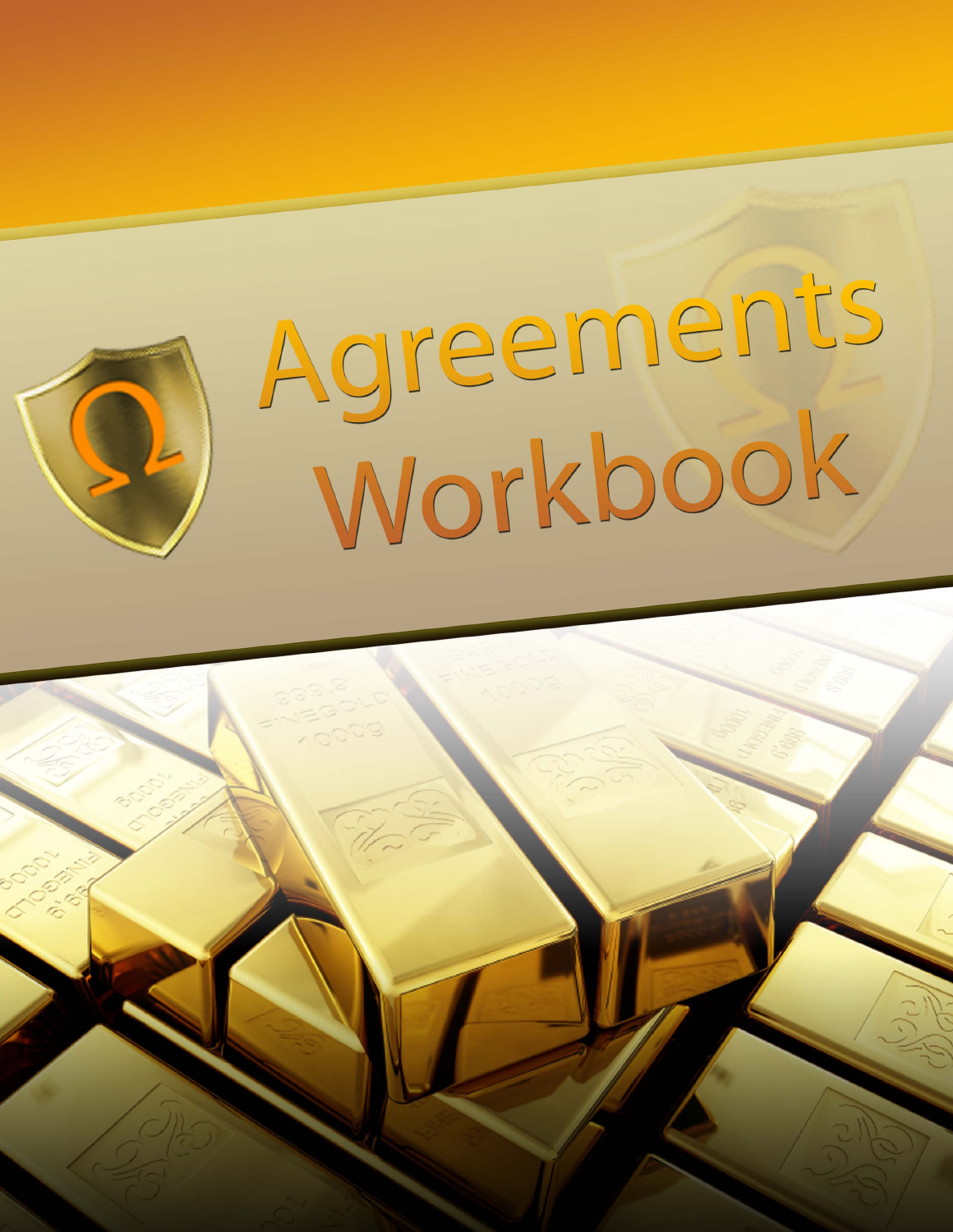







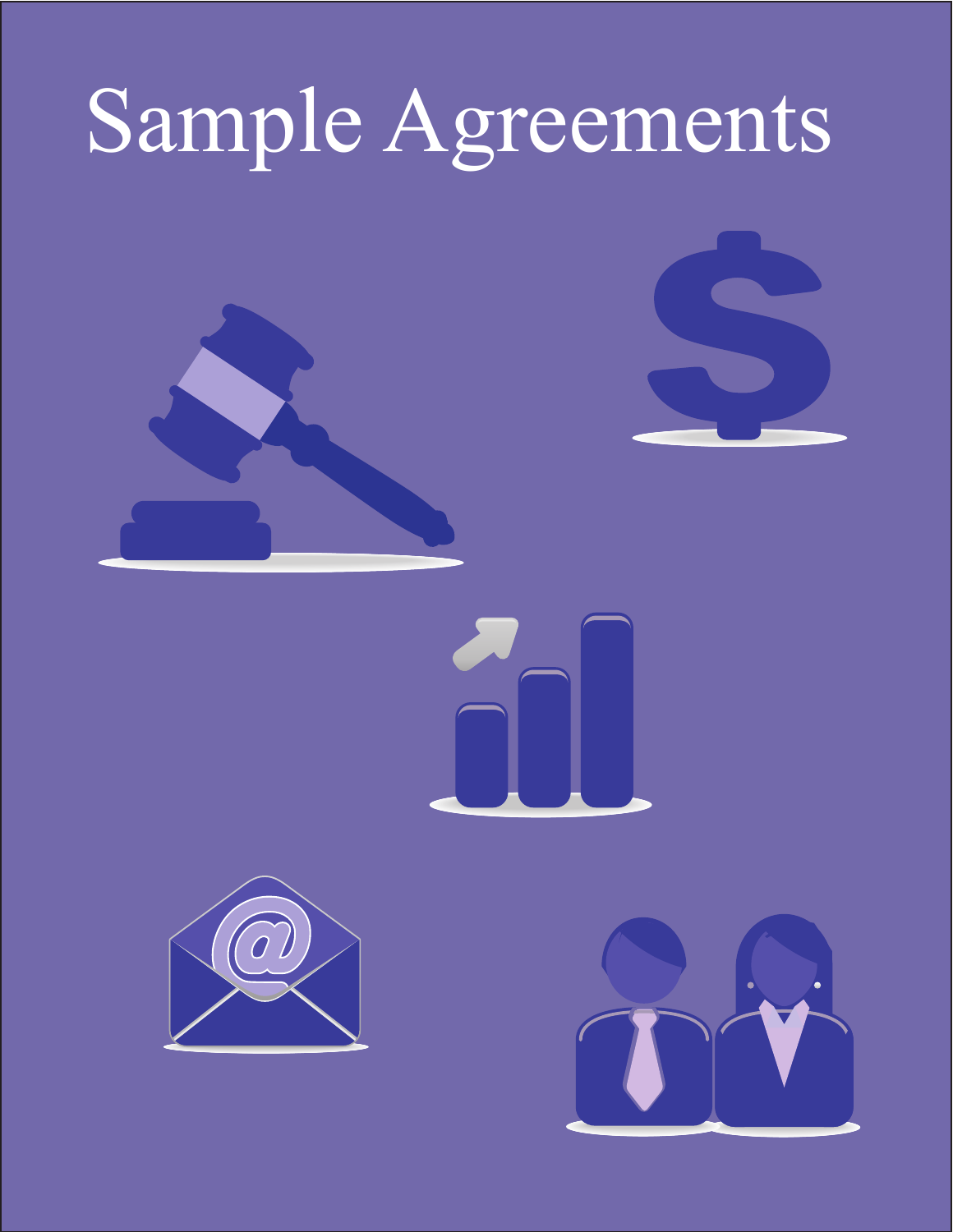# **TERMS AND DISCLAIMERS**

**NO ATTORNEY-CLIENT PRIVILEGE OR LEGAL ADVICE:** While the authors are attorneys who have discussed various legal, business and other concepts herein, nothing herein shall be construed to constitute specific legal advice or recommendations. Furthermore, by using this training program, you understand that you should still seek legal and financial counsel when appropriate for your specific situation. Your participation in this course shall NOT create an attorney-client privileged relationship under any circumstance.

**NO WARRANTIES:** This training program is being provided **AS IS** for informational purposes, without any warranties, except for any applicable return policies. This training program is not guaranteed to produce any particular result. Use the information contained herein at your own risk.

**TRADEMARKS:** Innoventum, the Innoventum logo, and "where innovation meets" momentum" are the registered trademarks of Innoventum, Inc. IDontLikeToWork is a trademark of IDontLikeToWork LLC. All other product names and companies mentioned herein may be trademarks of their respective owners. Innoventum and IDontLikeToWork LLC make no claim in the trademarks of these third parties.

**NO ENDORSEMENT:** None of the companies mentioned herein have endorsed this product.

**ILLUSTRATION COPYRIGHTS:** The majority of the photographs and illustrations used herein are the copyright of iStockPhoto.com and their respective authors, and AnimationFactory.com and their respective authors.

**COPYRIGHT:** This training program is owned and published jointly by Innoventum, Inc. and IDontLikeToWork LLC. To purchase additional copies of this training program, please contact IDontLikeToWork LLC at:

6659 Pearl Rd Suite 301 Parma Hts, OH 44130 Phone: 440-545-2095

© 2010 Innoventum, Inc. and IDontLikeToWork LLC. All Rights Reserved.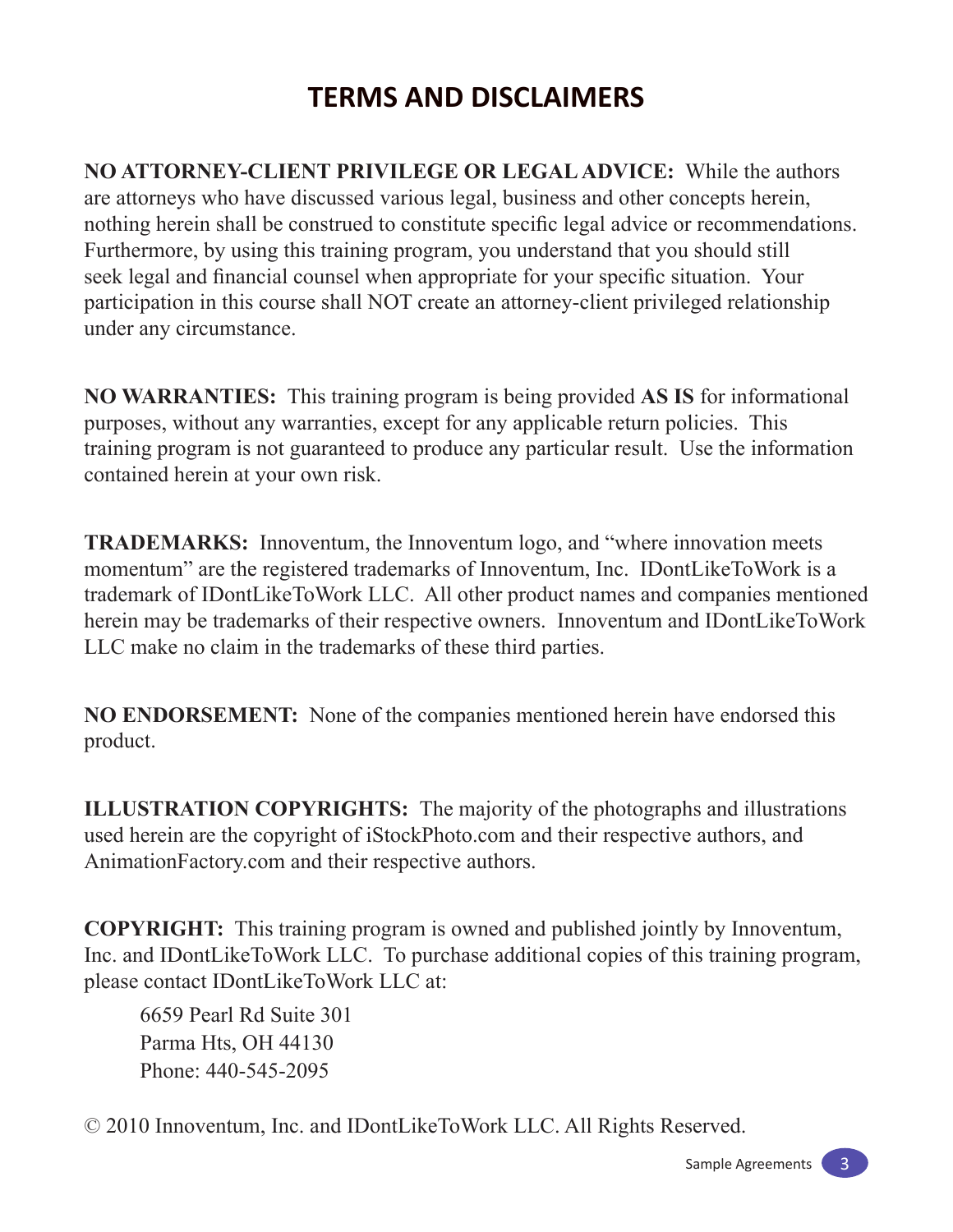# **TABLE OF CONTENTS**

| Residential Lease Agreement With Option To Purchase Real Estate 71 |  |
|--------------------------------------------------------------------|--|
|                                                                    |  |
|                                                                    |  |
|                                                                    |  |
|                                                                    |  |
|                                                                    |  |
|                                                                    |  |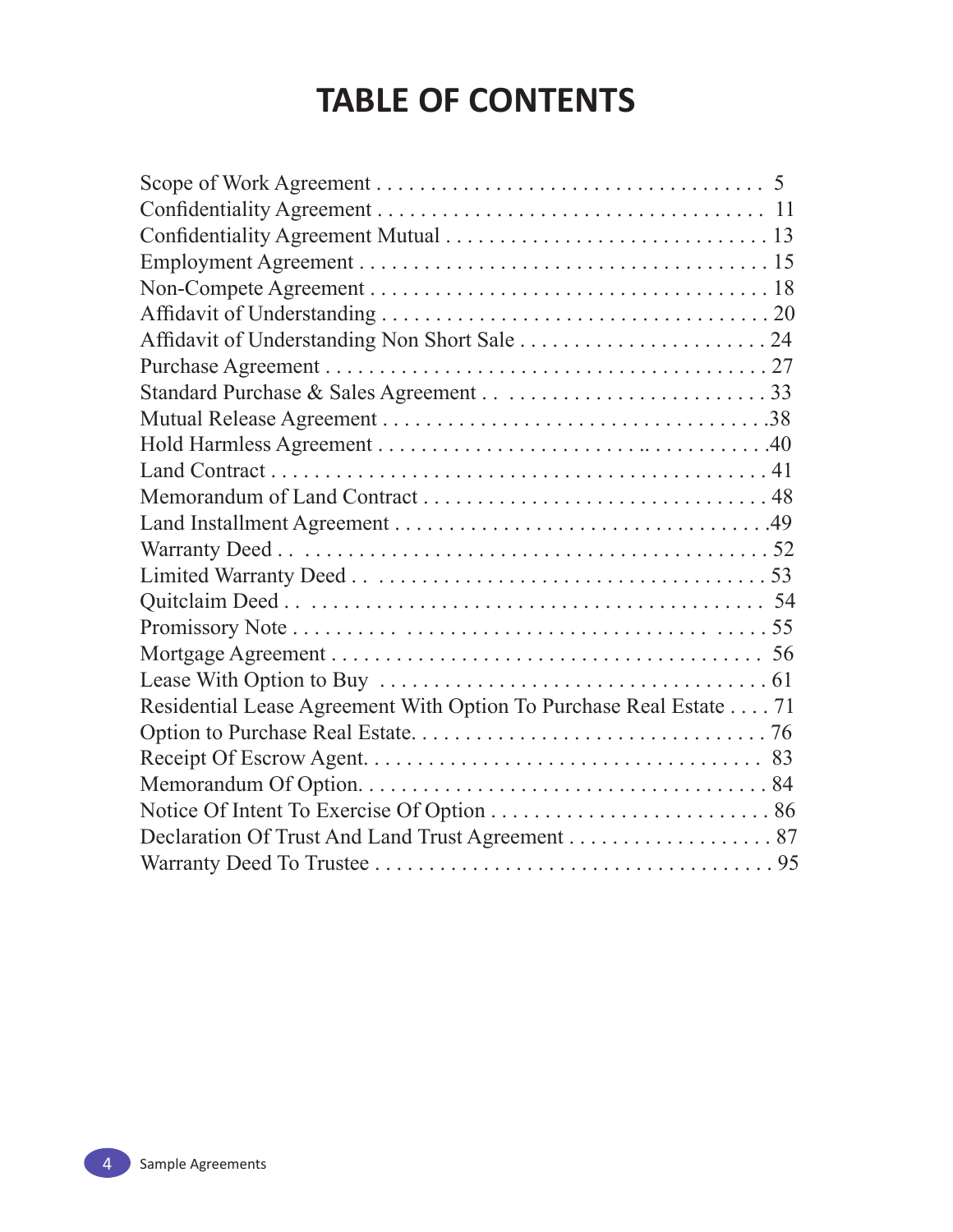# **Scope of Work Agreement**

| <b>This Scope of Work Agreement</b> (hereinafter the "Agreement") is made on this | Day of             |
|-----------------------------------------------------------------------------------|--------------------|
| by and between<br>20                                                              | with a principal   |
| place of business located at                                                      |                    |
| (hereinafter called "COMPANY"), and                                               | , with a principal |
| place of business located at                                                      |                    |
| (hereinafter called "CONTRACTOR").                                                |                    |
|                                                                                   |                    |
| <b>WHEREAS, COMPANY</b> is in need of assistance in the area of                   |                    |

**WHEREAS**, CONTRACTOR represents that he or she is qualified and possesses expertise in such area;

\_\_\_\_\_\_\_\_\_\_\_\_\_\_\_\_\_\_\_\_\_\_\_\_\_\_\_\_\_\_\_\_\_\_\_\_\_\_\_\_\_\_\_\_\_\_\_\_\_\_\_\_\_\_\_\_\_\_\_\_\_\_\_\_\_\_\_\_\_\_\_\_\_\_\_\_\_;

**WHEREAS**, COMPANY desires to contract with CONTRACTOR in the capacity of an "independent contractor" to perform the services set forth herein;

**WHEREAS**, CONTRACTOR desires to enter in this Agreement to perform such services in the capacity of an "independent contractor" on the terms and conditions and for the compensation set forth herein;

**NOW THEREFORE**, in consideration of the mutual promises, covenants, warranties, and other good and valuable consideration as set forth herein, COMPANY and CONTRACTOR hereby agree as follows:

#### **1. Scope of Work:**

The CONTRACTOR shall furnish all materials listed below, furnish labor and otherwise perform all of the work shown on drawings and/or described in the specifications entitled Exhibit A, as attached and becomes a permanent part of contract. CONTRACTOR agrees to perform all of the work in a diligent and workmanlike manner.

## **2. Address of Job Site:**

The Agreement covers work to performed at the property/properties located at the address(es) of:

\_\_\_\_\_\_\_\_\_\_\_\_\_\_\_\_\_\_\_\_\_\_\_\_\_\_\_\_\_\_\_\_\_\_\_\_\_\_\_\_\_\_\_\_\_\_\_\_\_\_\_\_\_\_\_\_\_\_\_\_\_\_\_\_\_\_\_\_\_\_\_\_\_\_\_\_\_  $\mathcal{L}_\mathcal{L} = \{ \mathcal{L}_\mathcal{L} = \{ \mathcal{L}_\mathcal{L} = \{ \mathcal{L}_\mathcal{L} = \{ \mathcal{L}_\mathcal{L} = \{ \mathcal{L}_\mathcal{L} = \{ \mathcal{L}_\mathcal{L} = \{ \mathcal{L}_\mathcal{L} = \{ \mathcal{L}_\mathcal{L} = \{ \mathcal{L}_\mathcal{L} = \{ \mathcal{L}_\mathcal{L} = \{ \mathcal{L}_\mathcal{L} = \{ \mathcal{L}_\mathcal{L} = \{ \mathcal{L}_\mathcal{L} = \{ \mathcal{L}_\mathcal{$ \_\_\_\_\_\_\_\_\_\_\_\_\_\_\_\_\_\_\_\_\_\_\_\_\_\_\_\_\_\_\_\_\_\_\_\_\_\_\_\_\_\_\_\_\_\_\_\_\_\_\_\_\_\_\_\_\_\_\_\_\_\_\_\_\_\_\_\_\_\_\_\_\_\_\_\_\_

 $\mathcal{L}_\text{max} = \frac{1}{2} \sum_{i=1}^n \mathcal{L}_\text{max} = \frac{1}{2} \sum_{i=1}^n \mathcal{L}_\text{max} = \frac{1}{2} \sum_{i=1}^n \mathcal{L}_\text{max} = \frac{1}{2} \sum_{i=1}^n \mathcal{L}_\text{max} = \frac{1}{2} \sum_{i=1}^n \mathcal{L}_\text{max} = \frac{1}{2} \sum_{i=1}^n \mathcal{L}_\text{max} = \frac{1}{2} \sum_{i=1}^n \mathcal{L}_\text{max} = \frac{1}{2} \sum_{i=$ 

## **3. Time of Completion:**

|    | All work performed under this Agreement shall be commenced on or before |  |
|----|-------------------------------------------------------------------------|--|
| 20 | and shall be completed on or before                                     |  |

\_\_\_\_\_\_\_\_\_\_\_\_\_\_\_\_\_\_\_\_\_\_\_\_\_\_\_\_\_\_\_\_\_\_\_\_\_\_\_\_\_\_\_\_\_\_\_\_\_\_\_\_\_\_\_\_\_\_\_\_\_\_\_\_\_\_\_\_\_\_\_\_\_\_\_\_\_\_  $\mathcal{L}_\mathcal{L} = \{ \mathcal{L}_\mathcal{L} = \{ \mathcal{L}_\mathcal{L} = \{ \mathcal{L}_\mathcal{L} = \{ \mathcal{L}_\mathcal{L} = \{ \mathcal{L}_\mathcal{L} = \{ \mathcal{L}_\mathcal{L} = \{ \mathcal{L}_\mathcal{L} = \{ \mathcal{L}_\mathcal{L} = \{ \mathcal{L}_\mathcal{L} = \{ \mathcal{L}_\mathcal{L} = \{ \mathcal{L}_\mathcal{L} = \{ \mathcal{L}_\mathcal{L} = \{ \mathcal{L}_\mathcal{L} = \{ \mathcal{L}_\mathcal{$ 

Specify additional notes (penalties for delay, etc.): \_\_\_\_\_\_\_\_\_\_\_\_\_\_\_\_\_\_\_\_\_\_\_\_\_\_\_

## **4. Description of Project:**

General Project Description: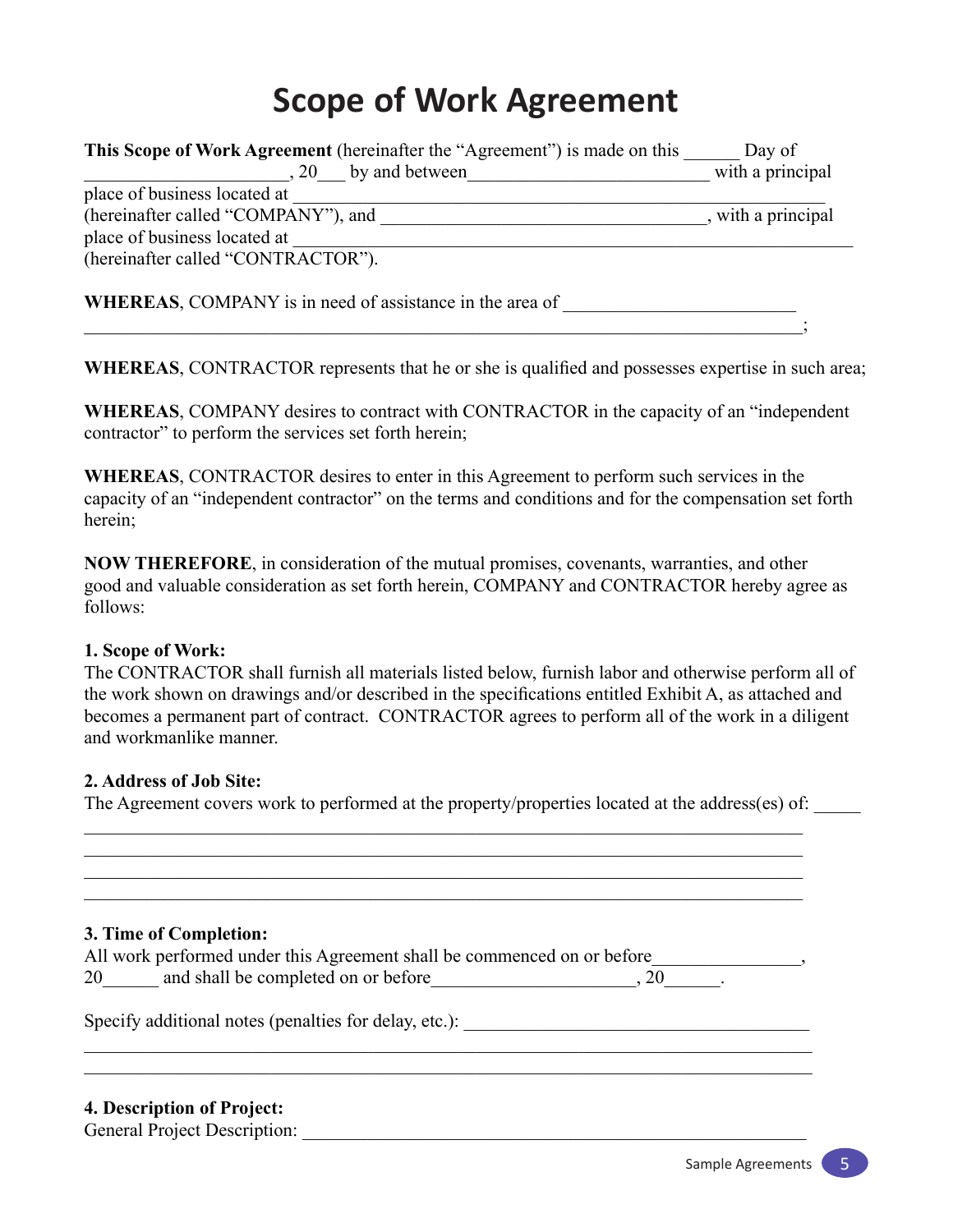Include rooms:

Guidelines or codes to be followed: \_\_\_\_\_\_\_\_\_\_\_\_\_\_\_\_\_\_\_\_\_\_\_\_\_\_\_\_\_\_\_\_\_\_\_\_\_\_\_\_\_\_\_\_\_\_\_\_\_\_\_\_\_\_\_

Special patterns, trims or layouts involved:

### **5. Description of Materials:**

Include any furnished by COMPANY, with square feet of product if available:

Include any furnished by CONTRACTOR, with square feet of product if available and list material supplier next to each product: \_\_\_\_\_\_\_\_\_\_\_\_\_\_\_\_\_\_\_\_\_\_\_\_\_\_\_\_\_\_\_\_\_\_\_\_\_\_\_\_\_\_\_\_\_\_\_\_\_\_\_\_\_\_\_\_\_\_\_

\_\_\_\_\_\_\_\_\_\_\_\_\_\_\_\_\_\_\_\_\_\_\_\_\_\_\_\_\_\_\_\_\_\_\_\_\_\_\_\_\_\_\_\_\_\_\_\_\_\_\_\_\_\_\_\_\_\_\_\_\_\_\_\_\_\_\_\_\_\_\_\_\_\_\_\_\_\_\_\_\_\_\_\_  $\mathcal{L}_\mathcal{L} = \{ \mathcal{L}_\mathcal{L} = \{ \mathcal{L}_\mathcal{L} = \{ \mathcal{L}_\mathcal{L} = \{ \mathcal{L}_\mathcal{L} = \{ \mathcal{L}_\mathcal{L} = \{ \mathcal{L}_\mathcal{L} = \{ \mathcal{L}_\mathcal{L} = \{ \mathcal{L}_\mathcal{L} = \{ \mathcal{L}_\mathcal{L} = \{ \mathcal{L}_\mathcal{L} = \{ \mathcal{L}_\mathcal{L} = \{ \mathcal{L}_\mathcal{L} = \{ \mathcal{L}_\mathcal{L} = \{ \mathcal{L}_\mathcal{$ 

\_\_\_\_\_\_\_\_\_\_\_\_\_\_\_\_\_\_\_\_\_\_\_\_\_\_\_\_\_\_\_\_\_\_\_\_\_\_\_\_\_\_\_\_\_\_\_\_\_\_\_\_\_\_\_\_\_\_\_\_\_\_\_\_\_\_\_\_\_\_\_\_\_\_\_\_\_\_\_\_\_\_\_\_ \_\_\_\_\_\_\_\_\_\_\_\_\_\_\_\_\_\_\_\_\_\_\_\_\_\_\_\_\_\_\_\_\_\_\_\_\_\_\_\_\_\_\_\_\_\_\_\_\_\_\_\_\_\_\_\_\_\_\_\_\_\_\_\_\_\_\_\_\_\_\_\_\_\_\_\_\_\_\_\_\_\_\_\_

\_\_\_\_\_\_\_\_\_\_\_\_\_\_\_\_\_\_\_\_\_\_\_\_\_\_\_\_\_\_\_\_\_\_\_\_\_\_\_\_\_\_\_\_\_\_\_\_\_\_\_\_\_\_\_\_\_\_\_\_\_\_\_\_\_\_\_\_\_\_\_\_\_\_\_\_\_\_\_\_\_\_\_\_  $\mathcal{L}_\mathcal{L} = \{ \mathcal{L}_\mathcal{L} = \{ \mathcal{L}_\mathcal{L} = \{ \mathcal{L}_\mathcal{L} = \{ \mathcal{L}_\mathcal{L} = \{ \mathcal{L}_\mathcal{L} = \{ \mathcal{L}_\mathcal{L} = \{ \mathcal{L}_\mathcal{L} = \{ \mathcal{L}_\mathcal{L} = \{ \mathcal{L}_\mathcal{L} = \{ \mathcal{L}_\mathcal{L} = \{ \mathcal{L}_\mathcal{L} = \{ \mathcal{L}_\mathcal{L} = \{ \mathcal{L}_\mathcal{L} = \{ \mathcal{L}_\mathcal{$ 

#### **6. Contract Price / Payment Schedule:**

| The COMPANY shall pay the CONTRACTOR for the material and labor to be performed under the            |             |  |
|------------------------------------------------------------------------------------------------------|-------------|--|
| Agreement as listed above for the sum of                                                             | Dollars (\$ |  |
| subject to additions and deductions pursuant to the authorized change orders. Payments shall be made |             |  |
| according to the following payment schedule:                                                         |             |  |

 $\mathcal{L}_\mathcal{L} = \{ \mathcal{L}_\mathcal{L} = \{ \mathcal{L}_\mathcal{L} = \{ \mathcal{L}_\mathcal{L} = \{ \mathcal{L}_\mathcal{L} = \{ \mathcal{L}_\mathcal{L} = \{ \mathcal{L}_\mathcal{L} = \{ \mathcal{L}_\mathcal{L} = \{ \mathcal{L}_\mathcal{L} = \{ \mathcal{L}_\mathcal{L} = \{ \mathcal{L}_\mathcal{L} = \{ \mathcal{L}_\mathcal{L} = \{ \mathcal{L}_\mathcal{L} = \{ \mathcal{L}_\mathcal{L} = \{ \mathcal{L}_\mathcal{$ \_\_\_\_\_\_\_\_\_\_\_\_\_\_\_\_\_\_\_\_\_\_\_\_\_\_\_\_\_\_\_\_\_\_\_\_\_\_\_\_\_\_\_\_\_\_\_\_\_\_\_\_\_\_\_\_\_\_\_\_\_\_\_\_\_\_\_\_\_\_\_\_\_\_\_\_\_\_\_\_\_\_\_\_

#### **7. General Provisions:**

Any alteration of deviation from the above or attached specifications, including but not limited to additional material or labor costs will be allowed only by written change order signed by both the COMPANY and CONTRACTOR. Any additional charges will be added automatically to the contract price.

Payments must be made according to the schedule described in provision 6 herein. If payment fails to arrive by the agreed upon payment dates, CONTRACTOR shall have right to suspend work until such time payment arrives, and then CONTRACTOR has a reasonable time to reschedule work should CONTRACTOR have begun work on another project. Failure to make payment within days of payment date shall constitute a breach of contract.

CONTRACTOR shall furnish upon payment all appropriate Lien releases when requested by COMPANY or upon payment.

CONTRACTOR shall bear the expenses of obtaining all necessary permits as required by local codes and ordinances for the work to be performed. CONTRACTOR shall idemnify COMPANY and/or it's principals for any and all costs, fees, fines and/or legal expenses associated with or incurred as a result of the contractor's failing to obtain all of the necessary permits as required by local codes and ordinances.

CONTRACTOR shall not be liable for delays due to circumstances that are not within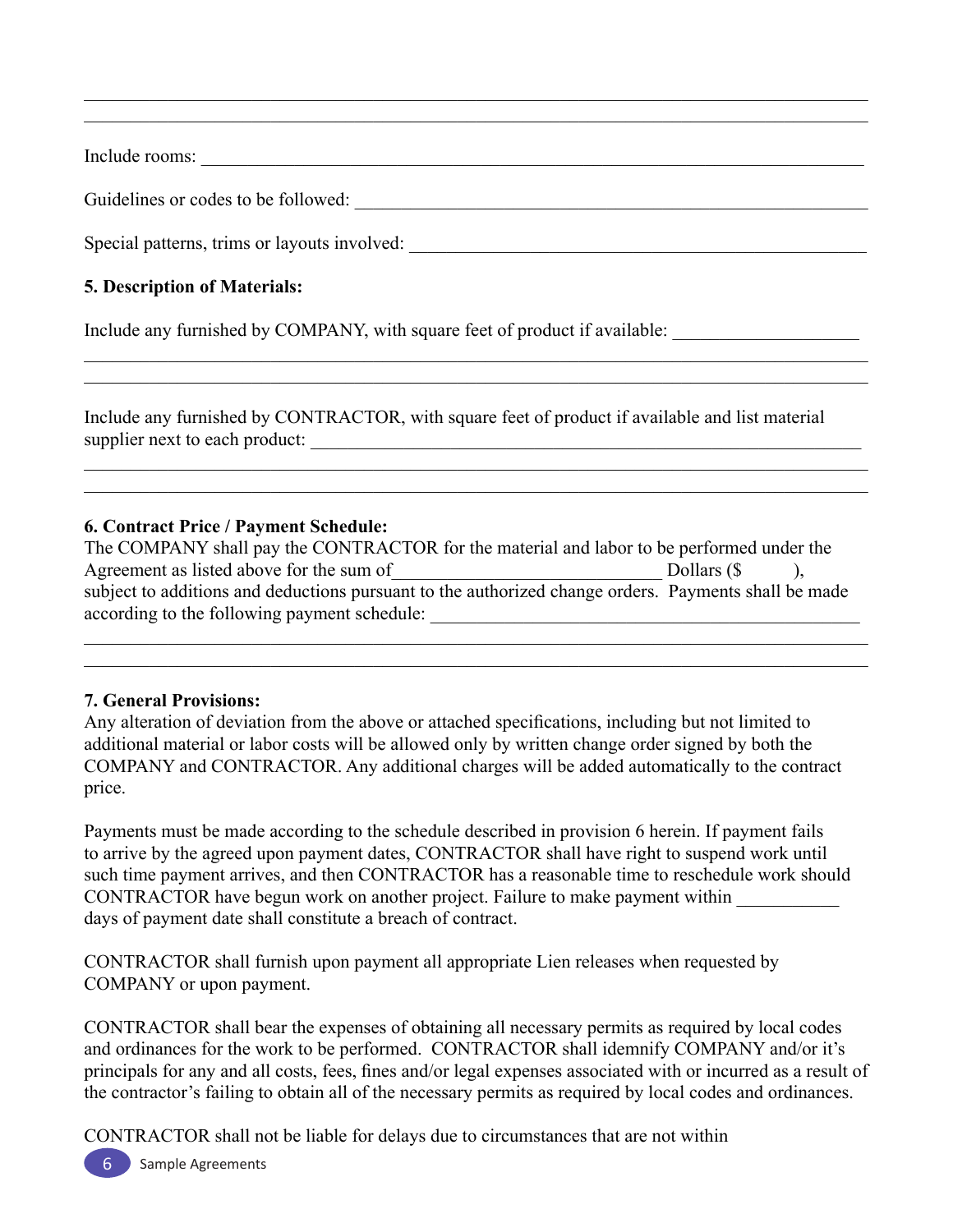CONTRACTOR's control, such as labor strikes, casualty, unavailable material or acts of God.

CONTRACTOR warrants all workmanship and materials for a period of\_\_\_\_\_\_\_\_\_\_\_ months after completion.

CONTRACTOR shall complete all work in a clean and professional manner and in compliance with all applicable building codes.

CONTRACTOR shall furnish a detailed drawing or plan showing scope of work, materials used and fixtures to be installed, if so requested by COMPANY. Requested drawing shall become part of the Agreement as Exhibit A.

To the extent required by law, all work shall be performed by individuals dully licensed, and authorized by law to perform such work. CONTRACTOR warrants it is adequately insured for injury to it's employees and others incurring loss or injury as a result of the acts of the CONTRACTOR or it's employees or subcontractors.

All disputes hereunder shall be resolved by binding arbitration in accordance with rules of the American Arbitration Association.

\_\_\_\_\_\_\_\_\_\_\_\_\_\_\_\_\_\_\_\_\_\_\_\_\_\_\_\_\_\_\_\_\_\_\_\_\_\_\_\_\_\_\_\_\_\_\_\_\_\_\_\_\_\_\_\_\_\_\_\_\_\_\_\_\_\_\_\_\_\_\_\_\_\_\_\_\_\_  $\mathcal{L}_\mathcal{L} = \{ \mathcal{L}_\mathcal{L} = \{ \mathcal{L}_\mathcal{L} = \{ \mathcal{L}_\mathcal{L} = \{ \mathcal{L}_\mathcal{L} = \{ \mathcal{L}_\mathcal{L} = \{ \mathcal{L}_\mathcal{L} = \{ \mathcal{L}_\mathcal{L} = \{ \mathcal{L}_\mathcal{L} = \{ \mathcal{L}_\mathcal{L} = \{ \mathcal{L}_\mathcal{L} = \{ \mathcal{L}_\mathcal{L} = \{ \mathcal{L}_\mathcal{L} = \{ \mathcal{L}_\mathcal{L} = \{ \mathcal{L}_\mathcal{$ 

## **8. Additional Notes:** \_\_\_\_\_\_\_\_\_\_\_\_\_\_\_\_\_\_\_\_\_\_\_\_\_\_\_\_\_\_\_\_\_\_\_\_\_\_\_\_\_\_\_\_\_\_\_\_\_\_\_\_\_\_\_\_\_\_\_\_

#### **9. Remedies:**

In addition to any and all other rights a party may have available according to law, if a party defaults by failing to substantially perform any provision, term or condition of this Agreement (including without limitation the failure to perform the work stated herein on the agreed upon timeframe, or to make a monetary payment when due), the other party may terminate the Agreement by providing written notice to the defaulting party. This notice shall describe with sufficient detail the nature of the default. The party receiving such notice shall have \_\_\_\_\_\_\_\_\_\_\_\_ days from the effective date of such notice to cure the default(s). Unless waived by a party providing notice, the failure to cure the default(s) within such time period shall result in the automatic termination of this Contract.

#### **10. Entire Agreement:**

This Agreement contains the entire agreement of the parties, and there are no other promises or conditions in any other agreement whether oral or written concerning the subject matter of this Contract. This Agreement supersedes any prior written or oral agreements between the parties.

## **11. Severability:**

If any provision of this Agreement will be held to be invalid or unenforceable for any reason, the remaining provisions will continue to be valid and enforceable. If a court finds that any provision of this Agreement is invalid or unenforceable, but that by limiting such provision it would become valid and enforceable, then such provision will be deemed to be written, construed, and enforced as so limited.

#### **12. Amendment:**

This Agreement may be modified or amended in writing, if the writing is signed by the party obligated under the amendment. Any Change Orders later signed by both parties shall become a part of this Agreement.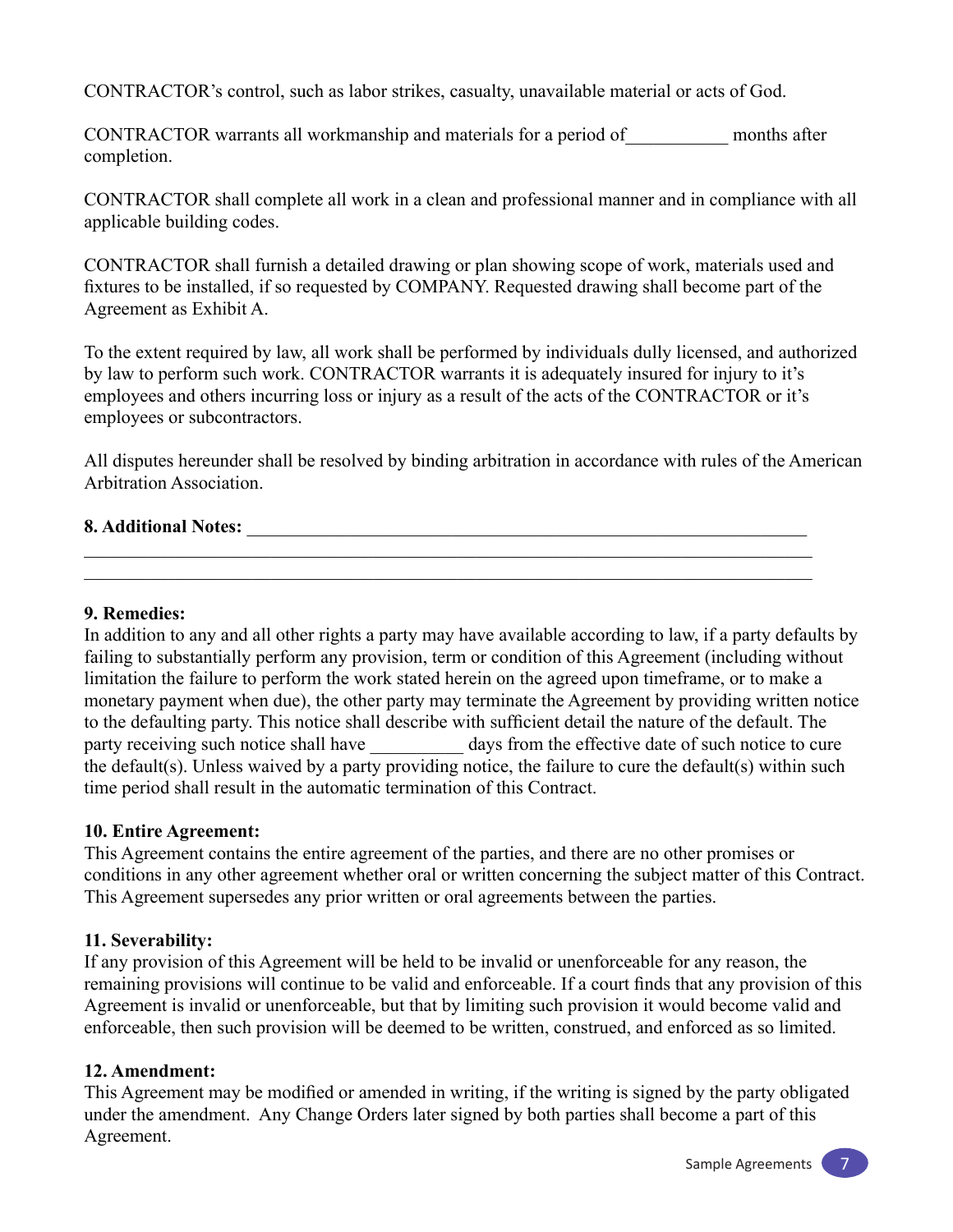#### **13. Governing Law:**

This Agreement shall be construed in accordance with the laws of the State of  $\Box$ . The parties expressly agree that any law or statute requiring that any ambiguity be construed against the drafting party is expressly waived to the full extent as permitted by law.

### **14. Notice:**

Any notice or communication required or permitted under this Agreement shall be sufficiently given if delivered in person or by certified mail, return receipt requested, to the address set forth in the opening paragraph or to such other address as one party may have furnished to the other in writing.

#### **15. Assignment:**

Neither party may assign or transfer this Agreement without the prior written consent of the nonassigning party, which approval shall not be unreasonably withheld.

| Signed this    |                   |  |
|----------------|-------------------|--|
| <b>COMPANY</b> | <b>CONTRACTOR</b> |  |
| Printed        | Printed           |  |
| Title          | Title             |  |
|                | Telephone Number  |  |
|                |                   |  |

State Contractor's License No.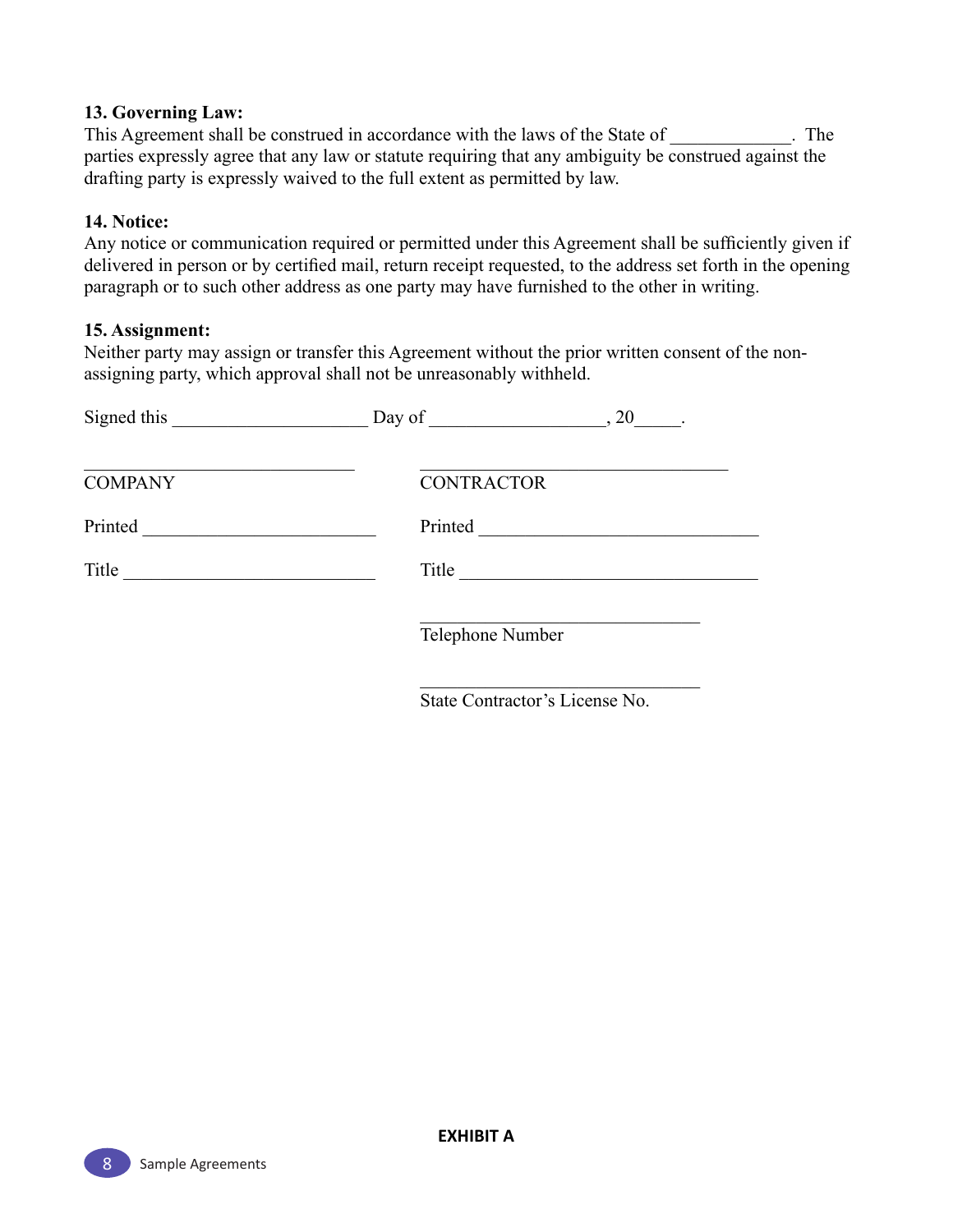#### **TO SCOPE OF WORK AGREEMENT**

Insert any additional project details and/or drawings here.

**EXHIBIT \_\_\_**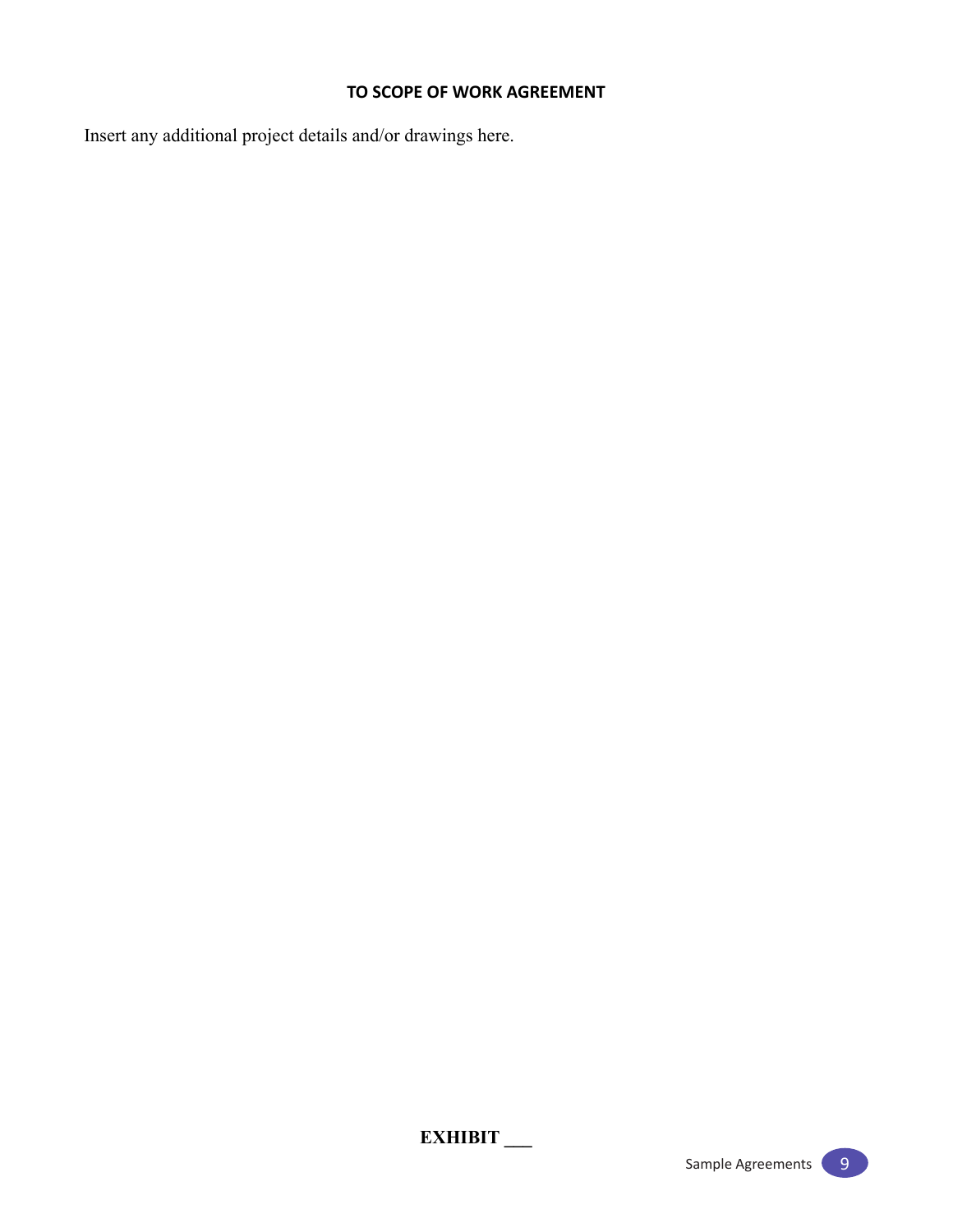## **CHANGE ORDER FOR SCOPE OF WORK AGREEMENT**

| Date: $\frac{1}{2}$                                                                                                                                                                                                                                                                                                                                                                                                                                                                                 |                                                                                    |
|-----------------------------------------------------------------------------------------------------------------------------------------------------------------------------------------------------------------------------------------------------------------------------------------------------------------------------------------------------------------------------------------------------------------------------------------------------------------------------------------------------|------------------------------------------------------------------------------------|
|                                                                                                                                                                                                                                                                                                                                                                                                                                                                                                     |                                                                                    |
|                                                                                                                                                                                                                                                                                                                                                                                                                                                                                                     |                                                                                    |
|                                                                                                                                                                                                                                                                                                                                                                                                                                                                                                     |                                                                                    |
| We propose the following changes in the scope of work:                                                                                                                                                                                                                                                                                                                                                                                                                                              |                                                                                    |
|                                                                                                                                                                                                                                                                                                                                                                                                                                                                                                     |                                                                                    |
| a se provincia de la construcción de la construcción de la construcción de la construcción de la construcción                                                                                                                                                                                                                                                                                                                                                                                       | ,我们也不能在这里的人,我们也不能在这里的人,我们也不能在这里的人,我们也不能在这里的人,我们也不能在这里的人,我们也不能在这里的人,我们也不能在这里的人,我们也  |
|                                                                                                                                                                                                                                                                                                                                                                                                                                                                                                     | $\mathcal{E}$                                                                      |
|                                                                                                                                                                                                                                                                                                                                                                                                                                                                                                     |                                                                                    |
|                                                                                                                                                                                                                                                                                                                                                                                                                                                                                                     |                                                                                    |
| All materials are guaranteed to be as specified. All work shall be completed in a substantial<br>workmanlike manner according to the specifications submitted, per standard practices. Any alteration of<br>deviation from the above specifications involving additional extra costs must be included in additional<br>written change orders that are signed by both parties. All other terms of the original Agreement that do<br>not contradict any amendments stated herein are still in effect. |                                                                                    |
| <b>CONTRACTOR</b>                                                                                                                                                                                                                                                                                                                                                                                                                                                                                   | Note: This proposal may be withdrawn by<br>us if not accepted within _______ days. |
|                                                                                                                                                                                                                                                                                                                                                                                                                                                                                                     |                                                                                    |
| Printed Name:                                                                                                                                                                                                                                                                                                                                                                                                                                                                                       |                                                                                    |

ACCEPTANCE OF PROPOSAL:

The above prices, specifications, and conditions are satisfactory and are hereby accepted. You are authorized to do the work as specified. Payment shall be made according to the terms outlined above.

 $\overline{\mathcal{L}}$  , and the set of the set of the set of the set of the set of the set of the set of the set of the set of the set of the set of the set of the set of the set of the set of the set of the set of the set of the s **COMPANY** 

Printed Name: \_\_\_\_\_\_\_\_\_\_\_\_\_\_\_\_\_\_\_ Date Accepted: \_\_\_\_\_\_\_\_\_\_\_\_\_\_\_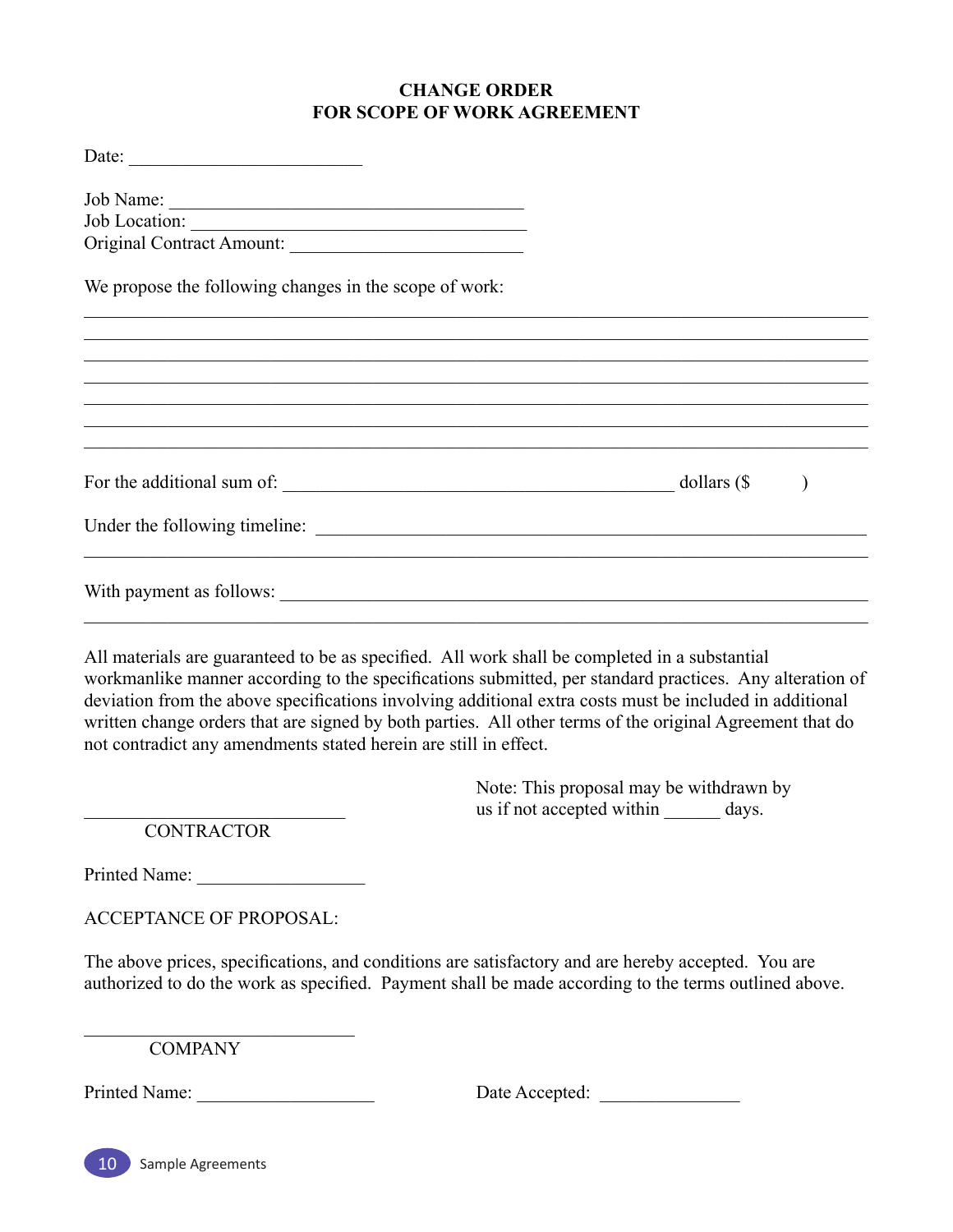# **Confidentiality Agreement**

WHEREAS, whose address is \_\_\_\_\_\_\_, (hereinafter referred to as "DISCLOSER") has developed certain Confidential Information pertaining to **example 1** and the set of the set of the set of the set of the set of the set of the set of the set of the set of the set of the set of the set of the set of the set of the set of the set of the set of the s "Confidential Information"); and

**WHEREAS**,  $a/an$  (individual or business) having an address of  $\Box$  (hereinafter referred to as "DISCLOSEE") desires to learn the details of said Confidential Information because of an interest in exploring the possibility of entering into a business or other arrangement with DISCLOSER based upon and/or covered by said Confidential Information; and

**WHEREAS,** DISCLOSER desires to disclose the details of said Confidential Information to DISCLOSEE only with the understanding that the disclosure be kept confidential; and

**WHEREAS,** DISCLOSER desires to prevent use of said Confidential Information and any of its features by anyone without the prior express written authorization of DISCLOSER;

**NOW, THEREFORE,** in consideration of the promises and the agreements made herein by said DISCLOSER and said DISCLOSEE, they agree as follows:

1. DISCLOSER agrees to disclose the details of said Confidential Information to the DISCLOSEE.

2. DISCLOSEE agrees not to duplicate, disseminate, make, use or sell the Confidential Information or any portion thereof or any device equivalent thereto without first obtaining express written authorization from said DISCLOSER to do so.

3. DISCLOSEE agrees to keep confidential and not to disclose said Confidential Information or any details thereof or equivalent thereto to any third party without first obtaining express written authorization from said DISCLOSER to do so.

4. DISCLOSEE agrees not to encourage any third party to make, use or sell the Confidential Information or any portion thereof or any device equivalent thereto without first obtaining express written authorization from DISCLOSER to do so.

5. The granting of such written authorization shall be wholly within the discretion of said DISCLOSER.

6. DISCLOSEE agrees not to copy or permit copying or photographing of any documents or samples submitted by said DISCLOSER and relating to said Confidential Information.

7. DISCLOSEE agrees to return any documents and samples submitted by DISCLOSER and relating to said Confidential Information, to the DISCLOSER immediately upon request by DISCLOSER.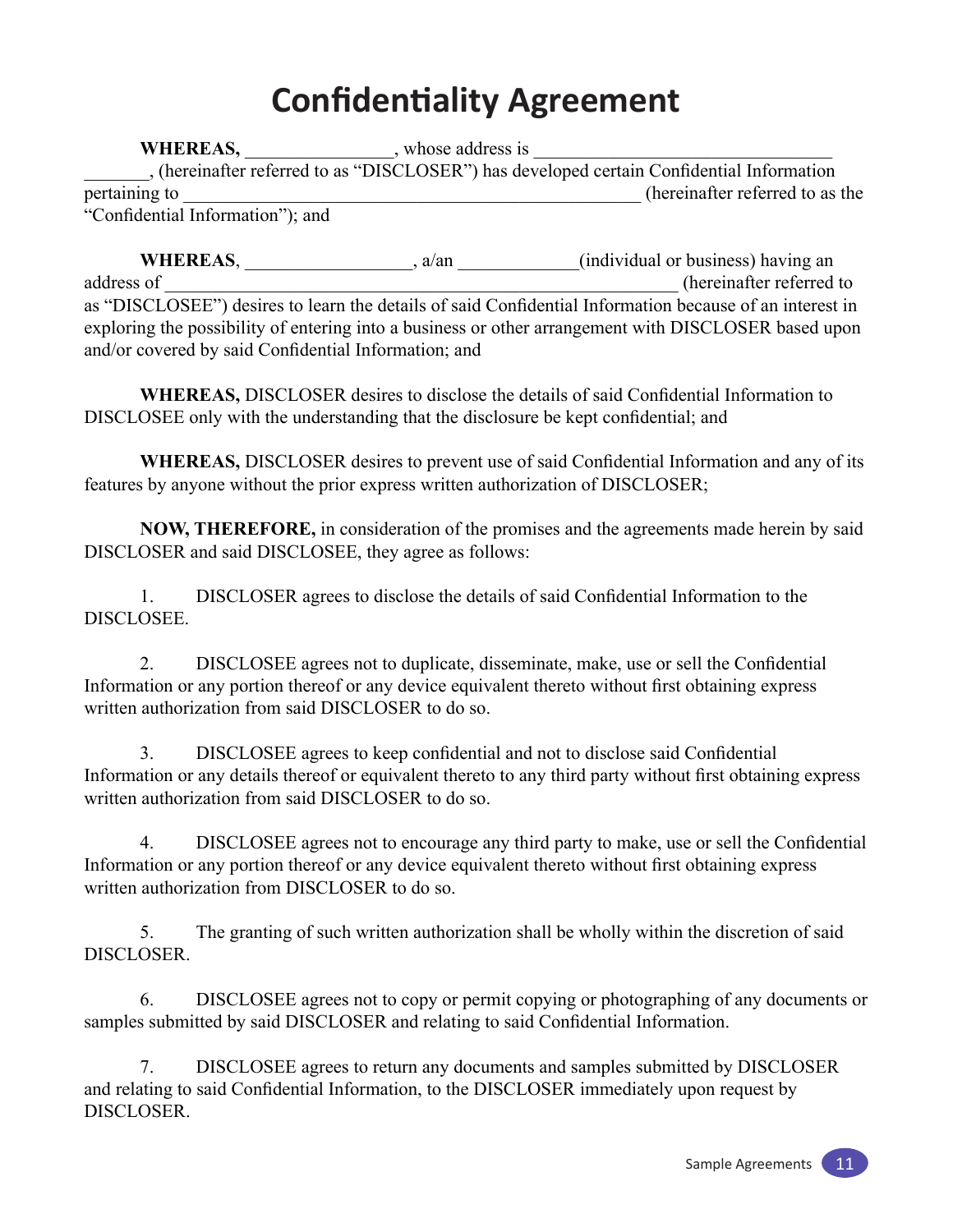8. In view of the confidential relations which are contemplated between DISCLOSER and DISCLOSEE, it is agreed that DISCLOSEE will not copy, publish or otherwise disclose to others outside DISCLOSER, for five (5) years from the effective date of this Agreement (or such other period as is otherwise specified), any confidential or proprietary information belonging to DISCLOSER, or belonging to any third party to which DISCLOSER has an obligation of confidentiality. The aforementioned obligations of secrecy and confidence shall not apply to any of the information and/or detail that is:

(a) known to the DISCLOSEE before being obtained or derived from DISCLOSER;

(b) available to the public from sources other than DISCLOSER at any time before or after it is obtained or derived from DISCLOSER; or

(c) obtained or acquired at any time by the DISCLOSEE from a third party who has the same in good faith and is free to pass it on to the DISCLOSEE.

9. This Agreement shall be governed and construed according to the laws of the United States of America, the Federal Courts of the State of \_\_\_\_\_\_\_\_\_ and the State of

10. The effective date of this Agreement is \_\_\_\_\_\_\_\_\_\_\_\_\_\_.

**IN WITNESS WHEREOF,** the parties hereto have caused this Agreement to be executed by their respective signatures.

DISCLOSER

By:\_\_\_\_\_\_\_\_\_\_\_\_\_\_\_\_\_\_\_\_\_\_\_\_\_\_\_\_\_\_\_\_

 $\mathcal{L}_\mathcal{L}$  , where  $\mathcal{L}_\mathcal{L}$  , we have the set of the set of the set of the set of the set of the set of the set of the set of the set of the set of the set of the set of the set of the set of the set of the set

Date: Title: Title: Title: Title: Title: Title: The Second Library of Title: The Second Library of Title: Title: The Second Library of Title: Title: Title: Title: Title: Title: Title: Title: Title: Title: Title: Title: Tit

 $\overline{\phantom{a}}$ 

DISCLOSEE

By:\_\_\_\_\_\_\_\_\_\_\_\_\_\_\_\_\_\_\_\_\_\_\_\_\_\_\_\_\_\_\_\_

 $\mathcal{L}_\mathcal{L}$  , which is a set of the set of the set of the set of the set of the set of the set of the set of the set of the set of the set of the set of the set of the set of the set of the set of the set of the set of

Date: \_\_\_\_\_\_\_\_\_\_\_\_\_\_\_\_\_\_\_\_\_\_ Title: \_\_\_\_\_\_\_\_\_\_\_\_\_\_\_\_\_\_\_\_\_\_\_\_\_\_\_\_\_\_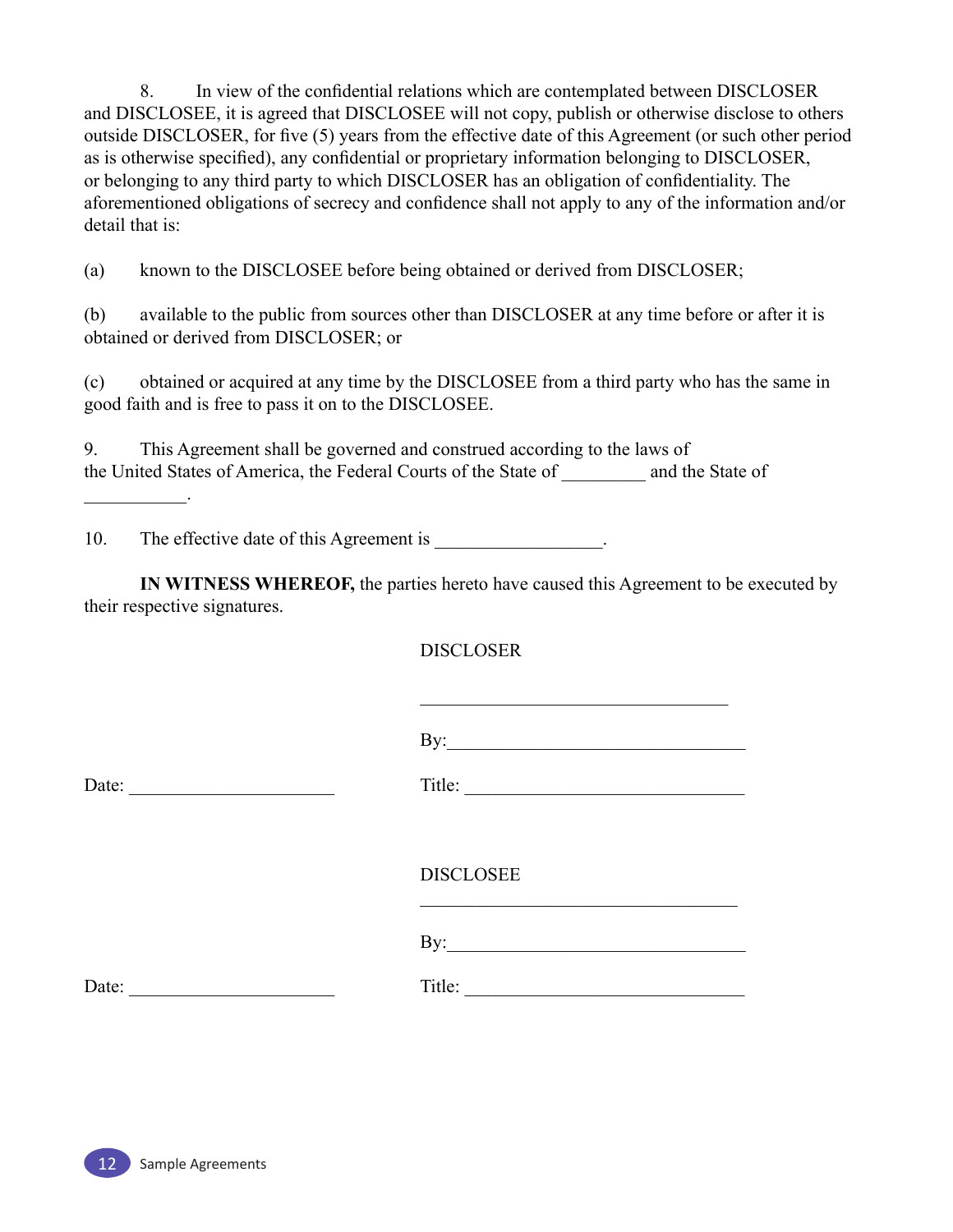# **Confidentiality Agreement Mutual**

WHEREAS, this Agreement is entered into between

| whose address is |  |
|------------------|--|
|                  |  |

 $\mathcal{L}=\mathcal{L}^{\mathcal{L}}$ 

where  $\blacksquare$ , and  $\blacksquare$ 

\_\_\_\_\_\_\_\_\_\_\_\_\_\_, whose address is \_\_\_\_\_\_\_\_\_\_\_\_\_\_\_\_\_\_\_\_\_\_\_\_\_\_\_\_\_\_\_\_\_\_\_\_\_\_\_\_\_\_\_\_\_\_\_\_\_\_\_\_\_\_\_

**WHEREAS,** the parties plan to discuss areas of possible common business interests. In the course of these discussions, it may become necessary for each of the parties to disclose Confidential Information to the other. The purpose of this Agreement is to protect the confidential nature of such information.

**WHEREAS,** DISCLOSING PARTY desires to disclose the details of said Confidential Information to RECIPIENT only with the understanding that the disclosure be kept confidential; and

**WHEREAS,** DISCLOSING PARTY desires to prevent use of said Confidential Information and any of its features by anyone without the prior express written authorization of DISCLOSING PARTY;

**NOW, THEREFORE,** in consideration of the promises and the agreements made herein by said DISCLOSING PARTY and said RECIPIENT, they agree as follows:

1. DISCLOSING PARTY agrees to disclose the details of said Confidential Information to the RECIPIENT.

2. RECIPIENT duplicate, disseminate, make, use or sell the Confidential Information or any portion thereof or any device equivalent thereto without first obtaining express written authorization from said DISCLOSER to do so.

3. RECIPIENT agrees to keep confidential and not to disclose said Confidential Information or any details thereof or equivalent thereto to any third party without first obtaining express written authorization from said DISCLOSING PARTY to do so.

4. RECIPIENT agrees not to encourage any third party to make, use or sell the Confidential Information or any portion thereof or any device equivalent thereto without first obtaining express written authorization from DISCLOSING PARTY to do so.

5. The granting of such written authorization shall be wholly within the discretion of said DISCLOSING PARTY.

6. RECIPIENT agrees not to copy or permit copying or photographing of any documents or samples submitted by said DISCLOSING PARTY and relating to said Confidential Information.

7. RECIPIENT agrees to return any documents and samples submitted by DISCLOSING PARTY and relating to said Confidential Information, to the DISCLOSING PARTY immediately upon request by DISCLOSING PARTY.

8. All rights that the disclosing party may have in Proprietary Information, such as rights of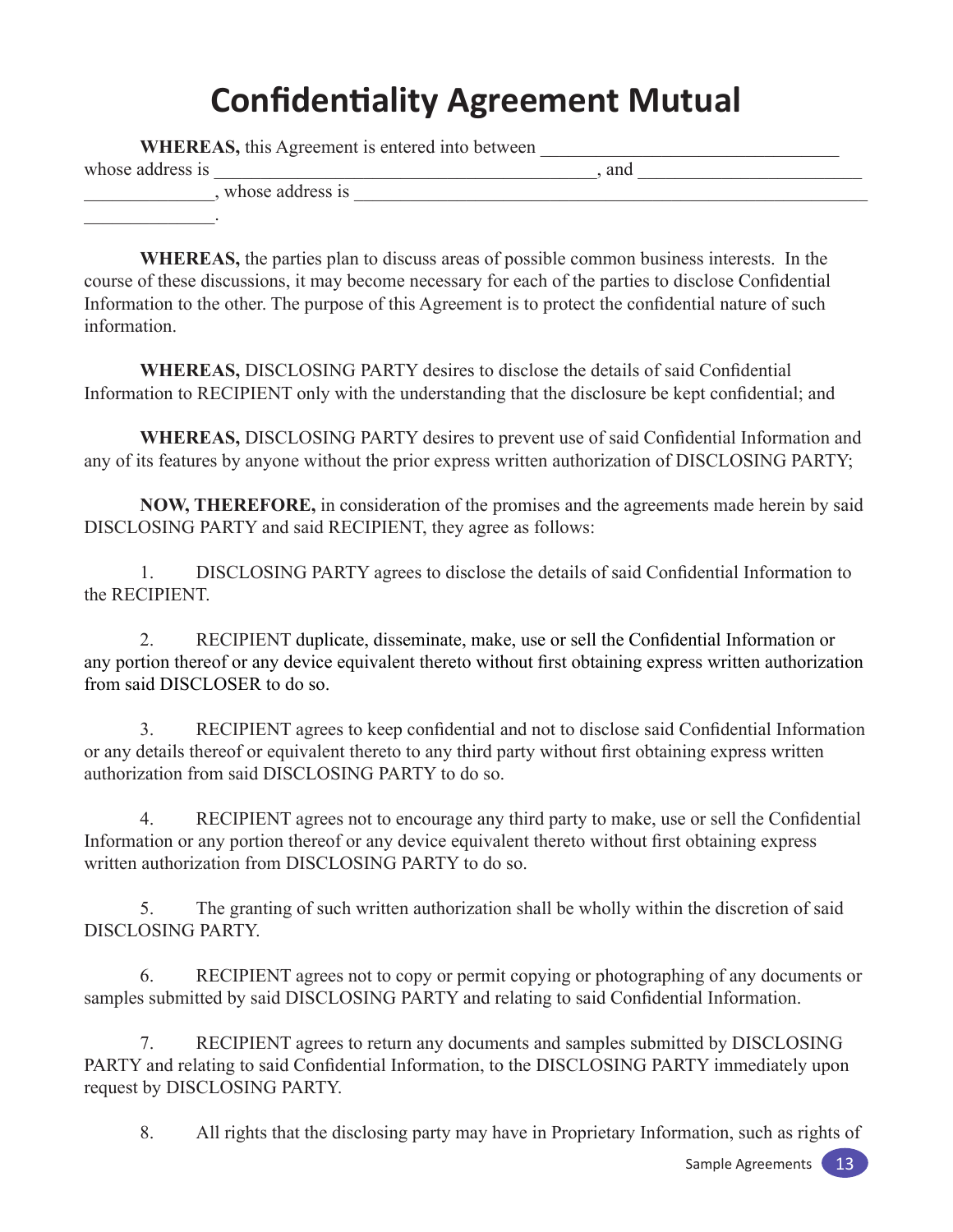patent, copyright, trade secret or similar intellectual property rights, shall be retained exclusively by the disclosing party. Nothing in this Agreement shall be construed as granting any license, waiver or right to recipient with respect to any Proprietary Information disclosed under this Agreement.

9. In view of the confidential relations which are contemplated between DISCLOSING PARTY and RECIPIENT, it is agreed that RECIPIENT will not copy, publish or otherwise disclose to others outside DISCLOSING PARTY, for five (5) years from the effective date of this Agreement (or such other period as is otherwise specified), any confidential or proprietary information belonging to DISCLOSING PARTY, or belonging to any third party to which DISCLOSING PARTY has an obligation of confidentiality. The aforementioned obligations of secrecy and confidence shall not apply to any of the information and/or detail that is:

(a) known to the RECIPIENT before being obtained or derived from DISCLOSING PARTY;

(b) available to the public from sources other than DISCLOSING PARTY at any time before or after it is obtained or derived from DISCLOSING PARTY; or

(c) obtained or acquired at any time by the RECIPIENT from a third party who has the same in good faith and is free to pass it on to the RECIPIENT.

9. This Agreement shall be governed and construed according to the laws of the United States of America, the Federal Courts of the State of \_\_\_\_\_\_\_\_\_ and the State of

10. The effective date of this Agreement is  $\qquad \qquad$ .

 $\mathcal{L}_\text{max}$  , and the set of the set of the set of the set of the set of the set of the set of the set of the set of the set of the set of the set of the set of the set of the set of the set of the set of the set of the

**IN WITNESS WHEREOF,** the parties hereto have caused this Agreement to be executed by their respective signatures.

By:  $\frac{1}{2}$ 

Title:

Date: \_\_\_\_\_\_\_\_\_\_\_\_\_\_\_\_\_\_\_\_\_\_

 $\overline{\phantom{a}}$ 

By:\_\_\_\_\_\_\_\_\_\_\_\_\_\_\_\_\_\_\_\_\_\_\_\_\_\_\_\_\_\_\_\_

 $\mathcal{L}_\text{max}$  , and the set of the set of the set of the set of the set of the set of the set of the set of the set of the set of the set of the set of the set of the set of the set of the set of the set of the set of the

Title:

Date: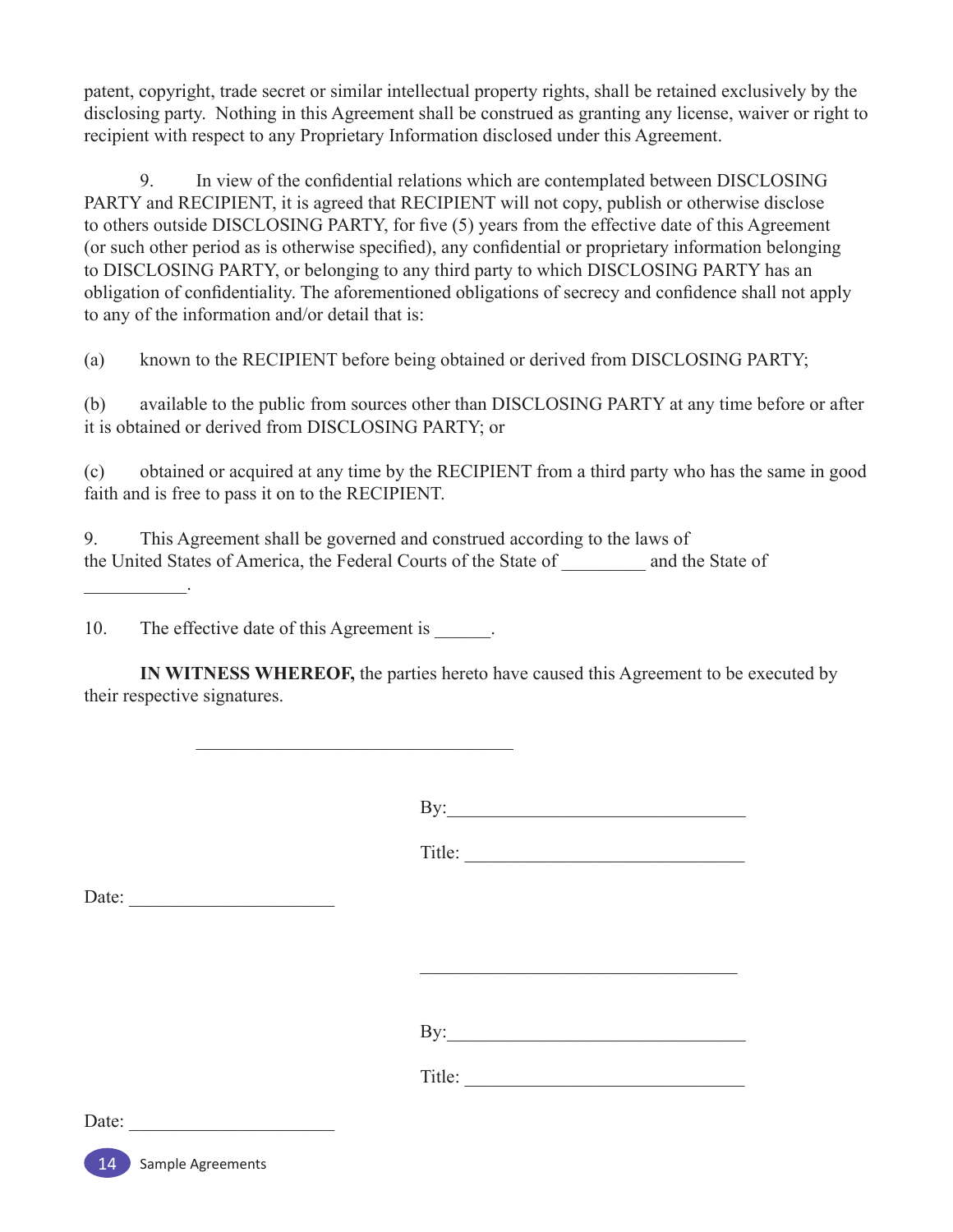# **Employment Agreement**

**This Employment Agreement** made and entered into by and between \_\_\_\_\_\_\_\_\_\_\_\_\_\_\_\_\_\_\_\_\_\_\_\_\_\_,

having a corporate address of \_\_\_\_\_\_\_\_\_\_\_\_\_\_\_\_\_\_\_\_\_\_\_\_\_\_\_\_\_\_\_\_\_\_\_\_\_\_\_\_\_\_\_\_\_\_\_\_\_\_\_\_\_\_\_\_\_\_\_

| (EMPLOYER), and | having an address of |
|-----------------|----------------------|

\_\_\_\_\_\_\_\_\_\_\_\_\_\_\_\_\_\_\_\_\_\_\_\_\_\_\_\_\_\_\_\_\_\_\_\_\_\_\_\_\_\_\_\_\_\_\_\_\_\_\_\_\_ (EMPLOYEE).

**WHEREAS,** EMPLOYER wishes to employ the services of EMPLOYEE and EMPLOYEE wishes to be employed by EMPLOYER; and

**NOW, THEREFORE,** in consideration of the mutual promises and covenants herein contained, the parties agree to the Articles as follows:

**1. SCOPE OF WORK:** EMPLOYER does hereby retain and engage EMPLOYEE to provide the following services

 $\mathcal{L}_\text{max} = \{ \mathcal{L}_\text{max} \mid \mathcal{L}_\text{max} \}$ 

**2. WORK HOURS / LOCATION:** EMPLOYEE shall perform the work for EMPLOYER between the hours of  $\Box$ , and initially at the following work location(s):

**3. COMPENSATION:** EMPLOYEE will receive the following compensation and/or benefits in exchange for the work performed for EMPLOYER:

\_\_\_\_\_\_\_\_\_\_\_\_\_\_\_\_\_\_\_\_\_\_\_\_\_\_\_\_\_\_\_\_\_\_\_\_\_\_\_\_\_\_\_\_\_\_\_\_\_\_\_\_\_\_\_\_\_\_\_\_\_\_\_\_\_\_\_\_\_\_\_\_\_\_\_\_\_ \_\_\_\_\_\_\_\_\_\_\_\_\_\_\_\_\_\_\_\_\_\_\_\_\_\_\_\_\_\_\_\_\_\_\_\_\_\_\_\_\_\_\_\_\_\_\_\_\_\_\_\_\_\_\_\_\_\_\_\_\_\_\_\_\_\_\_\_\_\_\_\_\_\_\_\_\_ \_\_\_\_\_\_\_\_\_\_\_\_\_\_\_\_\_\_\_\_\_\_\_\_\_\_\_\_\_\_\_\_\_\_\_\_\_\_\_\_\_\_\_\_\_\_\_\_\_\_\_\_\_\_\_\_\_\_\_\_\_\_\_\_\_\_\_\_\_\_\_\_\_\_\_\_\_ \_\_\_\_\_\_\_\_\_\_\_\_\_\_\_\_\_\_\_\_\_\_\_\_\_\_\_\_\_\_\_\_\_\_\_\_\_\_\_\_\_\_\_\_\_\_\_\_\_\_\_\_\_\_\_\_\_\_\_\_\_\_\_\_\_\_\_\_\_\_\_\_\_\_\_\_\_ \_\_\_\_\_\_\_\_\_\_\_\_\_\_\_\_\_\_\_\_\_\_\_\_\_\_\_\_\_\_\_\_\_\_\_\_\_\_\_\_\_\_\_\_\_\_\_\_\_\_\_\_\_\_\_\_\_\_\_\_\_\_\_\_\_\_\_\_\_\_\_\_\_\_\_\_\_ \_\_\_\_\_\_\_\_\_\_\_\_\_\_\_\_\_\_\_\_\_\_\_\_\_\_\_\_\_\_\_\_\_\_\_\_\_\_\_\_\_\_\_\_\_\_\_\_\_\_\_\_\_\_\_\_\_\_\_\_\_\_\_\_\_\_\_\_\_\_\_\_\_\_\_\_\_ \_\_\_\_\_\_\_\_\_\_\_\_\_\_\_\_\_\_\_\_\_\_\_\_\_\_\_\_\_\_\_\_\_\_\_\_\_\_\_\_\_\_\_\_\_\_\_\_\_\_\_\_\_\_\_\_\_\_\_\_\_\_\_\_\_\_\_\_\_\_\_\_\_\_\_\_\_ \_\_\_\_\_\_\_\_\_\_\_\_\_\_\_\_\_\_\_\_\_\_\_\_\_\_\_\_\_\_\_\_\_\_\_\_\_\_\_\_\_\_\_\_\_\_\_\_\_\_\_\_\_\_\_\_\_\_\_\_\_\_\_\_\_\_\_\_\_\_\_\_\_\_\_\_\_ \_\_\_\_\_\_\_\_\_\_\_\_\_\_\_\_\_\_\_\_\_\_\_\_\_\_\_\_\_\_\_\_\_\_\_\_\_\_\_\_\_\_\_\_\_\_\_\_\_\_\_\_\_\_\_\_\_\_\_\_\_\_\_\_\_\_\_\_\_\_\_\_\_\_\_\_\_  $\mathcal{L}_\text{G}$  , and the contribution of the contribution of the contribution of the contribution of the contribution of the contribution of the contribution of the contribution of the contribution of the contribution of t

\_\_\_\_\_\_\_\_\_\_\_\_\_\_\_\_\_\_\_\_\_\_\_\_\_\_\_\_\_\_\_\_\_\_\_\_\_\_\_\_\_\_\_\_\_\_\_\_\_\_\_\_\_\_\_\_\_\_\_\_\_\_\_\_\_\_\_\_\_\_\_\_\_\_\_\_\_  $\mathcal{L}_\text{G}$  , and the contribution of the contribution of the contribution of the contribution of the contribution of the contribution of the contribution of the contribution of the contribution of the contribution of t

**4. PERIOD OF PERFORMANCE:** Either party may terminate the employment arrangement upon notice to the other party. The employment relationship shall be deemed to be an at will employment relationship and nothing in this document shall be construed to establish anything to the contrary. The duties of confidentialty shall remain in effect after termination.

**5. OWNERSHIP OF WORK PRODUCT/INTELLECTUAL PROPERTY:** All materials developed by EMPLOYEE and all materials prepared for and delivered to EMPLOYER by EMPLOYEE while employed by EMPLOYER shall belong exclusively to EMPLOYER and EMPLOYER shall be the sole owner of all copyrights, patents, inventions, discoveries and trade secrets in the same, including the right to change, edit, and distribute same. Furthermore, any ideas, inventions, discoveries, copyrightable materials, or other intellectual property made or conceived by EMPLOYEE while employed by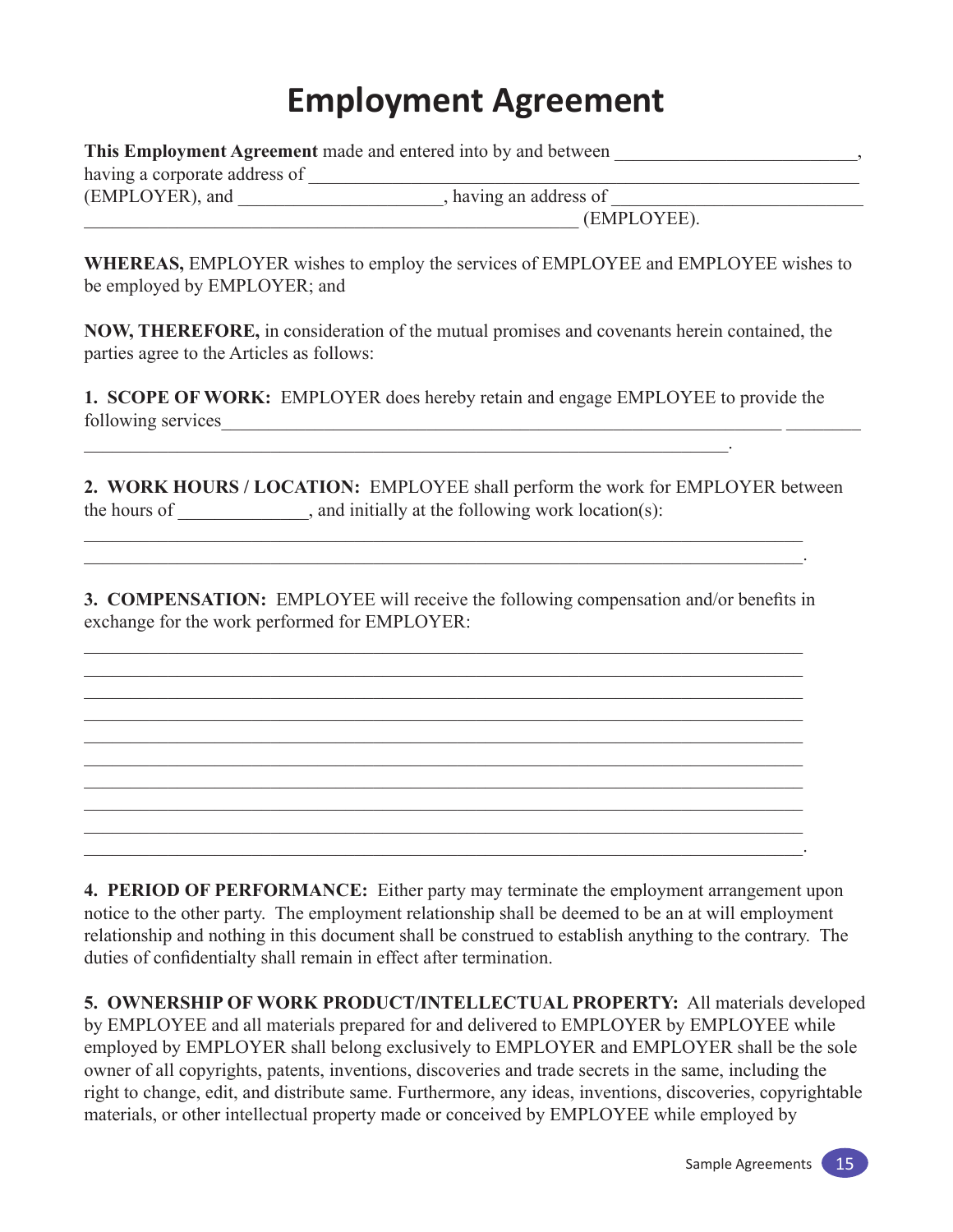EMPLOYER that are related to the work performed by the EMPLOYEE for EMPLOYER or that are related to the business of the EMPLOYER shall be owned by the EMPLOYER (whether or not conceived while at the office). EMPLOYEE has a duty to bring such ideas, inventions, and discoveries to the attention of the EMPLOYER so that proper protection can be obtained as desired. EMPLOYEE shall sign any documents requested by EMPLOYER to perfect EMPLOYER's interests in any intellectual property as required. Nothing in this provision is intended to limit EMPLOYEE's rights in any intellectual property that EMPLOYEE may create or conceive that is unrelated to the business of the EMPLOYER.

**6. CONFIDENTIAL INFORMATION:** EMPLOYER agrees to make available to EMPLOYEE such information as is necessary for the fulfillment of the AGREEMENT. It is understood that such CONFIDENTIAL INFORMATION may include materials considered by EMPLOYER, or as a matter of law, confidential. EMPLOYEE agrees to accept and hold CONFIDENTIAL INFORMATION obtained from EMPLOYER in confidence at all times during and after the termination of this AGREEMENT. EMPLOYEE shall not use nor disclose such information, except as provided in this AGREEMENT or as required by law.

**7. RETURN OF COMPANY EQUIPMENT:** At any point in time that the employment ends between EMPLOYER and EMPLOYEE, EMPLOYEE shall promptly return all company equipment that has been provided to EMPLOYEE for the performance of EMPLOYEE's job, including but not limited to the items being provided pursuant to the above employment offer.

# **8. JURISDICTION AND DISPUTES**

A. This Agreement shall be governed by the laws of the State of

B. All disputes hereunder shall be resolved in the applicable state or federal courts of the State of \_\_\_\_\_\_\_\_\_\_\_\_. The parties consent to the jurisdiction of such courts, agree to accept service of process by mail, and waive any jurisdictional or venue defenses otherwise available.

# **9. AGREEMENT BINDING ON SUCCESSORS**

This Agreement shall be binding upon and shall inure to the benefit of the parties hereto, their heirs, administrators, successors and assigns.

# **10. WAIVER**

No waiver by either party of any default shall be deemed as a waiver of any prior or subsequent default of the same or other provisions of this Agreement.

# **11. SEVERABILITY AND INTERPRETATION**

If any provision hereof is held invalid or unenforceable by a court of competent jurisdiction, such invalidity shall not affect the validity or operation of any other provision and such invalid provision shall be deemed to be severed from the Agreement. The parties expressly agree that any law or statute requiring that any ambiguity be construed against the drafting party is expressly waived to the full extent as permitted by law.

# **12. INTEGRATION**

This Agreement constitutes the entire understanding of the parties, and revokes and supersedes all prior agreements between the parties and is intended as a final expression of their Agreement. It shall not be

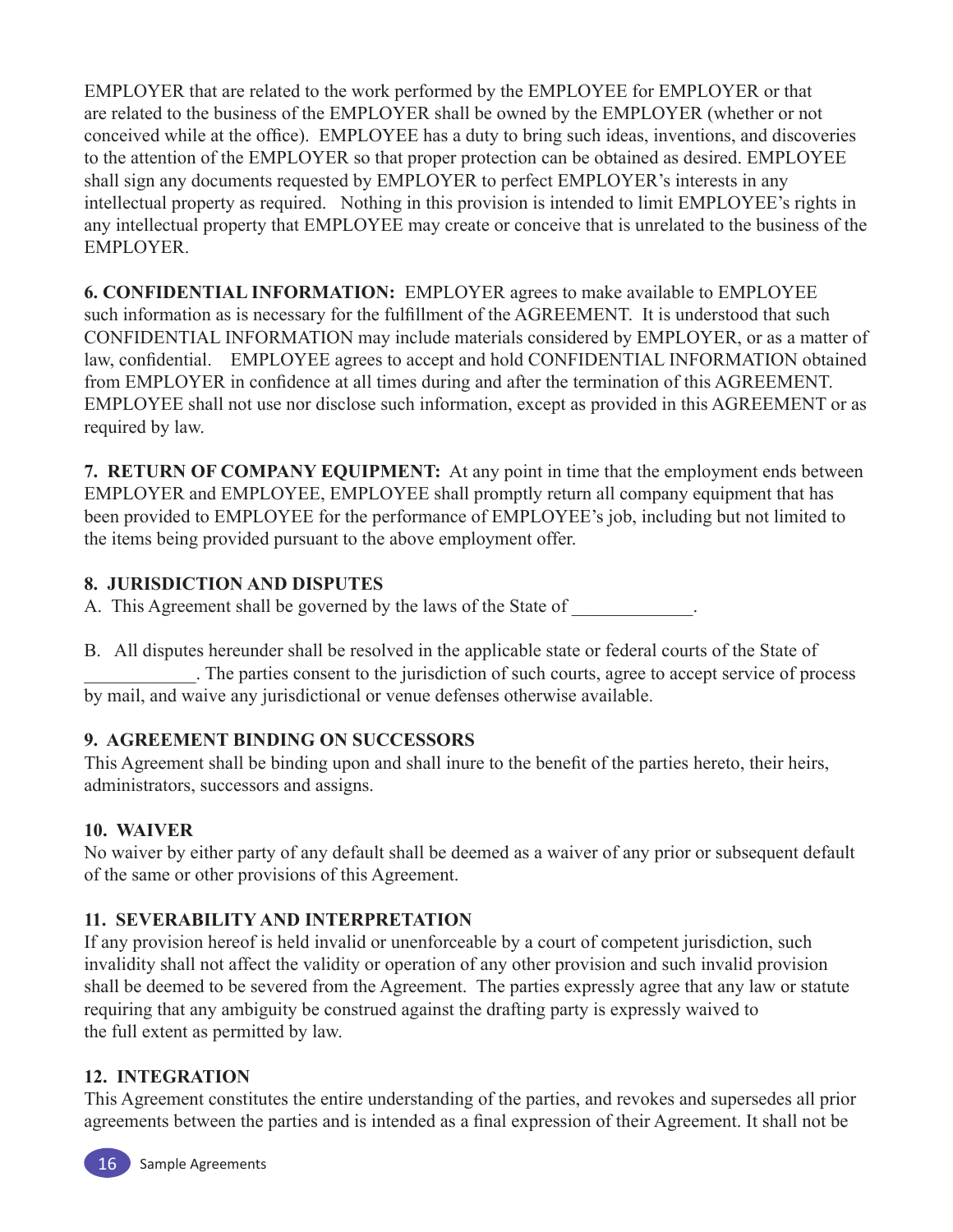modified or amended except in writing signed by the parties hereto and specifically referring to this Agreement. This Agreement shall take precedence over any other documents that may be in conflict therewith.

**IN WITNESS WHEREOF,** both Employer and Employee have hereunto executed this AGREEMENT as of the date indicated below.

| Company                   | Employee      |
|---------------------------|---------------|
| Company:<br>By:<br>Title: | Printed Name: |
| Date:                     | Date:         |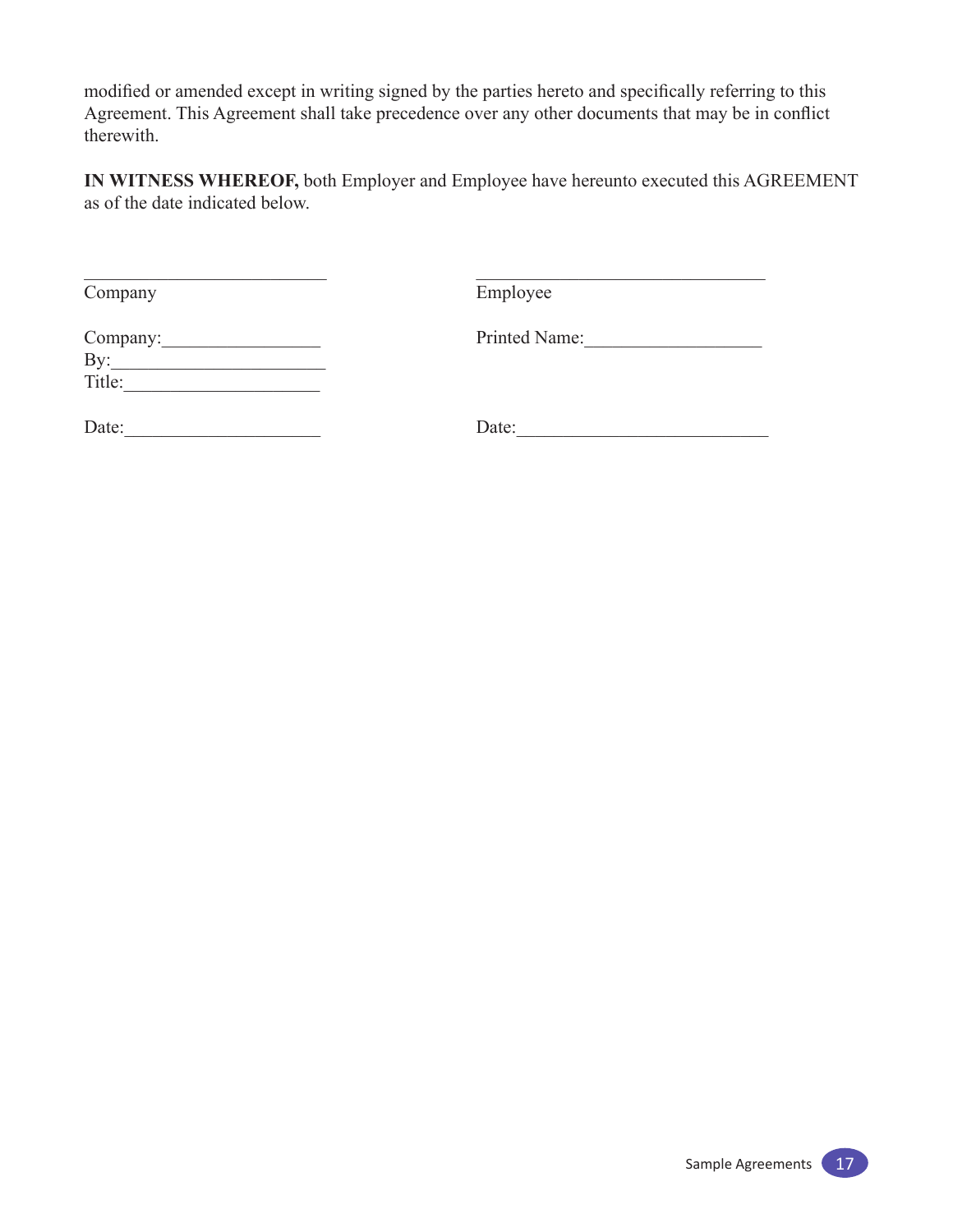# **Non-Compete Agreement**

| This AGREEMENT made and entered into by and between |                      |             |
|-----------------------------------------------------|----------------------|-------------|
| , having a business address of                      |                      |             |
| (EMPLOYER), and                                     | having an address of |             |
|                                                     |                      | (EMPLOYEE). |

**WHEREAS,** EMPLOYER wishes to employ the services of EMPLOYEE and EMPLOYEE wishes to be employed by EMPLOYER; and

**NOW, THEREFORE,** in consideration of the mutual promises and covenants herein contained, the parties agree to the Articles as follows:

**1. Scope of Employer's Business.** EMPLOYER is engaged in the business of:

**2. Scope of Non-Compete.** EMPLOYEE agrees that during the term of this Agreement and for two (2) years after termination of this Agreement for any reason, with or without cause, EMPLOYEE will not directly or indirectly market, sell or distribute products or services which compete with EMPLOYER's products and/or services described in paragraph 1 herein within the following geographic region(s) \_\_\_\_

\_\_\_\_\_\_\_\_\_\_\_\_\_\_\_\_\_\_\_\_\_\_\_\_\_\_\_\_\_\_\_\_\_\_\_\_\_\_\_\_\_\_\_\_\_\_\_\_\_\_\_\_\_\_\_\_\_\_\_\_\_\_\_\_\_\_\_\_\_\_\_\_\_\_\_\_\_\_\_\_\_\_\_

 $\_$  ,  $\_$  ,  $\_$  ,  $\_$  ,  $\_$  ,  $\_$  ,  $\_$  ,  $\_$  ,  $\_$  ,  $\_$  ,  $\_$  ,  $\_$  ,  $\_$  ,  $\_$  ,  $\_$  ,  $\_$  ,  $\_$  ,  $\_$  ,  $\_$  ,  $\_$  ,  $\_$  ,  $\_$  ,  $\_$  ,  $\_$  ,  $\_$  ,  $\_$  ,  $\_$  ,  $\_$  ,  $\_$  ,  $\_$  ,  $\_$  ,  $\_$  ,  $\_$  ,  $\_$  ,  $\_$  ,  $\_$  ,  $\_$  ,  $\_$  ,  $\_$  ,  $\_$  ,  $\_$  ,  $\_$  ,  $\_$  ,  $\_$  ,  $\_$  ,  $\_$  ,  $\_$  ,  $\_$  ,  $\_$  ,  $\_$  ,  $\_$  ,  $\_$  ,  $\_$  ,  $\_$  ,  $\_$  ,  $\_$  ,  $\_$  ,  $\_$  ,  $\_$  ,  $\_$  ,  $\_$  ,  $\_$  ,  $\_$  ,  $\_$  ,  $\_$  ,  $\_$  ,  $\_$  ,  $\_$  ,  $\_$  ,  $\_$  ,  $\_$  ,  $\_$  ,  $\_$  ,  $\_$  ,

\_\_\_\_\_\_\_\_\_\_\_\_\_\_\_\_\_\_\_\_\_\_\_\_\_\_\_\_\_\_\_\_\_\_\_\_\_\_\_\_\_\_\_\_\_\_\_\_\_\_\_\_\_\_\_\_\_\_\_\_\_\_\_\_\_\_\_\_\_\_\_\_\_\_\_\_, and

EMPLOYEE shall not directly or indirectly market, sell or distribute products or services which compete with EMPLOYER's products or services for any Account which EMPLOYEE serviced during the term of this Agreement. EMPLOYEE further agrees that during the term of this agreement and for two years after the termination of this agreement the EMPLOYEE will not directly or indirectly contact, market to, solicit, distribute information to or solicit information from the vendors, suppliers, business associates and business affiliates of the EMPLOYER.

**3. Damages for Breach.** EMPLOYEE agrees to pay liquidated damages in the amount of \$\_\_\_\_\_\_\_\_\_\_\_\_\_\_\_\_\_\_\_\_\_ to EMPLOYER for any violation of the covenant not to compete contained in paragraph 2 of this Agreement.

**4. Court Interpretation.** The parties acknowledge that they have attempted to limit EMPLOYEE's right to compete only to the extent necessary to protect EMPLOYER from unfair competition. The parties hereby agree that, if the scope or enforceability of the covenant not to compete is in any way disputed at any time, a court or other trier of fact may modify and enforce the covenant to the extent that it believes to be reasonable under the circumstances existing at that time.

**5. Non-Compete Is Reasonable.** EMPLOYEE further acknowledges that: (1) in the event his/her employment arrangement with EMPLOYER terminates for any reason, he/she will be able to earn a livelihood without violating the foregoing restrictions and (2) that his/her ability to earn a livelihood without violating these restrictions is a material condition to his/her employment with EMPLOYER.

**6. No Assignment.** EMPLOYEE agrees that this Agreement and the rights, interests, and benefits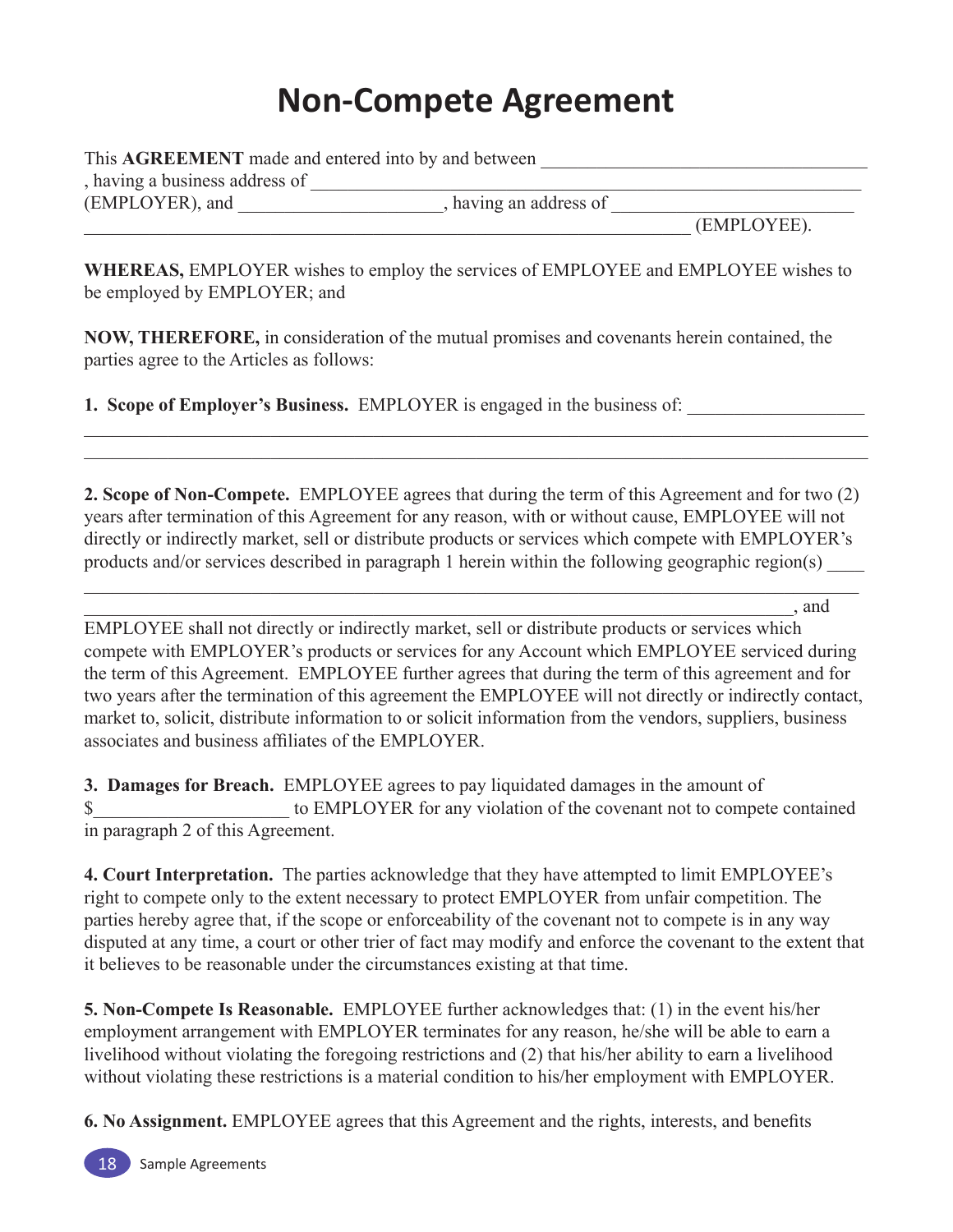hereunder cannot be assigned or transferred in any way and shall not be subject to execution, attachment, or similar process.

**7. Severability.** If any provision, paragraph, or subparagraph of this Agreement is adjudged void or unenforceable in whole or in part, this adjudication shall not be deemed to affect the validity of the remainder of the Agreement, including any other provision, paragraph, or subparagraph.

**8. Modification.** No waiver, change or modification of this Agreement shall be valid unless in writing and signed by EMPLOYER and EMPLOYEE.

**9. Attorney's Fees.** If any party to this Agreement breaches any of the terms of this Agreement, then that party shall pay to the non defaulting party all of the non defaulting party's costs and expenses, including attorney's fees, incurred by that party in enforcing the terms of this Agreement.

**10. Complete Understanding.** This Agreement constitutes the entire Agreement between the parties and contains all of the agreements between the parties with respect to the subject matter hereof. This Agreement supersedes any and all other agreements, whether oral or in writing, between the parties with respect to the subject matter hereof.

**11. Governing Law.** This Agreement shall be subject to and governed by the laws of the State of \_\_\_\_\_\_\_\_\_\_\_\_\_\_. The parties agree and consent to exclusive jurisdiction and venue in the state and federal courts in \_\_\_\_\_\_\_\_\_\_\_\_\_\_\_\_\_\_\_\_\_\_\_\_\_\_\_.

| <b>EMPLOYER</b> | <b>EMPLOYEE</b> |
|-----------------|-----------------|
| Printed:        | Printed:        |
| Title:          |                 |
| Date:           | Date:           |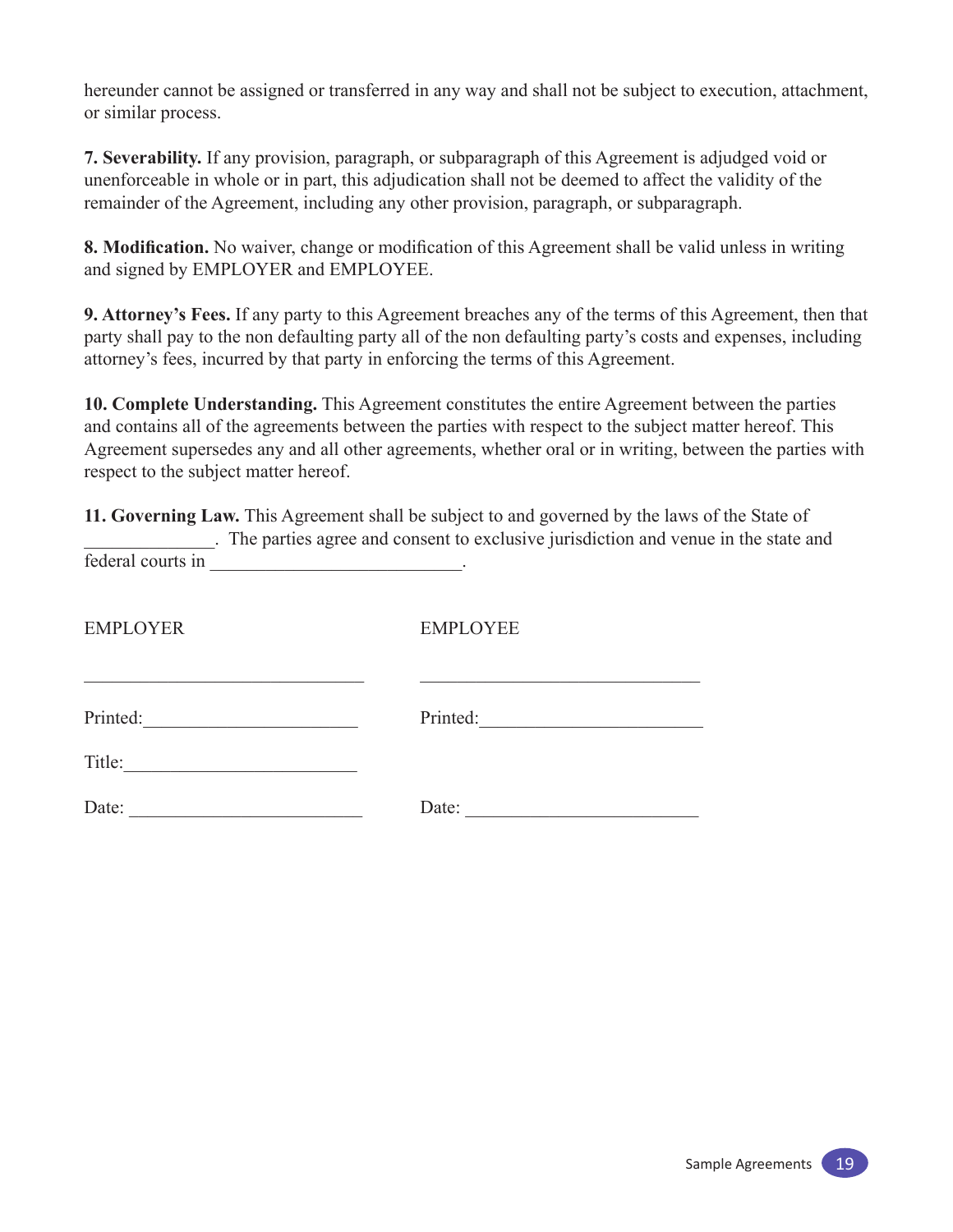# **Affidavit of Understanding**

# **THIS IS AN IMPORTANT LEGAL DOCUMENT CONCERNING THE SALE OF YOUR HOUSE AND SHOULD BE READ CAREFULLY. IF YOU HAVE ANY QUESTIONS, CONTACT AN ATTORNEY BEFORE SIGNING.** STATE OF \_\_\_\_\_\_\_\_\_\_\_\_\_\_\_\_\_\_\_\_\_\_\_ ) ) ss COUNTY OF The undersigned, being duly sworn, deposes and says: \_\_\_\_\_\_\_\_\_\_ 1. **I am currently in default on my loan(s) and am unable to make up my back payments or continue making further payments. I have attempted several other avenues of action to remedy my financial situation, including:**  $\mathcal{L}_\text{G}$  , and the contribution of the contribution of the contribution of the contribution of the contribution of the contribution of the contribution of the contribution of the contribution of the contribution of t  $\mathcal{L}_\text{G}$  , and the contribution of the contribution of the contribution of the contribution of the contribution of the contribution of the contribution of the contribution of the contribution of the contribution of t  $\mathcal{L}_\text{G}$  , and the contribution of the contribution of the contribution of the contribution of the contribution of the contribution of the contribution of the contribution of the contribution of the contribution of t The property that I am agreeing to sell **IS** or **IS NOT** my principal residence. 2. a) I reasonably believe that I have NO equity in this property **OR** b) I reasonably believe that there is \$  $\qquad \qquad$  or less in equity in this property. \_\_\_\_\_\_\_\_\_\_ 3. **I understand that my mortgage holder(s), even after agreeing to a short sale may require that the difference between the original balance and the negotiated balance be paid by me and hold me personally liable for such payment.** Should the mortgage holder(s) not require payment of the difference, such act may constitute a taxable event. I acknowledge being advised to contact a tax professional relating to the potential taxable consequences if any of the mortgage holder's forgiveness of any debt and the application of H.R. 3648 or other tax statutes, codes and rulings to my unique situation. \_\_\_\_\_\_\_\_\_\_ 4. **I understand that the Buyer will attempt to negotiate a short sale with some or**

**all of the owners of the liens on the Property.** I understand that Buyer will not be doing this on my behalf, but on its own accord in trying to purchase the Property. Buyer has not made me any promises, guarantees or representations about its ability to complete this task. I understand fully and completely that, if Buyer is not able to negotiate the short sale with the lender(s), the lender(s) may proceed with foreclosure. I further understand that if the lender(s) accepts a short sale, this may or may not relieve me of my personal responsibility for the loan and may affect my credit score. I also understand that any forbearance or forgiveness of debt by lien holder(s) may result in a taxable gain and I should consult with a qualified tax professional to discuss the implications, if any, if I should receive a form 1099 from the lender(s). The buyer is not able to advise me as to issues including but not limited to what is acquisition indebtedness, what is a qualified principal residence and under what taxpayer status I should file.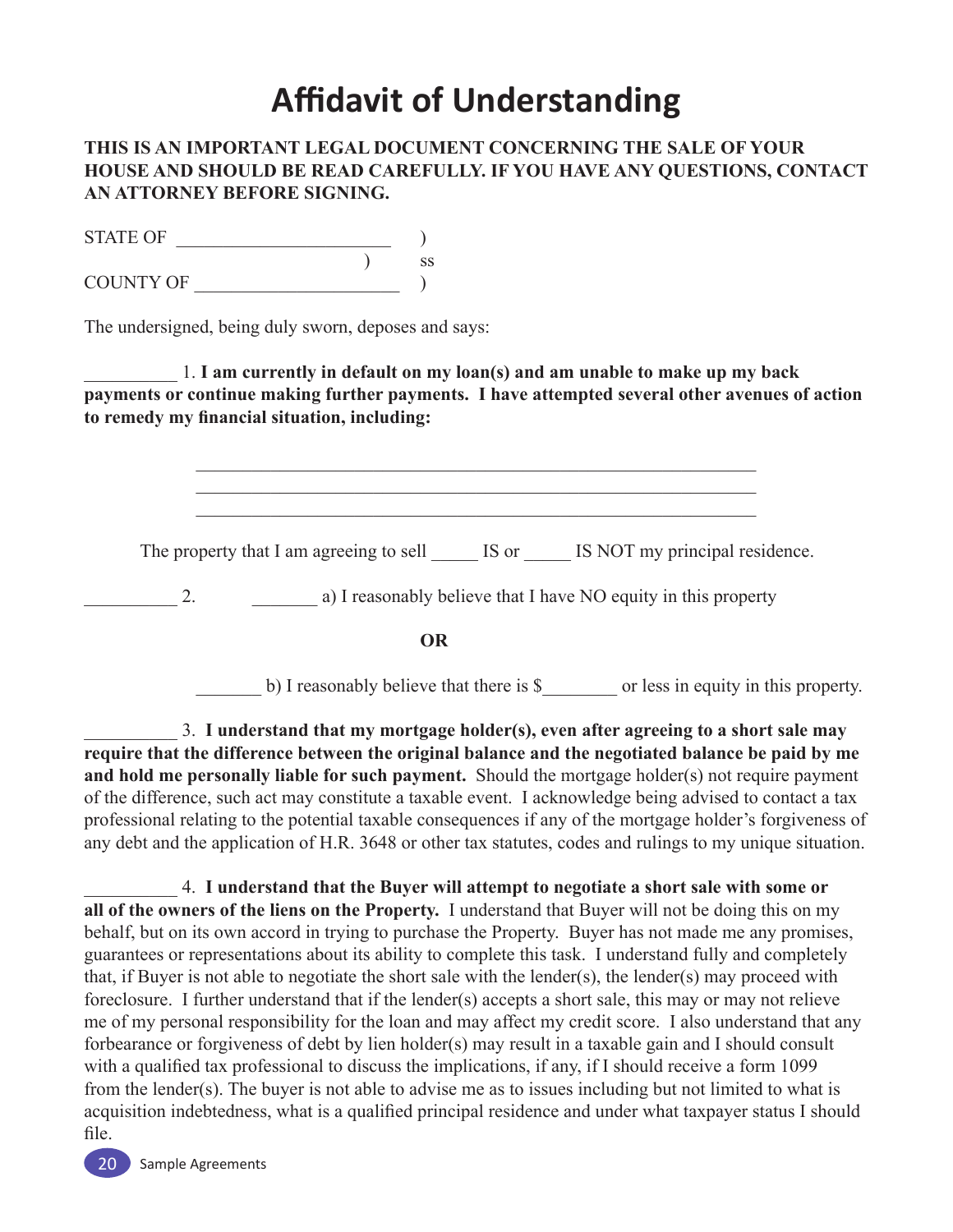\_\_\_\_\_\_\_\_\_ 5. **I understand that Buyer makes no promises as to curing back payments or making additional payments on my loan.** Even if Buyer cures the back payments on my loan, I understand that this does not obligate Buyer to continue making payments. At Buyer's sole discretion, Buyer may decide to stop making payments on my underlying notes at any time.

\_\_\_\_\_\_\_\_\_ 6. I agree to vacate the property on or before 12:00 Noon 3 days before the closing and leave the premises in a neat and clean condition and free from all personal effects, furniture and debris. If I remain beyond that time or do not leave the property in a neat and clean condition and free from all personal effects, furniture and debris I will be liable for damages.

\_\_\_\_\_\_\_\_\_ 7. I agree to waive any rights I may have to any prepaid or escrowed property taxes, insurance, homeowner's association dues, county property tax refunds or other amounts held by any party in escrow, including, but not limited to lenders, homeowner's associations and insurance companies.

\_\_\_\_\_\_\_\_\_ 8. **I have had the opportunity to seek legal, tax and financial counsel as to the implications of this transaction.** I understand that Buyer is not my representative or real estate agent in this transaction and is not acting on my behalf. I UNDERSTAND THAT THIS DOCUMENT DOES NOT DEFINE OR EXPLAIN MY RIGHTS OR OPTIONS, and I have had the opportunity to seek legal, financial, tax or other professional counsel to weigh my options, my rights and the legal consequences of this transaction.

\_\_\_\_\_\_\_\_\_ 9. **I understand that the Buyer is not acting on my behalf as counselor, advisor, consultant or non-profit agency.** I also understand Buyer may close in the name of a nominee or related company, or may choose to immediately resell the property to another party for a profit. I understand that Buyer may make a substantial profit from this transaction and that his primary motivation in engaging in this transaction is to make a profit from the rental or resale of the property.

\_\_\_\_\_\_\_\_\_ 10. **I understand that Buyer agrees to provide me with copies of these documents within 5 business days of this agreement.** I may request additional copies of said documents at any time by paying the cost of reproduction.

\_\_\_\_\_\_\_\_\_ 11. I understand that I may have certain rights under the state or federal law, including, but not limited to bankruptcy, redemption or other equitable rights that may give me additional rights. This disclosure is not to be construed as a list of my rights or legal advice, but simply an acknowledgment that I have investigated my rights under the law. I understand that I may want to consult with legal counsel regarding these possible rights.

12. I understand by signing the Agreement, I have agreed to sell the Property to the Buyer and am now bound by the terms and conditions described in this Agreement. I further understand that I cannot continue to market the Property to any other party, except as provided herein.

\_\_\_\_\_\_\_\_\_ 13. **I understand that I have no right or option to re-purchase or live in the property.** Buyer has made no representations, oral, in writing, express or by implication that I will have the opportunity to re-gain ownership of the property.

14. I understand Buyer has chosen to close this transaction with a specific title company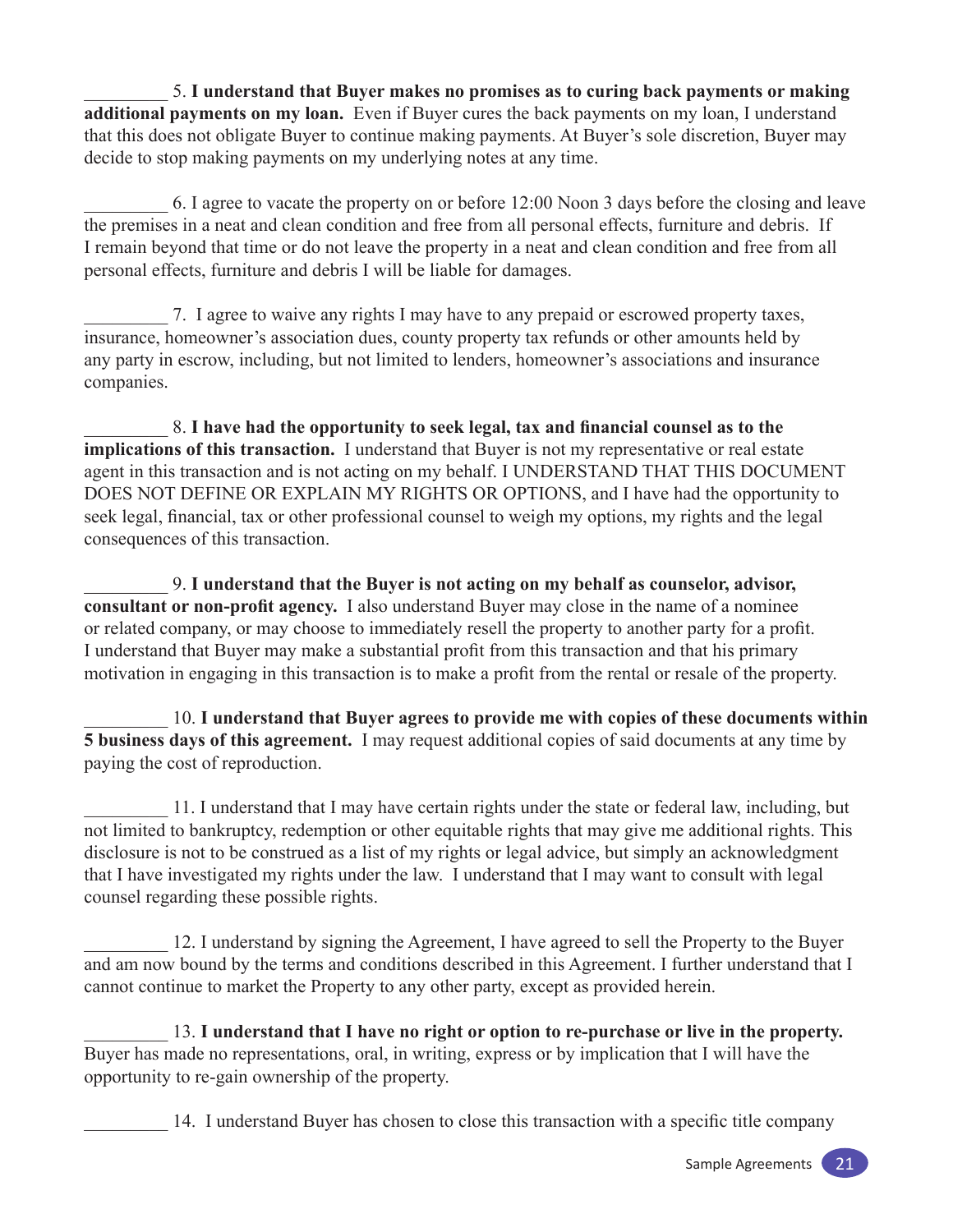or escrow company. Buyer will record the notice of the option contract. I also understand that this transaction may not involve title insurance or any title guarantees normally associated with a transaction.

15. English is or is not my native language but I do have the ability to read and understand this agreement.

16. I am not under the influence of alcohol, drugs or any other ailment at this time that would affect my ability to read this document and make an intelligent decision as to the consequences of signing it.

17. I understand that Buyer is not an attorney or legal advisor. I understand that Buyer will not and cannot represent me in any court proceedings. **I MUST SEEK MY OWN LEGAL COUNSEL IF I INTEND ON DEFENDING A FORECLOSURE ACTION. BUYER WILL NOT DEFEND ME IN A FORECLOSURE ACTION.** Buyer has not made any representations that Buyer is able to stop, stay or defend any foreclosure or other bank collection processes.

## \_\_\_\_\_\_\_\_\_ 18. **I understand that Buyer HAS MADE NO ASSURANCES OR GUARANTEES. I ACKNOWLEDGE THAT, IF BUYER IS UNABLE TO CLOSE FOR WHATEVER REASON ON THE SALE OF THE PROPERTY IN A TIMELY FASHION, THE PROPERTY MAY GO TO FORECLOSURE AUCTION. I AGREE TO HOLD BUYER HARMLESS SHOULD THE PROPERTY NOT BE RESOLD IN TIME TO AVOID THE FORECLOSURE AUCTION.**

\_\_\_\_\_\_\_\_\_\_ 19. The owner agrees to hold the Buyer, his heirs, assigns, employees, agents, officers, members, shareholders, corporation and Buyer's assignees or any future acceptor of this conveyance, harmless and fully indemnifies same (including but not limited to attorney's fees, whether or not litigation ensues, costs and all other litigation expenses).

\_\_\_\_\_\_\_\_\_\_ 20. The Buyer and/or his successors, assigns, agents, employees and trustees are not a debt relief agency and do not help people file for bankruptcy relief under the Bankruptcy code. The Buyer does not provide bankruptcy information, advice, counseling, document preparation, bankruptcy filing, or legal representation related to an existing or prospective bankruptcy. If you want bankruptcy advice please consult an attorney.

\_\_\_\_\_\_\_\_\_\_\_\_\_\_\_\_\_\_\_\_\_\_\_\_\_\_\_\_\_\_\_\_\_\_\_\_\_\_\_\_\_\_\_\_\_\_\_\_\_\_\_\_\_\_\_\_\_\_\_\_\_\_\_\_\_\_\_\_\_\_\_\_\_\_\_\_\_\_\_\_\_\_\_ \_\_\_\_\_\_\_\_\_\_\_\_\_\_\_\_\_\_\_\_\_\_\_\_\_\_\_\_\_\_\_\_\_\_\_\_\_\_\_\_\_\_\_\_\_\_\_\_\_\_\_\_\_\_\_\_\_\_\_\_\_\_\_\_\_\_\_\_\_\_\_\_\_\_\_\_\_\_\_\_\_\_\_ \_\_\_\_\_\_\_\_\_\_\_\_\_\_\_\_\_\_\_\_\_\_\_\_\_\_\_\_\_\_\_\_\_\_\_\_\_\_\_\_\_\_\_\_\_\_\_\_\_\_\_\_\_\_\_\_\_\_\_\_\_\_\_\_\_\_\_\_\_\_\_\_\_\_\_\_\_\_\_\_\_\_\_ \_\_\_\_\_\_\_\_\_\_\_\_\_\_\_\_\_\_\_\_\_\_\_\_\_\_\_\_\_\_\_\_\_\_\_\_\_\_\_\_\_\_\_\_\_\_\_\_\_\_\_\_\_\_\_\_\_\_\_\_\_\_\_\_\_\_\_\_\_\_\_\_\_\_\_\_\_\_\_\_\_\_\_ \_\_\_\_\_\_\_\_\_\_\_\_\_\_\_\_\_\_\_\_\_\_\_\_\_\_\_\_\_\_\_\_\_\_\_\_\_\_\_\_\_\_\_\_\_\_\_\_\_\_\_\_\_\_\_\_\_\_\_\_\_\_\_\_\_\_\_\_\_\_\_\_\_\_\_\_\_\_\_\_\_\_\_ \_\_\_\_\_\_\_\_\_\_\_\_\_\_\_\_\_\_\_\_\_\_\_\_\_\_\_\_\_\_\_\_\_\_\_\_\_\_\_\_\_\_\_\_\_\_\_\_\_\_\_\_\_\_\_\_\_\_\_\_\_\_\_\_\_\_\_\_\_\_\_\_\_\_\_\_\_\_\_\_\_\_\_ \_\_\_\_\_\_\_\_\_\_\_\_\_\_\_\_\_\_\_\_\_\_\_\_\_\_\_\_\_\_\_\_\_\_\_\_\_\_\_\_\_\_\_\_\_\_\_\_\_\_\_\_\_\_\_\_\_\_\_\_\_\_\_\_\_\_\_\_\_\_\_\_\_\_\_\_\_\_\_\_\_\_\_ \_\_\_\_\_\_\_\_\_\_\_\_\_\_\_\_\_\_\_\_\_\_\_\_\_\_\_\_\_\_\_\_\_\_\_\_\_\_\_\_\_\_\_\_\_\_\_\_\_\_\_\_\_\_\_\_\_\_\_\_\_\_\_\_\_\_\_\_\_\_\_\_\_\_\_\_\_\_\_\_\_\_\_ \_\_\_\_\_\_\_\_\_\_\_\_\_\_\_\_\_\_\_\_\_\_\_\_\_\_\_\_\_\_\_\_\_\_\_\_\_\_\_\_\_\_\_\_\_\_\_\_\_\_\_\_\_\_\_\_\_\_\_\_\_\_\_\_\_\_\_\_\_\_\_\_\_\_\_\_\_\_\_\_\_\_\_

## ADDITIONAL DISCLOSURES: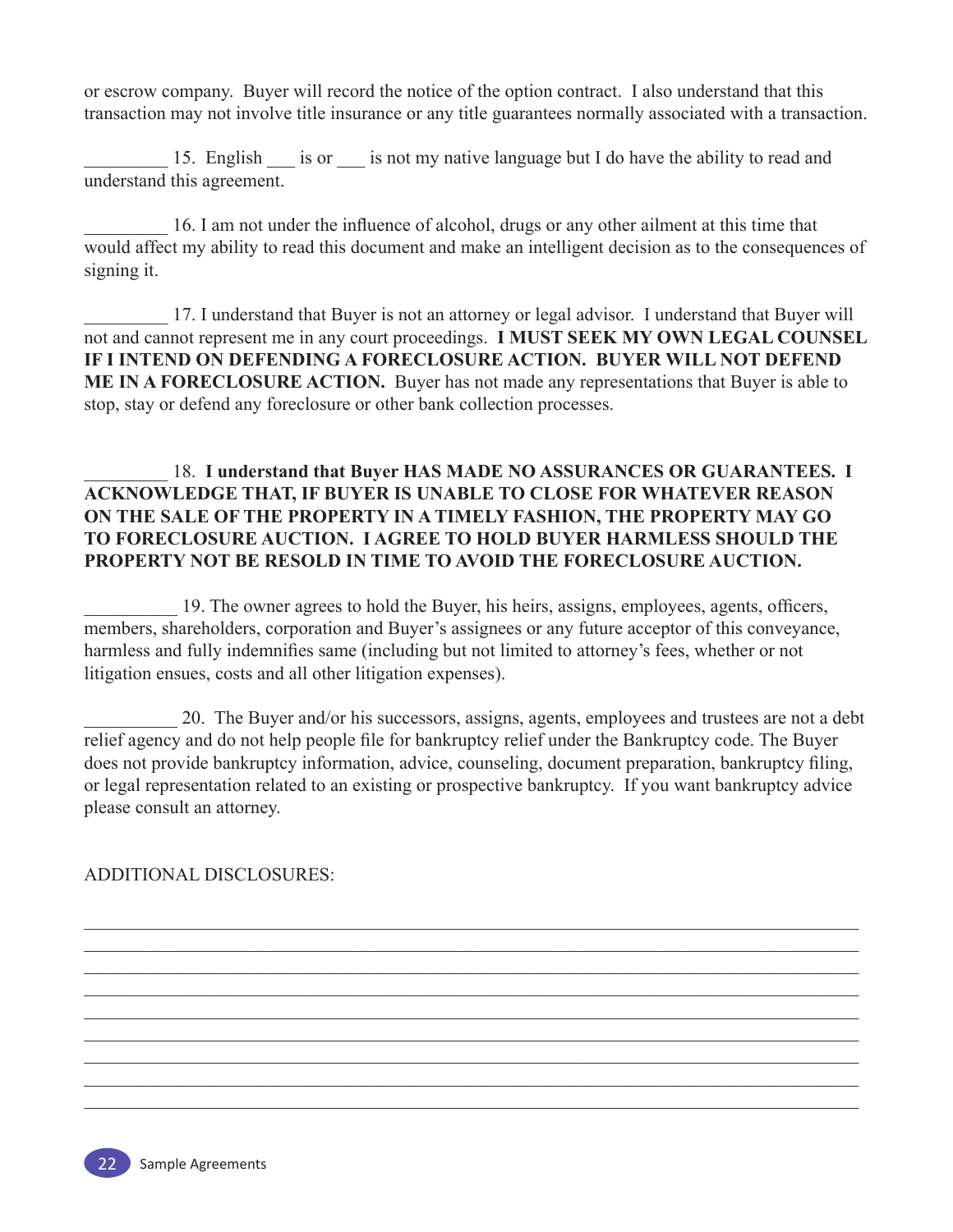# I HAVE COMPLETELY READ THIS AFFIDAVIT BEFORE SIGNING IT AND I AGREE TO THE FACTS AND CONDITIONS CONTAINED HEREIN.

| <b>WITNESS</b>                                                          | <b>SELLER SIGNATURE</b>                                                                                  |
|-------------------------------------------------------------------------|----------------------------------------------------------------------------------------------------------|
| <b>WITNESS</b>                                                          | <b>SELLER SIGNATURE</b>                                                                                  |
|                                                                         |                                                                                                          |
| STATE OF                                                                |                                                                                                          |
| COUNTY OF                                                               |                                                                                                          |
| that they executed said instrument for the purposes expressed.          | Before me personally appeared <u>secured</u> the foregoing instrument, and acknowledged to and before me |
| WITNESS my hand and official seal in the State and County aforesaid, on |                                                                                                          |
| (SEAL)                                                                  |                                                                                                          |
| <b>Notary Public</b>                                                    |                                                                                                          |

My Commission Expires: \_\_\_\_\_\_\_\_\_\_\_\_\_\_\_\_\_\_\_\_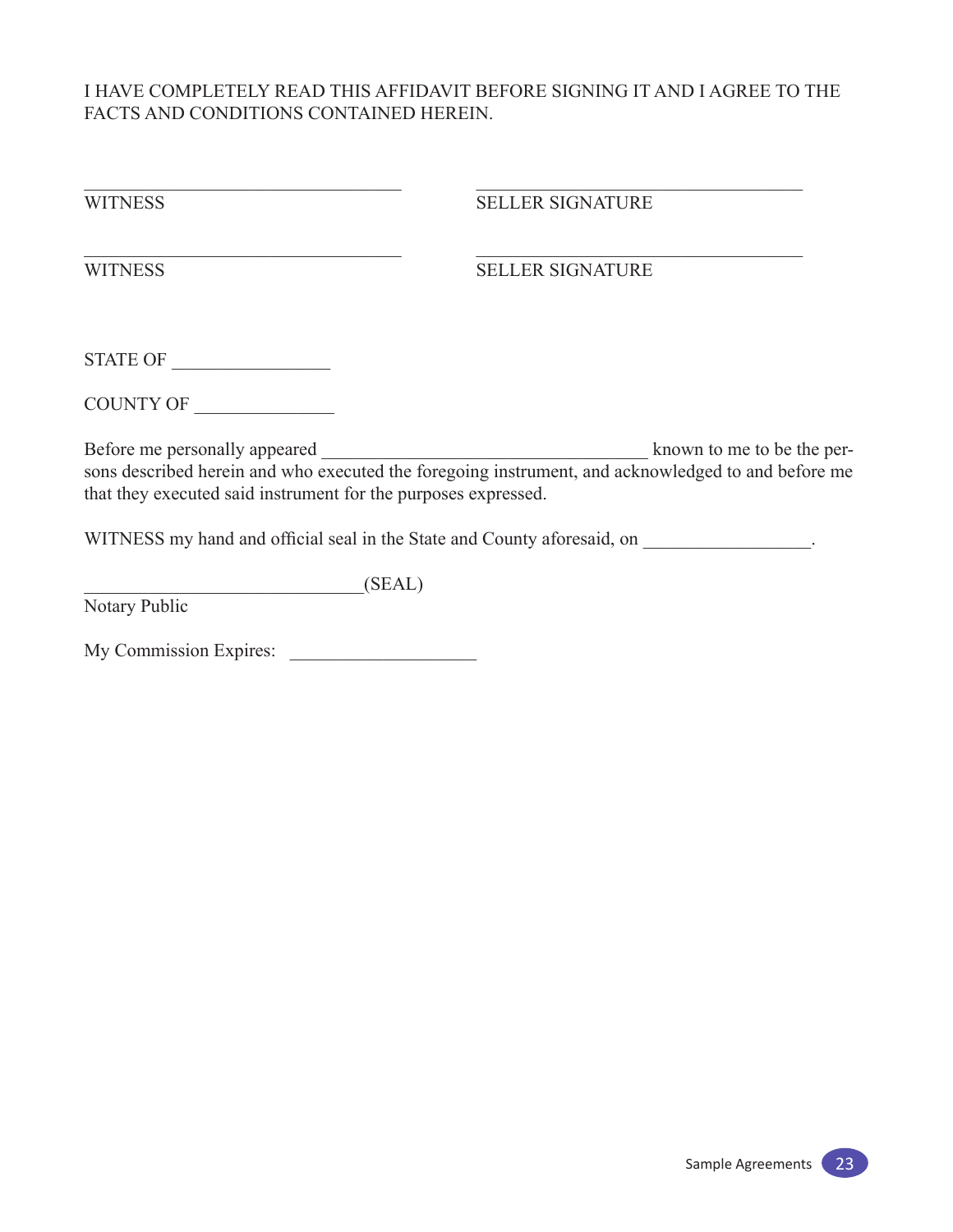# **Affidavit of Understanding Non Short Sale**

## **IMPORTANT LEGAL DOCUMENT CONCERNING THE SALE OF YOUR HOUSE AND SHOULD BE READ CAREFULLY. IF YOU HAVE ANY QUESTIONS, CONTACT AN ATTORNEY BEFORE SIGNING.**

STATE OF \_\_\_\_\_\_\_\_\_\_\_\_\_\_\_\_\_\_\_\_\_\_\_ ) ) ss COUNTY OF QUALITY OF

The undersigned, being duly sworn, deposes and says:

1. The property that I am agreeing to sell IS or IS NOT my principal residence.

2. a) I reasonably believe that I have NO equity in this property

OR

b) I reasonably believe that there is \$  $\qquad \qquad$  or less in equity in this property.

3. I understand that Buyer makes no promises as to curing back payments or making additional payments on my loan. Even if Buyer cures the back payments on my loan, I understand that this does not obligate Buyer to continue making payments. At Buyer's sole discretion, Buyer may decide to stop making payments on my underlying notes at any time.

4. I agree to vacate the property on or before days before the closing and leave the premises in a neat and clean condition and free from all personal effects, furniture and debris. If I remain beyond that time or do not leave the property in a neat and clean condition and free from all personal effects, furniture and debris I will be liable for damages.

5. I agree to waive any rights I may have to any prepaid or escrowed property taxes, insurance, homeowner's association dues, county property tax refunds or other amounts held by any party in escrow, including, but not limited to lenders, homeowner's associations and insurance companies.

\_\_\_\_\_\_\_\_\_ 6. I have had the opportunity to seek legal, tax and financial counsel as to the implications of this transaction. I understand that Buyer is not my representative or real estate agent in this transaction and is not acting on my behalf. I UNDERSTAND THAT THIS DOCUMENT DOES NOT DEFINE OR EXPLAIN MY RIGHTS OR OPTIONS, and I have had the opportunity to seek legal, financial, tax or other professional counsel to weigh my options, my rights and the legal consequences of this transaction.

\_\_\_\_\_\_\_\_\_ 7. I understand that the Buyer is not acting on my behalf as counselor, advisor, consultant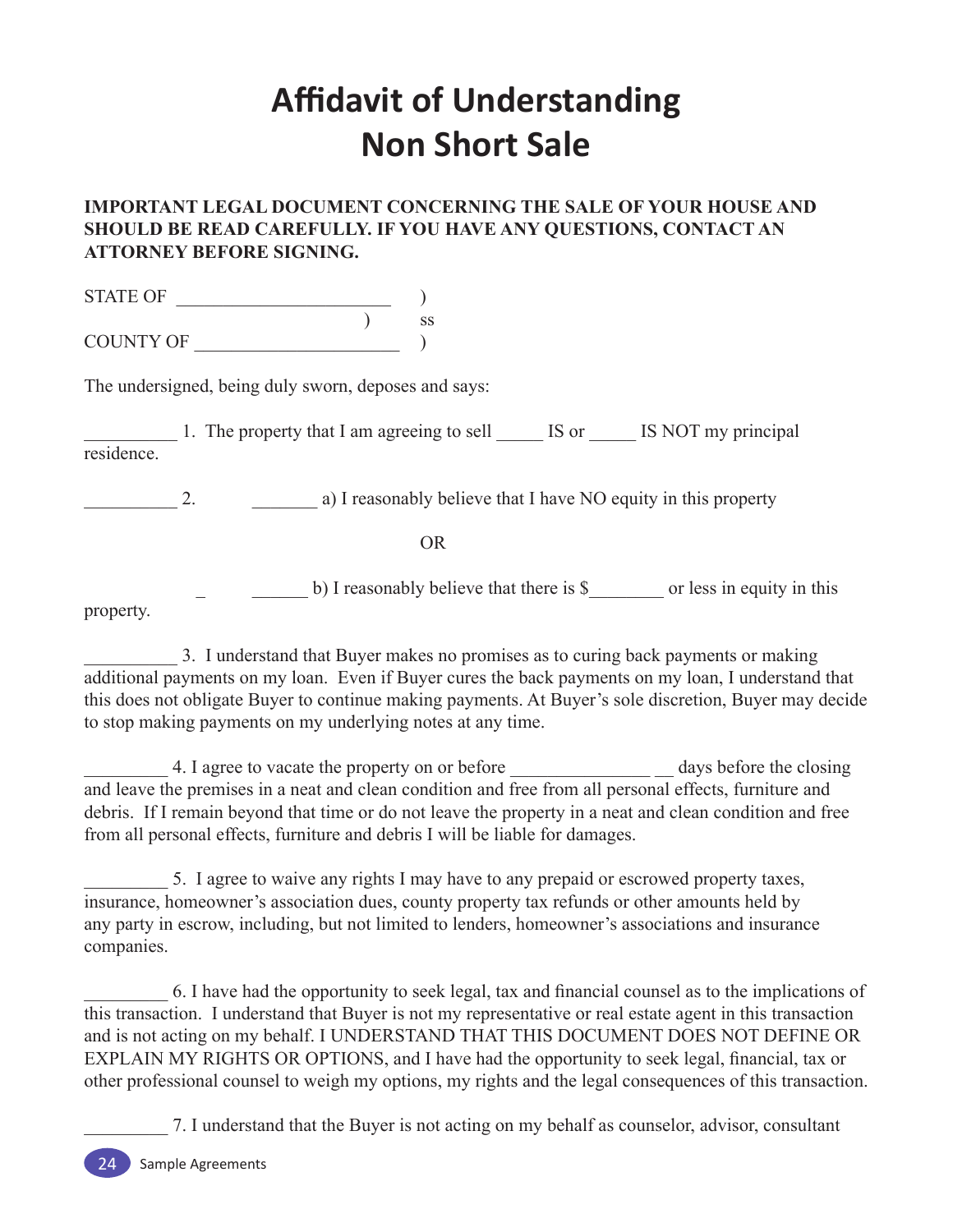or non-profit agency. I also understand Buyer may close in the name of a nominee or related company, or may choose to immediately resell the property to another party for a profit. I understand that Buyer may make a substantial profit from this transaction and that his primary motivation in engaging in this transaction is to make a profit from the rental or resale of the property.

\_\_\_\_\_\_\_\_\_ 8. I understand that Buyer agrees to provide me with copies of these documents within business days of this agreement. I may request additional copies of said documents at any time by paying the cost of reproduction.

\_\_\_\_\_\_\_\_\_ 9. I understand that I may have certain rights under the state or federal law, including, but not limited to bankruptcy, redemption or other equitable rights that may give me additional rights. This disclosure is not to be construed as a list of my rights or legal advice, but simply an acknowledgment that I have investigated my rights under the law. I understand that I may want to consult with legal counsel regarding these possible rights.

\_\_\_\_\_\_\_\_\_ 10. I understand by signing the Agreement, I have agreed to sell the Property to the Buyer and am now bound by the terms and conditions described in this Agreement. I further understand that I cannot continue to market the Property to any other party, except as provided herein.

\_\_\_\_\_\_\_\_\_ 11. I understand Buyer has chosen to close this transaction with a specific title company or escrow company. Buyer will record the notice of the option contract. I also understand that this transaction may not involve title insurance or any title guarantees normally associated with a transaction.

12. English is or is not my native language but I do have the ability to read and understand this agreement.

13. I am not under the influence of alcohol, drugs or any other ailment at this time that would affect my ability to read this document and make an intelligent decision as to the consequences of signing it.

14. I understand that Buyer is not my attorney or legal advisor. I understand that Buyer will not and cannot represent me in any court proceedings. I MUST SEEK MY OWN LEGAL COUNSEL IF I INTEND ON DEFENDING A FORECLOSURE ACTION. BUYER WILL NOT DEFEND ME IN A FORECLOSURE ACTION. Buyer has not made any representations that Buyer is able to stop, stay or defend any foreclosure or other bank collection processes.

15. I understand that Buyer HAS MADE NO ASSURANCES OR GUARANTEES. I ACKNOWLEDGE THAT, IF BUYER IS UNABLE TO CLOSE FOR WHATEVER REASON ON THE SALE OF THE PROPERTY IN A TIMELY FASHION, THE PROPERTY MAY GO TO FORECLOSURE AUCTION. I AGREE TO HOLD BUYER HARMLESS SHOULD THE PROPERTY GO TO FORECLOSURE AUCTION.

16. The owner agrees to hold the Buyer, his heirs, assigns, employees, agents, officers, members, shareholders, corporation and Buyer's assignees or any future acceptor of this conveyance, harmless and fully indemnifies same (including but not limited to attorney's fees, whether or not litigation ensues, costs and all other litigation expenses).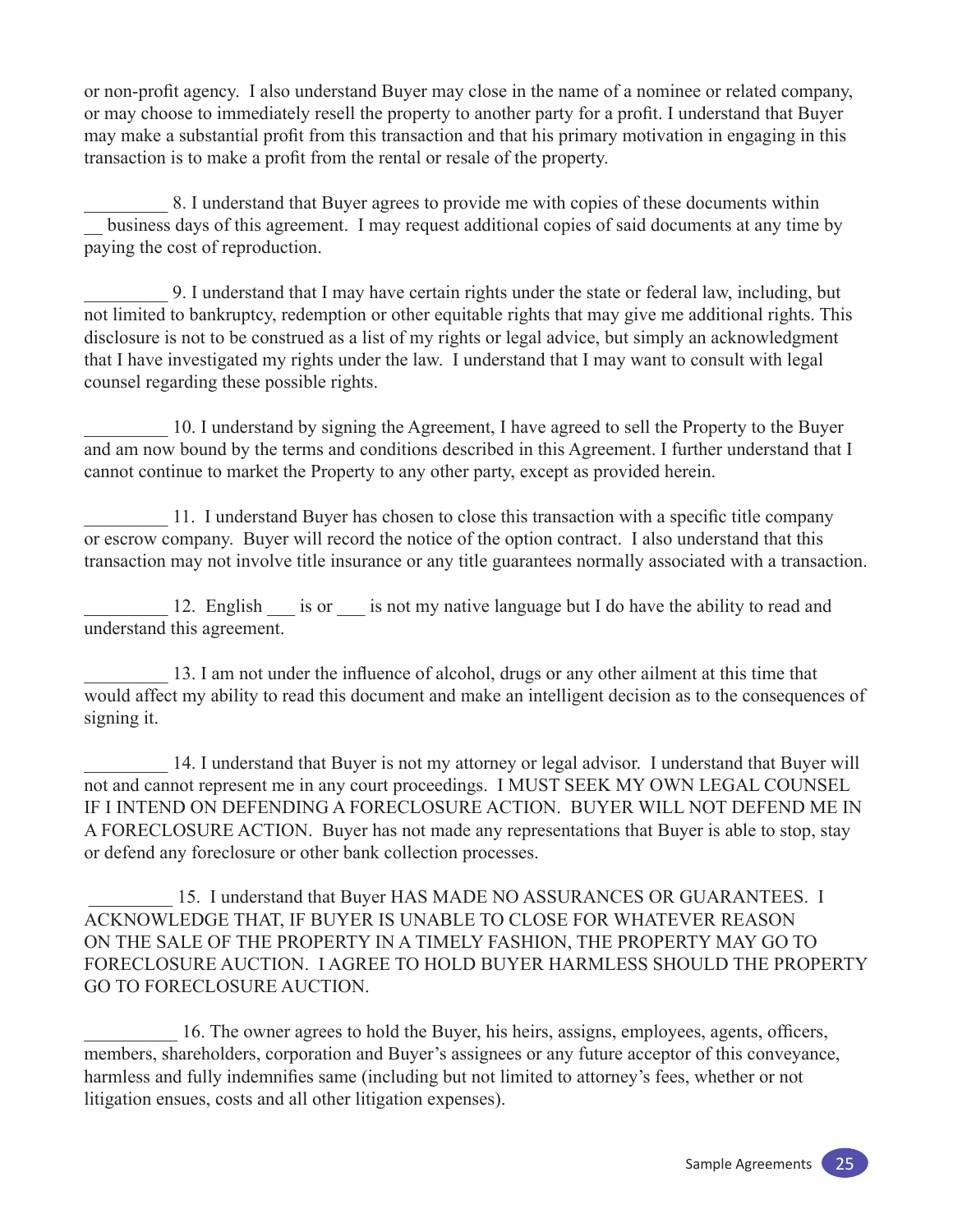17. The Buyer and/or his successors, assigns, agents, employees and trustees are not a debt relief agency and do not help people file for bankruptcy relief under the Bankruptcy code. The Buyer does not provide bankruptcy information, advice, counseling, document preparation, bankruptcy filing, or legal representation related to an existing or prospective bankruptcy. If you want bankruptcy advice please consult an attorney.

 $\_$  ,  $\_$  ,  $\_$  ,  $\_$  ,  $\_$  ,  $\_$  ,  $\_$  ,  $\_$  ,  $\_$  ,  $\_$  ,  $\_$  ,  $\_$  ,  $\_$  ,  $\_$  ,  $\_$  ,  $\_$  ,  $\_$  ,  $\_$  ,  $\_$  ,  $\_$  ,  $\_$  ,  $\_$  ,  $\_$  ,  $\_$  ,  $\_$  ,  $\_$  ,  $\_$  ,  $\_$  ,  $\_$  ,  $\_$  ,  $\_$  ,  $\_$  ,  $\_$  ,  $\_$  ,  $\_$  ,  $\_$  ,  $\_$  ,  $\_$  ,  $\_$  ,  $\_$  ,  $\_$  ,  $\_$  ,  $\_$  ,  $\_$  ,  $\_$  ,  $\_$  ,  $\_$  ,  $\_$  ,  $\_$  ,  $\_$  ,  $\_$  ,  $\_$  ,  $\_$  ,  $\_$  ,  $\_$  ,  $\_$  ,  $\_$  ,  $\_$  ,  $\_$  ,  $\_$  ,  $\_$  ,  $\_$  ,  $\_$  ,  $\_$  ,  $\_$  ,  $\_$  ,  $\_$  ,  $\_$  ,  $\_$  ,  $\_$  ,  $\_$  ,  $\_$  ,  $\_$  ,  $\_$  , \_\_\_\_\_\_\_\_\_\_\_\_\_\_\_\_\_\_\_\_\_\_\_\_\_\_\_\_\_\_\_\_\_\_\_\_\_\_\_\_\_\_\_\_\_\_\_\_\_\_\_\_\_\_\_\_\_\_\_\_\_\_\_\_\_\_\_\_\_\_\_\_\_\_\_\_\_\_\_\_\_\_\_  $\_$  ,  $\_$  ,  $\_$  ,  $\_$  ,  $\_$  ,  $\_$  ,  $\_$  ,  $\_$  ,  $\_$  ,  $\_$  ,  $\_$  ,  $\_$  ,  $\_$  ,  $\_$  ,  $\_$  ,  $\_$  ,  $\_$  ,  $\_$  ,  $\_$  ,  $\_$  ,  $\_$  ,  $\_$  ,  $\_$  ,  $\_$  ,  $\_$  ,  $\_$  ,  $\_$  ,  $\_$  ,  $\_$  ,  $\_$  ,  $\_$  ,  $\_$  ,  $\_$  ,  $\_$  ,  $\_$  ,  $\_$  ,  $\_$  ,

ADDITIONAL DISCLOSURES:

I HAVE COMPLETELY READ THIS AFFIDAVIT BEFORE SIGNING IT AND I AGREE TO THE FACTS AND CONDITIONS CONTAINED HEREIN.

 $\_$  ,  $\_$  ,  $\_$  ,  $\_$  ,  $\_$  ,  $\_$  ,  $\_$  ,  $\_$  ,  $\_$  ,  $\_$  ,  $\_$  ,  $\_$  ,  $\_$  ,  $\_$  ,  $\_$  ,  $\_$  ,  $\_$  ,  $\_$  ,  $\_$  ,  $\_$  ,  $\_$  ,  $\_$  ,  $\_$  ,  $\_$  ,  $\_$  ,  $\_$  ,  $\_$  ,  $\_$  ,  $\_$  ,  $\_$  ,  $\_$  ,  $\_$  ,  $\_$  ,  $\_$  ,  $\_$  ,  $\_$  ,  $\_$  ,

 $\_$  ,  $\_$  ,  $\_$  ,  $\_$  ,  $\_$  ,  $\_$  ,  $\_$  ,  $\_$  ,  $\_$  ,  $\_$  ,  $\_$  ,  $\_$  ,  $\_$  ,  $\_$  ,  $\_$  ,  $\_$  ,  $\_$  ,  $\_$  ,  $\_$  ,  $\_$  ,  $\_$  ,  $\_$  ,  $\_$  ,  $\_$  ,  $\_$  ,  $\_$  ,  $\_$  ,  $\_$  ,  $\_$  ,  $\_$  ,  $\_$  ,  $\_$  ,  $\_$  ,  $\_$  ,  $\_$  ,  $\_$  ,  $\_$  ,

WITNESS SELLER SIGNATURE

WITNESS SELLER SIGNATURE

STATE OF

COUNTY OF \_\_\_\_\_\_\_\_\_\_\_\_\_\_\_

Before me personally appeared  $\blacksquare$ persons described herein and who executed the foregoing instrument, and acknowledged to and before me that they executed said instrument for the purposes expressed.

WITNESS my hand and official seal in the State and County aforesaid, on

\_\_\_\_\_\_\_\_\_\_\_\_\_\_\_\_\_\_\_\_\_\_\_\_\_\_\_\_\_\_(SEAL) Notary Public

My Commission Expires: \_\_\_\_\_\_\_\_\_\_\_\_\_\_\_\_\_\_\_\_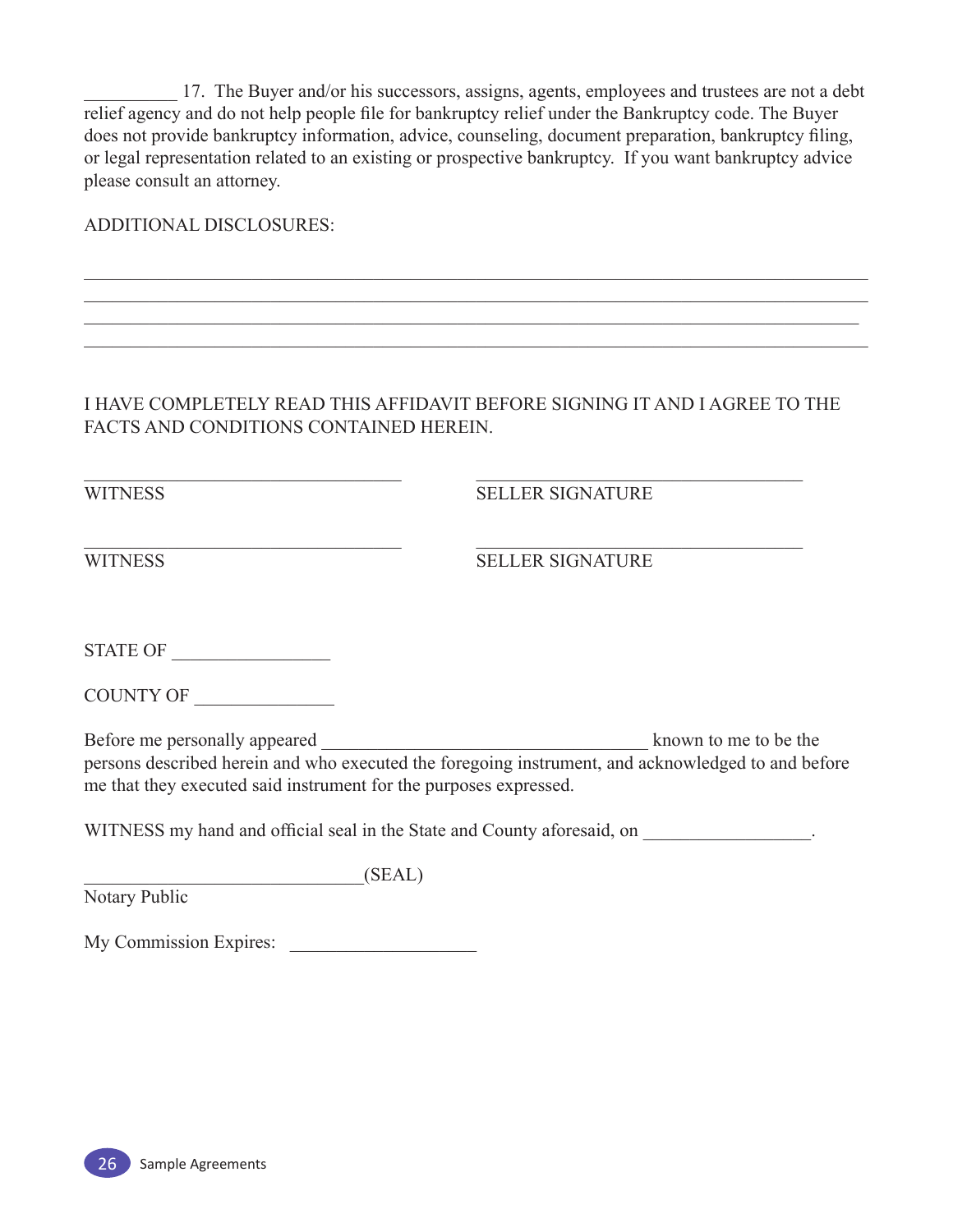## **[Balanced]**

# **Purchase Agreement**

Date:

| 1. | <b>PARTIES:</b>                                                   |                  | (Seller) agrees to |
|----|-------------------------------------------------------------------|------------------|--------------------|
|    | sell and convey to                                                |                  | (Purchaser), and   |
|    | Purchaser agrees to buy from Seller the Property described below. |                  |                    |
| 2. | <b>PROPERTY:</b> The property ("Property") is known as            |                  | 1n                 |
|    |                                                                   | City,<br>County, | (zip code) legally |
|    | described as                                                      |                  |                    |
|    | or as described in the attached exhibit.                          |                  |                    |

*Improvements:* The house, garage and all other fixtures and improvements attached to the abovedescribed real property, including without limitation, the following permanently installed and built-in items, if any: all equipment and appliances, valances, screens, shutters, awnings, wall-to-wall carpeting, mirrors, ceiling fans, attic fans, mail boxes, television antennas and satellite dish system and equipment, heating and air-conditioning units, security and fire detection equipment, wiring, plumbing and lighting fixtures, chandeliers, water softener system, kitchen equipment, garage door openers, cleaning equipment, shrubbery, landscaping, outdoor cooking equipment, and all other property owned by Seller and attached to the above described real property.

*Accessories:* The following described related accessories, if any: window air conditioning units, stove, fireplace screens, curtains and rods, blinds, window shades, draperies and rods, controls for satellite dish system, controls for garage door openers, entry gate controls, door keys, mailbox keys, above ground pool, swimming pool equipment and maintenance accessories, and artificial fireplace logs. Exclusions: The following improvements and accessories will be retained by Seller and excluded:

\_\_\_\_\_\_\_\_\_\_\_\_\_\_\_\_\_\_\_\_\_\_\_\_\_\_\_\_\_\_\_\_\_\_\_\_\_\_\_\_\_\_\_\_\_\_\_\_\_\_\_\_\_\_\_\_\_\_\_\_\_\_\_\_\_\_\_\_\_\_\_\_\_\_\_\_\_\_\_\_\_\_\_ \_\_\_\_\_\_\_\_\_\_\_\_\_\_\_\_\_\_\_\_\_\_\_\_\_\_\_\_\_\_\_\_\_\_\_\_\_\_\_\_\_\_\_\_\_\_\_\_\_\_\_\_\_\_\_\_\_\_\_\_\_\_\_\_\_\_\_\_\_\_\_\_\_\_\_\_\_\_\_\_\_\_\_

The land, improvements and accessories are collectively referred to as the "Property".

| <b>PURCHASE PRICE:</b> The Total Price shall be \$<br>3.<br>money: (Receipt of which is hereby acknowledged) \$ | payable as follows: Earnest           |
|-----------------------------------------------------------------------------------------------------------------|---------------------------------------|
| Cash or certified funds due at closing: \$                                                                      |                                       |
|                                                                                                                 |                                       |
| $\overline{4}$ .<br><b>METHOD OF PAYMENT:</b>                                                                   |                                       |
| (a) Cash: The entire purchase price shall be paid in cash and no financing is required.                         |                                       |
| (b) New Mortgage: Completion of this transaction shall be contingent upon the                                   |                                       |
| Purchaser's ability to obtain a:                                                                                |                                       |
| Conventional Insured Conventional FHA VA                                                                        | Other first mortgage                  |
| loan for % of purchase price, payable not less than                                                             | years, with an original rate          |
| of interest not to exceed % per annum not to exceed                                                             | points. Purchaser shall pay all costs |
| of obtaining financing, except                                                                                  |                                       |
|                                                                                                                 | Closing                               |

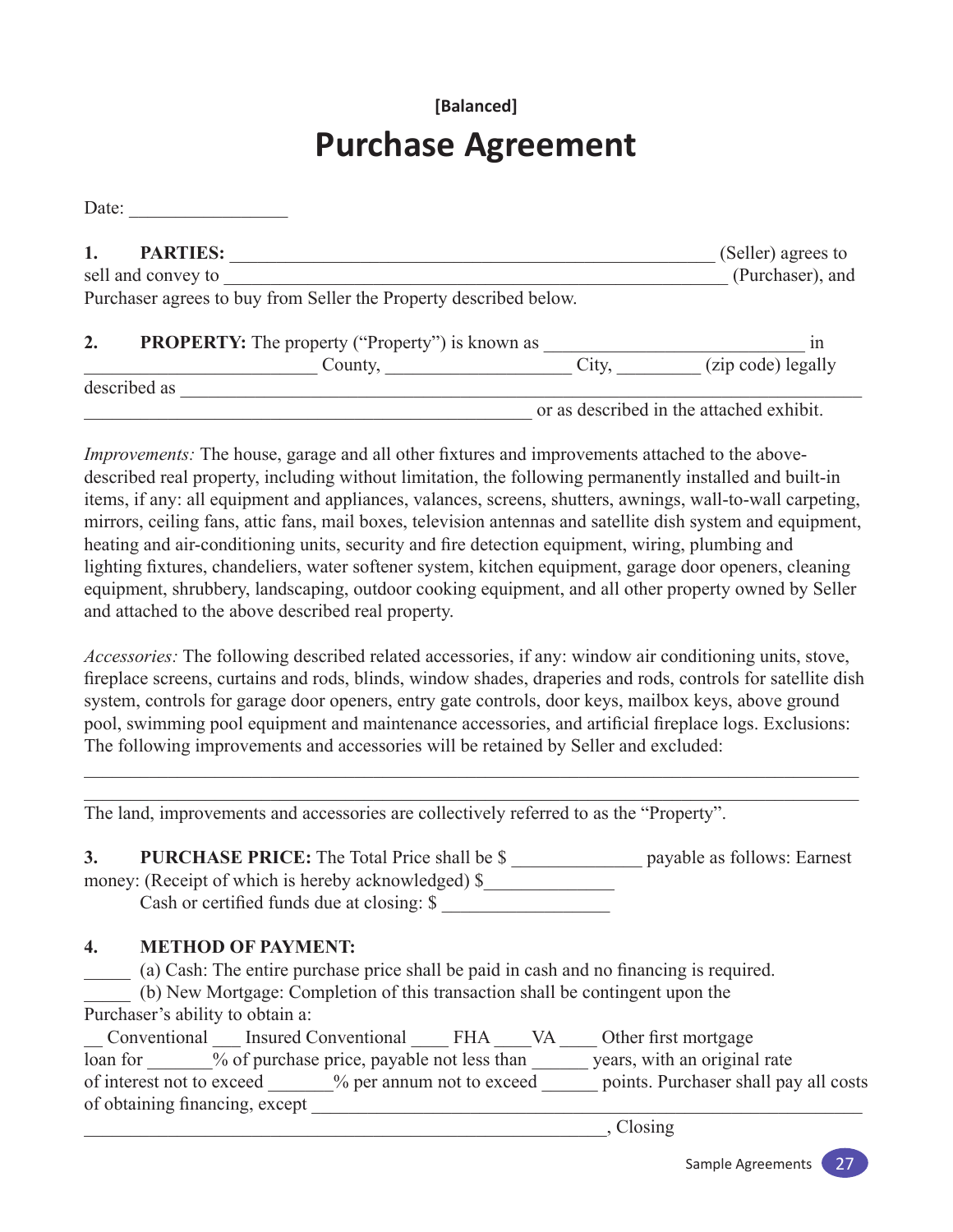Fee, Survey and Title Insurance costs are NOT included above. Any inspections and charges which are required to be made and charged to Purchaser or Seller by lender, FHA, VA, mortgage insurer, or closing agent, shall be made and charged in accordance with their prevailing rules or regulations and shall supercede any provisions of this Agreement.

\_\_\_\_\_ (c) Seller Financing: A promissory note from Purchaser to Seller of \$\_\_\_\_\_\_\_\_\_\_\_\_\_\_ bearing \_\_\_\_\_\_\_% interest per annum, secured by [choose the appropriate instrument authorized within the state: mortgage, or vendor's and deed of trust liens, and containing the terms and conditions described in the attached Seller Financing Addendum. If an owner policy of title insurance is furnished, Purchaser shall furnish Seller with a mortgagee policy of title insurance.

**5. TITLE INSURANCE:** Seller agrees to furnish to Purchaser an owner's title insurance commitment, issued br a company qualified to insure titles in [state], in the amount of the purchase price, insuring the mortgagee against loss on account of any defect or encumbrance in the title, unless herein excepted; otherwise, the earnest money shall be refunded. Said property is sold and is to be conveyed subject to any mineral and mining rights not owned by the undersigned Seller and subject to present zoning classification.

**6. PRORATIONS & HAZARD INSURANCE:** The taxes, as determined on the date of closing, are to be prorated between Seller and Purchaser as of the date of delivery of the deed. Seller shall keep in force sufficient hazard insurance on the property to protect all interests until this sale is closed and the deed delivered. If the property is destroyed or materially damaged between the date hereof and the closing and Seller is unable or unwilling to restore it to its previous condition prior to closing, Purchaser shall have the option of canceling the contract and receiving back the earnest money, or accepting the property in its damaged condition, any insurance proceeds otherwise payable to Seller by reason of such damage shall be applied to the balance of the purchase price or otherwise be payable to Purchaser.

**7. CLOSING COSTS & DATE:** The sale shall be closed and the deed delivered within sixty (60) days from the execution of this Agreement by all parties, except Seller shall have a reasonable length of time within which to perfect title or cure defects in the title to the said property. The Seller agrees to pay the cost of deed preparation and a mortgagee's title insurance policy, all other closing costs shall be paid by Purchaser. Purchaser agrees to allow Seller to remain in possession of said property subject to separate terms of a month to month lease agreement to be executed at closing for a lease period not to extend beyond \_\_\_\_\_\_\_\_\_\_\_\_\_\_\_\_\_\_\_\_\_\_\_\_\_\_\_\_\_\_\_\_\_\_\_ [insert month/day/year].

**8. CONVEYANCE:** Seller agrees to convey a good merchantable title and General Warranty Deed of said property insuring that property is free of all encumbrances, except as hereinabove set out and Seller and Purchaser agree that any encumbrances shall be paid in full at the time of closing from sales proceeds.

**9. CONDITION OF PROPERTY:** General Provisions and Obligations of Parties: Seller agrees to deliver the heating, cooling, plumbing and electrical systems and any built-in appliances in operable condition at the time of closing. It shall be the responsibility of Purchaser, at Purchaser's expense, to satisfy himself/herself that all conditions of this contract are satisfied before closing. Said sale is contingent upon a satisfactory inspection of the property to be completed and reported to Seller prior to or on \_\_\_\_\_\_\_\_\_\_\_\_\_\_\_\_\_\_\_\_\_\_\_\_\_\_\_\_, 20\_\_\_\_\_\_.

Said contract shall only be renegotiable upon a major defect with an individual repair cost in excess of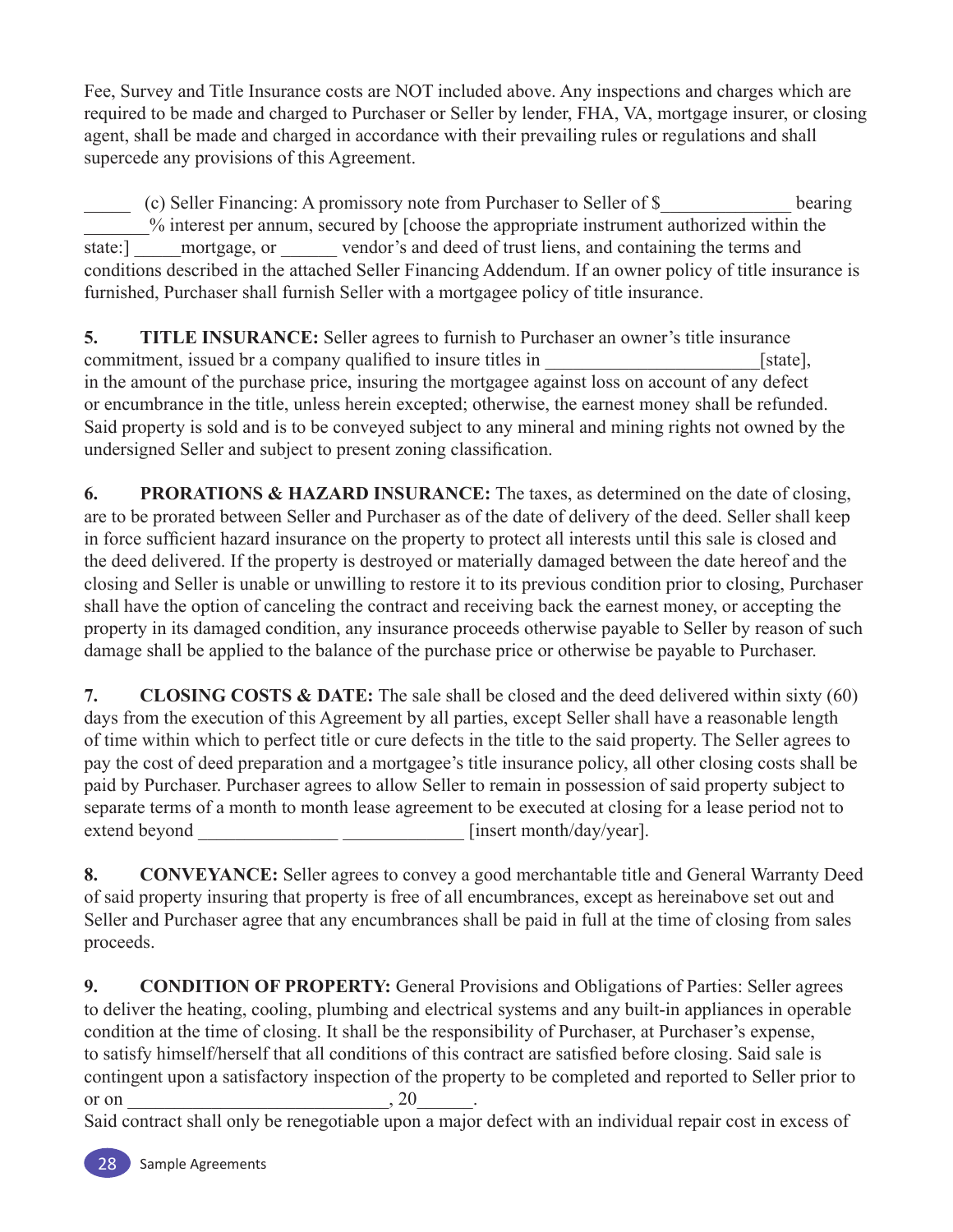\$500.00. After closing, all conditions of the property, as well as any aforementioned items and systems, are the responsibility of Purchaser and shall be deemed purchased AS-IS.

*Lender Required Repairs and Treatments:* Unless otherwise agreed in writing, neither party is obligated to pay for lender required repairs, which includes treatment for wood destroying insects. If the parties do not agree to pay for the lender required repairs or treatments, this contract will terminate and the earnest money will be refunded to Purchaser. If the cost of lender required repairs and treatments exceed 5% of the Sales Price, Purchaser may terminate this contract and the earnest money will be refunded to Purchaser.

*Completion of Repairs and Treatments:* Unless otherwise agreed in writing, Seller shall complete all agreed repairs and treatments prior to the Closing Date. All required permits must be obtained, and repairs and treatments must be performed by persons who are licensed or otherwise authorized by law to provide such repairs or treatments. At Purchaser's election, any transferable warranties received by Seller with respect to the repairs and treatments will be transferred to Purchaser at Purchaser's expense. If Seller fails to complete any agreed repairs and treatments prior to the Closing Date, Purchaser may do so and receive reimbursement from Seller at closing. The Closing Date will be extended up to 15 days, if necessary, to complete repairs and treatments.

*Environmental Matters:* Purchaser is advised that the presence of wetlands, toxic substances, including asbestos and wastes or other environmental hazards, or the presence of a threatened or endangered species or its habitat may affect Purchaser's intended use of the Property. If Purchaser is concerned about these matters, an addendum required by the parties should be used.

**10. POSSESSION:** The possession of the Property shall be delivered to Purchaser: [choose one:] at closing within days after closing, or  $\Box$  on or before  $\Box$ , if closed. For each day Seller is entitled to possession after closing, Seller shall pay to Purchaser at closing \$\_\_\_\_\_\_\_\_\_\_\_\_\_\_\_\_\_\_ per day. If Seller does not deliver possession by the date required in the first sentence of this paragraph, Seller shall pay Purchaser \$ per day as liquidated damages until possession is delivered to Purchaser; and Purchaser shall have all other legal and equitable remedies available against the Seller.

*Maintenance of Property:* Seller shall maintain the Property in its present condition until its possession is delivered to Purchaser, subject to repairs in response to any inspection. Purchaser may inspect the Property prior to closing to determine whether Seller has complied with this paragraph. Seller shall remove all debris and personal property not included in the sale.

*Casualty Loss:* Risk of loss by damage or destruction to the Property prior to the closing shall be borne by Seller. In the event any damage or destruction is not fully repaired prior to closing, Purchaser, at Buyer's option, may either (a) terminate this Agreement or (b) elect to close the transaction, in which event Seller's right to all insurance proceeds resulting from such damage or destruction shall be assigned in writing by Seller to Purchaser.

**11.** SURVEY: Purchaser shall receive a (check ONE) Surveyor Location Report, which is a survey where owner corner markers are not set; Boundary Survey, which is a survey where corner markers of Property are set prior to closing; Waived, no survey required at (Check One)

Purchaser's expense; Seller's expense. The survey shall (1) be received prior to closing and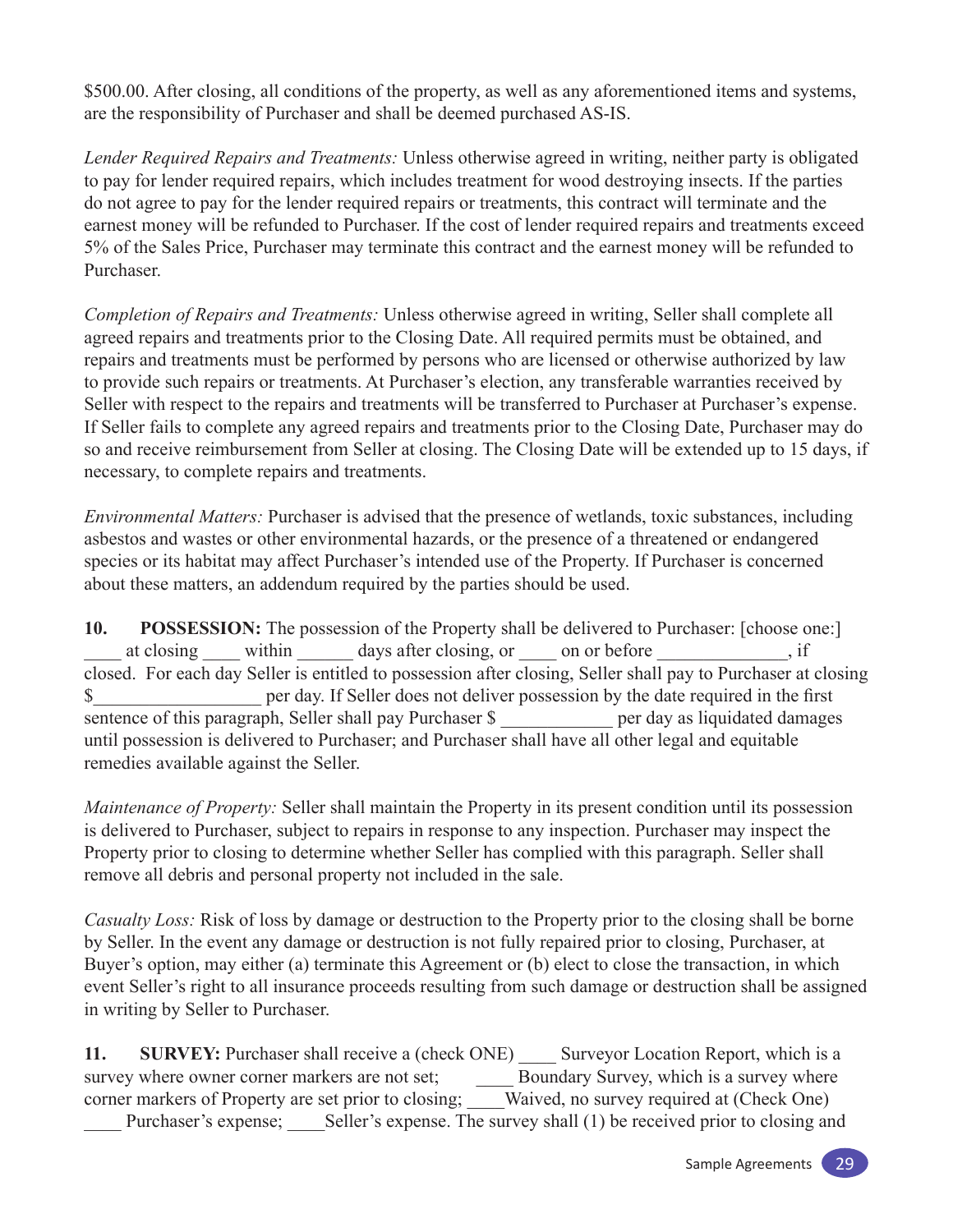certified as of a current date, (2) be reasonably satisfactory to Purchaser, (3) show the location of all improvements and easements, and (4) show the flood zone designation of the Property.

**12. FLOOD AREA/OTHER:** Purchaser <u>equal may or a may not terminate this Agreement if the</u> Property requires flood insurance or Purchaser \_\_\_\_ may or \_\_\_\_ may not terminate this Agreement if the Property is subject to building or use limitations by reason of the location.

# **13. INSPECTIONS:** (Check One).

Purchaser Reserves The Right To Have the Property Inspected (Including Lead-Based Paint) independent of or in addition to any inspections required by FHA, VA, or Purchaser's lender(s). All inspections are to be at Purchaser's expense (unless otherwise noted or required by lender) by licensed inspectors or qualified contractors selected by Purchaser within the specific time period. Seller shall have water, gas, electricity and all operable pilot lights on for Purchaser's inspections.

*Inspection/Response Period:* Purchaser shall order all Independent Inspections immediately after acceptance of the Purchase Agreement. Purchaser shall have days beginning the day following the date of acceptance of the Purchase Agreement to respond to the inspection report(s) in writing to Seller. Inspections may include, but are not limited to the condition of the following systems and components: *[Include list]*

If the initial inspection report reveals the presence of lead-based paint, radon or mold and other biological contaminants, then Purchaser shall have additional days to order, receive and respond in writing to any additional reports.

If Purchaser does not comply with any inspection/response period or make a written objection to any problem revealed in a report within an applicable time inspection/response time period, the Property shall be deemed to be acceptable. If the Purchaser reasonably believes that the Inspection Report reveals a MAJOR DEFECT with the Property and the Seller is unable or unwilling to remedy the defect to the Purchaser's reasonable satisfaction before closing (or at a time otherwise agreed to by the parties), then this Agreement may be terminated by the Purchaser and the earnest money refunded, OR such defect shall be waived by the Purchaser and the transaction shall proceed toward closing. "Defect" means a condition that would have a significant adverse effect on the value of the Property that would significantly impair the health or safety of future occupants of the Property, or that if not repaired, removed, or replaced would significantly shorten or adversely affect the expected normal life of the premises. Purchaser agrees that any Property Defect previously disclosed by Seller or routine maintenance and minor repair items mentioned in any report shall not be a basis for termination of this Agreement. All time periods applicable to inspection responses shall be reasonable.

Purchaser has been made aware that independent inspections disclosing the condition of the Property are available and has been afforded the opportunity to require such inspections as a condition of the Agreement. However, Purchaser waives inspections and relies upon the condition of the Property based upon Purchaser's own examination, and releases the Seller, the Listing and Selling Brokers and all salespersons associated with Brokers, if any, from any and all liability relating to any defect or deficiency affecting the Property, which release shall survive the closing, required FHA/VA or lender inspections that are not included in this waiver.

**14. SELLER'S WARRANTIES:** Seller warrants that Seller has not received notification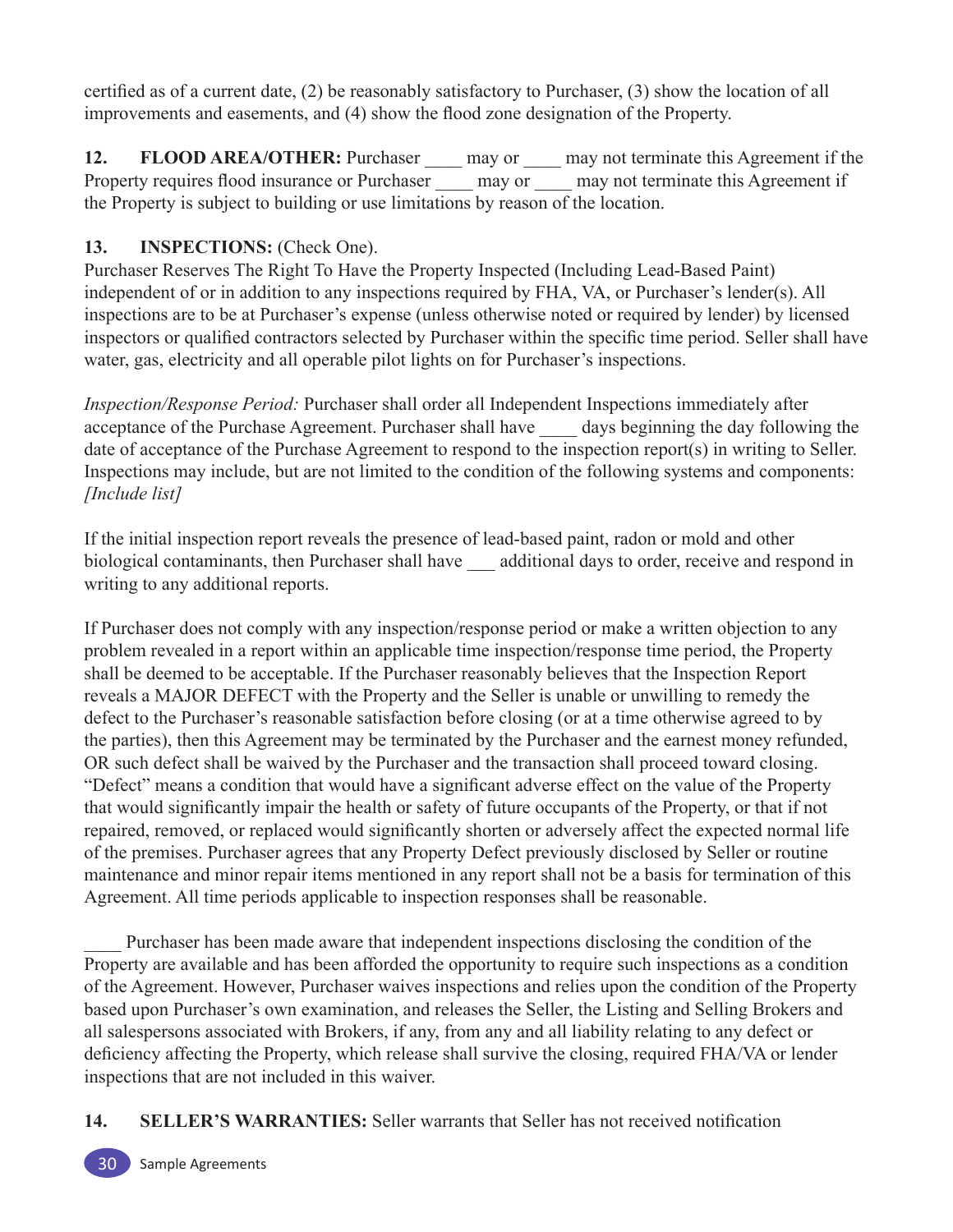from any lawful authority regarding any assessments, pending public improvements, repairs, replacements or alterations to said premises that have not been satisfactorily made. These warranties shall survive the delivery of the above deed.

**15. EARNEST MONEY:** The Earnest Money as paid by Purchaser as set forth in Paragraph 3 hereof shall be deposited by Seller with  $\qquad \qquad$  (escrow agent) only upon the execution of this contract. The Earnest Money shall be nonrefundable to Purchaser except for the occurrences of Paragraphs 5, 6, 12 or 13.

**16. DEFAULT:** If Purchaser fails to comply with this contract, Purchaser will be in default, and Seller may (a) enforce specific performance, seek such other relief as may be provided by law, or both, or (b) terminate this contract and receive the earnest money as liquidated damages, thereby releasing both parties from this contract. If, due to factors beyond Seller's control, Seller fails within the time allowed to make any non-casualty repairs, Purchaser may (a) extend the time for performance up to 15 days and the Closing Date will be extended as necessary or (b) terminate this contract as the sole remedy and receive the earnest money. If Seller fails to comply with this contract for any other reason, Seller will be in default and Purchaser may (a) enforce specific performance, seek such other relief as may be provided by law, or both, or (b) terminate this contract and receive the earnest money, thereby releasing both parties from this contract.

**17. MEDIATION:** Any dispute between Purchaser and Seller related to this contract that is not resolved through informal discussion [choose one] will will not be submitted to a mutually acceptable mediation service or provider. The parties to the mediation shall bear the mediation costs equally. This paragraph does not preclude a party from seeking equitable relief from a court of competent jurisdiction.

**18. SURVIVAL OF CONTRACT:** All terms, conditions and warranties not performed at the time of delivery of the deed shall survive such delivery.

**19. COMMISSION FEES:** Purchaser and Seller agree that said contract was negotiated at arms length without assistance of any real estate agents or brokers and that no such fees shall be paid by either party in connection with this contract or sale.

**20. ADDITIONAL PROVISIONS:** Any additional Provisions set forth on the reverse side, initialed by all parties, are hereby made a part of this contract and this contract states the entire agreement between the parties and merges in this agreement all statements, representations, and covenants heretofore made, and any agreements not incorporated herein are void and of no force and effect.

**21. SUCCESSORS AND ASSIGNS:** This contract shall be binding upon any heirs, successors and assigns of Seller or Purchaser.

**22. REVOCATION OF OFFER BY PURCHASER:** This contract has been first executed by Purchaser and if not accepted by all parties by noon on  $\qquad \qquad$ , 20  $\qquad$ , this offer shall be void.

\_\_\_\_\_\_\_\_\_\_\_\_\_\_\_\_\_\_\_\_\_\_\_\_\_\_\_\_\_\_\_\_\_\_\_\_\_\_\_\_\_\_\_\_\_\_\_\_\_\_\_\_\_\_\_\_\_\_\_\_\_\_\_\_\_\_\_\_\_\_\_\_\_\_\_\_\_\_\_\_\_\_\_

# **23. DISCLOSURES:** \_\_\_\_\_\_\_\_\_\_\_\_\_\_\_\_\_\_\_\_\_\_\_\_\_\_\_\_\_\_\_\_\_\_\_\_\_\_\_\_\_\_\_\_\_\_\_\_\_\_\_\_\_\_\_\_\_\_\_\_\_\_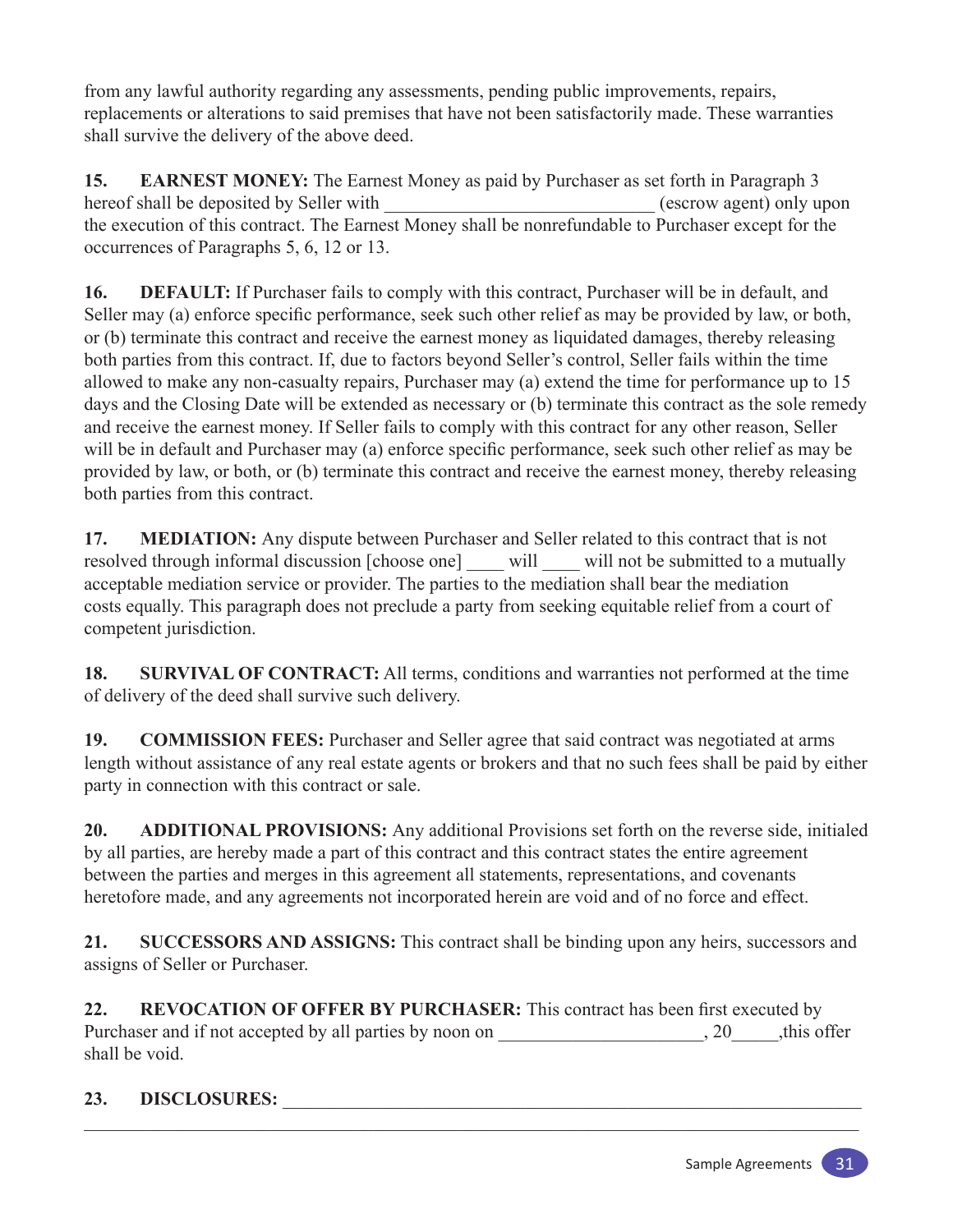[The Seller should note any disclosures about the property that may be required under Federal or state law. Consult an attorney if uncertainty exists as to which disclosures may be required.]

## **PURCHASER:**

| Date           | Purchaser     |
|----------------|---------------|
|                | Printed Name: |
|                |               |
|                | Purchaser     |
|                | Printed Name: |
| <b>SELLER:</b> |               |
| Date           | Purchaser     |
|                | Printed Name: |
|                |               |
|                | Purchaser     |
|                | Printed Name: |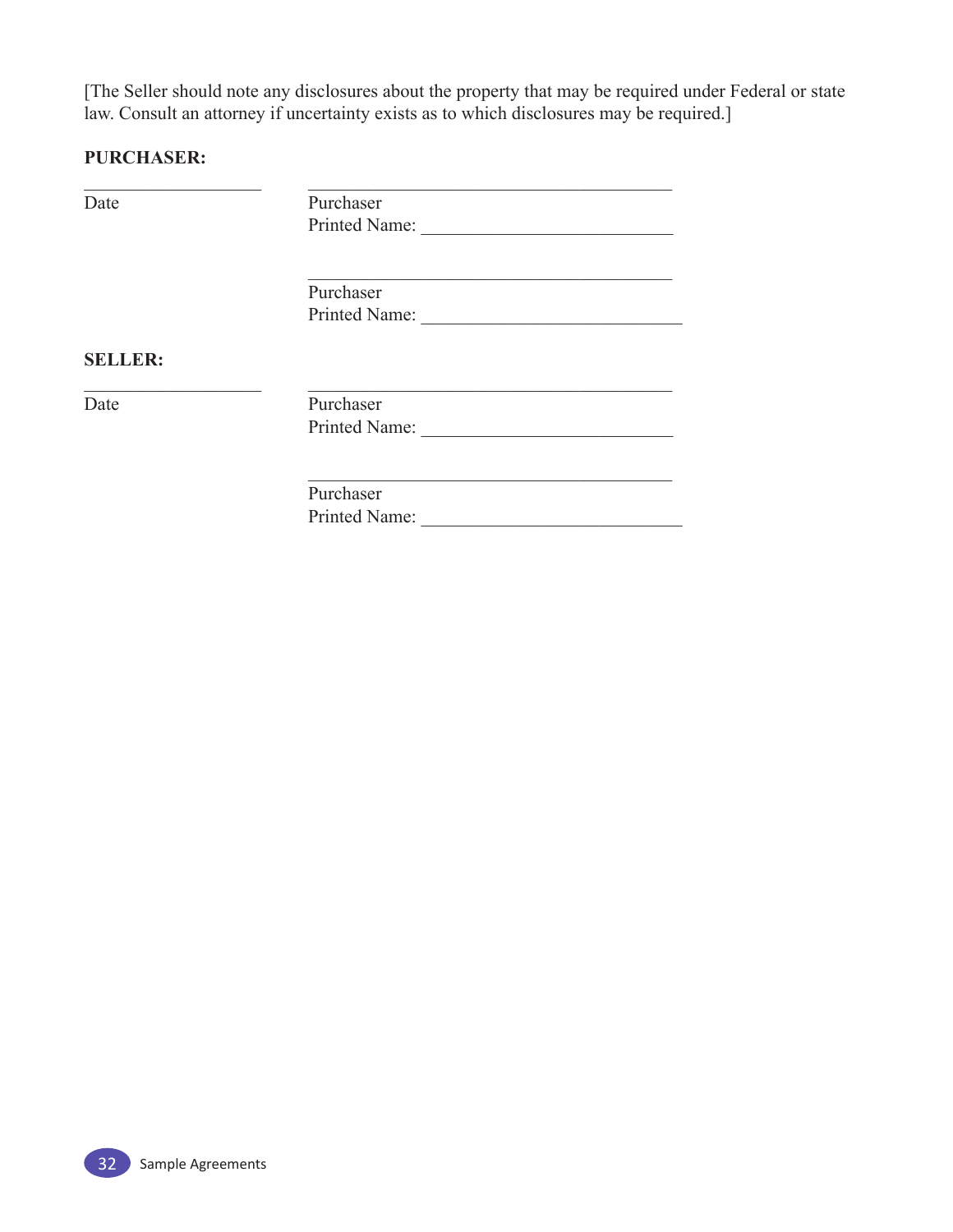# **[An Adjustable Version that you can adjust for Buy/Sell] Standard Purchase and Sales Agreement**

Parties \_\_\_\_\_\_\_\_\_\_\_\_\_\_\_\_\_\_\_\_\_\_\_\_\_\_\_\_\_\_\_\_\_\_\_\_\_\_\_\_\_\_\_\_\_\_\_\_\_\_\_\_\_\_\_, as (BUYER) and \_\_\_\_\_

\_\_\_\_\_\_\_\_\_\_\_\_\_\_\_\_\_\_\_\_\_\_\_\_\_\_\_\_\_\_\_\_\_\_\_\_\_\_\_\_\_\_\_ (Husband and Wife) as (SELLER) which terms

may be singular or plural and will include the heirs successors, personal representatives and assigns of Seller and Buyer, hereby agree that Seller will sell and Buyer will buy the following property, upon the following terms and conditions if completed or marked. In any conflict of terms or conditions, that which is added will supersede that which is printed or marked. The Property is in Ashtabula County, and is described as follows (If lengthy, attach legal description):

## SEE ATTACHMENT "A" FOR LEGAL DESCRIPTION

Address:

It is understood that the Property will be conveyed by General Warranty Deed (unless otherwise required) subject to taxes, existing zoning (unless otherwise specified in paragraph 16), covenants, restrictions and easements of record.

1. Total Purchase Price to be paid by Buyer is payable as follows:

| A. Earnest money deposit which will remain as a binder until closing, unless sooner         |  |  |  |
|---------------------------------------------------------------------------------------------|--|--|--|
| forfeited or returned, according to the provisions in this Agreement:                       |  |  |  |
|                                                                                             |  |  |  |
| C. Balance due at closing (not including Buyer's closing cost, prepaid items or prorations) |  |  |  |
| in U.S. cash or locally drawn certified or cashiers check approximately                     |  |  |  |
| exactly                                                                                     |  |  |  |
| D. Proceeds of a new loan to be obtained by Buyer from any lender other than Seller:        |  |  |  |
| E. Purchase money loan to Seller on terms set forth in Paragraph 2C:                        |  |  |  |
| F. Other financing                                                                          |  |  |  |
| G. Existing mortgage balance encumbering the Property to be assumed by Buyer                |  |  |  |
| (approximately):                                                                            |  |  |  |
| H. Total Purchase Price approximately<br>exactly                                            |  |  |  |

2. Financing: If buyer does not obtain the required financing but otherwise complies with the terms hereof, the earnest money deposit less sales and loan processing costs incurred, will be returned to the Buyer.

A [ ] Application: The application for the mortgage described in paragraph 1D will be made with lender selected by [ ] Seller or [ ] Buyer. Unless such mortgage loan is approved without continued contingencies other than those elsewhere covered in this agreement within 40 days of the date of acceptance of this agreement, Seller and Buyer will have the right to terminate this agreement, and Buyer will return to Seller all the title evidence and surveys received from Seller. Buyer will make application for financing within 7 days of the date of acceptance of this agreement and in a timely manner furnish any and all credit, employment, financial and other information required by the lender. In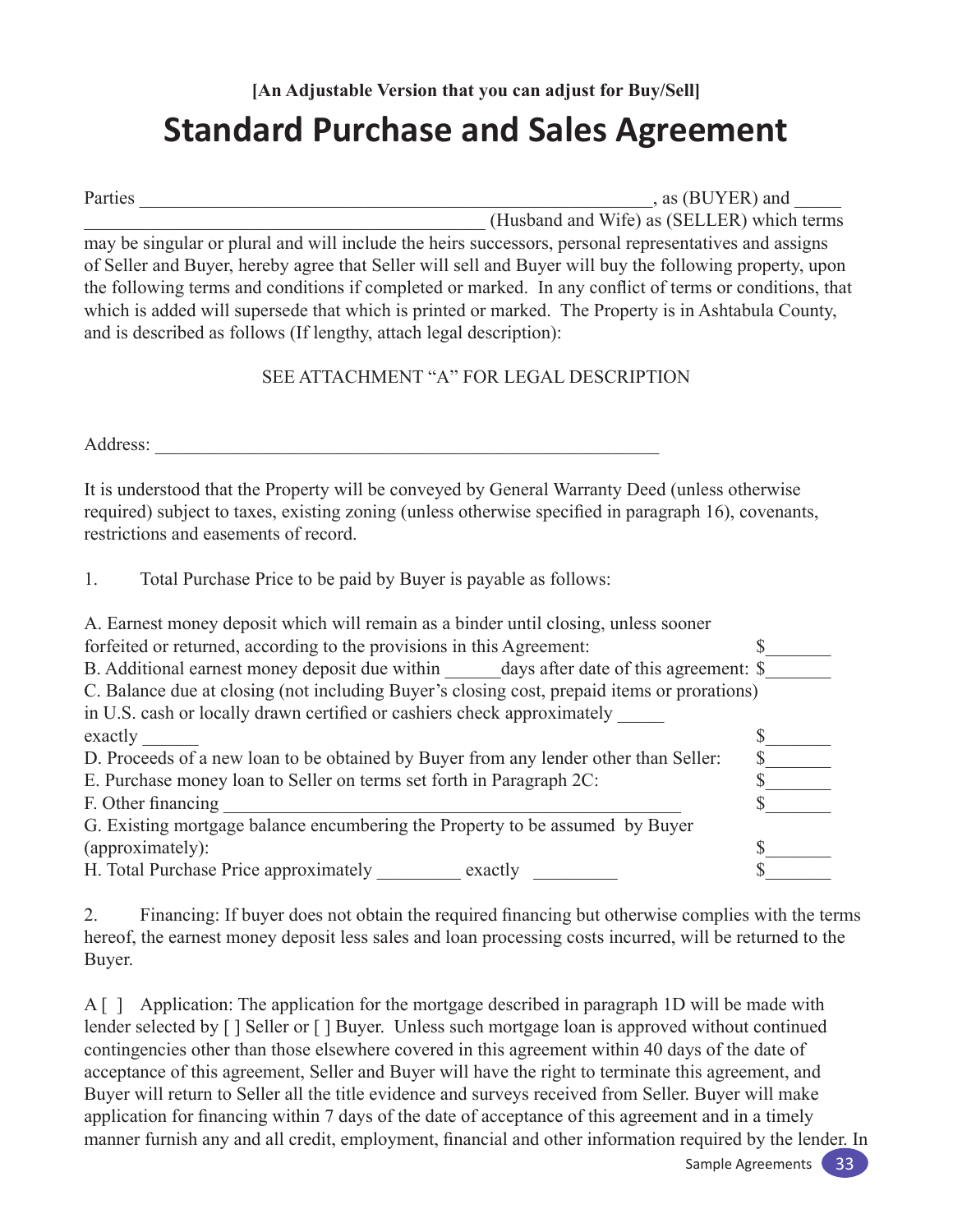the event the original loan application is denied, Buyer, if requested by Seller, will reapply within 3 days of such request at an alternate institution

B [ ] Loan Assumption: Buyer understands that interest [ ] will [ ] will not, escalate and is [ ] variable [ ] fixed rate. Buyer will within days make required application and timely provide qualifying information as required by lender. Buyer's obligation to close is contingent on lender's approval of the assumption within \_\_days of the date of acceptance of this agreement.

C [ ] Seller: The balance due to Seller will be evidenced by a negotiable promissory note of Borrower, secured by a valid purchase money \_\_\_\_ mortgage or Trust Deed on the Property and delivered by Buyer to Seller dated the date of closing bearing annual interest rate of  $\%$  and payable \$\_\_\_\_\_\_ per \_\_\_\_\_for [ ] \_\_\_ years \_\_\_\_ months. Privilege of prepayment [ ] does apply [ ] does not apply. The loan will be  $\overline{d}$  due on sale of Property.

3. Buyer will pay the following closing costs:

A. Closing Costs [ ] Recording fees [ ] Note stamps[ ] Intangible tax [ ] Credit reports [ ] Loan transfer and assumption charges [ ] VA funding fee [ ] Loan origination fee [ ] Loan insurance premium [ ] Loan discount not to exceed [ ] Transfer Tax [ ] Wood Destroying Organism Report B. [ ] Appraisal [ ] Survey [ ] Title Insurance Policy C. [ ]Other\_\_\_\_\_\_\_\_\_\_\_\_\_\_\_\_\_\_\_\_\_\_\_\_\_\_\_\_\_\_\_\_\_\_\_\_\_\_\_\_\_\_\_\_\_\_\_\_\_\_\_\_\_\_\_\_\_\_\_

4. Seller will pay the following closing costs:

A. Closing Costs [X] Transfer tax [ ] Title insurance policy [ ] Attorney's fee [ ] Real estate brokerage fee

[ ] Loan discount not to exceed [ ] Satisfaction and recording fee [ ] Repairs or replacements, in addition to those in paragraph 9, not to exceed \$

[ ] Wood destroying organism report [ ] Appraisal fee [ ] Survey [ ]

Other

All other charges required by lender that Buyer be prohibited from paying by law or regulation. All mortgage payments or condominium and association fees will be current at Seller's expense at the time of closing.

5. Payment of Expenses: If Buyer fails to perform, all loan and sale processing and closing costs incurred, whether the same were to be paid by Seller or Buyer will be the responsibility of the Buyer, with costs deducted from earnest money deposit. If Seller fails to perform, all loan, sales processing and closing costs incurred whether same were to be paid by Seller or Buyer will be the responsibility of Seller, and Buyer will be entitled to the return of the earnest money deposit. This will include, but not be limited to the transaction not being closed because Seller is unable to complete the transaction for a qualified Buyer, or because the property does not appraise for an amount sufficient to enable the lender to make the required loan, or because Seller elects not to pay for the excess amount in paragraphs 4 (with respect to repairs), 9, or 11, or because the zoning is not as required in paragraph 16 or because Seller cannot deliver marketable title.

6. Prorations: The following agreed to items: [ ] taxes, [ ] rentals, [ ] condominium or association fees, [ ] prepaid hazard insurance premiums (if assumed), [ ] monthly mortgage insurance premiums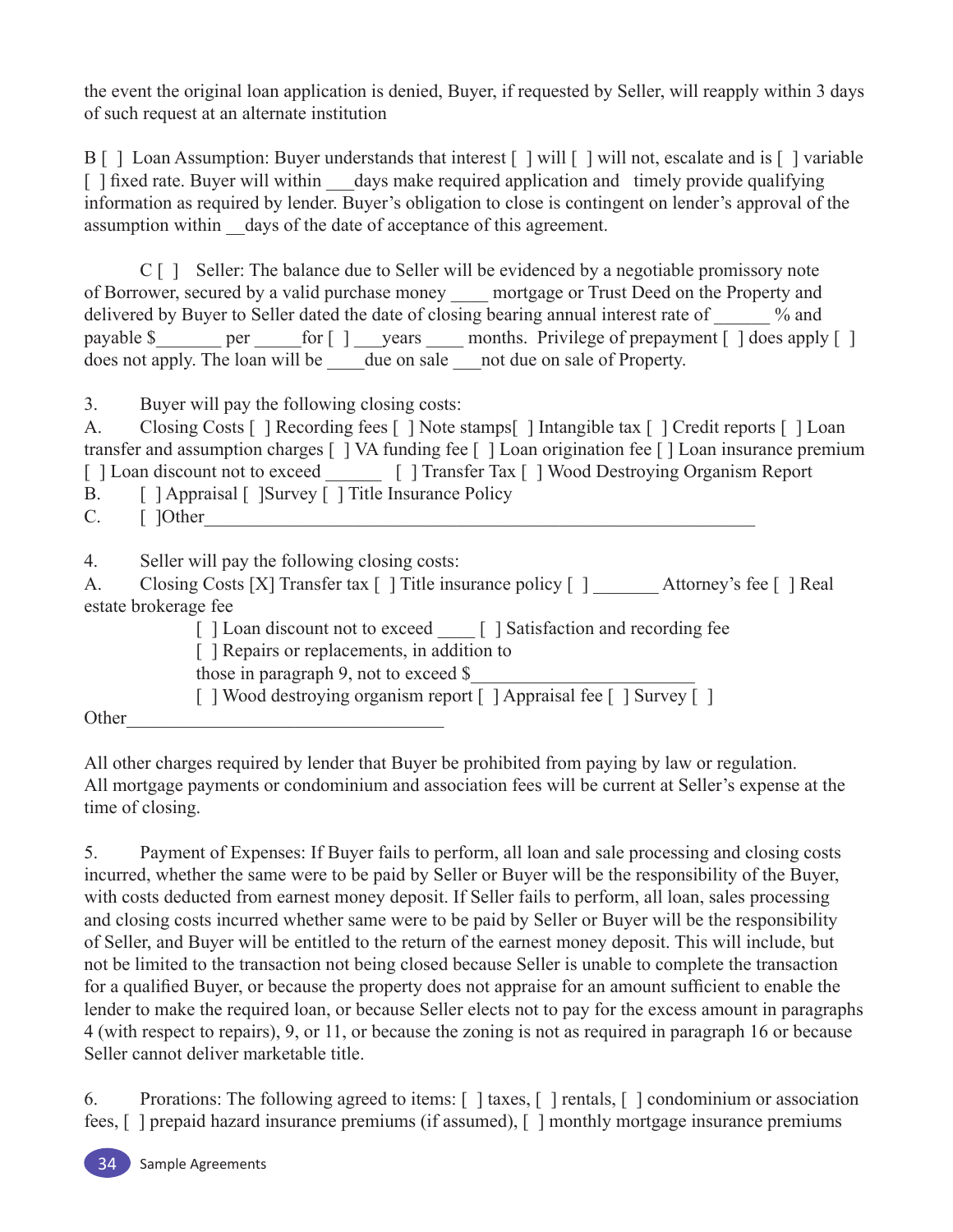and  $\lceil \cdot \rceil$  interest on loans will be prorated as of the date of closing.

7. Title Evidence: Within 40 days after acceptance Seller will deliver to Buyer or closing attorney a Title insurance commitment for an owner's policy in the amount of the purchase price. Any expense of curing title including but not limited to legal fees, discharge of liens and recording fees will be paid by Seller.

8. Survey: Within days [ ] after date of acceptance Seller will deliver to Buyer or closing agent or attorney [ ] A new staked survey dated within 3 months of closing showing all improvements now existing thereon and certified to Buyer, lender and the title insurer  $\lceil \cdot \rceil$  A copy of a previously made survey of the Property showing all improvements now existing thereon. [ ] No survey is required.

9. Wood destroying Organism Report: "Wood Destroying Organism" means any arthropod or plant life that damages a structure. Buyer may have property inspected by a Certified Pest Control Firm to determine whether there is any visible active wood destroying organism infestation or visible existing structural damage from wood destroying organisms to the improvements. If Buyer is informed of either or both of the foregoing, Seller will have seven (7) days from receipt of written notice thereof within which to have all such wood destroying organism damages whether visible or not inspected and estimated by a licensed building or general contractor. Seller will pay costs of treatment and repairs of all structural damage up to  $\qquad$  percent ( $\%$ ) of the purchase price. If such costs exceed the amount agreed to be paid by Seller and Seller declines to treat and repair, Buyer will have the option of (a) terminating this Agreement or, (b) proceeding with the transaction. in which event Seller will bear costs equal to  $\qquad$  percent ( $\frac{9}{9}$ ) of the purchase price.

10. Title Examination and Time for Closing (Title and escrow work to be handled by  $\qquad \qquad \qquad .$ 

If title evidence and survey, as specified above, show Seller is vested with a marketable title, subject to the usual exceptions contained in title insurance commitments (such as exceptions for survey, current taxes, zoning ordinances, covenants, restrictions and easements of record), the transaction will be closed and the deed and other closing papers delivered on or before  $\lceil \cdot \rceil$ 

[ ] days after the date of acceptance unless extended by other conditions of this Agreement. If title evidence or survey reveal any defects which render the title unmarketable, Buyer will have 7 days from receipt of title commitment and survey to notify Seller of such title defects and Seller agrees to use reasonable diligence to cure such defects at Seller's expense and will have 30 days to do so, in which event this transaction will be closed within 10 days after delivery to Buyer of evidence that such defects have been cured. Seller agrees to pay for and discharge all due or delinquent taxes, liens and other encumbrances, unless otherwise agreed. If Seller is unable to convey to Buyer a marketable title, Buyer will have the right to terminate this agreement at the same time returning to Seller all title evidence and surveys received from Seller, or Buyer will have the right to accept such title as Seller may be able to convey and to close this transaction upon the terms stated herein, which election will he exercised within 10 days from notice of Seller's inability to cure.

11. Loss or Damage: If the property is damaged by fire or other casualty prior to closing, and cost of restoration does not exceed  $\frac{9}{6}$  of the assessed valuation of the improvements located on the Property, cost of restoration will he an obligation of the Seller and closing will proceed pursuant to the terms of this Agreement with cost thereof escrowed at closing. In the event cost of restoration exceeds 3% of the assessed valuation of the improvements and the Seller declines to repair or restore, Buyer will have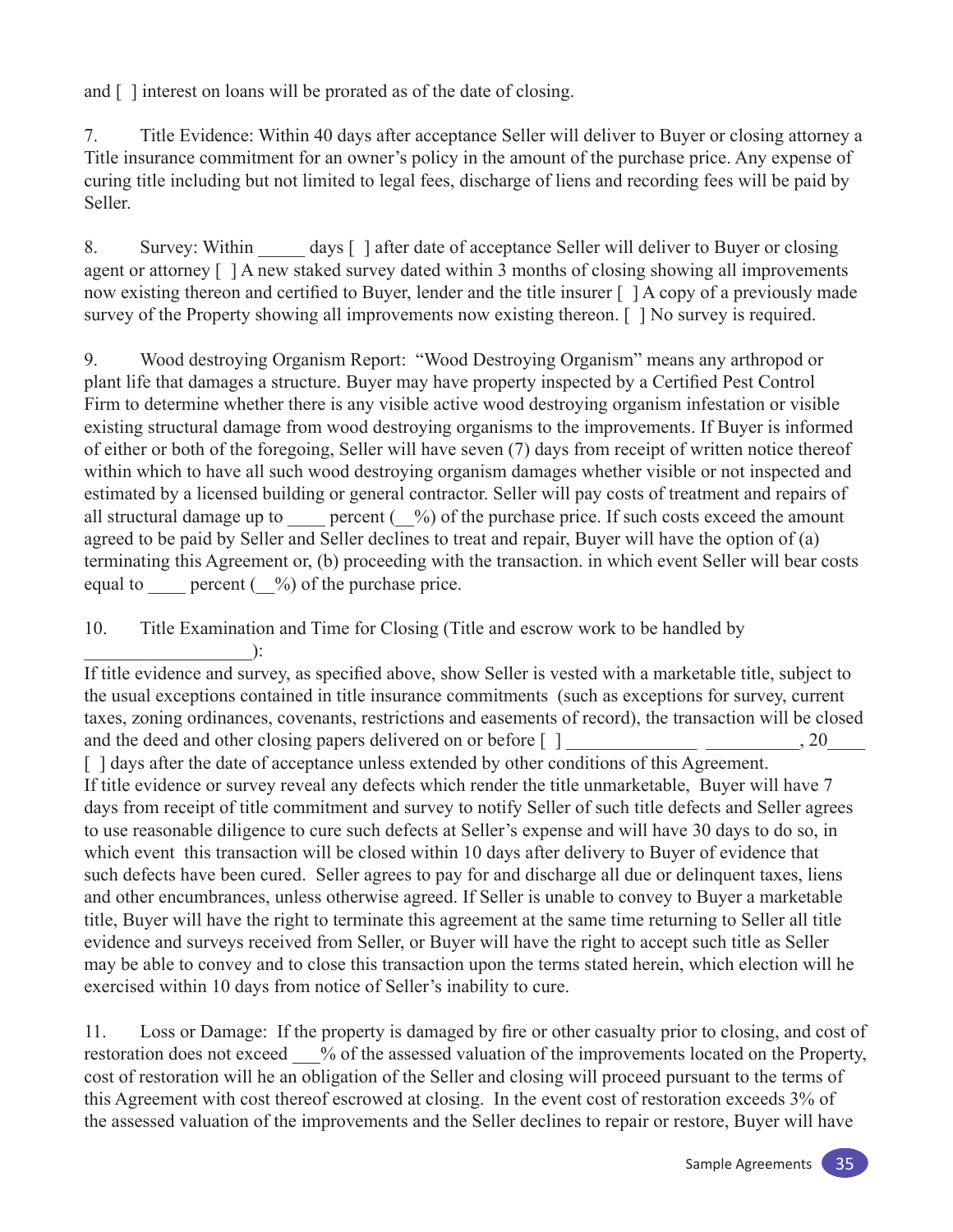the option of either taking the Property as is, together with either the said 3% or any insurance proceeds payable by virtue of such loss or damage, or of canceling this Agreement.

12. Seller agrees to deliver the Property in its PRESENT AS IS CONDITION except as otherwise specified herein. Seller does hereby certify and represent that Seller has legal authority and capacity to convey the property with all improvements. Seller further certifies and represents that Seller knows of no latent defects to the property and knows of no facts materially affecting the value of the property except the following:

Description of problems:

Buyer has inspected the property and HAS NOT RELIED UPON ANY REPRESENTATIONS MADE BY ANY REAL ESTATE AGENT in describing the property, and Buyer accepts the property in its PRESENT AS IS CONDITION, except as otherwise specified herein.

\_\_\_\_\_\_\_\_\_\_\_\_\_\_\_\_\_\_\_\_\_\_\_\_\_\_\_\_\_\_\_\_\_\_\_\_\_\_\_\_\_\_\_\_\_\_\_\_\_\_\_\_\_\_\_\_\_\_\_\_\_\_\_\_\_\_\_\_\_\_ \_\_\_\_\_\_\_\_\_\_\_\_\_\_\_\_\_\_\_\_\_\_\_\_\_\_\_\_\_\_\_\_\_\_\_\_\_\_\_\_\_\_\_\_\_\_\_\_\_\_\_\_\_\_\_\_\_\_\_\_\_\_\_\_\_\_\_\_\_\_

13. Occupancy [ ] Seller represents that there are no parties in occupancy other than Seller. Buyer will he given occupancy at closing unless herein

[ ] Buyer understands that property is available for rent or rented and the tenant may continue in possession following closing unless otherwise agreed in writing. The deposits  $\lceil \cdot \rceil$  will  $\lceil \cdot \rceil$  will not be transferred to Buyer at closing.

14. Personal Property: included in the purchase price are all fixed equipment including ceiling fans, drapery hardware, attached lighting fixtures, mailbox, fence, plants and shrubbery as now installed on the property. and these additional items \_\_\_\_\_\_\_\_\_\_\_\_\_\_\_\_\_\_\_\_\_\_\_\_\_\_\_\_\_ Items specifically excluded from this agreement:

15. Default and Attorney's Fees: If Buyer defaults on this agreement, all deposits will be retained by the Seller as full settlement of any claim, whereupon Buyer and Seller will be relieved of all obligations under this agreement. If Seller defaults under this Agreement, the Buyer may seek specific performance or elect to receive the return of the Buyers deposit(s) without thereby waving any action for damages resulting from Seller's breach. In connection with any litigation arising out of this Agreement, the prevailing party will he entitled to recover all costs including a reasonable attorney's fee

16. [ ] Zoning and Restrictions: Unless the Property is zoned and can he legally used for use, or if there is notice of proposed zoning changes, deed or other restrictions that could prevent such use at time of closing, Buyer will have the right to terminate this Agreement. Buyer will have 10 days from acceptance to verify the existing zoning and current proposed changes, and deliver written notice of objections to Seller or be deemed to have waived objections under this paragraph.

17. The offer of BUYER shall terminate if SELLER has not indicated his acceptance of this Agreement by signing and delivering same or telegraphing acceptance to Buyer or submitting agent before  $: 01$ [ ] AM.[ ] PM, Date

\_\_\_\_\_\_\_\_\_\_\_\_\_\_\_\_\_\_\_\_\_\_\_\_\_\_\_\_\_\_\_\_\_\_\_\_\_\_\_\_\_\_\_\_\_\_\_\_\_\_\_\_\_\_\_\_\_\_\_\_\_\_\_\_\_\_\_\_\_\_\_\_\_\_\_\_\_\_\_\_\_\_\_ \_\_\_\_\_\_\_\_\_\_\_\_\_\_\_\_\_\_\_\_\_\_\_\_\_\_\_\_\_\_\_\_\_\_\_\_\_\_\_\_\_\_\_\_\_\_\_\_\_\_\_\_\_\_\_\_\_\_\_\_\_\_\_\_\_\_\_\_\_\_\_\_\_\_\_\_\_\_\_\_\_\_\_

18. Additional Terms, Conditions or Addenda (lettered A.B.C.D.etc.)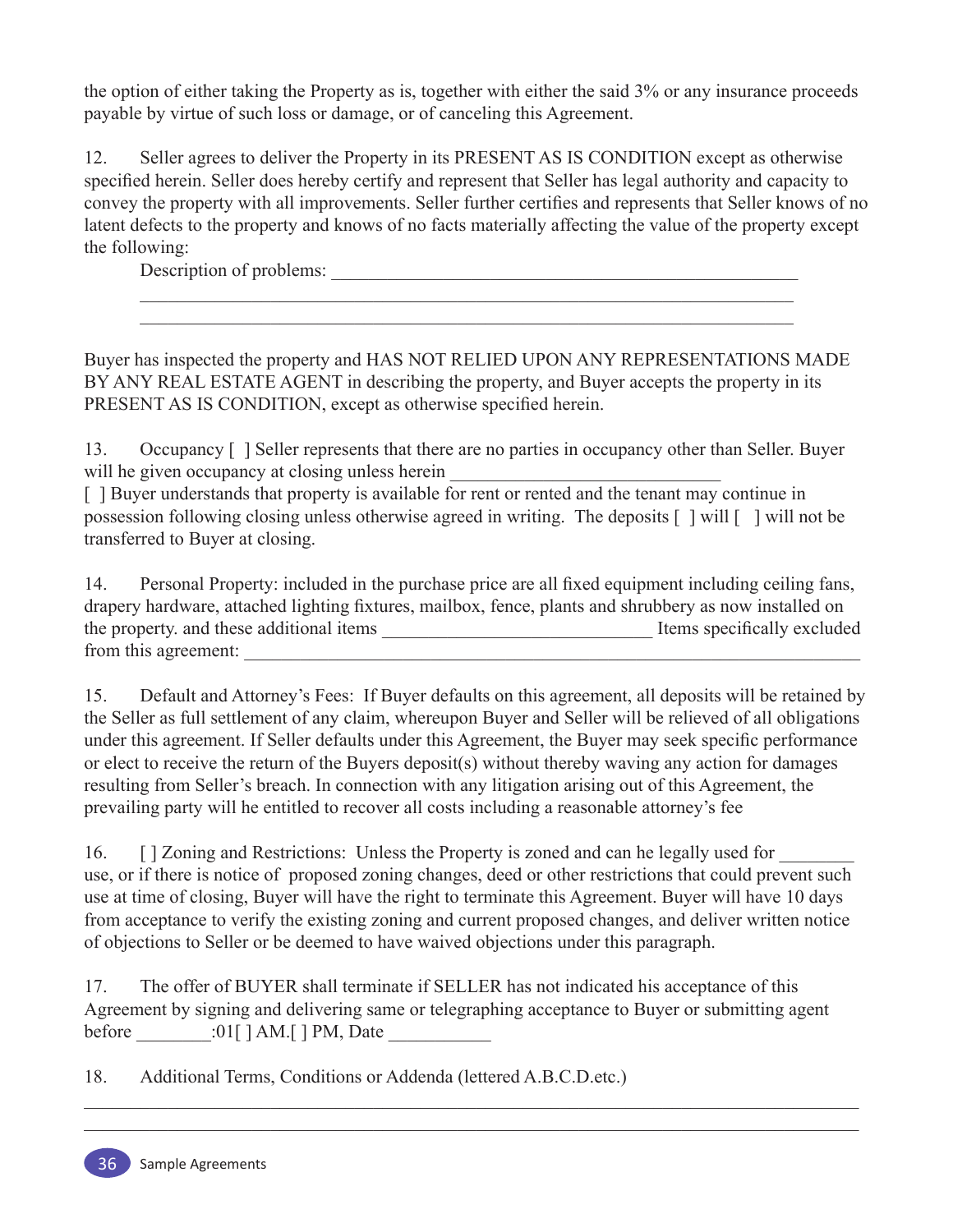19. There are no other agreements, promises or understandings between these parties except as specifically set forth herein. This legal and binding agreement will be construed under Ohio Law, will not he recorded and if not understood, parties should seek competent legal advice. Seller and Buyer give real estate agent authorization to advise surrounding neighbors who will he the owner of this property. TIME IS OF THE ESSENCE IN THIS AGREEMENT.

20. Signed sealed on the date herein stated:

| Buyer  | Date of Offer      | <b>Buyer Signature</b> |
|--------|--------------------|------------------------|
| Seller | Date of Acceptance | Seller Signature       |

 $\lceil$  ] Agent  $\lceil$  ] Seller, by the signature below, acknowledge receipt of \$N/A  $\lceil$  [Cash  $\lceil$  ] Check, as binder deposit, which is the amount mentioned in paragraph 1 A of this Agreement. It will be deposited and held in escrow pending disbursement according to terms hereof, together with all additional binder deposits escrowed by terms of this agreement.

Agent Seller

 $\_$  ,  $\_$  ,  $\_$  ,  $\_$  ,  $\_$  ,  $\_$  ,  $\_$  ,  $\_$  ,  $\_$  ,  $\_$  ,  $\_$  ,  $\_$  ,  $\_$  ,  $\_$  ,  $\_$  ,  $\_$  ,  $\_$  ,  $\_$  ,  $\_$  ,  $\_$ 

Broker's Fee (Check and complete the one applicable)

[ ] IF A LISTING AGREEMENT IS CURRENTLY IN EFFECT

Seller agrees to pay the broker named below, including cooperating subagents named according to the terms of an existing, separate listing agreement. Cooperating Commission: or

## [ ] IF NO LISTING AGREEMENT IS CURRENTLY IN EFFECT.

Seller will pay the broker named below, at the time of closing, from the disbursements of the proceeds of the sale, compensation in the amount of (COMPLETE ONE ONLY) % of gross purchase price or \$ for broker's services in effecting the sale by finding the Buyer ready, willing and able to purchase pursuant to the foregoing Agreement. If Buyer fails to perform and deposits are retained, 50% thereof, after deduction of costs assessed against the deposit, (but not exceeding the broker's fee above provided) will be paid broker, as full consideration for broker's services including costs expended by broker and the balance will be paid to seller. If the transaction does not close because of refusal or failure of Seller to perform, Seller will pay the full fee upon demand. In any litigation arising out of the Agreement concerning the broker's fee, the prevailing party will recover reasonable attorney's fees and costs.

| Buyer:<br><u> 1980 - Andrea Brand, Amerikaansk politik (</u> | Date: $\qquad \qquad$                                |
|--------------------------------------------------------------|------------------------------------------------------|
| Buyer:                                                       | Date: $\qquad \qquad$                                |
| Seller:                                                      | Date:<br><u> 1999 - Alban III, politik politik (</u> |
| Seller:                                                      | Date:                                                |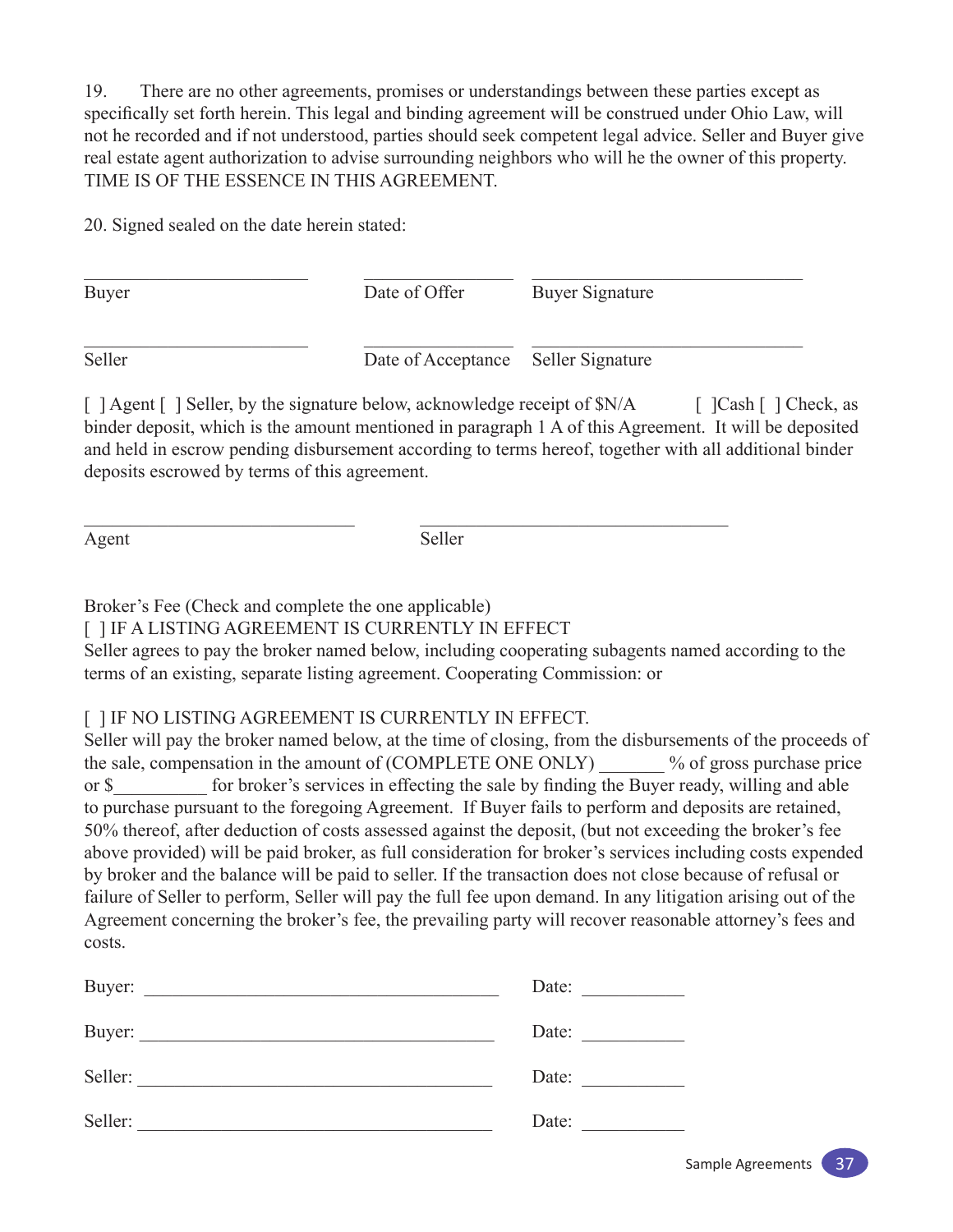## **Mutual Release Agreement**

| This Agreement is made as of this |                      | between       |
|-----------------------------------|----------------------|---------------|
|                                   | (the "Seller") of    | [Address] and |
|                                   | (the "Purchaser") of | [Address].    |

#### **WHEREAS:**

(A) Pursuant to a Purchase Agreement dated \_\_\_\_\_\_\_\_\_\_\_\_\_\_\_\_\_\_\_\_\_\_\_\_\_\_\_\_\_\_\_\_\_\_ (the "Purchase Agreement") between the Purchaser and the Seller, the Purchaser agreed to purchase from the Seller a property municipally known as  $($ the "Property"); and  $($ the "Property"); and

(B) The parties hereto now desire to terminate the Purchase Agreement, and wish to release each other from any and all claims that they may have arising under (or in connection with) the Purchase Agreement, and have accordingly entered into this Agreement in order to evidence same.

**NOW THEREFORE,** in consideration of the recitals, the mutual covenants hereinafter set forth, and for other good and valuable consideration, the receipt and sufficiency of which is hereby acknowledged, the parties hereto hereby agree as follows:

1. The Purchase Agreement, together with any and all addenda thereto or amendments thereof, is hereby terminated, and of no further force and effect,

2. Forthwith upon the execution of this Agreement by both parties hereto, the Seller shall refund and remit to Purchaser the sum of [Deposit paid to Seller by Purchaser], representing the aggregate of all deposit monies heretofore paid by the Purchaser to the Seller on account of the purchase price of the Property (the "Deposit Monies.")

3. The parties hereby mutually release each other, and each of their respective heirs, executors, administrators, successors and assigns, from and against any and all costs, damages, actions, proceedings, demands and/or claims whatsoever which either of the parties hereto now has or may hereafter have, against the other party hereto, by reason of, or in connection with, the Purchase Agreement (any any and all addenda thereto or amendments thereof) and/or the termination thereof pursuant to the foregoing provisions hereof.

4. Without restricting the generality of the foregoing, it is expressly understood and agreed that the Purchaser shall not make or pursue any claim(s) or proceeding(s) with respect to the Purchase Agreement, the Property and/or the Deposit Monies against any other person or corporation which might claim contribution or indemnity from the Seller in connection with the Purchase Agreement or the termination thereof.

5. Upon the execution of this Agreement by both parties hereto, all of the estate, title and interest of the Purchaser in and to the Property (both at law and in equity, and whether in possession, expectancy or otherwise) shall be automatically released and quit-claimed to and in favor of the Seller and its successors and assigns forever.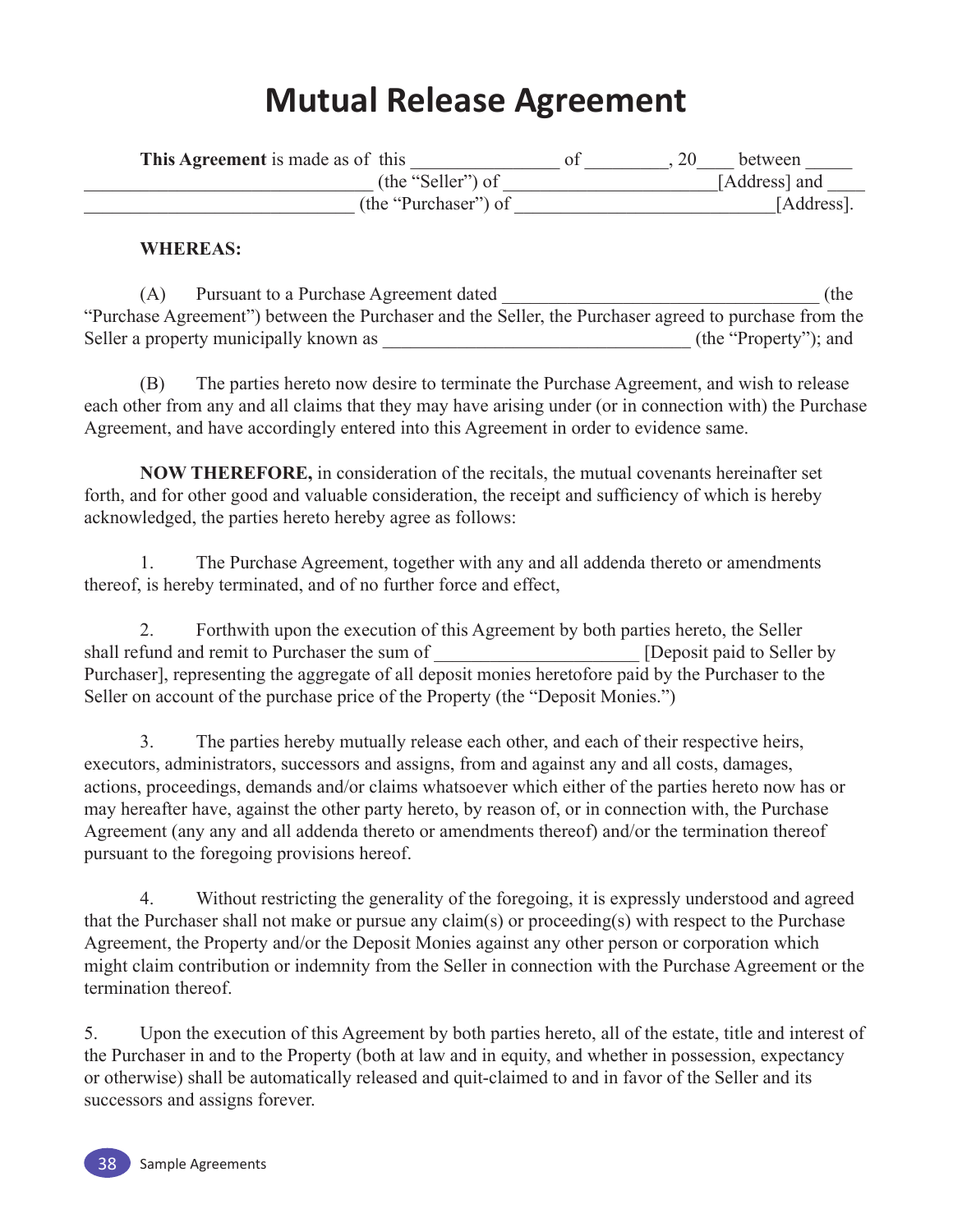6. This Agreement shall enure to the benefit of, and be binding upon, the parties hereto and their respective heirs, executors, administrators, successors and assigns.

7. This Agreement shall be read and construed with all changes of gender and/or number as maybe required by the context, and if more than one individual comprises the Purchaser, then all of the foregoing covenants and agreements of the Purchase shall be deemed and construed to be joint and several covenants and agreement thereof.

**IN WITNESS WHEREOF,** the parties hereto have executed this Agreement as of the date first above written

| Witness | Purchaser     |
|---------|---------------|
|         | Printed:      |
|         |               |
| Witness | <b>Seller</b> |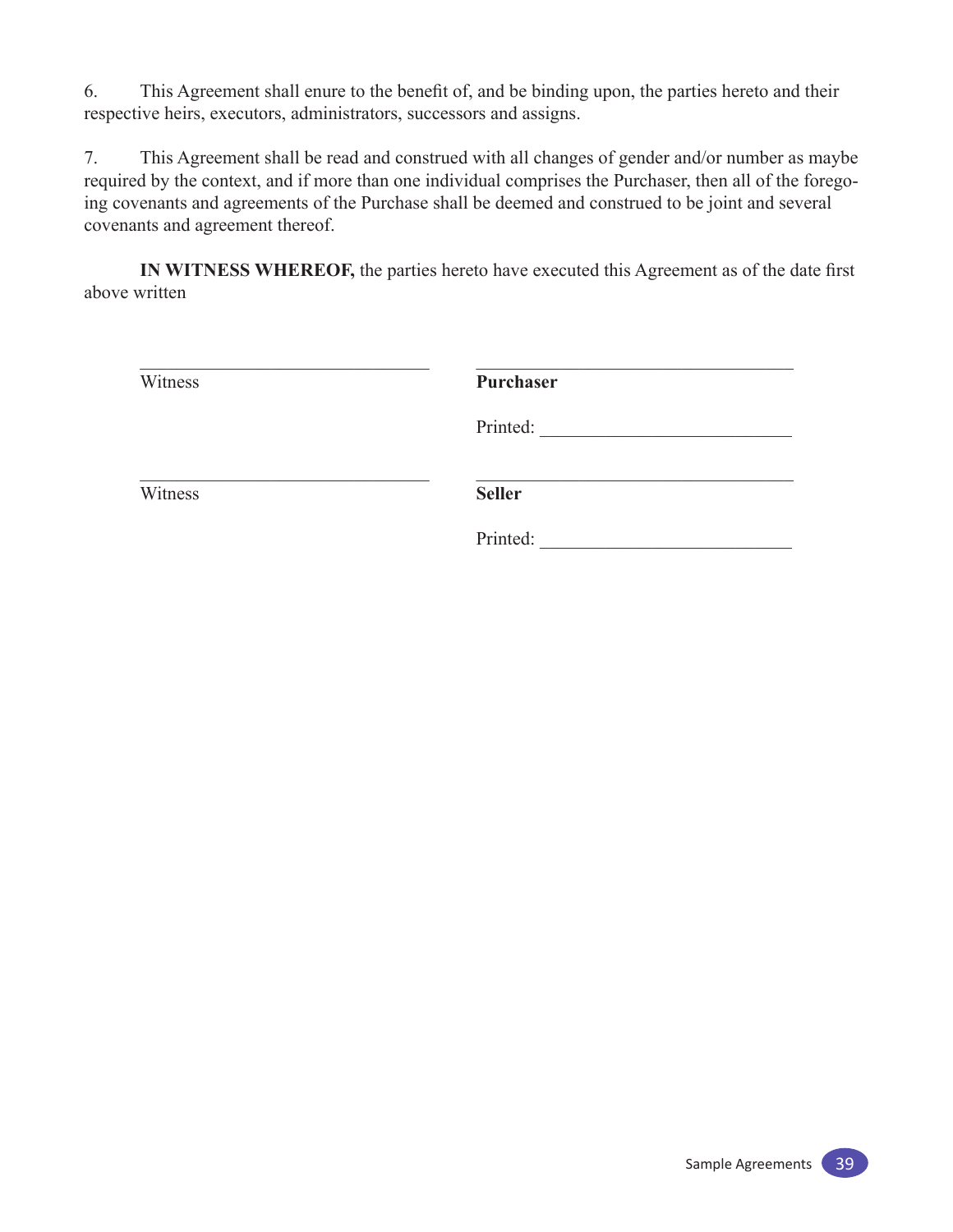# **Hold Harmless Agreement**

**FOR VALUE RECEIVED, the undersigned jointly and severally agree to indemnify and hold** harmless (Indemnified) and its successors and assigns, from any claim, action, liability, loss, damage or suit, arising from the following:

In the event of any asserted claim, the Indemnified shall provide the undersigned reasonably timely written notice of same, and thereafter the undersigned shall at its own expense defend, protect, and save harmless Indemnified against said claim or any loss or liability thereafter.

In the further event the undersigned shall fail to so defend and/or indemnify and save harmless, then in such instance the Indemnified shall have full rights to defend, pay or settle said claim on their own behalf without notice to undersigned and with full rights to recourse against the undersigned for all fees, costs, expenses and payments made or agreed to be paid to discharge said claim.

Upon default, the undersigned further agree to pay all reasonable attorneys fees necessary to enforce this Agreement.

This Agreement shall be unlimited as to amount or duration. This Agreement shall be binding upon and inure to the benefit of the parties, their successors, assigns and personal representatives.

| Signed this $\_\_\_$ day of $\_\_\_\_$ , 20 $\_\_\_\_\$ .                                                                                |                                                                                                         |
|------------------------------------------------------------------------------------------------------------------------------------------|---------------------------------------------------------------------------------------------------------|
|                                                                                                                                          | Name:                                                                                                   |
| Print:                                                                                                                                   | Print:                                                                                                  |
| Title:                                                                                                                                   |                                                                                                         |
| <b>STATE OF</b><br><u> 1989 - Johann Harry Harry Harry Harry Harry Harry Harry Harry Harry Harry Harry Harry Harry Harry Harry Harry</u> |                                                                                                         |
| COUNTY OF                                                                                                                                |                                                                                                         |
|                                                                                                                                          | $\frac{1}{20}$ , $\frac{20}{20}$ , $\frac{1}{20}$ , appeared before me and personally known to me (or   |
|                                                                                                                                          | proved to mo in the bosis of setisfactory ovidence) to be the person whose name is subscribed to within |

proved to me in the basis of satisfactory evidence) to be the person whose name is subscribed to within this instrument and acknowledged to me that he executed the same in his authorized capacity, and that by his signature on the instrument the person, or the entity upon behalf of which the person acted, executed such instrument and declared such execution of instrument to be a free and voluntary act.

WITNESS my hand and official seal.

 $\mathcal{L}_\text{max}$  , and the set of the set of the set of the set of the set of the set of the set of the set of the set of the set of the set of the set of the set of the set of the set of the set of the set of the set of the Notary Public #

My commission expires: County of residence: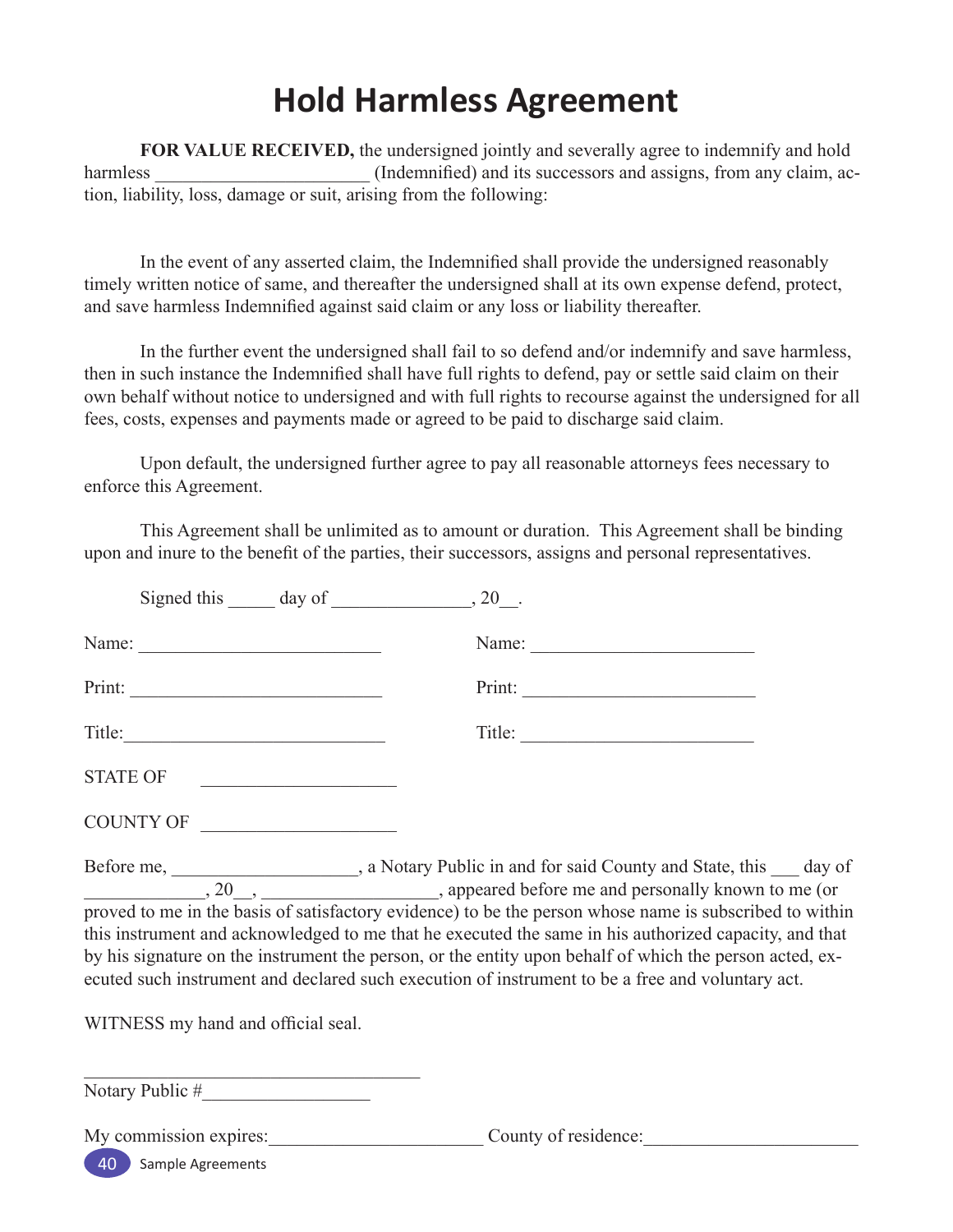**[NOTE 1: Can also be called Land Installment Contract or Contract For Deed depending on jurisdiction]**

**[NOTE 2: If you are the Vendee/Purchaser, put "Default and Acceleration" provision XI(A)(1) as ninety (90) days, not thirty (30) days. If you are the Vendor/Seller, then put provision as thirty (30) days, not ninety (90) ]**

## **Land Contract**

**THIS LAND CONTRACT** ("Contract") has been executed this day of

 $\_, 20 \_\_\_$ , by  $\_\_\_\_\_\_\_\_$ 

("Vendor/Seller"), and \_\_\_\_\_\_\_\_\_\_\_\_\_\_\_\_\_\_\_\_\_\_\_\_\_\_\_\_\_\_\_\_\_\_\_\_\_\_\_\_\_\_\_ ("Vendee/Purchaser"):

## **WITNESSETH**

The parties agree as follows: Vendor/Seller hereby sells to Vendee/Purchaser, and Vendee/ Purchaser hereby purchases from Vendor/Seller, the following described real estate, together with all improvements thereon or belonging thereto, located in \_\_\_\_\_\_\_\_\_\_\_\_\_\_\_\_\_\_\_\_\_\_\_\_ County, State of \_\_\_\_\_\_\_\_\_\_\_\_\_ ("Real Estate"), being more particularly described as follows:

*[Insert legal description]*

Commonly known as:  $\Box$ following covenants, terms and conditions:

## **I. Purchase Price and Manner of Payment.**

A. Purchase Price. The Purchase Price for the Real Estate shall be the sum of Dollars (\$  $()$  ("Purchase Price"), which Purchaser (jointly and severally, if more than one) agrees to pay Vendor/Seller in accordance with the terms and conditions of this Contract, without relief from valuation and appraisement laws and with reasonable attorneys' fees after default and referral to an attorney for collection.

B. Manner of Payment. The Purchase Price shall be paid in the following manner: 1. The sum of \_\_\_\_\_\_\_\_\_\_\_\_\_\_\_\_\_\_\_\_ Dollars (\$\_\_\_\_\_\_\_\_\_\_\_\_\_\_\_\_) shall be paid upon execution and delivery of this Contract to Vendo/Seller by Vendee/Purchaser and Vendor/Seller acknowledges receipt of such payment.

2. The remaining unpaid principal balance in the sum of Dollars (\$  $()$  ("Contract Balance") shall be paid to Vendor/Seller by Vendee/Purchaser, together with interest at the rate of percent ( $\frac{9}{9}$ ) per annum ("Per Annum Rate") for  $($   $)$  Years, as follows:

a. See Attachment A entitled "Amortization Schedule"

3. Vendee/Purchaser may make prepayments of any amount due hereunder at any time and without penalty or premium. No partial prepayment of the Contract Balance shall relieve Vendee/ Purchaser from continuing to make scheduled payments as they become due and payable. All payments made by Vendee/Purchaser, including prepayments, shall be applied first be applied to interest, fees and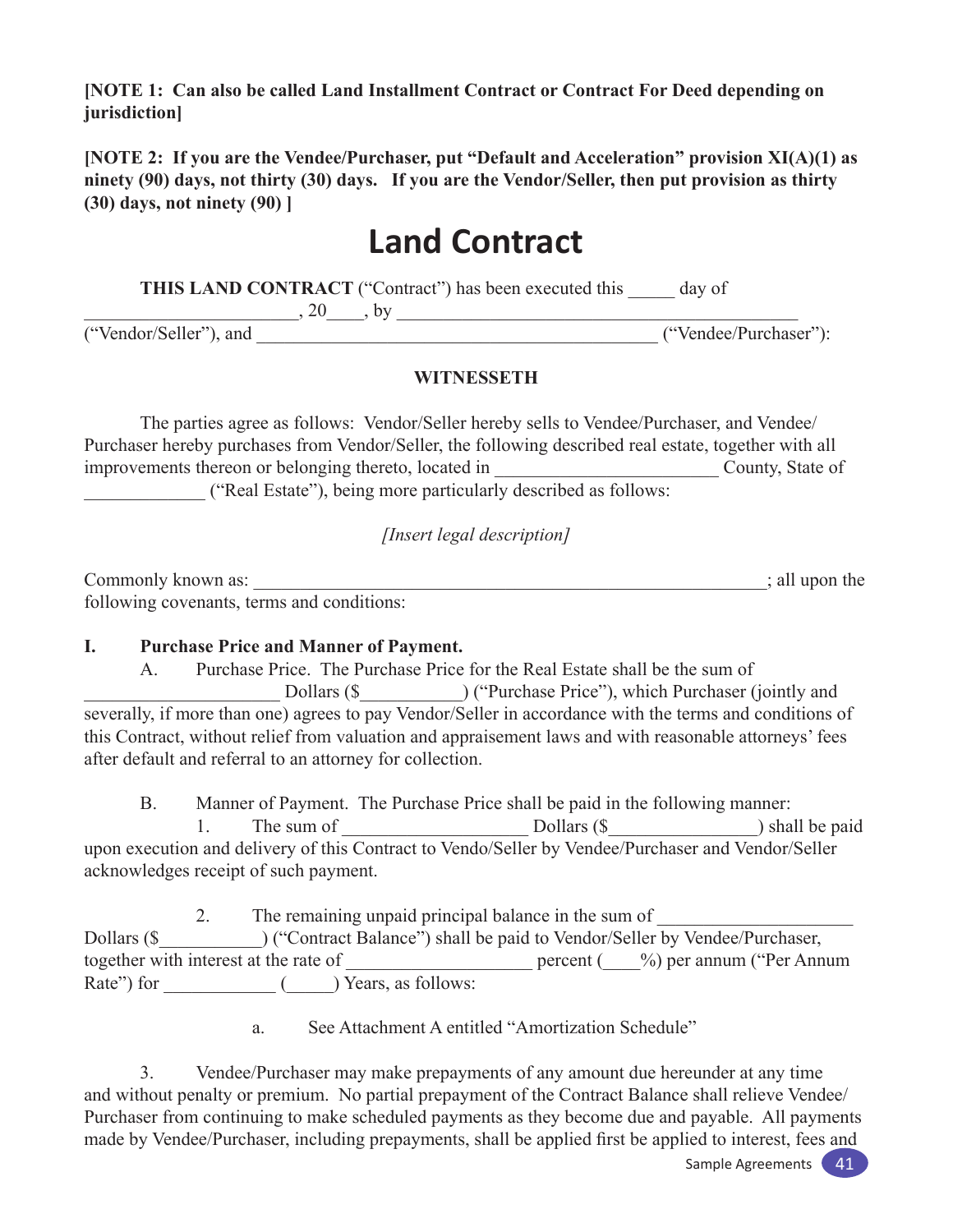penalties due and owing and then the balance of the payment, if any, to the principal amount owed.

4. All payments shall be made to Vendor/Seller at

or to such other place or person as Vendor/Seller may direct by written notice to Vendee/Purchaser.

## **II. Taxes and Insurance.**

A. Taxes. Vendee/Purchaser shall pay the taxes on the Real Estate beginning with the real estate taxes for 20  $\ldots$ , due and payable on  $\ldots$ , 20  $\ldots$ , and all installments of taxes payable thereafter. Vendor/Seller covenants and agrees to pay, prior to delinquency, all prior real estate taxes on the real estate. Vendee/Purchaser, upon written notice to Vendor/Seller and at Vendee/ Purchaser's expense, may contest on Vendor/Seller's and Vendee/Purchaser's behalf, any changes of the assessed valuation of the Real Estate. Vendor/Seller shall forward or cause to be forwarded to Vendee/ Purchaser a copy of all statements for real estate taxes on the Real Estate payable by Vendee/Purchaser, as received, and Vendee/Purchaser shall provide to Vendor/Seller upon request evidence of payment of such taxes.

B. Assessments. Vendee/Purchaser shall pay all assessments for municipal and other improvements becoming a lien after the date of execution of this Contract (

\_\_\_\_\_\_\_\_, 20\_\_\_\_). Vendor/Seller covenants and agrees to pay all such assessments that become a lien prior to such date.

C. Insurance. Vendee/Purchaser agrees to procure and maintain fire, extended coverage, and liability insurance with a responsible insurer upon all improvements on the Real Estate, in an amount not less than the contract price or the full extent of the purchaser's insurable value whichever is greater ("Required Insurance"). Vendee/purchaser shall list Vendor/Seller as a loss payee and/or lienholder on the policy with the insurer on said coverage. Vendee/Purchaser shall provide Vendor/Seller with such proof of insurance coverage as Vendor/Seller may from time to time reasonably request. Except as otherwise may be agreed in writing, any insurance proceeds received as payment for any loss of or damage to the Real Estate covered by Required Insurance shall be applied to restoration and repair of the loss or damage in such fashion as Vendor/Seller reasonably may require, unless such restoration and repair is not economically feasible or there exists an uncured Event of Default by Vendee/Purchaser under this Contract on the date of receipt of such proceeds, in either of which events, the proceeds will be applied toward prepayment of the Contract Balance, with any excess to be kept by the Vendee/ Purchaser.

D. Payment by Vendor/Seller. Upon failure of Vendee/Purchaser to pay taxes or assessments on the Real Estate or to provide insurance as required under this Contract, Vendor/Seller, upon written notice to Purchaser, may pay such taxes or assessments or obtain and maintain such insurance and add the costs thereof to the Contract Balance.

## **III. Possession**

A. Vendor/Seller shall give Vendee/Purchaser full and complete possession of the Real Estate, and the right to any rental income therefrom (which shall be prorated as of the date of possession), on \_\_\_\_\_\_\_\_\_\_\_\_\_\_\_\_\_\_\_\_\_\_\_\_\_\_\_\_\_\_\_\_.

## **IV. Evidence of Title**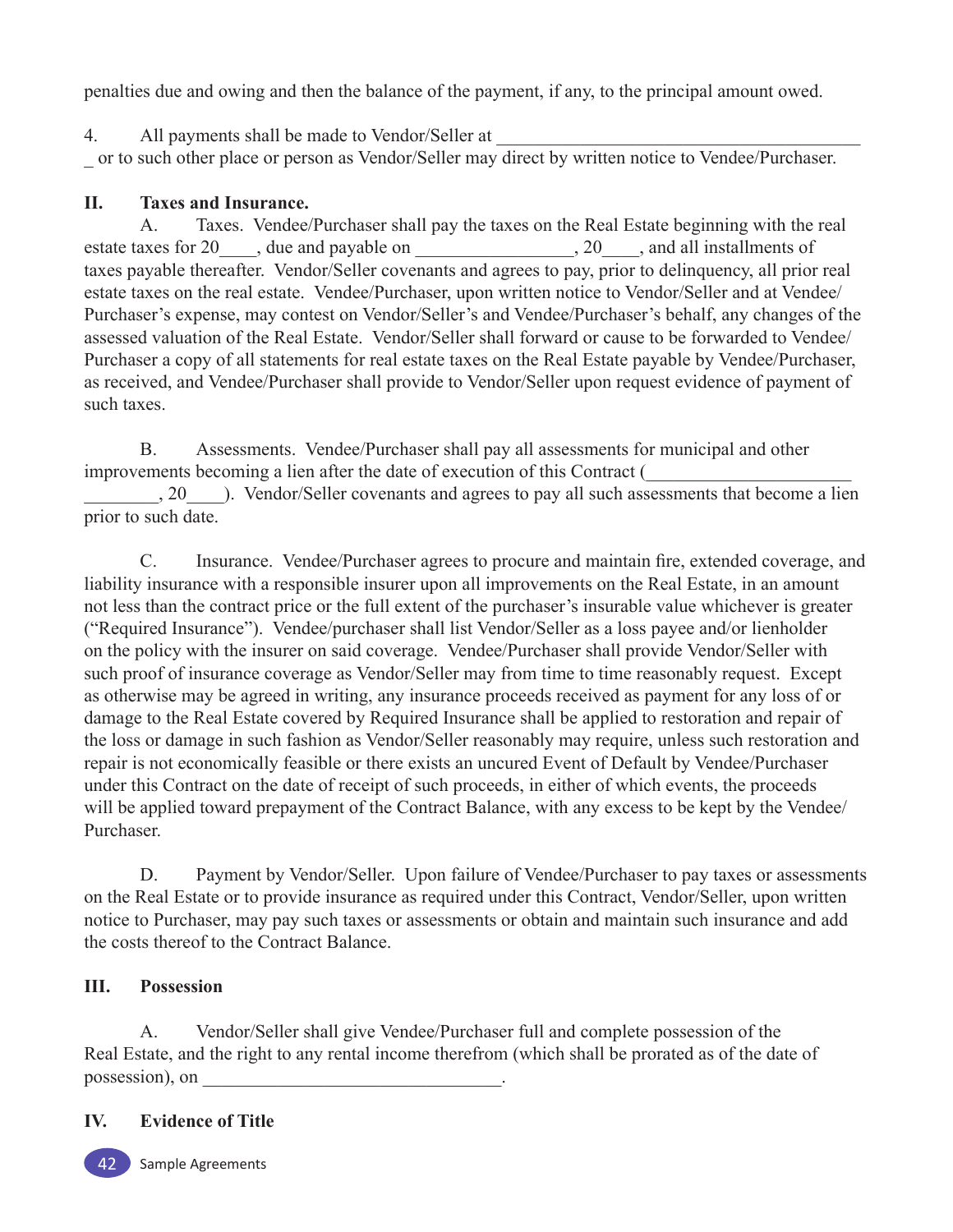A. Vendor/Seller has furnished Vendee/Purchaser with evidence of title to the Real Estate, satisfactory to Vendee/Purchaser, which shows a merchantable title to the Real Estate in Vendor/Seller as of the date thereof. Any further evidence or assurance of title shall be obtained at the expense of Vendee/Purchaser. Vendor/Seller shall have the right to retain possession of any abstract of title to the Real Estate until the entire Purchase Price, and all accrued interest thereon, has been paid in full.

## **V. Warranties of Vendor/Seller.**

A. Vendor/Seller hereby warrants that Vendor/Seller has good and merchantable title to the Real Estate, free and clear of any and all liens, leases, restrictions and encumbrances, except as follows:

**binder** 

- 1. Easements, recorded liens, and restrictions of record as disclosed in the title
- 2. Current real estate taxes not yet delinquent; and
- 3. Leases on apartments that are presently occupied by tenants.

B. Vendor/Seller further represents and warrants the following as of the date hereof: Vendor/ Seller has made no contract to sell all or part of the Real Estate to any person other than the Purchaser; Vendor/Seller has not given to any person an option, which is presently exercisable, to purchase all or any part of the Real Estate; there are no unpaid claims for labor done upon or materials furnished for the Real Estate in respect of which liens have been or may be filed; the improvements upon the Real Estate are all located entirely within the bounds of the Real Estate, and there are no encroachments thereon; there are no existing violations of zoning ordinances or other restrictions applicable to the real estate; there is no judgment of any court of the State of or  $\sigma$  or of any court of the United States that is or may become a lien on the Real Estate; and Vendor/Seller is neither principal nor surety on any bond payable to the State of  $\blacksquare$ 

## **VI. Vendor/Seller's Right to Mortgage Real Estate.**

A. Vendor/Seller shall not have the right, without Vendee/Purchaser's consent, to encumber the Real Estate in the future with a mortgage. In the event that Vendee/Purchaser consents to Vendor/ Seller's request to encumber the property with a mortgage, the balance due in respect of any such mortgage at no time shall exceed the unpaid balance of the Purchase Price. Any such mortgage by its terms shall be subordinated to the rights of Purchaser under this Contract. If Vendor/Seller encumbers the Real Estate by a mortgage, or the Real Estate is on the date of this Contract so encumbered, and Vendor/Seller defaults thereunder, Vendee/Purchaser shall have the right to cure such default and to deduct the cost thereof from the next payment or payments due under this Contract. Vendor/Seller shall pay all amounts due under any such mortgage when due and shall pay, discharge and obtain the release of any such mortgage upon Vendee/Purchaser's payment in full of the Contract Balance and all interest accrued thereon.

## **VII. Transfer of Vendee/Purchaser's and Vendor/Seller's Interest – Condemnation.**

A. Vendee/Purchaser's interest in this Contract and Vendee/Purchaser's interest in the Real Estate may not be sold, assigned, pledged, mortgaged, encumbered or transferred by Vendee/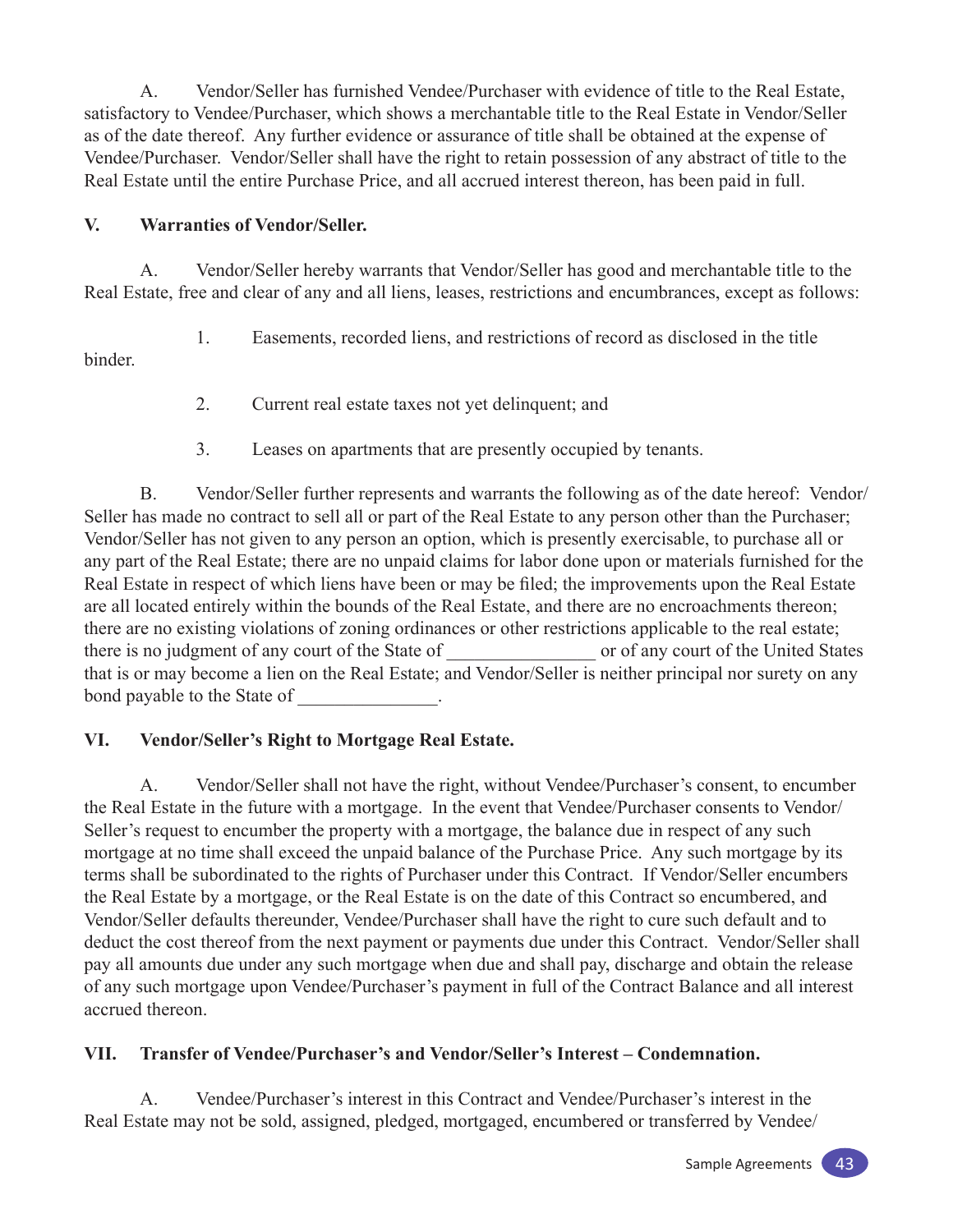Purchaser without the written consent of Vendor/Seller. Vendor/Seller's interest in this Contract and Vendor/Seller's interest in the Real Estate may not be sold, assigned, pledged, mortgaged, encumbered or transferred by Vendor/Seller without the written consent of Vendee/Purchaser. If the Vendor/Seller is contacted regarding any possible threat of eminent domain, the Vendee/Purchaser must be notified immediately. If the Real Estate or any part thereof is taken or damaged pursuant to an exercise or threat of exercise of the power of eminent domain, the entire proceeds of the award or compensation payable in respect of the part so taken or damaged are hereby assigned to and shall be paid directly to the Vendee/Purchaser. If the exercise of eminent domain is for the entire parcel(s) subject to this Contract, then the Vendee/Purchaser shall pay the Vendor/Seller the entire Remaining Contract Balance from the proceeds. If the exercise of eminent domain is for just a portion of the parcel(s) subject to this Contract, then the Vendee/Purchaser shall give the Vendor/Seller one half (50%) of the proceeds to be applied to the Remaining Contract Balance and Vendee/Purchaser shall keep the other one half (50%) of the proceeds. In the event of such a partial taking, the Vendee/Purchaser shall continue making payments as agreed under the terms of this Contract.

### **VIII. Mechanic's Liens.**

A. If a Statement of Intention to hold a Mechanic's Lien is filed as a result from services the Vendee/Purchaser contracted to have performed, then the Vendee/Purchaser shall be responsible for having such Mechanic's Lien satisfied, or removed if it filed without just cause.

### **IX. Indemnification and Release.**

A. Regardless of whether or not separate, several, joint or concurrent liability may be imposed upon Vendor/Seller, Vendee/Purchaser shall indemnify and hold harmless Vendor/Seller from and against all damages, claims and liability arising from or connected with Vendee/Purchaser's control or use of the Real Estate, including, without limitation, any damage or injury to person or property. This indemnification shall not include in any matter for which the Vendor/Seller is effectively protected by insurance. If Vendor/Seller, without fault, shall become a party to litigation commenced by or against Vendee/Purchaser, then Vendee/Purchaser shall indemnify and hold Vendor/Seller harmless. The indemnification provided by this paragraph shall not include all legal costs and attorneys' fees incurred by Vendor/Seller in connection with any such claim, action or proceeding. Vendee/Purchaser hereby releases Vendor/Seller from all liability for any accident, damage or injury caused to person or property on or about the Real Estate that occurs without negligence by the Vendor/Seller. However, the terms of this paragraph do not indemnify the Vendor/Seller for liability where the liability arises because of Vendor/Seller's own negligence, whether active or passive.

### **X. Use of the Real Estate by Vendee/Purchaser; Vendor/Seller's Right of Inspection; Purchaser's Responsibility for Accidents.**

A. Use. The Real Estate can be leased, rented, or occupied by any individual as decided by sole discretion of the Vendee/Purchaser. No structural improvements exceeding \$ shall be made by the Vendee/Purchaser to the Real Estate without the prior written consent of Vendor/Seller. Vendee/Purchaser, at Vendee/Purchaser's expense, shall use the Real Estate and the improvements thereon carefully and shall keep the Real Estate in good repair. Vendee/Purchaser shall not commit waste on the Real Estate and, with respect to occupancy and use of the Real Estate, shall comply with all laws, ordinances, and regulations of any governmental authority having jurisdiction thereof. The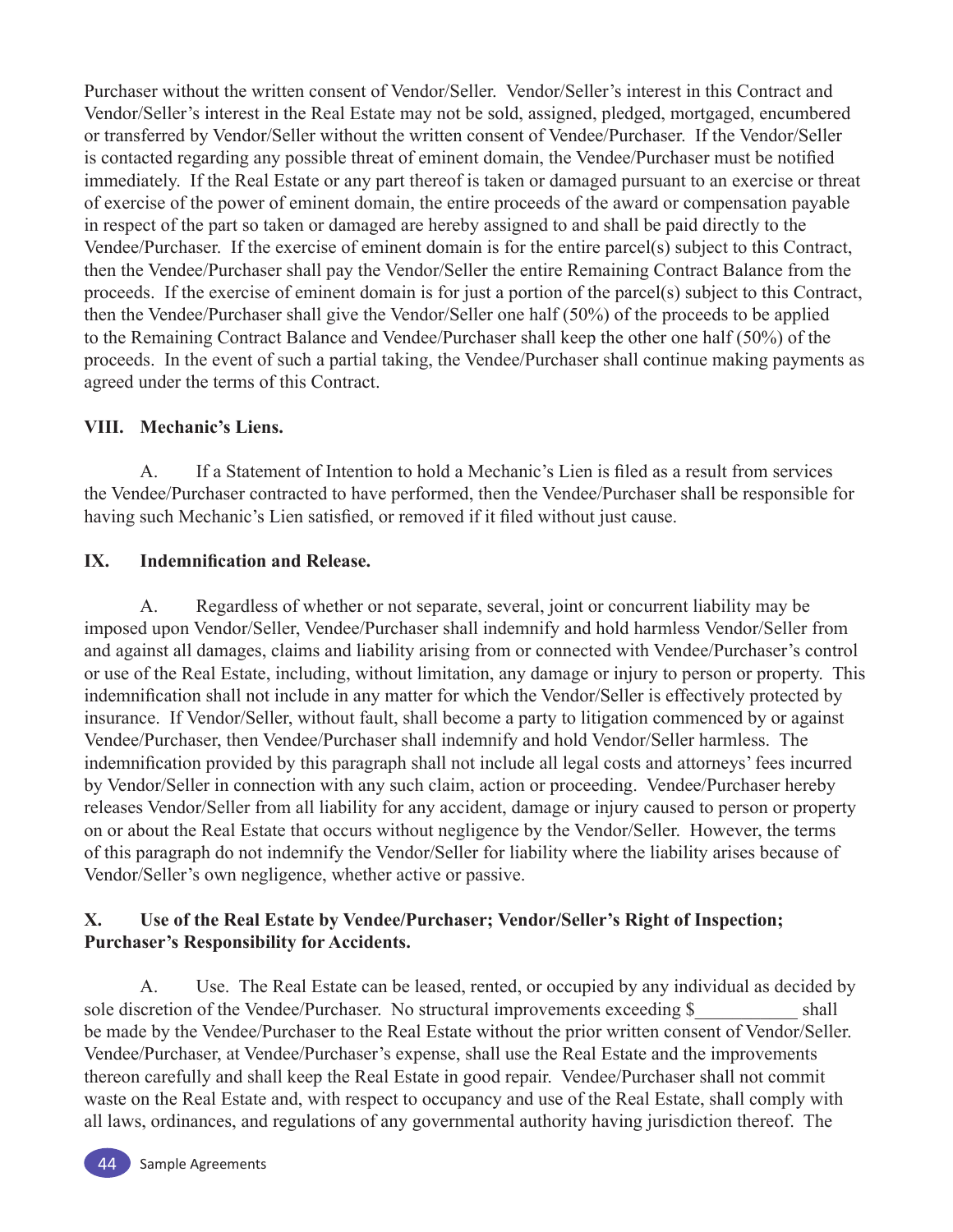existing natural resources shall be used in the following manner

B. Vendor/Seller's Right of Inspection. Until the Purchase Price and all interest thereon is paid in full, Vendor/Seller from time to time and at reasonable times, peaceably may enter and inspect the Real Estate.

## **XI. Default and Acceleration.**

A. It is expressly agreed by Vendee/Purchaser that time is of the essence of this Contract. Upon the occurrence of any Event of Default, as hereinafter defined, and at the times thereafter, the Vendor/Seller shall have the right to pursue immediately any all remedies, legal or equitable, as are available under applicable law to collect such Contract Balance and accrued interest, to foreclose this Land Contract, and as may be necessary or appropriate to protect Vendor/Seller's interest under this Contract and in and to the Real Estate. The following shall each constitute an "Event of Default" for purposes of this Contract:

1. Default by Vendee/Purchaser for a period of thirty (30) days in the payment of any installment of the Purchase Price when due under the terms of this Contract;

2. Default, for a period of ninety (90) days after written notice thereof is given to Vendee/Purchaser, in the performance or observation of any other covenant or term of this Contract;

3. Encumbrance of the Real Estate of any part thereof, other than as expressly permitted by this Contract, or the making of any levy, seizure or attachment thereof, or thereon or a substantial, uninsured loss of any part of the Real Estate;

4. Vendee/Purchaser (i) institutes or consents to any proceedings in insolvency, or for the adjustment, liquidation, extension or composition or arrangement of debts or for any other relief under insolvency, or for the adjustment, liquidation, extension or composition or arrangement of debts or for any other relief under any insolvency law or laws relating to the relief or reorganization of debtors, (ii) files and answer admitting bankruptcy or insolvency or in any matter is adjudged insolvent, or (iii) makes an assignment for the benefit of creditors or admits in writing inability to pay debts as they become due; provided however, this paragraph (4) shall not apply to any proceeding in bankruptcy;

5. Any part of the Real Estate or all of a substantial part of the property or assets of Vendee/ Purchaser is placed in the hands of any receiver, trustee or other officers or representatives of any court, or Vendee/Purchaser consents, agrees or acquiesces to the appointment of any such receiver or trustee;

6. Desertion or abandonment of the Real Estate by Vendee/Purchaser;

7. Actual or threatened alteration, demolition or removal of any improvements which are a part of the Real Estate, except as expressly allowed by the terms of this Contract;

8. Sale, transfer, conveyance or other disposition of Vendee/Purchaser's interest in this Contract or Vendee/Purchaser's interest in Real Estate, without Vendor/Seller's prior written consent, except as expressly allowed by the terms of this Contract.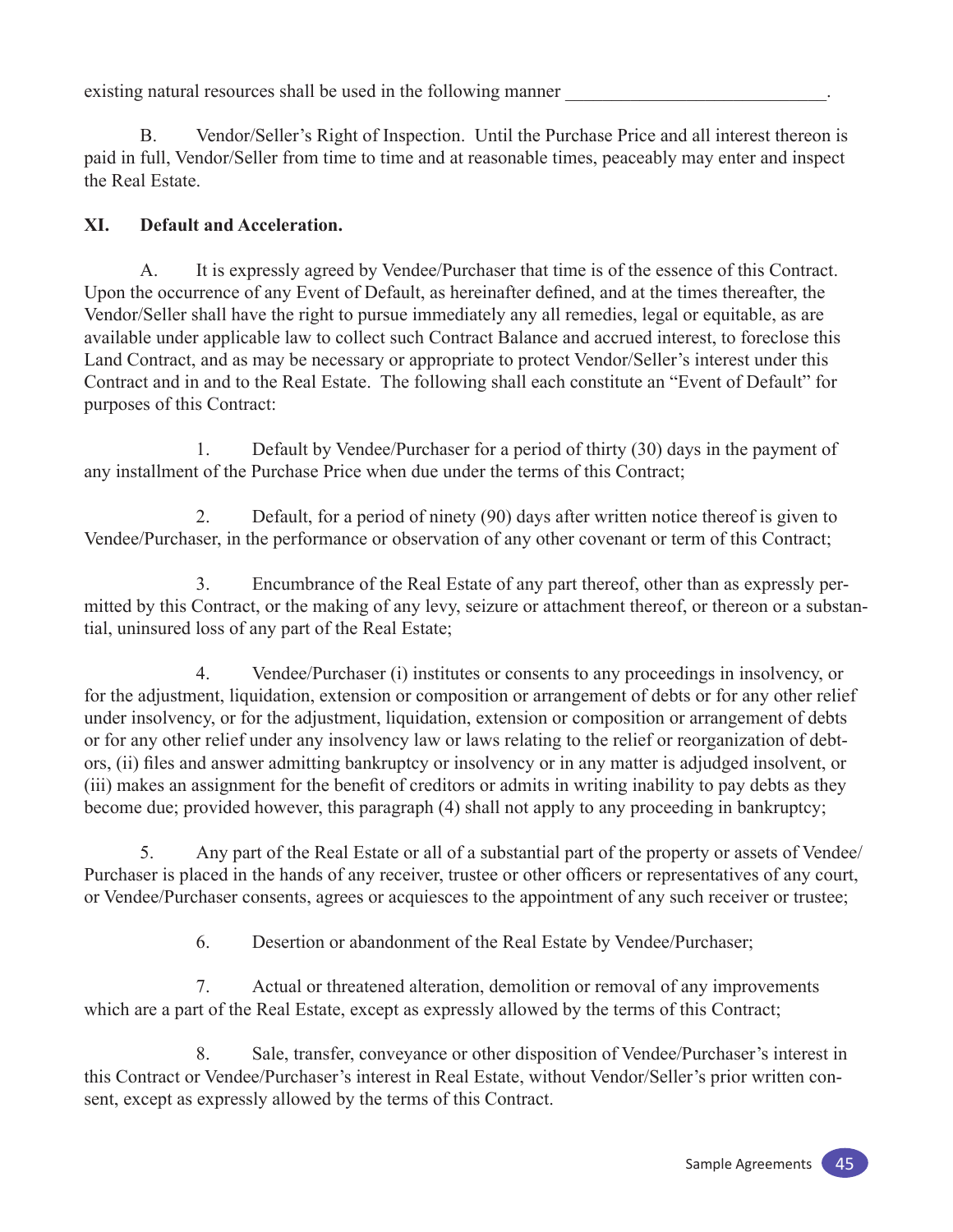#### **XII. Additional Covenants and Representations of Value.**

A. Upon payment by Vendee/Purchaser of the Purchase Price in full, with all interest accrued thereon, and the performance by Vendee/Purchaser of all covenants and conditions which by the terms of this Contract are to be performed by the Vendee/Purchaser, Vendor agrees and covenants to convey the Real Estate to Vendee/Purchaser by General Warranty Deed, subject only to easements and restrictions of record as of the date of this Contract.

#### **XIII. Lead Based Paint Disclosure.**

A. Buyer and Seller acknowledge completion in writing on a separate form of the appropriate requirements concerning Lead Based Paint.

#### **XIV. General Agreement of the Parties.**

A. This Contract shall extend to and be binding upon the heirs, personal representatives, successors and assigns of the parties. When applicable, use of the singular form of any word also shall mean or apply to the plural. Any notices given hereunder shall be deemed sufficiently given when (a) actually served on the person to be notified, or (b) placed in an envelope directed to the person to be notified at the following address and deposited in the United States mails by certified or registered mail, postage prepaid.

made.

- 1. If to Vendor/Seller, at the address at which payments to Vendor/Seller are to be
- 2. If to Vendee/Purchaser, at:

B. Such addresses may be changed by either party by written advice as to the new address delivered to the other party as above provided.

C. Whenever consent is required of either party hereunder for the occurrence of any such action, such consent shall not be unreasonably withheld.

D. This contract shall be governed by the laws of the State of  $\Box$ 

**IN WITNESS WHEREOF,** Vendor/Seller and Vendee/Purchaser have executed this instrument on this  $\qquad \qquad \text{day of} \qquad \qquad \text{, } 20 \qquad \text{.}$ 

Signature\_\_\_\_\_\_\_\_\_\_\_\_\_\_\_\_\_\_\_\_\_ Signature\_\_\_\_\_\_\_\_\_\_\_\_\_\_\_\_\_\_\_\_\_

Printed\_\_\_\_\_\_\_\_\_\_\_\_\_\_\_\_\_\_\_\_\_\_\_ Printed\_\_\_\_\_\_\_\_\_\_\_\_\_\_\_\_\_\_\_\_\_\_\_

Vendee/Purchaser Vendor/Seller

| THIS MEMORANDUM, is executed by | ano |  |
|---------------------------------|-----|--|
|                                 |     |  |

**WITNESSETH:**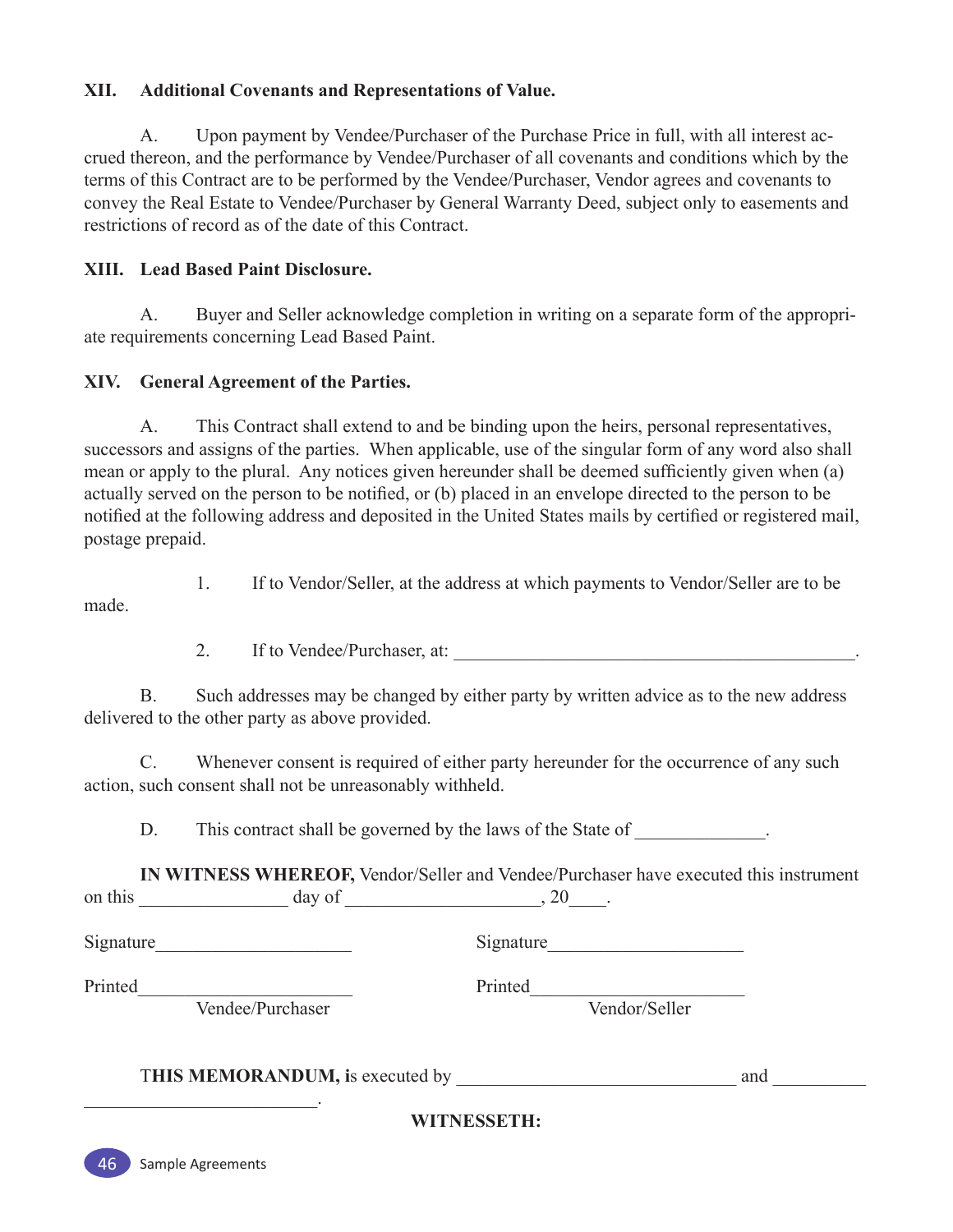#### Acknowledgment

## STATE OF \_\_\_\_\_\_\_\_\_\_\_\_\_\_\_\_\_\_\_\_ COUNTY OF Before me, a Notary Public in and for said County and State, personally appeared and and and a set of the set of the set of the set of the set of the set of the set of the set of the set of the set of the set of the set of the set of the set of the set of the set of the set of the set of the set of the execution of the foregoing Land Contract. WITNESS my hand and Notarial Seal this day of \_\_\_\_\_\_\_\_\_\_\_\_\_\_\_\_, 20\_\_\_.  $\mathcal{L}_\text{max}$  , and the contribution of the contribution of the contribution of the contribution of the contribution of the contribution of the contribution of the contribution of the contribution of the contribution of t Notary Public My Commission Expires  $\mathcal{L}_\text{max}$  , and the contribution of the contribution of the contribution of the contribution of the contribution of the contribution of the contribution of the contribution of the contribution of the contribution of t Typed or Printed Name County of Residence This Instrument Prepared by: \_\_\_\_\_\_\_\_\_\_\_\_\_\_\_\_\_\_\_\_\_\_\_\_\_\_\_\_\_\_\_\_\_\_\_\_\_\_\_\_\_\_\_\_\_\_\_\_\_\_\_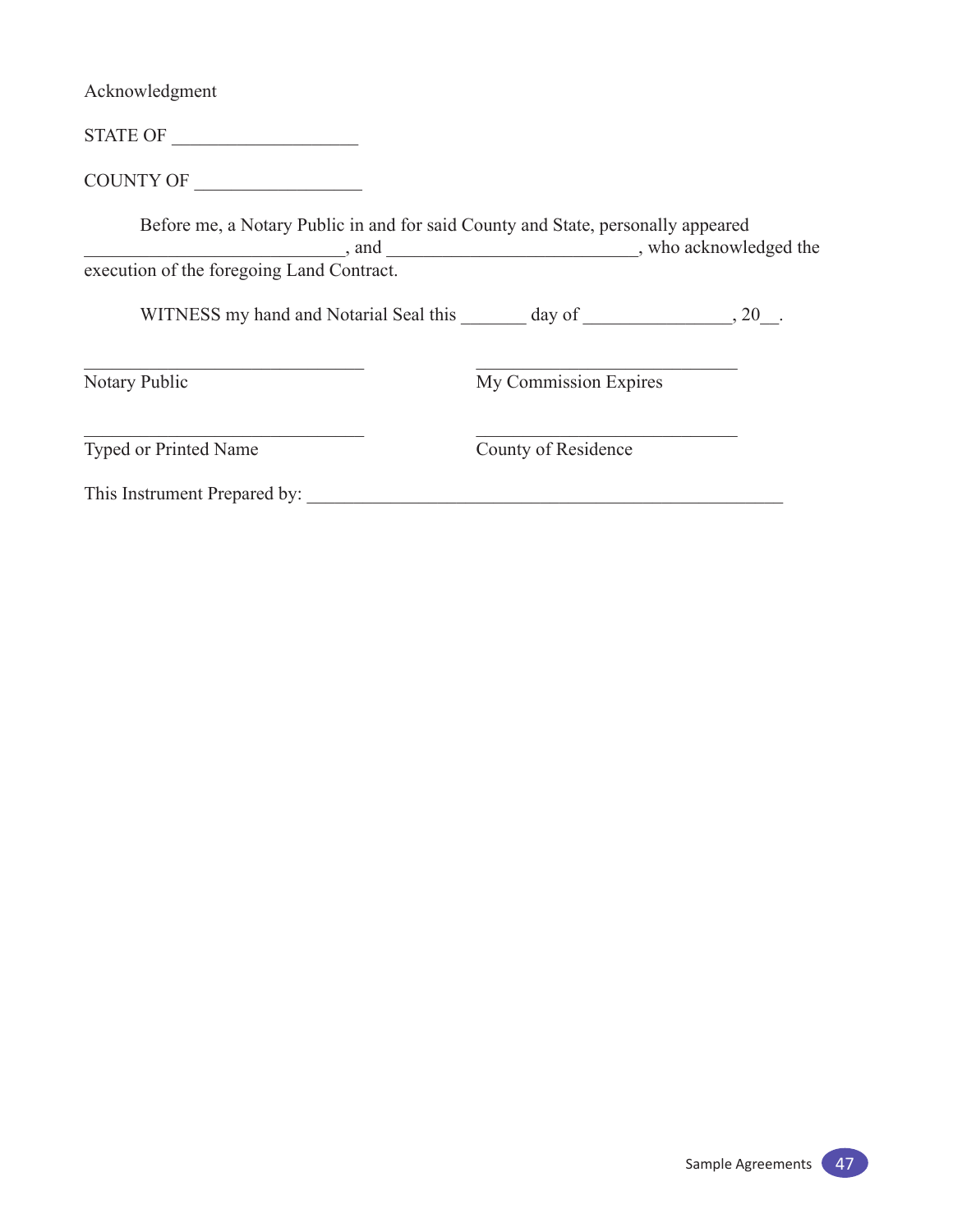## **Memorandum of Land Contract**

That \_\_\_\_\_\_\_\_\_\_\_\_\_\_\_\_\_\_\_\_, ("Seller") and \_\_\_\_\_\_\_\_\_\_\_\_\_\_\_\_\_\_\_\_\_\_\_\_\_, ("Buyer") have entered into a certain Conditional Sales Contract for Real Estate, dated the \_\_\_\_\_\_ day of \_\_\_\_\_\_\_\_\_\_\_, 20\_\_\_\_, whereby Seller agreed to sell and convey to Buyer, and Buyer agreed to purchase from Seller, the following-described real estate in \_\_\_\_\_\_\_\_\_\_\_\_\_\_\_\_\_\_\_\_\_\_ County, State of \_\_\_\_\_\_\_\_\_\_\_\_\_, to-wit:

See Exhibit "A" (titled "Land Contract") attached hereto

That such Contract provides that Buyer shall pay the \_\_\_\_\_\_\_\_\_\_\_\_\_\_, 20\_\_\_\_ installment of real estate taxes due and payable \_\_\_\_\_\_\_\_\_\_\_\_\_\_\_, 20\_\_\_\_, and all subsequent taxes. Reference should be made to the text of the Conditional Sales Contract for other terms and conditions of sale.

| <b>IN WITNESS WHEREOF,</b>             |        | have executed this |
|----------------------------------------|--------|--------------------|
| Memorandum for recording purposes this | day of |                    |

Seller

Seller

Buyer

| ACKNOWLEDGMENT |
|----------------|
|----------------|

 $\mathcal{L}_\mathcal{L}$  , which is a set of the set of the set of the set of the set of the set of the set of the set of the set of the set of the set of the set of the set of the set of the set of the set of the set of the set of

 $\mathcal{L}_\mathcal{L}$  , which is a set of the set of the set of the set of the set of the set of the set of the set of the set of the set of the set of the set of the set of the set of the set of the set of the set of the set of

 $\mathcal{L}_\mathcal{L}$  , which is a set of the set of the set of the set of the set of the set of the set of the set of the set of the set of the set of the set of the set of the set of the set of the set of the set of the set of

STATE OF GUNTY OF THE SERVICE STATE OF THE SERVICE SERVICE SERVICE SERVICE SERVICE SERVICE SERVICE SERVICE SERVICE SERVICE SERVICE SERVICE SERVICE SERVICE SERVICE SERVICE SERVICE SERVICE SERVICE SERVICE SERVICE SERVICE SER

Before me, a Notary Public, personally appeared \_\_\_\_\_\_\_\_\_\_\_\_\_\_\_\_\_\_\_\_\_\_\_\_\_\_\_\_\_\_\_\_ , ("Seller"), and \_\_\_\_\_\_\_\_\_\_\_\_\_\_\_\_\_\_\_\_\_\_\_\_\_\_\_\_\_\_\_\_, ("Buyer"), and each being duly sworn upon his or her oath acknowledged execution of the foregoing Memorandum this \_\_\_\_\_\_ day of  $\overline{\phantom{a}}$ , 20 $\overline{\phantom{a}}$ .

 $\mathcal{L}_\text{G}$  , and the contribution of the contribution of the contribution of the contribution of the contribution of the contribution of the contribution of the contribution of the contribution of the contribution of t

Notary Public My Commission Expires

Typed or Printed Name County of Residence

 $\mathcal{L}_\text{G}$  , and the contribution of the contribution of the contribution of the contribution of the contribution of the contribution of the contribution of the contribution of the contribution of the contribution of t

This Instrument Prepared by: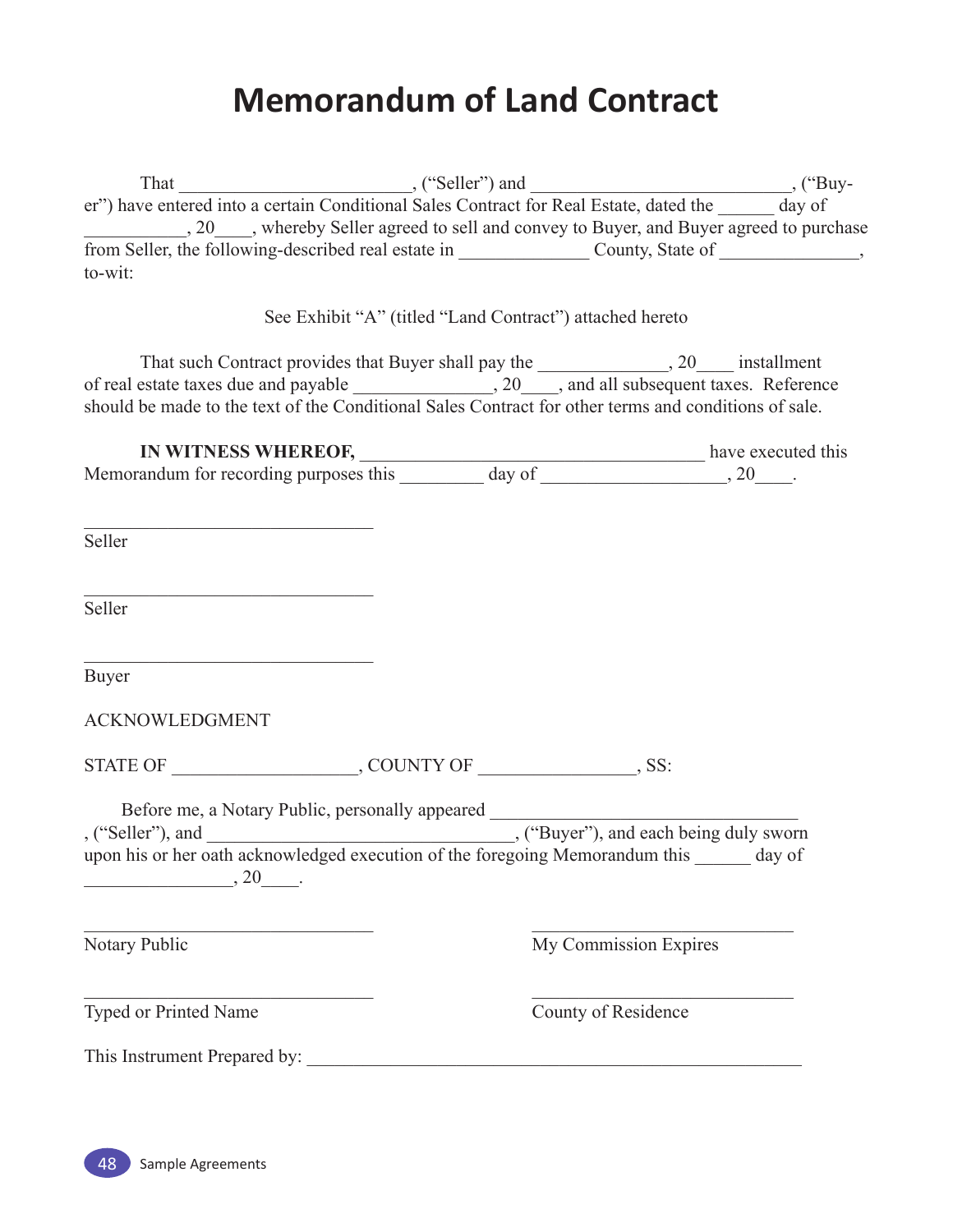# **Land Installment Contract**

This Agreement made and entered into by and between  $\lambda$ , hereinafter called the Vendor(s) and hereinafter called the Vendee(s).

Witnesseth: The Vendors, for themselves, their heirs and assigns, do hereby agree to sell to the Vendees, their heirs and assigns, the following described real estate,

\_\_\_\_\_\_\_\_\_\_\_\_\_\_\_\_\_\_\_\_\_\_\_\_\_\_\_\_\_\_\_\_\_, (legal description attached as exhibit A) together with all appurtenances, rights, privileges and easements and all buildings and fixtures in their present condition located upon said property.

| 1.                                                                                    | <b>CONTRACT PRICE, METHOD OF PAYMENT, INTEREST RATE: In consideration</b>                               |
|---------------------------------------------------------------------------------------|---------------------------------------------------------------------------------------------------------|
| whereof, the Vendees agree to purchase the above described property for the sum of \$ |                                                                                                         |
|                                                                                       | payable as follows: The sum of \$ as a non-refundable down payment at the time of                       |
|                                                                                       | execution of the within Land Installment Contract, the receipt of which is hereby acknowledged, leaving |
|                                                                                       | a principle balance owed by Vendees of \$ together with interest on the unpaid balance                  |
| payable in consecutive monthly installments of \$ beginning on                        |                                                                                                         |
| 20, and every month thereafter until said balance is paid in full, or until           |                                                                                                         |
|                                                                                       | 20, whichever event occurs first. The interest on the unpaid balance due hereon shall be                |
|                                                                                       | percent $($ $\%$ ) per annum computed monthly as if on a 20 year amortization. The unpaid balance of    |
| \$ is due in full on                                                                  | $\sim$ 20                                                                                               |

Payments shall be by personal check and shall be credited first to the interest per month, and the remainder to the principle or other sums due Vendors. If any payment is not received within 5 days of payment date, there shall be a late charge of 5% percent assessed. The Vendees may pay the entire purchase price on this contract without prepayment penalty. The monthly installments shall be payable as directed by the Vendors herein, or as directed by written notice.

**2. ENCUMBRANCES:** Said real estate is presently subject to a mortgage and the Vendors shall not place any additional mortgage on the premises without obtaining the written permission of the Vendees. In the event the Vendors should become delinquent in payments on the mortgage, the Vendees may pay the same and receive credit for any payments towards the contract price.

**3. EVIDENCE OF TITLE:** The Vendors shall be required to provide an abstract or guarantee of title, statement of title, title insurance, or such other evidence of title at Vendors' expense.

**4. RECORDING OF CONTRACT:** The Vendors shall cause a copy of this contract to be submitted for recording in the Ashland County Recorder's Office within a period of 14 days after the execution of this Contract by the parties hereto.

**5. REAL ESTATE TAXES:** Real estate taxes shall be paid by Vendors until the payment of the contract price in full by Vendees or cancellation due to Vendees' breach.

**6. INSURANCE AND MAINTENANCE:** The Vendees shall keep the premises insured for the greater of (1) replacement cost or (2) \$124,500.00, against fire and extended coverage for the benefit of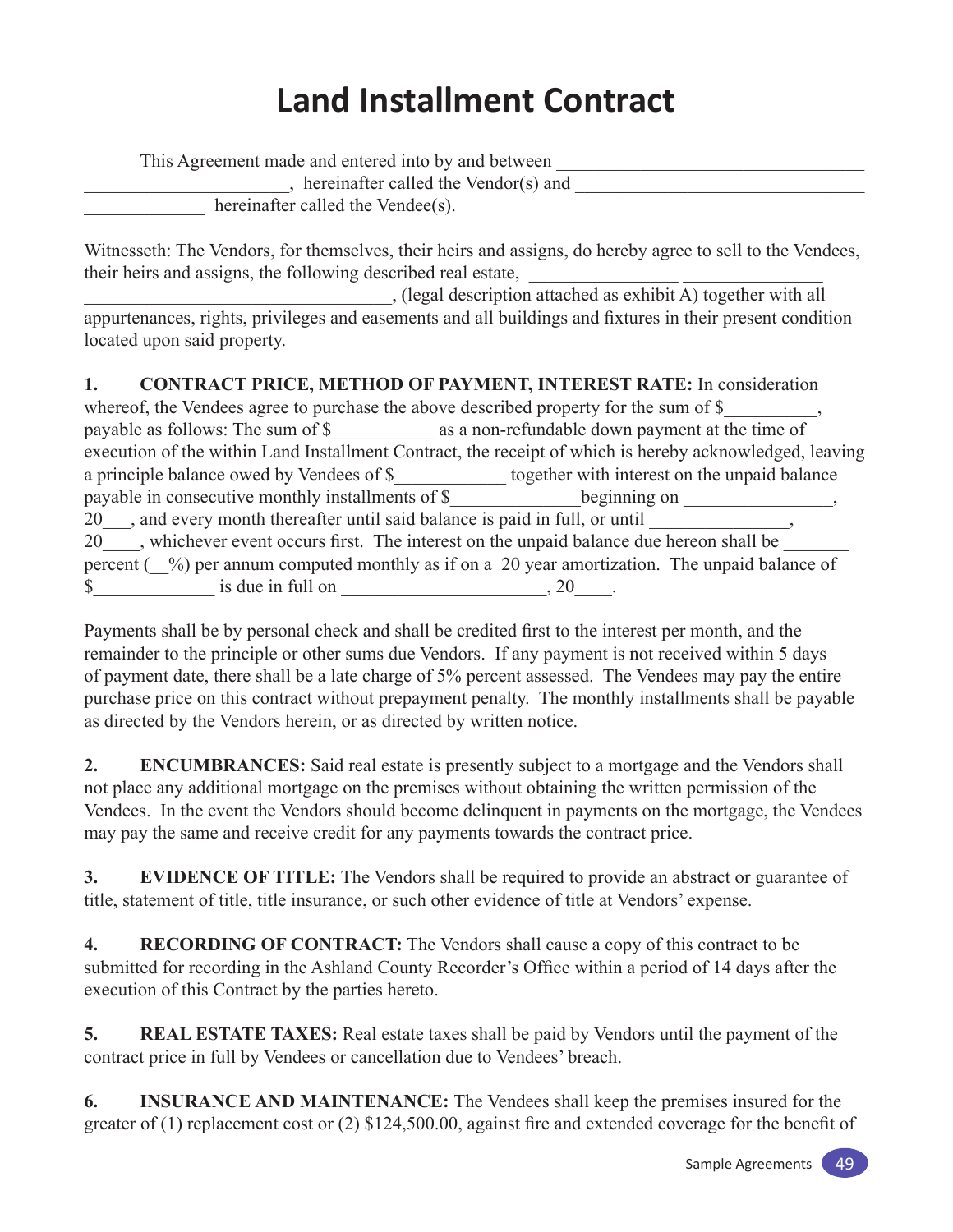both parties, as their interest may appear, and provide a copy of the said policy to the Vendors or any mortgagee.

Vendees shall keep the property in a good state of repair at the Vendees' expense. Venders or their agents shall at their option inspect said premises on a quarterly basis. At such time as the Vendors inspect the premises and find that repairs are necessary, Vendors shall request that these repairs be made within 30 days at the Vendees' expense.

The Vendees have inspected the premises constituting the subject matter of this Land Installment Contract, and no representation have been made to the Vendees by the Vendors in regard to the condition of said premises; and it is agreed that the said premises are being sold to this Vendee as the same now exists and that the Vendors shall have no obligation to do or furnish anything toward the improvement of said premises.

**7. POSSESSION:** The Vendees shall be given possession of the above described premises on April 1st , 2008, and shall thereafter have and hold the same subject to the provisions for default hereinafter set forth.

**8. DELIVERY OF DEED:** Upon full payment of this contract, Vendor shall issue a General Warranty deed to the Vendees, free of all encumbrances except as otherwise set forth.

**9. DEFAULT BY VENDEES:** If an installment payment to be made by the Vendees under the terms of this Land Contract is not paid by the Vendees when due or within 30 days thereafter, the entire unpaid balance shall become due and collectable at the election of the Vendors and the Vendors shall be entitled to all the remedies provided for by the laws of this State and /or to do any other remedies and/ or relief now or hereafter provided for by law to such Vendors; and in the event of the breach of this contract in any other respect by the Vendees, Vendors shall be entitled to all relief now or hereinafter provided for by the laws of this state.

**10. GENERAL PROVISIONS:** There are no known pending orders issued by any governmental authority with respect to this property.

**11. ATTORNEY FEES AND COSTS:** If any litigation is instituted with respect to enforcement of the terms of this contract, the prevailing party shall be entitled to recover all expenses incurred, including, but not limited to, reasonable attorney's fees and court costs.

**12. COVENANTS OF VENDEES:** Commencing with and during the term of this agreement, including extensions, the Vendees hereby covenants and agrees as follows:

(A) That the Vendees will pay all utility charges and bills, including, but not limited to, water, sewer, gas, oil, and electric, which may be assessed or charged against the property;

(B) That the Vendees will not use the property for any unlawful

purpose; and that the Vendees will conform to and obey all laws, ordinances, rules, regulations, requirements and orders of all Federal, State, and Local governmental authorities, agencies, departments, bureaus, boards, or officials, respecting the use of the property.

**13. BREACH BY VENDEES:** If the Vendees shall fail to keep and perform any of the covenants,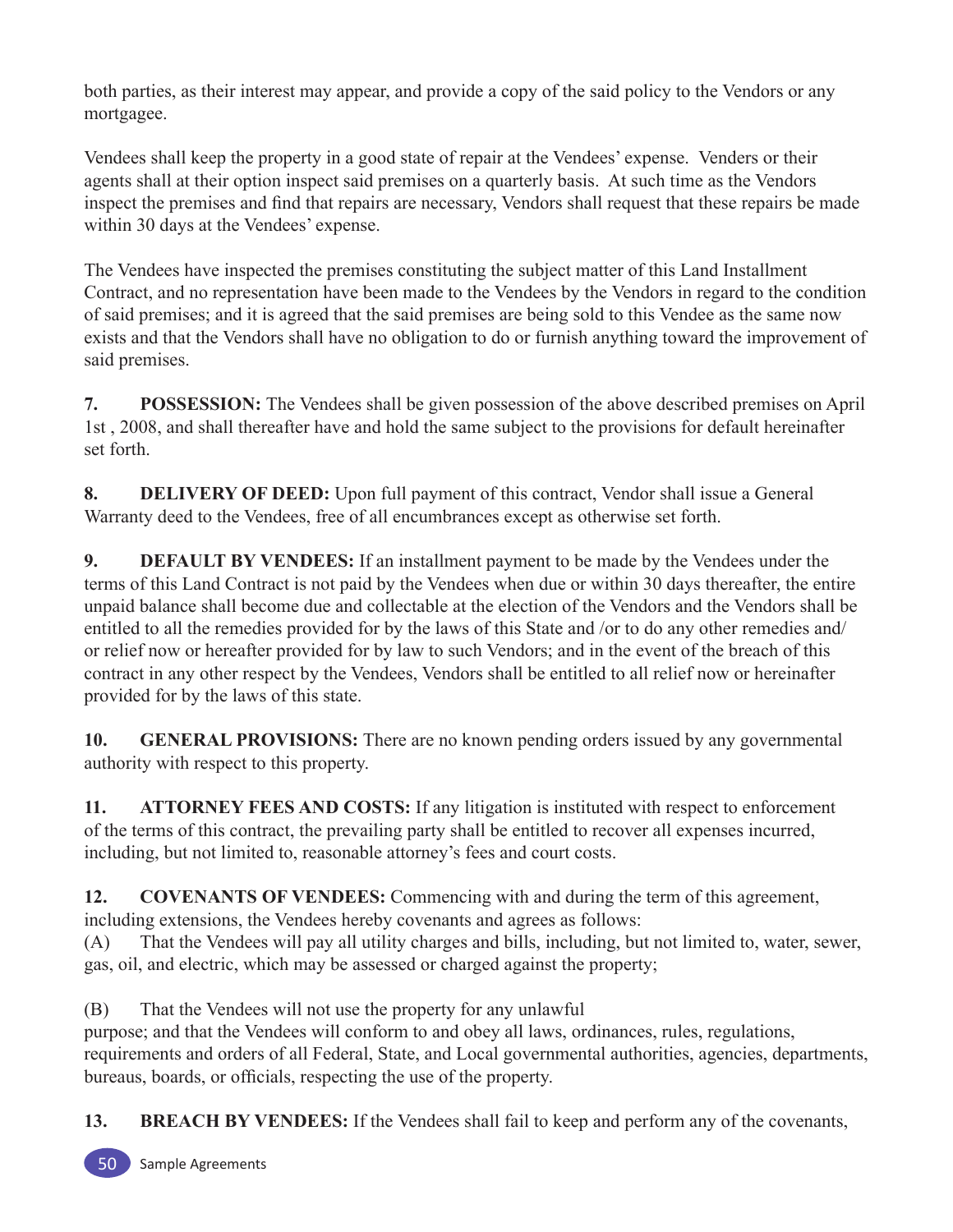agreements, or provisions of this Contract, or If the Vendees shall abandon the property; it shall be lawful for the Vendors to enter into said property and again have, repossess, and enjoy the same as if this Contract had not been made, and thereupon this Contract and everything herein contained on the part of the Vendors to be done and performed shall cease, determine and be utterly void. The commencement of a proceeding or suit in forcible entry and detainer or in ejectment, or otherwise after any default by the Vendees, shall be equivalent in every respect to actual entry by the Vendors.

**14. NO RIGHT OF ASSIGNMENT:** The Vendees shall not have the right to sublet the property, and/or to assign, sell transfer, pledge or otherwise convey any or all rights or interests which the Vendees may have in the property or in this Agreement.

**15. MAINTENANCE AND REPAIRS:** The Vendees accept the property "as is" on the date of execution of this Contract. The Vendees shall henceforth be responsible for all maintenance, and repair upon said property, both interior and exterior. The Vendees shall be solely liable for payment for said improvements and shall hold the Vendors harmless.

**16. BINDING AGREEMENTS:** The parties hereto agree that this Contract comprises the entire agreement of the parties and that no other representation or agreements have been made or relied upon, and that this Contract agreement shall inure to the benefit of and shall be binding upon the parties, their heirs, executors, administrators, personal representatives, successors or assigns.

|                                             | Witness: Vendor: Vendor:                                                                                                   |  |  |
|---------------------------------------------|----------------------------------------------------------------------------------------------------------------------------|--|--|
|                                             | Witness: Vendor: Vendor:                                                                                                   |  |  |
|                                             |                                                                                                                            |  |  |
|                                             |                                                                                                                            |  |  |
|                                             | IN WITNESS WHEREOF, the parties have set their hands this day of ________________                                          |  |  |
|                                             | , before me, a Notary Public in and for said county and state, personally came<br>$Vendor(s)$ and $\overline{\phantom{a}}$ |  |  |
| to be his/her/their voluntary act and deed. | Vendee(s) in the foregoing Land Installment Contract and acknowledged before me the signing thereof                        |  |  |
|                                             | WITNESS my official signature and seal on the day last above mentioned.                                                    |  |  |
|                                             |                                                                                                                            |  |  |
| My Commission expires:                      |                                                                                                                            |  |  |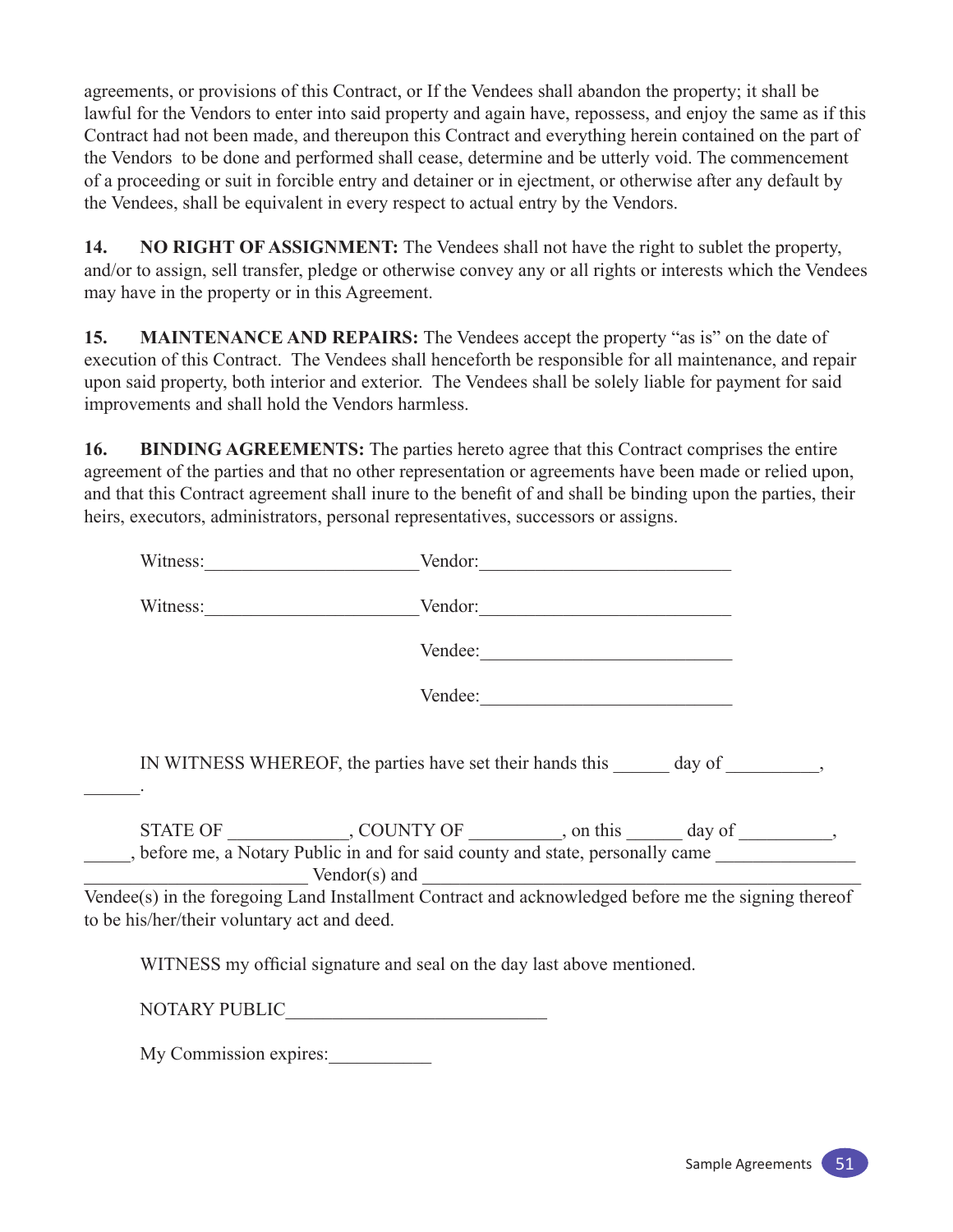## **Warranty Deed**

| in the State of ___________, Does hereby give, grant, bargain sell and convey unto the Grantee and its/                                                                                                                                                                                                                |                     |                                                                                                                       |  |
|------------------------------------------------------------------------------------------------------------------------------------------------------------------------------------------------------------------------------------------------------------------------------------------------------------------------|---------------------|-----------------------------------------------------------------------------------------------------------------------|--|
|                                                                                                                                                                                                                                                                                                                        |                     |                                                                                                                       |  |
| $\frac{1}{2}$ for and in consideration of Ten Dollars (\$10.00) and other valuable consid-                                                                                                                                                                                                                             |                     |                                                                                                                       |  |
| erations, the receipt whereof is hereby acknowledged, the following Real Estate in __________ County in                                                                                                                                                                                                                |                     |                                                                                                                       |  |
|                                                                                                                                                                                                                                                                                                                        |                     |                                                                                                                       |  |
|                                                                                                                                                                                                                                                                                                                        |                     | [Insert Legal Description]                                                                                            |  |
|                                                                                                                                                                                                                                                                                                                        |                     |                                                                                                                       |  |
|                                                                                                                                                                                                                                                                                                                        |                     |                                                                                                                       |  |
| IN WITNESS WHEREOF, Grantor has executed this Warranty Deed this _______ day of                                                                                                                                                                                                                                        |                     |                                                                                                                       |  |
| $\sim$ 20 $\sim$                                                                                                                                                                                                                                                                                                       |                     |                                                                                                                       |  |
|                                                                                                                                                                                                                                                                                                                        |                     |                                                                                                                       |  |
|                                                                                                                                                                                                                                                                                                                        | <b>GRANTOR NAME</b> |                                                                                                                       |  |
|                                                                                                                                                                                                                                                                                                                        |                     |                                                                                                                       |  |
|                                                                                                                                                                                                                                                                                                                        |                     |                                                                                                                       |  |
|                                                                                                                                                                                                                                                                                                                        |                     |                                                                                                                       |  |
| $\begin{tabular}{c} \multicolumn{2}{c}{\text{STATE OF}}\\ \hline \multicolumn{2}{c}{\text{STATE OF}}\\ \hline \multicolumn{2}{c}{\text{COUNTY OF}} \end{tabular} \end{tabular} \begin{tabular}{c} \multicolumn{2}{c}{\text{D}}\\ \multicolumn{2}{c}{\text{NSS:}}\\ \multicolumn{2}{c}{\text{COUNTY OF}} \end{tabular}$ |                     |                                                                                                                       |  |
|                                                                                                                                                                                                                                                                                                                        |                     |                                                                                                                       |  |
| Before me, the undersigned, a Notary Public in and for said County and State, personally appeared<br>who acknowledged the execution of the foregoing Warranty Deed, and who, be-                                                                                                                                       |                     |                                                                                                                       |  |
| ing duly sworn, stated that any representations therein contained are true.                                                                                                                                                                                                                                            |                     |                                                                                                                       |  |
|                                                                                                                                                                                                                                                                                                                        |                     |                                                                                                                       |  |
| Witness my hand and Notarial Seal this ________ day of _______________, 20______.                                                                                                                                                                                                                                      |                     |                                                                                                                       |  |
|                                                                                                                                                                                                                                                                                                                        |                     |                                                                                                                       |  |
|                                                                                                                                                                                                                                                                                                                        |                     |                                                                                                                       |  |
| My Commission Expires: Signature Signature Signature Signature Signature Signature Signature Signature Signature Signature Signature Signature Signature Signature Signature Signature Signature Signature Signature Signature                                                                                         |                     |                                                                                                                       |  |
|                                                                                                                                                                                                                                                                                                                        | Printed             | <u> 1980 - Jan Barbara Barbara, maska karatan da</u>                                                                  |  |
|                                                                                                                                                                                                                                                                                                                        |                     | Notary Public                                                                                                         |  |
| County of Residence:                                                                                                                                                                                                                                                                                                   |                     |                                                                                                                       |  |
|                                                                                                                                                                                                                                                                                                                        |                     |                                                                                                                       |  |
|                                                                                                                                                                                                                                                                                                                        |                     |                                                                                                                       |  |
|                                                                                                                                                                                                                                                                                                                        |                     |                                                                                                                       |  |
| Mail Tax Statements To:                                                                                                                                                                                                                                                                                                |                     | <u> 1989 - Johann John Stone, mars and de film and de film and de film and de film and de film and de film and de</u> |  |
|                                                                                                                                                                                                                                                                                                                        |                     |                                                                                                                       |  |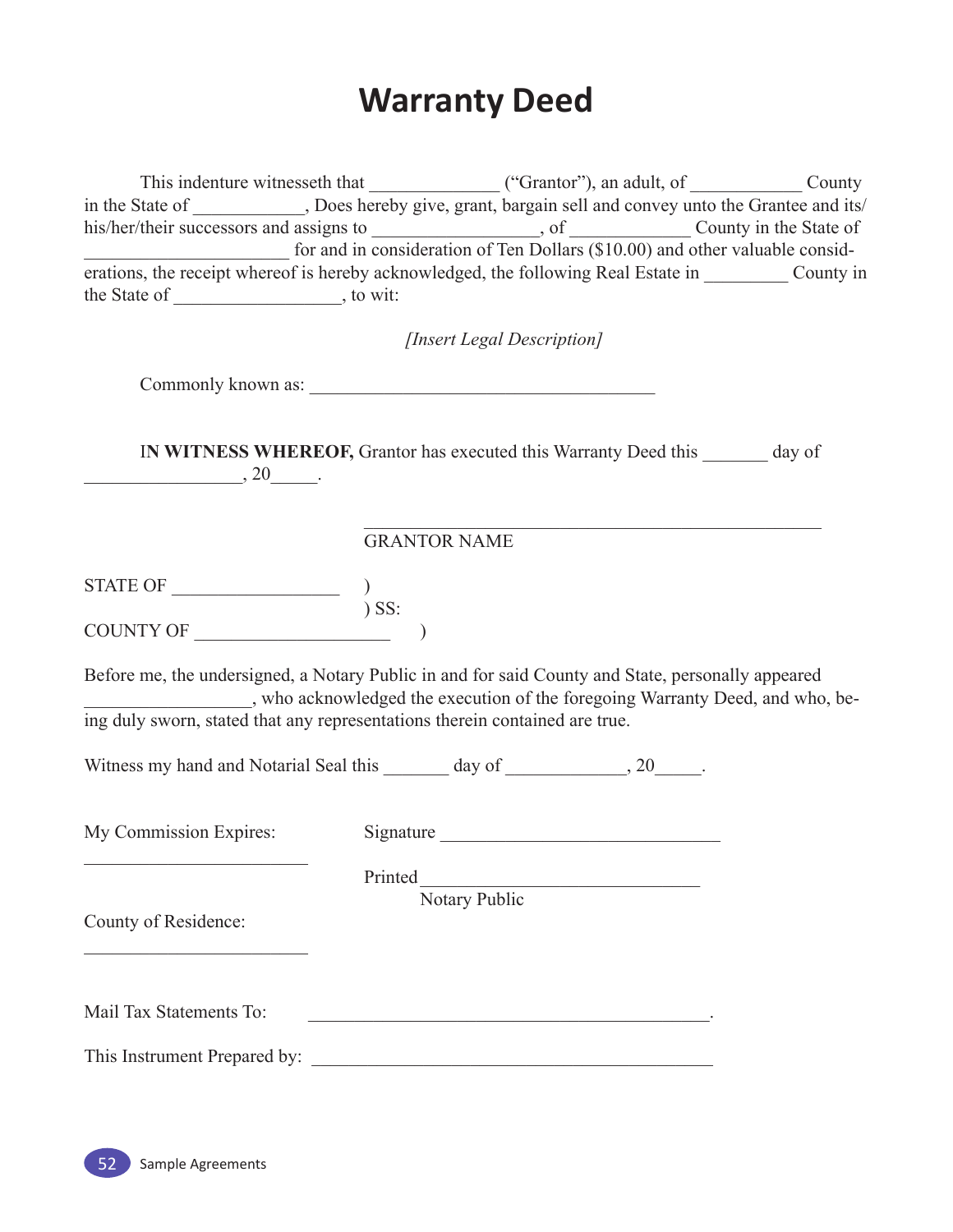## **Limited Warranty Deed**

#### **KNOW ALL MEN BY THESE PRESENTS, That**

, the Grantor, for the consideration of Ten and 00/100 Dollars (\$10.00) received to their full satisfaction of

#### **NAME HERE**

#### whose TAX MAILING ADDRESS is

does GRANT, with special warranty covenants, unto the said Grantees, his heirs and/or assigns, , the following described real estate: **See Attached Exhibit `A'**

## **Subject to conditions, restrictions and easements, if any, contained in prior instruments of record. Except taxes and assessments, if any, now a lien and thereafter due and payable.**

Permanent Parcel Number:

Prior Deed Reference: Volume \_\_\_\_\_, Page \_\_\_\_\_\_\_, \_\_\_\_\_\_\_\_ County General Records

IN WITNESS WHEREOF,

, the Grantor, has caused its corporate name to be subscribed hereto by  $\overline{\phantom{a}}$ , its thereto duly authorized by resolution of its Board of Directors, this day of \_\_\_\_\_\_\_\_\_\_\_\_\_, 20\_\_\_.

Signed and acknowledged **[NAME**] in the presence of: By:

| <b>STATE OF</b> |        |
|-----------------|--------|
|                 |        |
| <b>COUNTY</b>   | $)$ SS |

 $\overline{\mathcal{L}}$  , and the set of the set of the set of the set of the set of the set of the set of the set of the set of the set of the set of the set of the set of the set of the set of the set of the set of the set of the s

BE IT REMEMBERED, That on this \_\_\_\_\_ day of \_\_\_\_\_\_\_\_\_\_\_\_\_, 20\_\_\_\_ by, before me, the subscriber, a notary public in and for said county and state, personally came of \_\_\_\_\_\_\_\_\_\_\_\_\_\_\_\_\_\_\_\_\_\_\_\_\_\_\_\_\_\_\_\_\_\_\_\_\_\_\_\_\_\_\_\_\_\_\_\_, the Grantor in the foregoing deed, and acknowledged the signing thereof to be the free act and deed of said corporation pursuant to the author-

ity of its Board of Directors, and his/her free act and deed personally and as such officer.

Notary Public

My Commission expires:

 $\mathcal{L}_\mathcal{L}$  , and the set of the set of the set of the set of the set of the set of the set of the set of the set of the set of the set of the set of the set of the set of the set of the set of the set of the set of th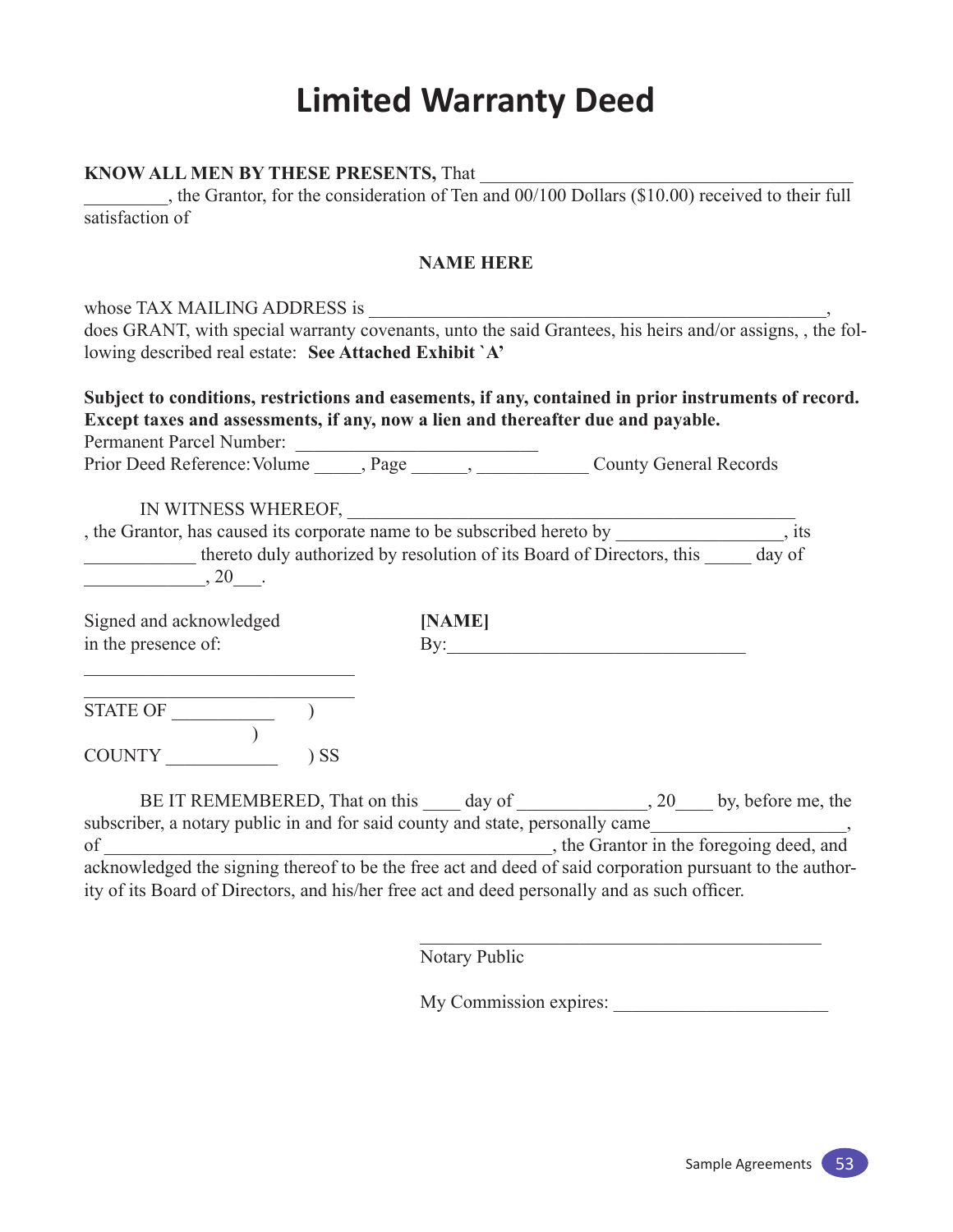## **Quitclaim Deed**

\_\_\_\_\_\_\_\_\_\_\_\_\_\_\_\_\_\_\_\_\_\_\_\_\_\_, as GRANTOR, who claims title by or through instrument recorded at Volume Page of the County Recorder's Office, for the consideration of Ten and 00/100 Dollars (\$10.00), received to his/her full satisfaction of

 $\mathcal{L}_\mathcal{L}$  , and the set of the set of the set of the set of the set of the set of the set of the set of the set of the set of the set of the set of the set of the set of the set of the set of the set of the set of th

 $\mathcal{L}_\mathcal{L}$  , and the set of the set of the set of the set of the set of the set of the set of the set of the set of the set of the set of the set of the set of the set of the set of the set of the set of the set of th

GRANTEE(S), Whose TAX MAILING ADDRESS is \_\_\_\_\_\_\_\_\_\_\_\_\_\_\_\_\_\_\_\_\_\_\_\_\_\_\_

Letter Later and Silven, Granted, Remised, Released and Forever Quit-Claimed, and does by these presents absolutely give, grant, remise and forever quit-claim unto the said grantee(s), their successors and assigns, all such right and title as the said grantor(s) has or ought to have in and to the following described piece or parcels of land,

See Attached Exhibit A

PPN:

To Have and to Hold the premises aforesaid, with the appurtenances thereunto belonging to the said grantee(s), his successors and assigns, so that neither the said grantor(s) nor any other persons claiming title through or under it, shall or will hereafter claim or demand any right or title to the premises, or any part thereof; but they and everyone of them shall by these presents be excluded and forever barred.

EXECUTED this  $\qquad \qquad$  day of  $\qquad \qquad$ , 20

NAME

 $\mathcal{L}_\mathcal{L}$  , and the set of the set of the set of the set of the set of the set of the set of the set of the set of the set of the set of the set of the set of the set of the set of the set of the set of the set of th

STATE OF \_\_\_\_\_\_\_\_\_\_\_\_\_\_) ) ss: COUNTY OF

The foregoing instrument was acknowledged before me this day of \_\_\_\_\_\_\_\_\_\_\_\_\_\_\_\_\_\_\_, 20\_\_\_ by \_\_\_\_\_\_\_\_\_\_\_\_\_\_\_\_\_\_\_\_\_\_\_\_\_\_\_.

> $\mathcal{L}_\text{max}$  , and the set of the set of the set of the set of the set of the set of the set of the set of the set of the set of the set of the set of the set of the set of the set of the set of the set of the set of the Notary Public

My Commission expires: \_\_\_\_\_\_\_\_\_\_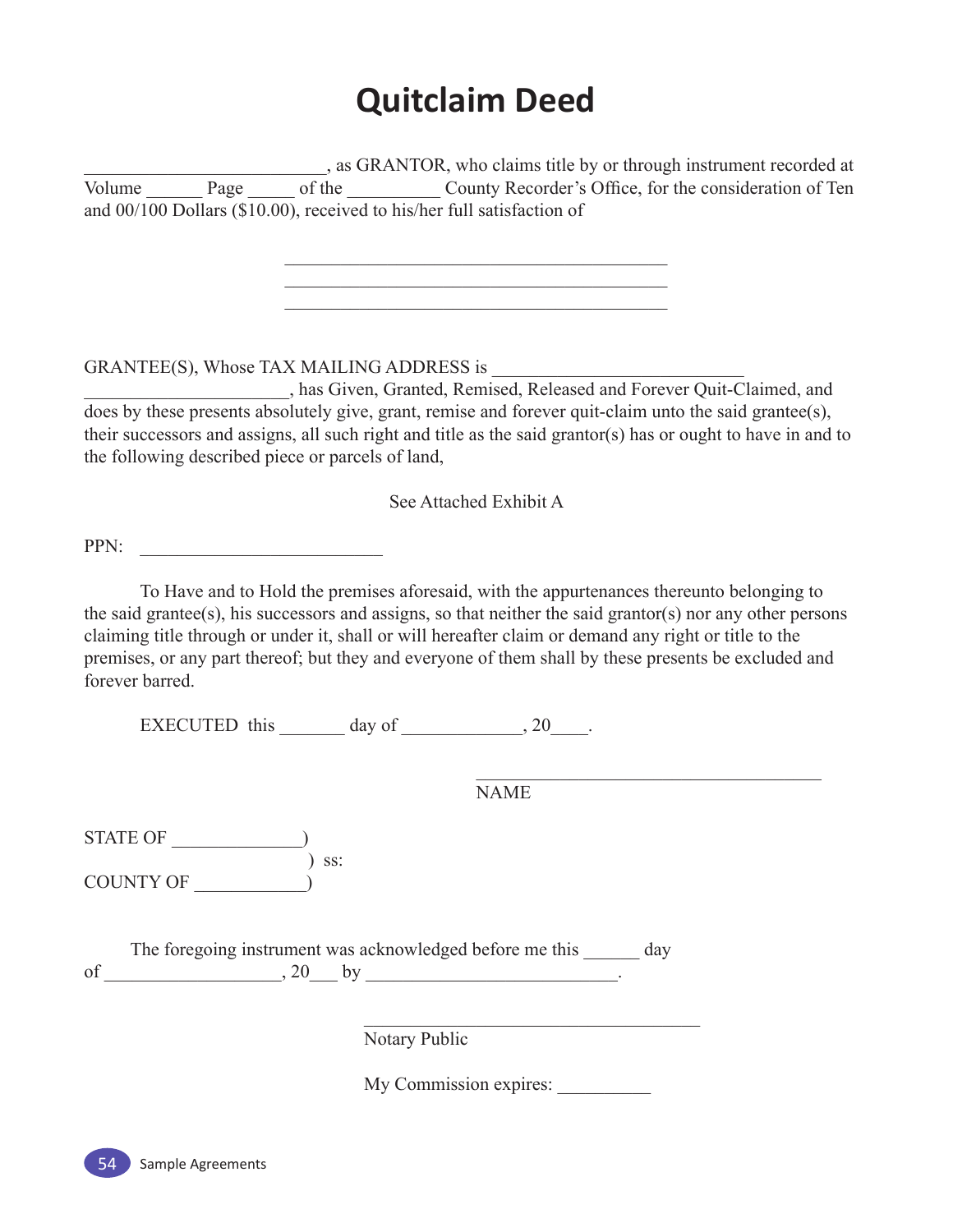## **Promissory Note**

| \$                                           | Due Date:                                                                                                                                                                    |
|----------------------------------------------|------------------------------------------------------------------------------------------------------------------------------------------------------------------------------|
|                                              | On or before the $\_\_\_\_\_$ day of $\_\_\_\_\_\_\_\_$ , 20, for<br>value received, the undersigned (jointly and severally) promise(s) to pay to the order of [Insert Name] |
| the sum of                                   | <b>Dollars</b>                                                                                                                                                               |
|                                              | [Insert Address],                                                                                                                                                            |
|                                              | at such other place as the holder hereof may direct in writing, with interest thereon at the rate of                                                                         |
|                                              | per centum $\left( \frac{9}{0} \right)$ per annum from the date of this                                                                                                      |
| instrument until maturity, and               | per centum                                                                                                                                                                   |
|                                              | ( $\%$ ) per annum after maturity until paid, with attorneys fees and costs of collection, and without                                                                       |
| relief from valuation and appraisement laws. |                                                                                                                                                                              |

The maker(s) and endorser(s) jointly and severally waive demand, presentment, protest, notice of protest and notice of nonpayment or dishonor of this note, and each of them consents to extensions of the time of payment of this note. No delay or omission on the part of the holder hereof in the exercise of any right or remedy shall operate as a waiver thereof, and no single or partial exercise by the holder hereof of any right or remedy shall preclude other or further exercise thereof or of any other right or remedy.

This note, and any extensions or renewals hereof, is secured by a (Security Agreement) (Mortgage on real estate in \_\_\_\_\_\_\_\_\_\_\_\_\_County, State of \_\_\_\_\_\_\_\_\_\_\_\_\_\_\_\_\_\_\_\_\_) dated  $\frac{1}{20}$ , and executed in favor of and delivered to the payee(s) hereof by \_\_\_\_\_\_\_\_\_\_\_\_\_\_\_\_\_\_\_\_\_\_\_\_\_\_\_\_\_, to which reference is made for other rights as to prepayment and acceleration. (If this is not a secured note, strike the foregoing paragraph.)

|            | Signed and delivered at |            |  |
|------------|-------------------------|------------|--|
| this       | day of                  | $, 20$ .   |  |
|            |                         |            |  |
| Signature: |                         | Signature: |  |
| Printed:   |                         | Printed:   |  |
| Address:   |                         | Address:   |  |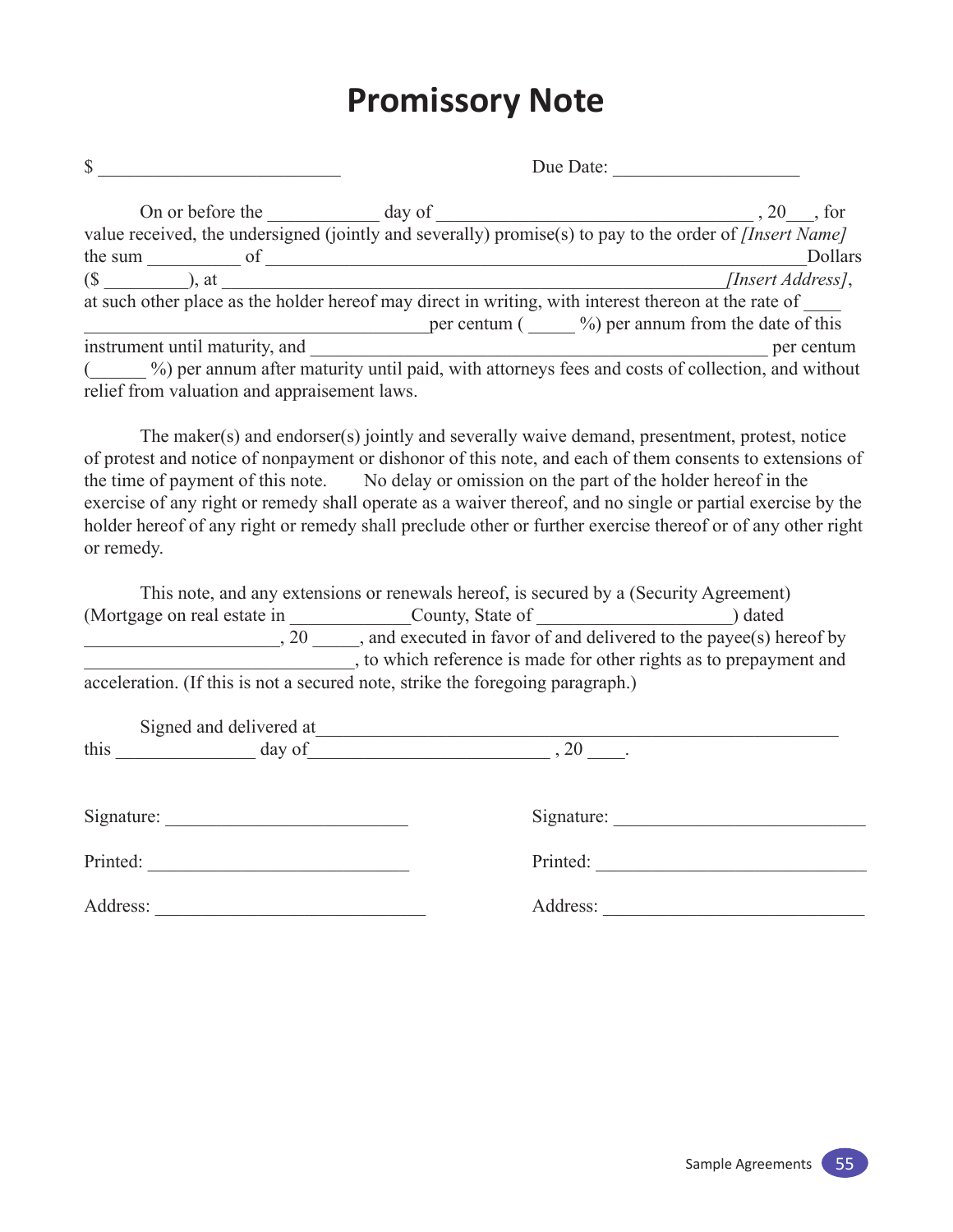## **Mortgage Agreement**

| <b>THIS INDENTURE, made as of the</b><br>day of | $, 20$ , by and between |
|-------------------------------------------------|-------------------------|
| $\Omega$                                        |                         |
| , hereinafter called "Mortgagor", and           |                         |
| hereinafter called "Mortgagee".                 |                         |

#### **W I T N E S S E T H :**

#### *AMOUNT OF LIEN: "NOTE"*

**WHEREAS,** Mortgagor is justly indebted to Mortgagee in the sum of DOLLARS (\$) in lawful money of the United States, and has agreed to pay the same, with interest thereon, according to the terms of a certain note (the "Note") given by Mortgagor to Mortgagee, bearing even date herewith.

#### *DESCRIPTION OF PROPERTY SUBJECT TO LIEN: "PREMISES".*

**NOW, THEREFORE,** in consideration of the premises and the sum hereinabove set forth, and to secure the payment of the Secured Indebtedness as defined herein, Mortgagor has granted, bargained, sold and conveyed, and by these presents does grant, bargain, sell and convey unto Mortgagee property situate in \_\_\_\_\_\_\_ County, \_\_\_\_\_\_\_\_, more particularly described in Exhibit "A" attached hereto and by this reference made a part hereof;

**TOGETHER** with all buildings, structures and other improvements now or hereafter located on, above or below the surface of the property hereinbefore described, or any part and parcel thereof; and,

**TOGETHER** with all and singular the tenements, hereditaments, easements, riparian and littoral rights, and appurtenances thereunto belonging or in anywise appertaining, whether now owned or hereafter acquired by Mortgagor, and including all rights of ingress and egress to and from adjoining property (whether such rights now exist or subsequently arise) together with the reversion or reversions, remainder and remainders, rents, issues and profits thereof; and also all the estate, right, title, interest, claim and demand whatsoever of Mortgagor of, in and to the same and of, in and to every part and parcel thereof; and,

**TOGETHER** with all machinery, apparatus, equipment, fittings, fixtures, whether actually or constructively attached to said property and including all trade, domestic and ornamental fixtures, and articles of personal property of every kind and nature whatsoever (hereinafter collectively called "Equipment"), now or hereafter located in, upon or under said property or any part thereof and used or usable in connection with any present or future operation of said property and now owned or hereafter acquired by Mortgagor; and,

**TOGETHER** with all the common elements appurtenant to any parcel, unit or lot which is all or part of the Premises; and, ALL the foregoing encumbered by this Mortgage being collectively referred to herein as the "Premises";

**TO HAVE AND TO HOLD** the Premises hereby granted to the use, benefit and behalf of the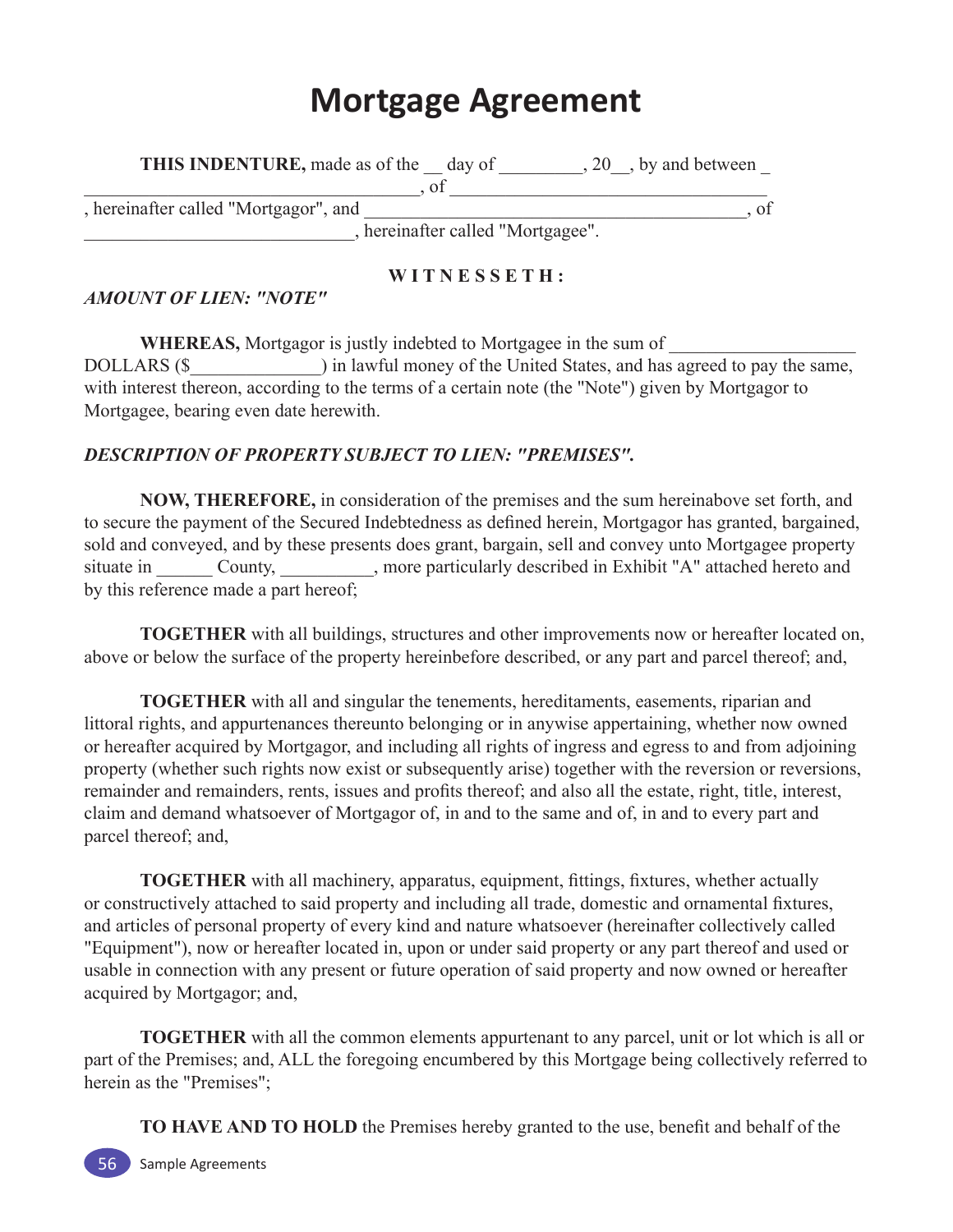Mortgagee, forever.

#### **U.C.C. SECURITY AGREEMENT**

It is agreed that if any of the property herein mortgaged is of a nature so that a security interest therein can be perfected under the Uniform Commercial Code, this instrument shall constitute a Security Agreement and Mortgagor agrees to join with the Mortgagee in the execution of any financing statements and to execute any and all other instruments that may be required for the perfection or renewal of such security interest under the Uniform Commercial Code.

#### **EQUITY OF REDEMPTION**

Conditioned, however, that if Mortgagor shall promptly pay or cause to be paid to Mortgagee, at its address listed in the Note, or at such other place which may hereafter be designated by Mortgagee, its or their successors or assigns, with interest, the principal sum of  $DOLLARS$  ( $\$$ ) with final maturity, if not sooner paid, as stated in said Note unless amended or extended according to the terms of the Note executed by Mortgagor and payable to the order of Mortgagee, then these presents shall cease and be void, otherwise these presents shall remain in full force and effect.

### **ARTICLE ONE**

### **COVENANTS OF MORTGAGOR**

Mortgagor covenants and agrees with Mortgagee as follows:

**1.01 Secured Indebtedness.** This Mortgage is given as security for the Note and also as security for any and all other sums, indebtedness, obligations and liabilities of any and every kind arising, under the Note or this Mortgage, as amended or modified or supplemented from time to time, and any and all renewals, modifications or extensions of any or all of the foregoing (all of which are collectively referred to herein as the "Secured Indebtedness"), the entire Secured Indebtedness being equally secured with and having the same priority as any amounts owed at the date hereof.

**1.02 Performance of Note, Mortgage, Etc.** Mortgagor shall perform, observe and comply with all provisions hereof and of the Note and shall promptly pay, in lawful money of the United States of America, to Mortgagee the Secured Indebtedness with interest thereon as provided in the Note, this Mortgage and all other documents constituting the Secured Indebtedness.

**1.03 Extent Of Payment Other Than Principal And Interest.** Mortgagor shall pay, when due and payable, (1) all taxes, assessments, general or special, and other charges levied on, or assessed, placed or made against the Premises, this instrument or the Secured Indebtedness or any interest of the Mortgagee in the Premises or the obligations secured hereby; (2) premiums on policies of fire and other hazard insurance covering the Premises, as required herein; (3) ground rents or other lease rentals; and (4) other sums related to the Premises or the indebtedness secured hereby, if any, payable by Mortgagor.

**1.04 Insurance.** Mortgagor shall, at its sole cost and expense, keep the Premises insured against all hazards as is customary and reasonable for properties of similar type and nature located in County,  $\qquad \qquad$ 

**1.05 Care of Property.** Mortgagor shall maintain the Premises in good condition and repair and shall not commit or suffer any material waste to the Premises.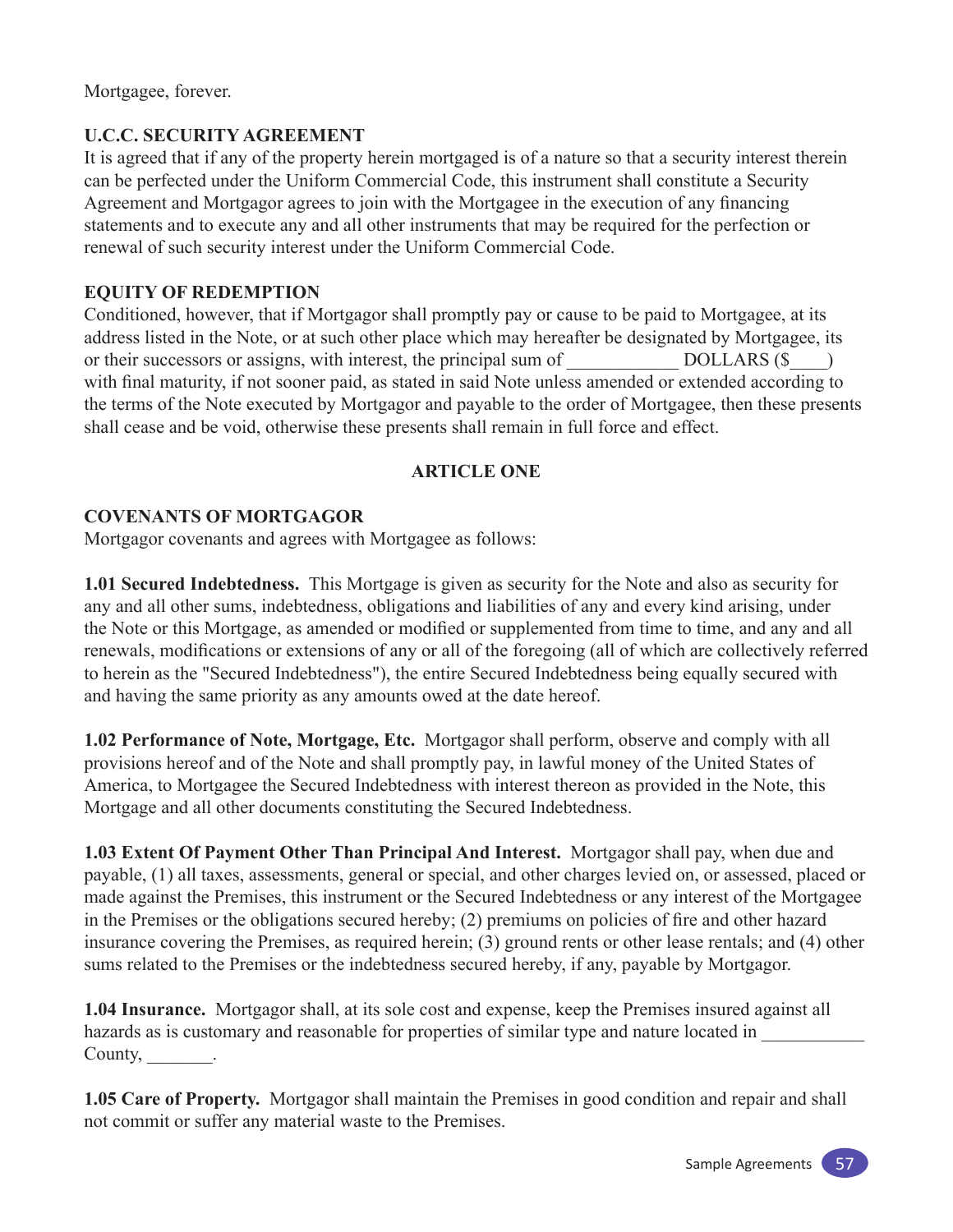**1.06 Prior Mortgage.** With regard to the Prior Mortgage, Mortgagor hereby agrees to:

(i) Pay promptly, when due, all installments of principal and interest and all other sums and charges made payable by the Prior Mortgage;

(ii) Promptly perform and observe all of the terms, covenants and conditions required to be performed and observed by Mortgagor under the Prior Mortgage, within the period provided in said Prior Mortgage;

(iii) Promptly notify Mortgagee of any default, or notice claiming any event of default by Mortgagor in the performance or observance of any term, covenant or condition to be performed or observed by Mortgagor under any such Prior Mortgage.

(iv) Mortgagor will not request nor will it accept any voluntary future advances under the Prior Mortgage without Mortgagee's prior written consent, which consent shall not be unreasonably withheld.

### **ARTICLE TWO**

### **DEFAULTS**

**2.01 Event of Default.** The occurrence of any one of the following events which shall not be cured within days after written notice of the occurrence of the event, if the default is monetary, or which shall not be cured within days after written notice from Mortgagee, if the default is nonmonetary, shall constitute an "Event of Default":

(a) Mortgagor fails to pay the Secured Indebtedness, or any part thereof, or the taxes, insurance and other charges, as hereinbefore provided, when and as the same shall become due and payable;

(b) Any material warranty of Mortgagor herein contained, or contained in the Note, proves untrue or misleading in any material respect;

(c) Mortgagor materially fails to keep, observe, perform, carry out and execute the covenants, agreements, obligations and conditions set out in this Mortgage, or in the Note;

(d) Foreclosure proceedings (whether judicial or otherwise) are instituted on any mortgage or any lien of any kind secured by any portion of the Premises and affecting the priority of this Mortgage.

**2.02 Options Of Mortgagee Upon Event Of Default.** Upon the occurrence of any Event of Default, the Mortgagee may immediately do any one or more of the following:

(a) Declare the total Secured Indebtedness, including without limitation all payments for taxes, assessments, insurance premiums, liens, costs, expenses and attorney's fees herein specified, without notice to Mortgagor (such notice being hereby expressly waived), to be due and collectible at once, by foreclosure or otherwise;

(b) Pursue any and all remedies available under the Uniform Commercial Code; it being hereby agreed that ten (10) days' notice as to the time, date and place of any proposed sale shall be reasonable;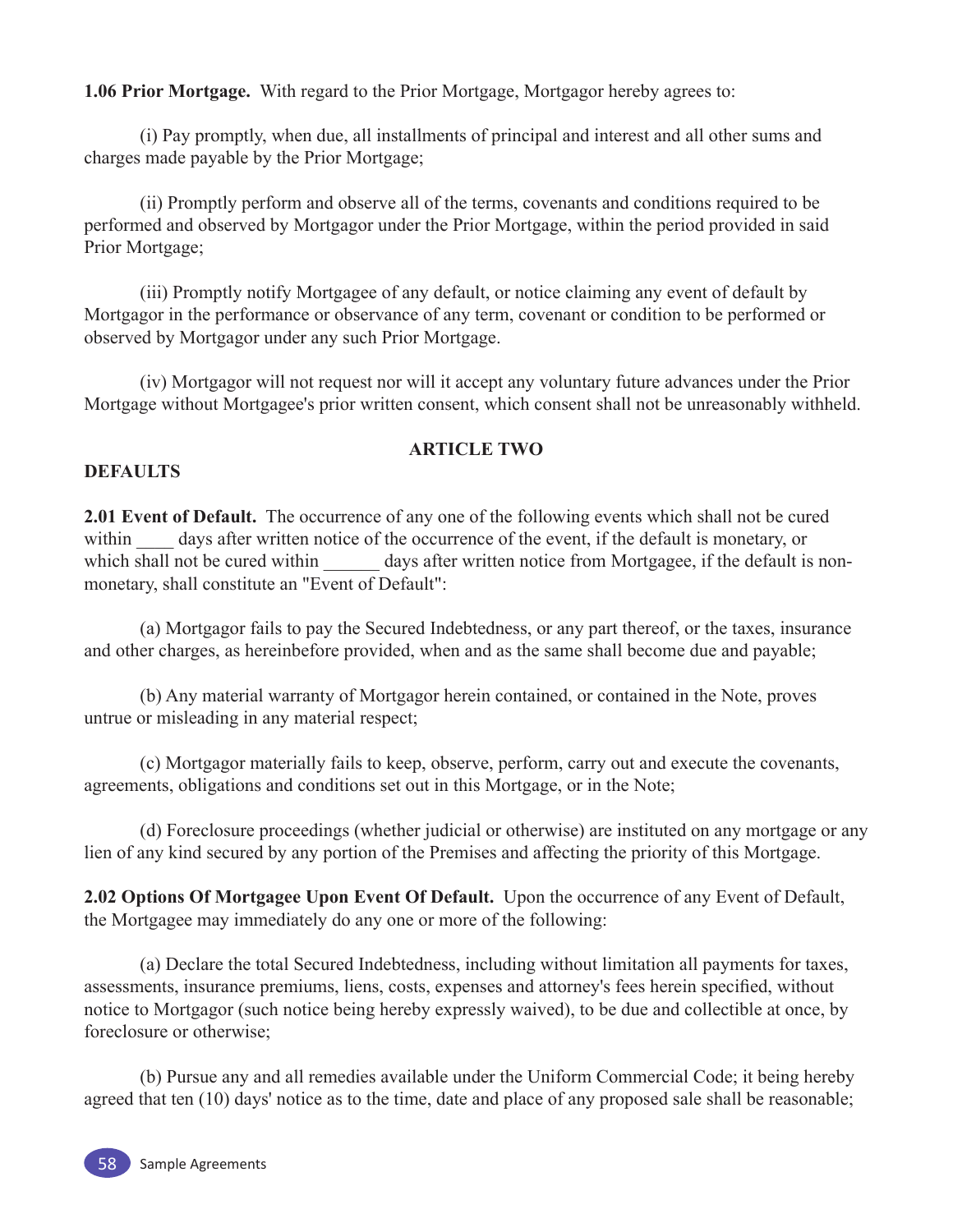(c) In the event that Mortgagee elects to accelerate the maturity of the Secured Indebtedness and declares the Secured Indebtedness to be due and payable in full at once as provided for in Paragraph 2.02(a) hereinabove, or as may be provided for in the Note, or any other provision or term of this Mortgage, then Mortgagee shall have the right to pursue all of Mortgagee's rights and remedies for the collection of such Secured Indebtedness, whether such rights and remedies are granted by this Mortgage, any other agreement, law, equity or otherwise, to include, without limitation, the institution of foreclosure proceedings against the Premises under the terms of this Mortgage and any applicable state or federal law.

### **ARTICLE THREE**

#### **MISCELLANEOUS PROVISIONS**

**3.01 Prior Liens.** Mortgagor shall keep the Premises free from all prior liens (except for those consented to by Mortgagee).

**3.02 Notice, Demand and Request.** Every provision for notice and demand or request shall be deemed fulfilled by written notice and demand or request delivered in accordance with the provisions of the Note relating to notice.

**3.03 Meaning of Words.** The words "Mortgagor" and "Mortgagee" whenever used herein shall include all individuals, corporations (and if a corporation, its officers, employees or agents), trusts and any and all other persons or entities, and the respective heirs, executors, administrators, legal representatives, successors and assigns of the parties hereto, and all those holding under either of them. The pronouns used herein shall include, when appropriate, either gender and both singular and plural. The word "Note" shall also include one or more notes and the grammatical construction of sentences shall conform thereto.

**3.04 Severability.** If any provision of this Mortgage or any other Loan Document or the application thereof shall, for any reason and to any extent, be invalid or unenforceable, neither the remainder of the instrument in which such provision is contained, nor the application of the provision to other persons, entities or circumstances, nor any other instrument referred to hereinabove shall be affected thereby, but instead shall be enforced to the maximum extent permitted by law.

**3.05 Governing Law.** The terms and provisions of this Mortgage are to be governed by the laws of the State of No payment of interest or in the nature of interest for any debt secured in part by this Mortgage shall exceed the maximum amount permitted by law. Any payment in excess of the maximum amount shall be applied or disbursed as provided in the Note in regard to such amounts which are paid by the Mortgagor or received by the Mortgagee.

**3.06 Descriptive Headings.** The descriptive headings used herein are for convenience of reference only, and they are not intended to have any effect whatsoever in determining the rights or obligations of the Mortgagor or Mortgagee and they shall not be used in the interpretation or construction hereof.

**3.07 Attorney's Fees.** As used in this Mortgage, attorneys' fees shall include, but not be limited to, fees incurred in all matters of collection and enforcement, construction and interpretation, before, during and after suit, trial, proceedings and appeals. Attorneys' fees shall also include hourly charges for paralegals, law clerks and other staff members operating under the supervision of an attorney.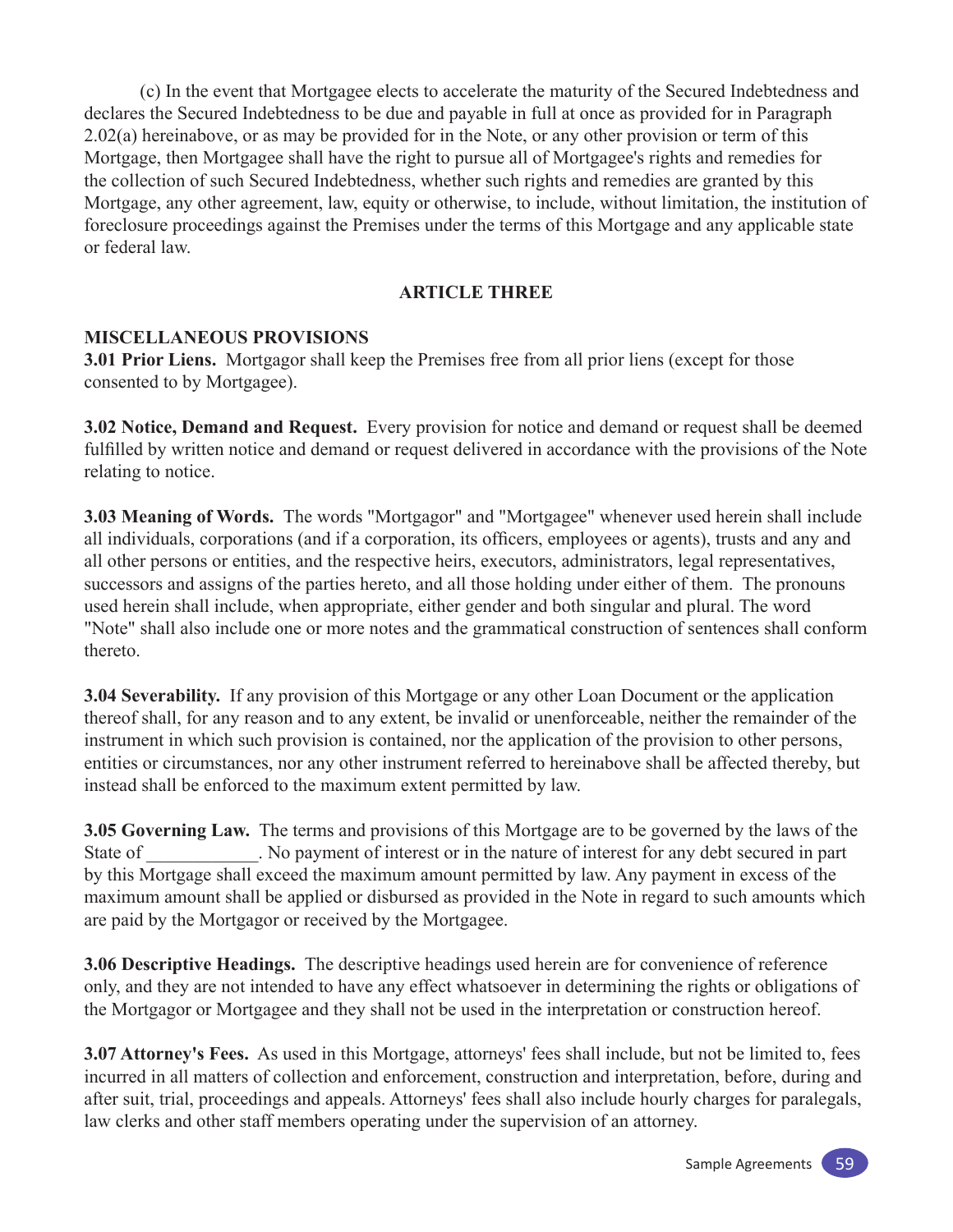**IN WITNESS WHEREOF,** the Mortgagor has caused this instrument to be duly executed as of the day and year first above written.

| Mortgagee                                                                         |                                                                                           |  |
|-----------------------------------------------------------------------------------|-------------------------------------------------------------------------------------------|--|
| <b>ACKNOWLEDGMENT</b>                                                             |                                                                                           |  |
|                                                                                   |                                                                                           |  |
| COUNTY OF                                                                         |                                                                                           |  |
| Before me, a Notary Public, personally appeared _________________________________ | sworn upon his or her oath acknowledged execution of the foregoing Memorandum this day of |  |
| Notary Public                                                                     | My Commission Expires                                                                     |  |
| Typed or Printed Name                                                             | County of Residence                                                                       |  |

This Instrument Prepared by: \_\_\_\_\_\_\_\_\_\_\_\_\_\_\_\_\_\_\_\_\_\_\_\_\_\_\_\_\_\_\_\_\_\_\_\_\_\_\_\_\_\_\_\_\_\_\_\_\_\_\_\_\_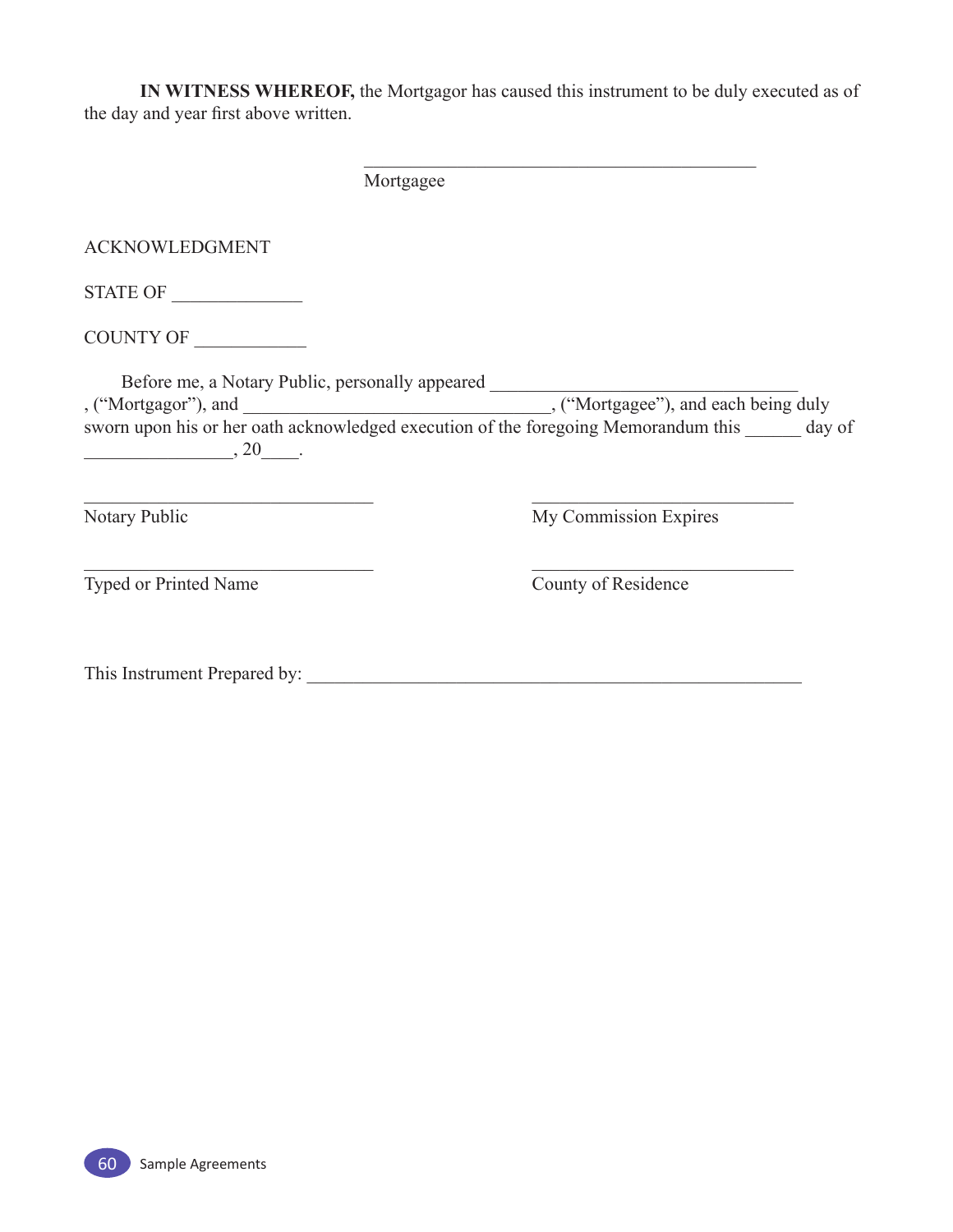**[Version for when you are Landlord/Seller]**

# **LEASE WITH OPTION TO BUY**

#### I. LEASE AGREEMENT

THIS LEASE entered into on \_\_\_\_\_\_\_\_\_\_\_\_\_\_\_\_ by and between \_\_\_\_\_\_\_\_\_\_\_\_\_\_\_\_\_\_\_\_\_ (hereafter referred to as "Landlord") and (hereafter referred to as "Tenant").

WITNESSETH THAT Landlord and Tenant, in consideration of their mutual undertakings, agree as follows:

Landlord hereby leases to Tenant and Tenant hereby leases from Landlord:

A Single Family Residence, commonly known as

 $\mathcal{L}_\mathcal{L}$  , and the set of the set of the set of the set of the set of the set of the set of the set of the set of the set of the set of the set of the set of the set of the set of the set of the set of the set of th

(hereafter referred to as "Leased Premises") and all appurtenances thereto for a term of \_\_\_\_\_\_\_\_ Months () commencing on  $\qquad \qquad$  and ending on  $\qquad \qquad$ , unless sooner terminated. Tenant without demand or notice shall pay a monthly lease of

 $**$ (

(\$\_\_\_\_\_\_\_\_\_\_) payable on or before the first day of each month in advance at the address of Landlord set forth in this Lease, or at such other address as Landlord by notice shall direct, all upon the following covenants, terms and conditions.

1. USE, COMPLIANCE WITH LAWS, SIGNS. The Leased Premises shall be used by Tenant only for the purpose of:

A Single Family Residence

and for no other use or purpose. Tenant shall keep the Leased Premises in a clean and orderly condition and shall conduct its residence wherefrom in a careful and safe manner. Tenant shall not use the Leased Premises or maintain them in any manner constituting a violation of any ordinance, statute, regulation, or order of any governmental authority, including without limitation zoning ordinances, nor shall Tenant maintain, permit or suffer any nuisance to occur or exist on the Leased Premises. Tenant shall not affix to or upon the exterior of the Leased Premises any sign, insignia, or decoration without the prior written consent of the Landlord.

2. SURRENDER AND HOLDOVER. Upon the expiration or sooner termination of this Lease, Tenant shall surrender to Landlord the Leased Premises, together with all other property affixed to the Leased Premises, and in the same clean order and condition in which Tenant received them, the effects or ordinary wear, acts of God, casualty, insurrection, riot or public disorder excepted. Tenant shall, prior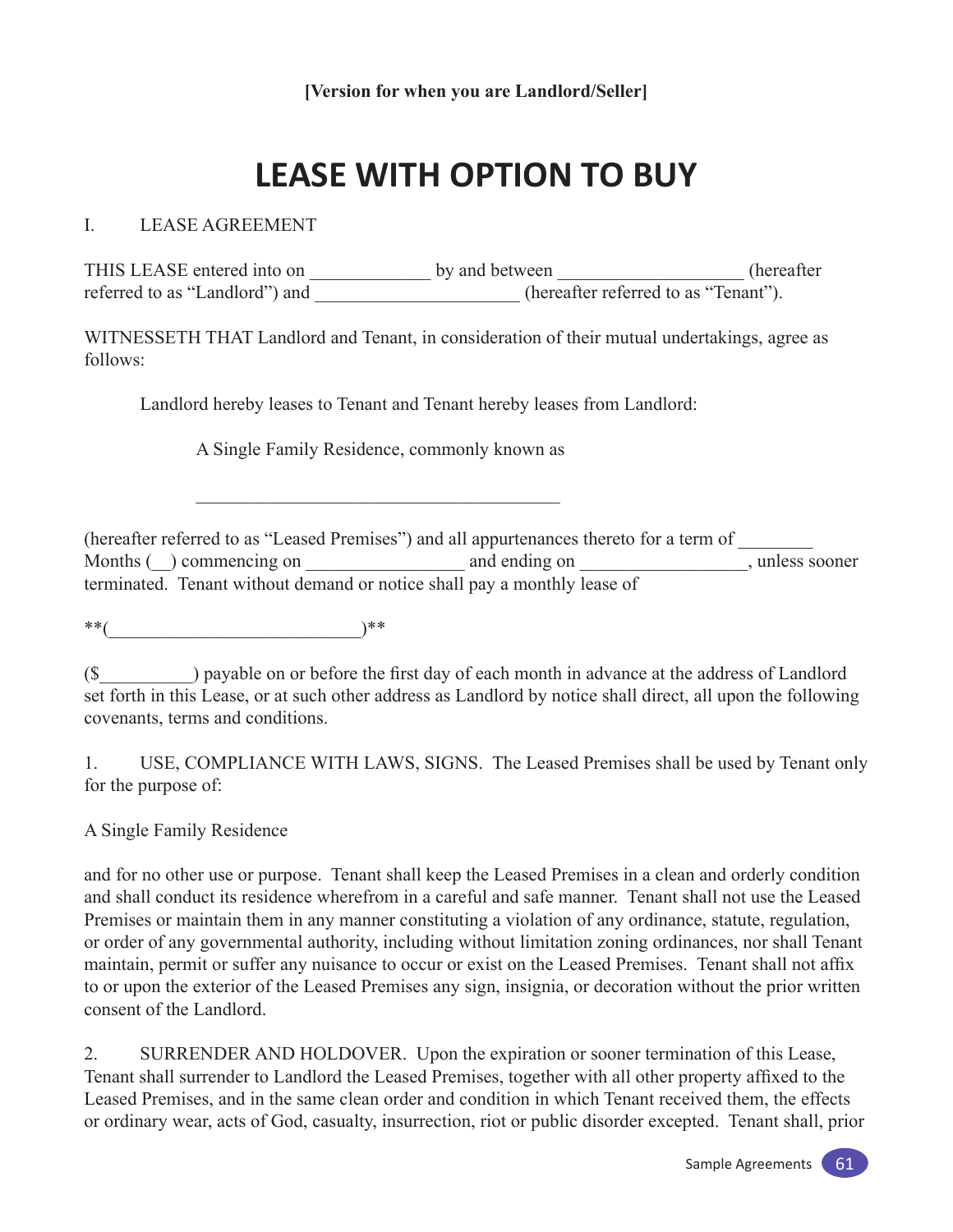to the expiration of the term, remove all of Tenant's personal property from the Leased Premises. In the event Landlord and Tenant fail to affirm, by written agreement signed by both parties hereto, the rental for any holdover period shall be one hundred twenty-five percent (125%) of the lease payment stated herein, payable on the same terms and conditions as specified herein. Any damage to the Leased Premises caused by such removal shall be repaired by Tenant prior to the expiration of the term. At Landlord's option, if Tenant fails to remove such personal property, then the same shall be deemed abandoned and become the property of Landlord. If Tenant shall remain in possession of all or any part of the Leased Premises after the expiration of the term of this Lease, with the consent of the Landlord, then the Tenant shall be a Lessee from month to month at an agreed upon monthly rental and subject to all of the other applicable covenants, terms and conditions hereof.

3. ASSIGNMENT AND SUBLETTING. Tenant shall not assign, mortgage, encumber, or transfer this Lease in whole or in part, or sublet the Leased Premises or any part thereof, nor grant a license or concession in connection therewith without the prior consent of Landlord. This prohibition shall include any act which has the effect of an assignment or transfer and which occurs by operation of law.

4. ALTERATIONS AND MAINTENANCE. Tenant hereby accepts the property in "AS IS" CONDITION AND WAIVES ALL WARRANTIES OF HABITABILITY, EXPRESS OR IMPLIED. IN CONSIDERATION OF THE PURCHASE OPTION AGREEMENT HEREIN LANDLORD SHALL HAVE NO DUTY TO MAKE REPAIRS, IMPROVEMENTS OR OTHERWISE MAINTAIN THE PROERTY IN ANY MANNER. TENANT SHALL MAINTAIN THE PROPERTY IN COMPLIANCE WITH ALL APPLICABLE BUILDING AND HEALTH CODE LAWS AND REGULATIONS AND IF THE TENANT DOES NOT DO SO, LANDLORD MAY CANCEL THIS LEASE AGREEMENT AND RETAKE POSSESSION OF THE PROPERTY. TENANT UNDERSTANDS THAT SUCH CANCELLATION WILL ALSO CANCEL THE PURCHASE OPTION AGREEMENT HEREIN. TENANT IS NOT ENTITLED TO REIMBURSEMENT FOR MONEY SPENT ON REPAIRS TO THE PROPERTY. TENANT HEREBY WAIVES ANY CLAIM FOR COMPENSATION FO REASONABLE VALUE OF ANY IMPROVEMENTS MADE AND/OR FOR SERVICES RENDERED IN MAKING REPAIRS OR IMPROVEMENTS.

5. DESTRUCTION. If the Leased Premises should be damaged or destroyed by fire or other cause to such an extent that the cost of the repair and restoration would exceed twenty percent (20%) of the amount it would cost to replace the Leased Premises in its entirety at the time such damage or destruction took place, then Landlord shall have the right to cancel this Lease by giving Tenant notice of such election within thirty (30) days after the occurrence of such damage or destruction and this Lease shall terminate as of fifteen (15) days after the date of such notice is given. If Landlord fails to exercise this option to terminate, the Landlord may, at its expense, promptly repair and restore the Leased Premises to substantially the same condition they were in prior to the damage or destruction.

In the event the Leased Premises are damaged or destroyed, the lease payments herein provided, or a fair and equitable portion thereof, shall be extended for a period equal to the period during which there has been a complete abatement of lease payment. The opinion of an architect or registered engineer or subject matter expert appointed by the Landlord as to the costs of repair, restoration or replacement shall be controlling upon the parties. Landlord's obligation to restore or repair does not include fixtures or improvements installed or owned by Tenant. The provisions of this Section are not intended to limit, modify or release Tenant from any liability it may have for damage or destruction.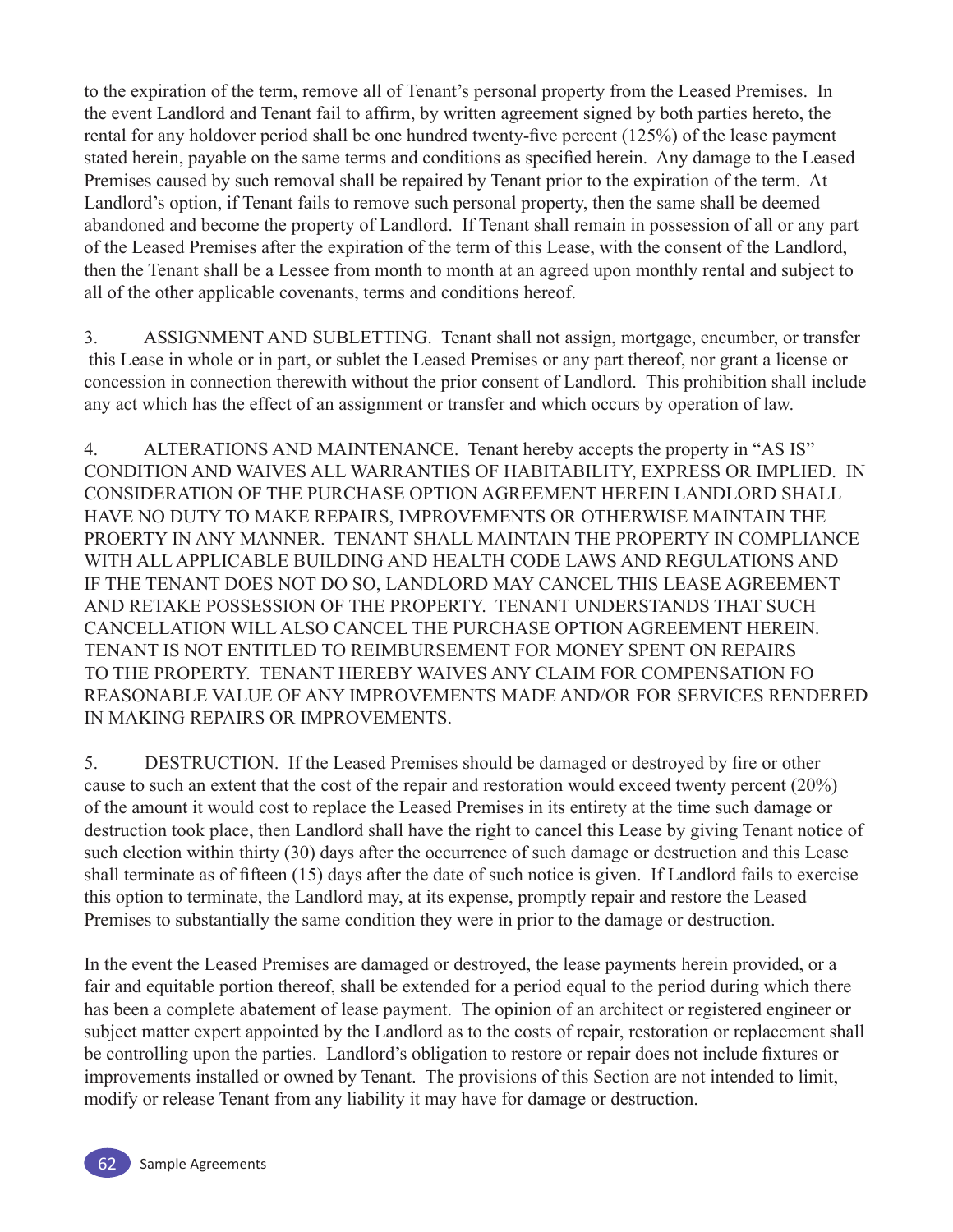6. CONDEMNATION. If the entire Leased Premises, or such portion thereof as will make the remainder unsuitable for the use permitted by this Lease is condemned by any constituted authority, or if a conveyance or other acquisition in lieu of such condemnation is made, then this Lease shall terminate as of the date possession is required by the condemner. If a portion of the Leased premises is condemned but the remainder is still suitable for the use permitted by this Lease, this Lease shall not terminate but a portion of the lease payment for the rest of the term shall be abated in proportion to the amount of the Leased Premises taken. All compensation paid in connection with the condemnation shall belong to and be the sole property of Landlord, except Tenant shall be entitled to any compensation awarded by the condemner for Tenant's moving expenses.

7. INSURANCE. Tenant agrees to procure and maintain fire and extended coverage insurance with a responsible insurer upon all improvements on the Leased Premises, in an amount not less than  $(\text{\$} \qquad)$  or the full extent of Tenant's insurable value, if greater ("Required Insurance"). The Required Insurance shall be issued in the names of Landlord and Tenant, as their respective interests may appears, and shall provide that the insurer may not cancel or materially change coverage without thirty (30) days prior written notice to Landlord. Tenant shall provide Landlord with such proof of insurance coverage within thirty (30) days of the execution of this Lease Agreement and as Landlord from time to time shall reasonably request. Except as otherwise may be agreed in writing, any insurance proceeds received as payment for any loss of or damage to the Leased Premises covered by Required Insurance shall be applied to restoration and repair of the loss or damage in such fashion as Landlord reasonably may require, unless such restoration and repair is not economically feasible or there exists an uncured Event of Default by Tenant under this lease agreement on the date of receipt of such proceeds, in either of which events, the Landlord shall determine what is in Landlord's best interest with respect to use of such proceeds.

8. MECHANIC'S LIENS. Tenant shall not permit any Statement of Intention to Hold a Mechanic's Lien to be filed against the Leased Premises or any part thereof nor against any interest or estate therein by reason of labor, services or materials claimed to have been performed or furnished to or for Tenant. If such Statement of Intention to Hold a Mechanic's Lien shall be filed, Landlord at its option may compel the prosecution of an action for the foreclosure of such Mechanic's Lien by the lien holder. If any such Statement of Intention to Hold a Mechanic's Lien shall be filed and an action commenced to foreclose the lien, Tenant, upon demand by Landlord, shall cause the lien to be released by the filing of a written undertaking with a surety approved by the Court and obtaining an order from the Court releasing the property from such lien. Nothing in this Lease shall be deemed or construed to constitute consent to or request to any party for the performance of any labor or services or the furnishing of any materials for the improvement, alteration or repairing of the Leased Premises; nor as giving Tenant the right or authority to contract for authorize or permit the performance of any labor or services or the furnishings of any material that would permit the attaching of a valid Mechanic's Lien.

9. INDEMNIFICATION AND RELEASE. Regardless of whether or not, separate, several, joint or concurrent liability may be imposed upon Landlord, Tenant shall indemnify and hold harmless Landlord from and against all damages, claims and liability arising from or connected with Tenant's control or use of the Leased Premises, including without limitation, any damage or injury to person or property. Leased Premises include, but not limited to, physical building(s), fencing, trees, shrubs, landscaping, sidewalks, driveways, recreational equipment, swing sets, etc. If Landlord shall without fault, become a party to litigation commenced by or against Tenant, then Tenant shall indemnify and hold Landlord harmless. The indemnification provided by this Section shall include Landlord's legal costs and fees in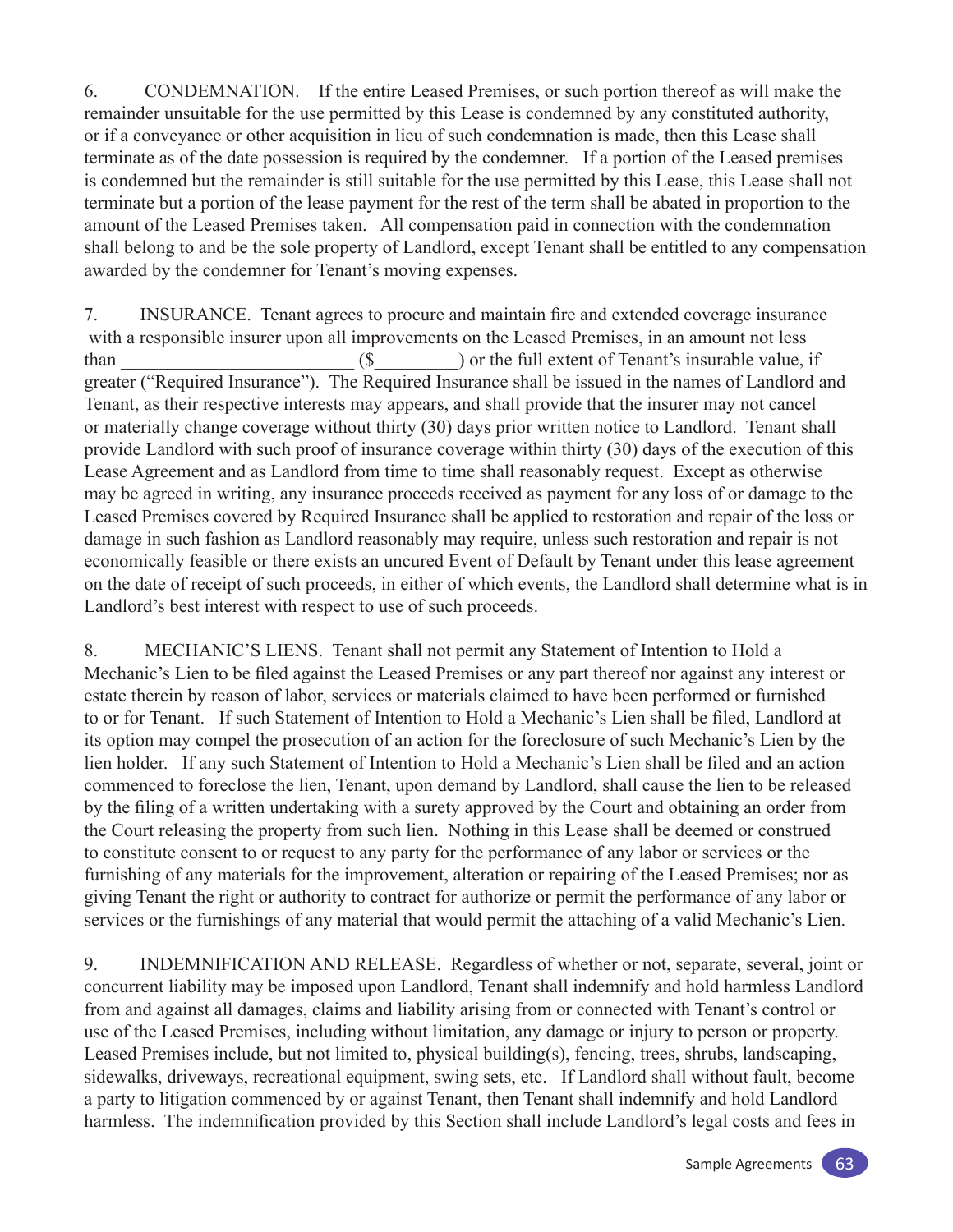connection with any such claim, action or proceeding.

10. USE. Tenant shall not use the Leased Premises for the purposes of storing, manufacturing or selling any explosives, flammables or other inherently dangerous substance, chemical, thing or device, except the use and storage of such substances as are customarily used in Lessee's operations, and are in compliance with all environmental and all other laws or regulations. Tenant shall not use the Leased Premises for the purpose of storing, manufacturing, or selling hazardous substances regulated under any environmental laws or regulations applicable to the Leased Premises, except the use and storage of such substances as are customarily used in Lessee's operations, and are in compliance with all environmental laws or regulations. No use by Tenant, shall be made, or permitted to be made upon the Leased Premises, which may increase the existing rate of insurance of the Leased Premises, or cause cancellation of insurance policies covering the Leased Premises. Tenant shall comply with all municipal, state and federal law, statutes and ordinances now in effect, or which shall be in effect. Tenant shall not conduct any activity that may be considered not legal, either from criminal or civil action. If Tenant breaches any terms and conditions stated by this Section, Tenant shall indemnify and hold harmless Landlord from and against all damages, claims and liability arising from or connect with Tenant's control or use of the Leased Premises, including without limitation, any damage or injury to person or property. If Landlord shall without fault, become a party to litigation commenced by or against Tenant, then Tenant shall indemnify and hold Landlord harmless. The indemnification provided by this Section shall include Landlord's legal costs and fees in connection with any such claim, action or proceeding.

11. LANDLORD'S LIEN. To secure the payment of lease payment and the other liabilities of Tenant hereunder, Tenant hereby grants to Landlord a security interest in all of Tenant's personal property and fixtures which are now or hereinafter located at the Leased Premises and in the proceeds thereof, including tort claims and insurance (all hereinafter collectively referred to as "Collateral"). Tenant authorizes Landlord to file financing statements relating to the Collateral signed only by the Landlord. Upon the occurrence of an Event of Default, Landlord shall have all the remedies now or hereafter located at the Leased Premises and in the secured party available under State of Law. These remedies include, without limitation, the right to take possession of the Collateral and for that purpose Landlord may enter upon any premises upon which the Collateral or any part of it, may be situated and remove it and Tenant shall hold Landlord harmless from any liability sustained thereby, except through wanton or willful misbehavior. Landlord shall give Tenant at least ten (10) days prior written notice of the time and place of any public sale thereof, or of the time at which any private sale or any other intended disposition thereof is to be made. Expenses of retaking, holding, preparing for sale, selling and the like shall include Landlord's reasonable attorneys' fees and legal expenses.

12. EVENTS OF DEFAULT. Any of the following shall be deemed an Event of Default:

A. The failure to pay any installment of lease payment when the same becomes due and the failure continues for five (5) days.

B. Tenant's failure to perform or observe any other covenant, term or condition of this Lease to be performed or observed by Tenant and if curable, the failure continues for fifteen (15) days after written notice thereof is given to Tenant.

C. Abandonment of the Leased Premises.

D. The filing or execution or occurrence of:

(1) An involuntary petition in bankruptcy against Tenant and the failure of Tenant, in good faith,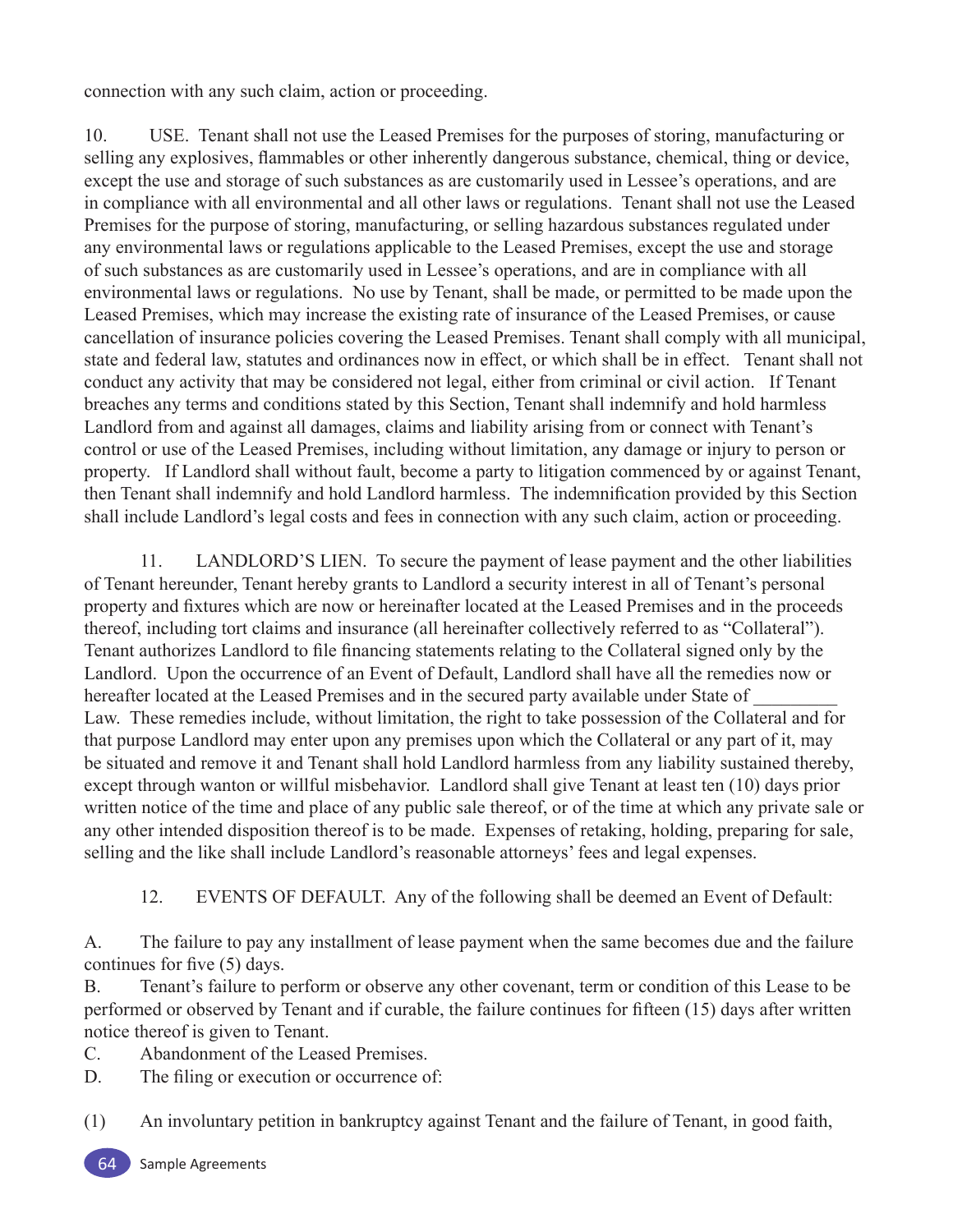to promptly commence and diligently pursue action to dismiss the petition. A petition against Tenant seeking a reorganization, arrangement, composition, readjustment, liquidation, dissolution or other relief of the same or different kind under any provision of the Bankruptcy Act, and the failure of Tenant in good faith to promptly commence and diligently pursue action to dismiss the petition.

(2) A general assignment for the benefit of creditors by Tenant.

(3) The taking by any party of the leased-hold created hereby, or any part thereof, upon foreclosure, levy, execution, attachment or other process of law or equity.

For the purposes of this Section and Sub-Section B of Section 11, the term "Tenant" shall include any assignee, sub-lessee, or guarantor of Tenant. This provision, however, shall not be construed, to permit the assignment of this Lease, nor the subletting of the Leased Premises, except as may be permitted hereby.

## 13. LANDLORD'S REMEDIES.

A. Upon the occurrence of any Event of Default, Landlord may, at its option, in addition to any other remedy or right it has hereunder or by law:

(1) Re-enter the Leased Premises, without demand or notice, and resume possession by an action in law or equity or otherwise and without being liable in trespass or for any damages and without terminating this Lease. Landlord may remove all persons and property from the Leased Premises and such property may be removed and stored at the cost of Tenant.

(2) Terminate this Lease at any time upon the date specified in a notice to Tenant. Tenant's liability for damages shall survive such termination. Upon termination such damages recoverable by Landlord from Tenant (hereinafter ("Indemnity Payments") shall be an amount equal to the lease payment and other payments provided for in this Lease which would have become due and owing hereunder from time to time during the Unexpired Term plus the cost and expenses paid or incurred by Landlord from time to time in connection with:

(a) obtaining possession of the Leased Premises;

(b) removal and storage of Tenant's or other occupant's property;

(c) care, maintenance and repair of the Leased Premises while vacant;

(d) reletting the whole or any part of the Leased Premises;

(e) repairing, altering, renovating, partitioning, enlarging, remodeling or otherwise putting the Leased Premises into condition acceptable to, and reasonable necessary to obtain new lessee; and

(f) making all repairs, alterations and improvements required to be made by Tenant hereunder and of performing all covenants of the Tenant relating to the condition of the Leased Premises, less the lease payment and other payments, if any, actually collected and allocatable to the Leased Premises or to the portion thereof relet by the Landlord. Tenant shall on demand make Indemnity Payments monthly and Landlord can sue for all Indemnity Payments as they accrue.

(3) Without terminating this Lease, relet the Leased Premises without the same being deemed an acceptance of a surrender of this Lease nor a waiver of Landlord's rights or remedies and Landlord shall be entitled to Indemnity Payments, as heretofore defined, from Tenant.

Any reletting by Landlord may be for a period equal to or less than, or extending beyond the remainder of the original term, or for the whole or any part of the Leased Premises, separately or with other premises or for any sum, or to any lessee or for any use Landlord deems appropriate.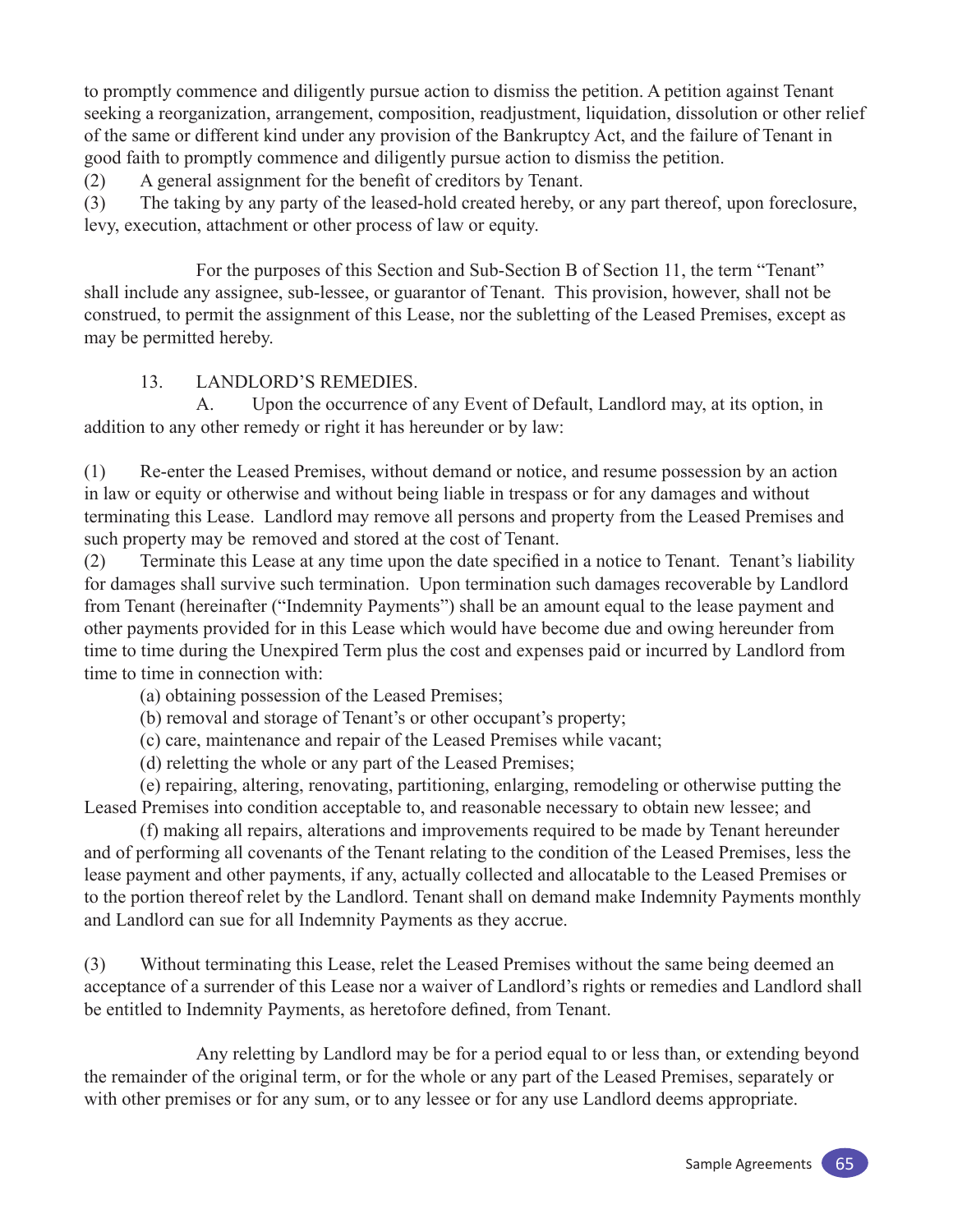B. Upon the occurrence of any of the following:

- (1) The filing of a voluntary petition on bankruptcy by Tenant;
- (2) the filing of a petition or answer by Tenant seeking a reorganization, arrangement, composition, readjustment, liquidation, dissolution or other relief of the same or different kind under any provision of the Bankruptcy Act;
- (3) an adjudication of Tenant as a bankrupt or insolvent; or

(4) the appointment of a trustee, receiver, guardian, conservator or liquidator of Tenant with respect to all or substantially all of its property; this Lease shall terminate ipso facto as of such occurrence and the Leased Premises sha11 be surrendered as required by Section 2. Tenant's liability for damages shall survive such termination.

14. ADVANCES AND INTERESTS. Upon the occurrence of any Event of Default, Landlord may, if such default has not been cured, cure that default for the account and at the expense of Tenant. If Landlord in curing such a default is compelled to pay or elects to pay any sum of money or do any acts which will require the payment of any sum of money, the sum so paid or incurred shall be reimbursed by Tenant upon demand by Landlord. All sums as to which Tenant is in default of payment shall bear interest at the rate of eighteen percent (18%) per annum (or the maximum amount under usury laws) until paid.

15. ATTORNEY'S FEES AND COSTS. The Tenant shall pay the Landlord's legal costs and attorneys' fees, including but not limited to those fees paid to a non-employee attorney incurred in enforcing any covenant, term or condition of this Lease. Tenant further agrees to be liable to Landlord for all expenses incurred by Landlord in enforcing the terms of this lease, including but not limited to, costs of collection, costs of eviction, moving and storage of tenants goods, for which the mover shall have a storage lien and the right to sell the goods if they are not reclaimed, attorney fees, filing fees and all other costs reasonably related to the enforcement of this lease. Tenant further agrees that eviction shall not release Tenant from liability for rent for the remainder of the lease.

16. ACCESS BY LANDLORD TO LEASED PREMISES. Landlord, Landlord's agents and Landlord's prospective lessees, purchasers or mortgagees shall be permitted to inspect and examine the Leased Premises quarterly and at all reasonable times and Landlord shall have the right to make any repairs to the Leased Premises which Landlord may deem necessary, but this provision shall not be construed to require Landlord to make repairs except as is otherwise required hereby. For a period commencing ninety (120) days prior to the expiration of the term of this Lease, Landlord may maintain "For Rent/or Lease/or Sale" signs on any part of the Leased Premises.

17. QUIET ENJOYMENT. If Tenant shall perform all of the covenants and agreements herein provided to be performed on Tenant's part, Tenant shall at all times during the term, have the peaceable and quiet enjoyment of possession of the Leased Premises without any manner of hindrance from Landlord or any parties lawfully claiming under Landlord. Landlord reserves the right to inspect premises quarterly to assure proper care and maintenance of the leased property.

18. "AS IS". Tenant acknowledges and agrees that Leased Premises are leased "as is," and the Landlord makes no additional representation or warranty.

19. PERONS OCCUPYING LEASED PREMISES. Tenant represents to Landlord that persons will ordinarily occupy the premises. If any other person or persons occupy the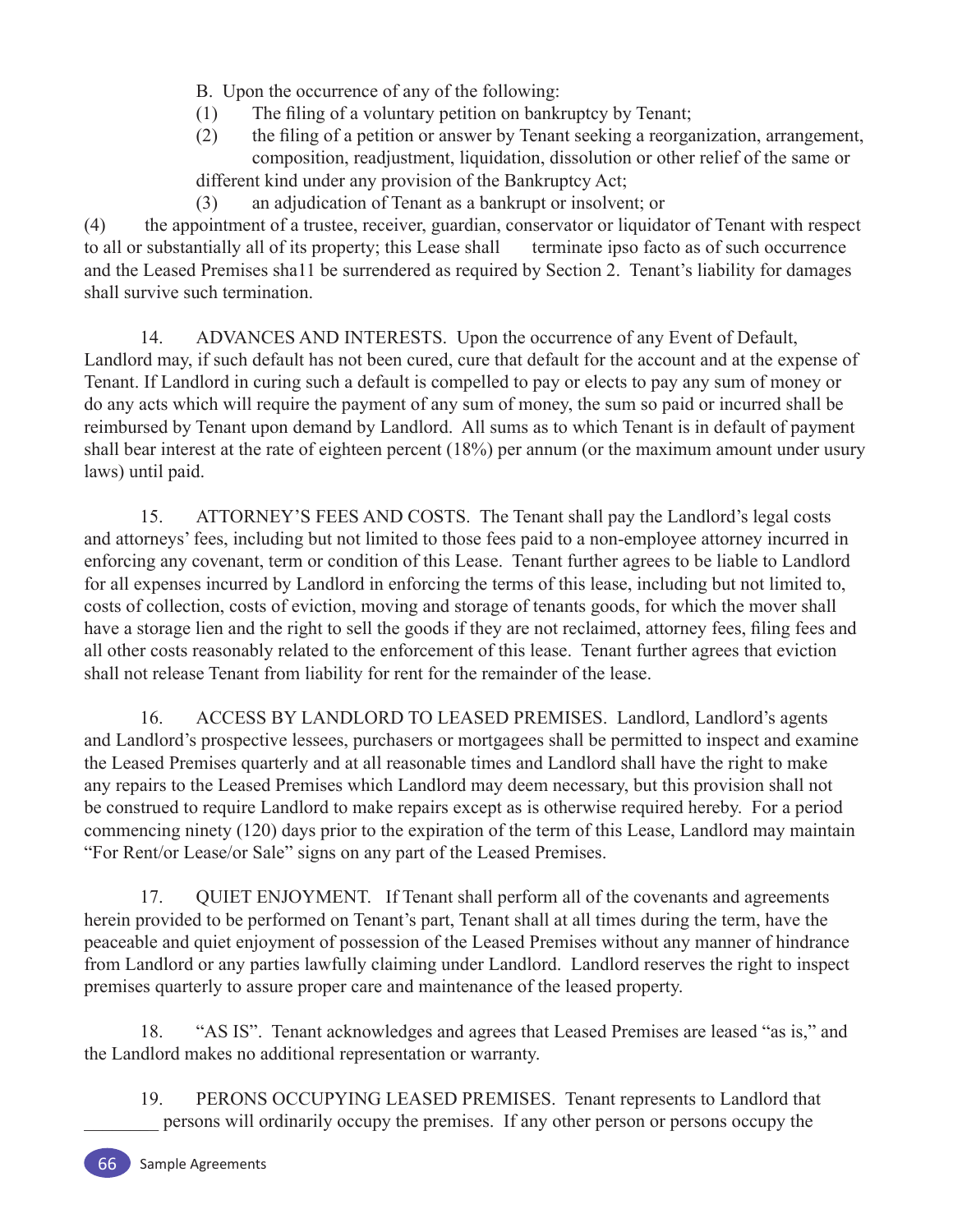premises without written notification and permission from the Landlord, Tenant will be breach of the terms and conditions stated herein. Further, Tenant agrees and acknowledges that at no time shall any persons occupy or visit Leased Premises that are convicted felons or have pending criminal charges against such persons. Tenant discloses that such persons are:

| Resident(s) Full<br>Legal Name | Relationship to<br>Tenant | Date of Birth | SSN#<br>Number | Driver's License # |
|--------------------------------|---------------------------|---------------|----------------|--------------------|
|                                |                           |               |                |                    |
|                                |                           |               |                |                    |
|                                |                           |               |                |                    |
|                                |                           |               |                |                    |
|                                |                           |               |                |                    |

20. TAXES AND ASSESSMENTS. Tenant shall pay the taxes on Leased Premises beginning with the real estate taxes, due and payable hereafter upon the execution of such Lease Agreement and all installments of taxes payable thereafter. Tenant shall pay all assessments for municipal and other improvements becoming a lien hereafter upon the execution of such Lease Agreement.

21. GENERAL AGREEMENT OF PARTIES. This Lease shall extend to and be binding upon the heirs, personal representatives, successors and assigns of the parties. This provision, however, shall not be construed to permit the assignment of this Lease except as may be permitted hereby. When applicable, use of the singular form of any word shall mean or apply to the plural and the neuter form shall mean or apply to the feminine or masculine. The captions and article numbers appearing in this Lease are inserted only as a matter of convenience and are not intended to define, limit, construe or describe the scope or intent of such provisions. No waiver by Landlord of any default by Tenant shall be effective unless in writing, nor shall it operate as a waiver of any other default or of the same default on a future occasion. Landlord's acceptance of lease payment shall not be deemed a waiver as to any preceding default. Any notices to be given hereunder shall be deemed sufficiently given when in writing and (a) actually served on the party to be notified or (b) placed in an envelope directed to the party to be notified at the following addresses and deposited in the United States Postal Service (mail) by certified or registered mail, postage prepaid:

- 1. To Landlord at: \_\_\_\_\_\_\_\_\_\_\_\_\_\_\_\_\_\_\_\_\_\_\_\_\_\_\_\_\_\_\_\_\_\_\_\_\_\_\_\_\_\_\_\_\_\_\_\_\_\_\_
- 2. To Tenant at:

Such addresses may be changed by either party by written advice as to the new address given as above provided. If there is more than one Tenant, their obligation shall be joint and several. This Lease shall not be recorded.

22. ADVERSE POSSESSION. Under no circumstances shall Tenant's construction of improvements on the Leased Premises or occupancy of the Leased Premises during the term of this Lease or any extension hereof be construed as possession of the Leased Premises under color of title or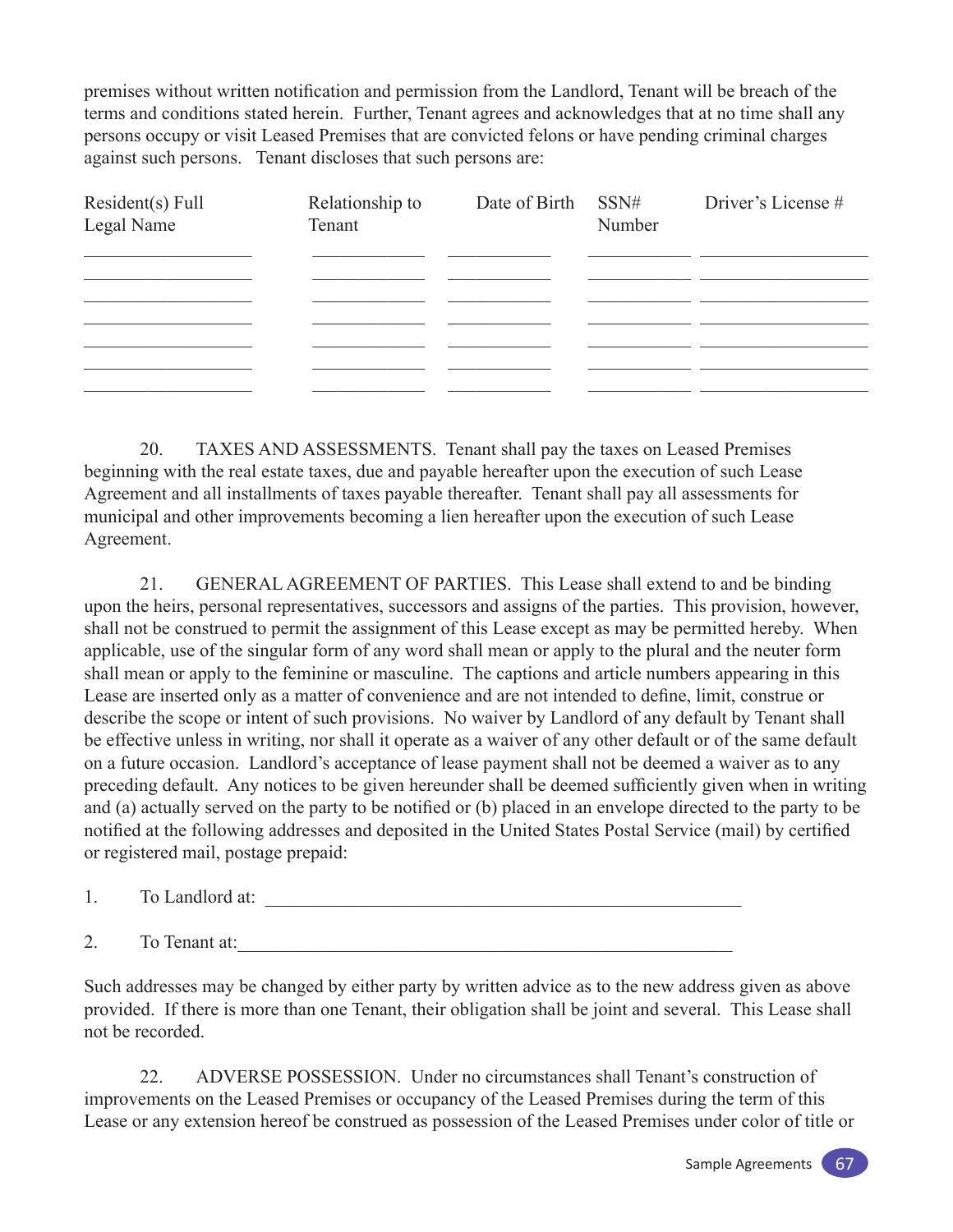adverse to the title of Landlord.

23. MERGER. All agreements, understandings, promises, and undertakings relating to the subject matter of this Agreement are herein merged and this writing constitutes the whole Agreement of the parties with reference to the subject matter of this Agreement.

24. SEVERABILITY. It is further understood and agreed by the parties hereto that if any provision of this agreement or portion thereof, or the application thereof to any person or circumstance is finally determined by a court of competent jurisdiction to be invalid or unenforceable, such invalidity or unenforceability shall not affect the other provisions of this agreement.

25. UTILITIES. Tenant shall pay for and be directly responsible for all utilities utilized by Tenant during the term of this Lease and thereafter. If Tenant fails to pay for any such utilities owed by Tenant with respect to the Leased Premises, Tenant shall be in default with the terms and conditions stated herein. At no time shall Tenant allow or permit a lien, of any type, to be attached to, filed against, or associated with the Leased Premises.

26. LATE PAYMENT PENALTY. Tenant shall pay Twenty Dollars (\$25.00) late fee if lease payment is received by Landlord on the first day of each month and then Five Dollars (\$5.00) a day thereafter until such lease payment is satisfied and pail in full. Any Non-Sufficient Fund check will be assessed an additional Forty-Five Dollars (\$45.00) fee and all subsequent payments must be made by Cashier's Check or Money Order.

27. DAY-TO-DAY MAINTENANCE. Tenant is responsible for repairs and the routine day-to-day care and maintenance of the Leased Premises, including but not limited to: grass cutting, weeding, landscaping, removing leaves, snow and ice removal from driveway and sidewalks, insecticide and rodent prevention, trash removal, etc.

28. GOVERNING LAW. This Agreement has been executed in the City of \_\_\_\_\_\_\_\_\_\_\_\_\_\_\_, State of \_\_\_\_\_\_\_\_\_\_\_, and shall be governed and construed according to the laws of the State of \_\_\_\_\_\_\_\_\_\_\_\_\_. Any actions or proceedings arising under or related to this Agreement must be in a federal court in the State of or in state court in  $\alpha$ County, State of  $\qquad \qquad$ 

29. AMENDMENT. This Agreement may be amended only by the agreement of the parties hereto which shall be reduced to writing and signed by the parties attached hereto.

## II. PURCHASE OPTION AGREEMENT

1. In consideration of a non-refundable option fee of \_\_\_\_\_\_\_\_\_\_\_\_\_\_\_\_\_\_ (\$\_\_\_\_\_\_\_\_), to be paid now, along with the execution of this Agreement, unless otherwise stated herein, Tenant shall have an option to purchase the Leased Premises from Landlord for \$ option must be exercised during the lease term by the Tenant paying the purchase price to the Landlord; however, the Tenant must first be in compliance with all lease terms, including, but not limited to the payment of rent.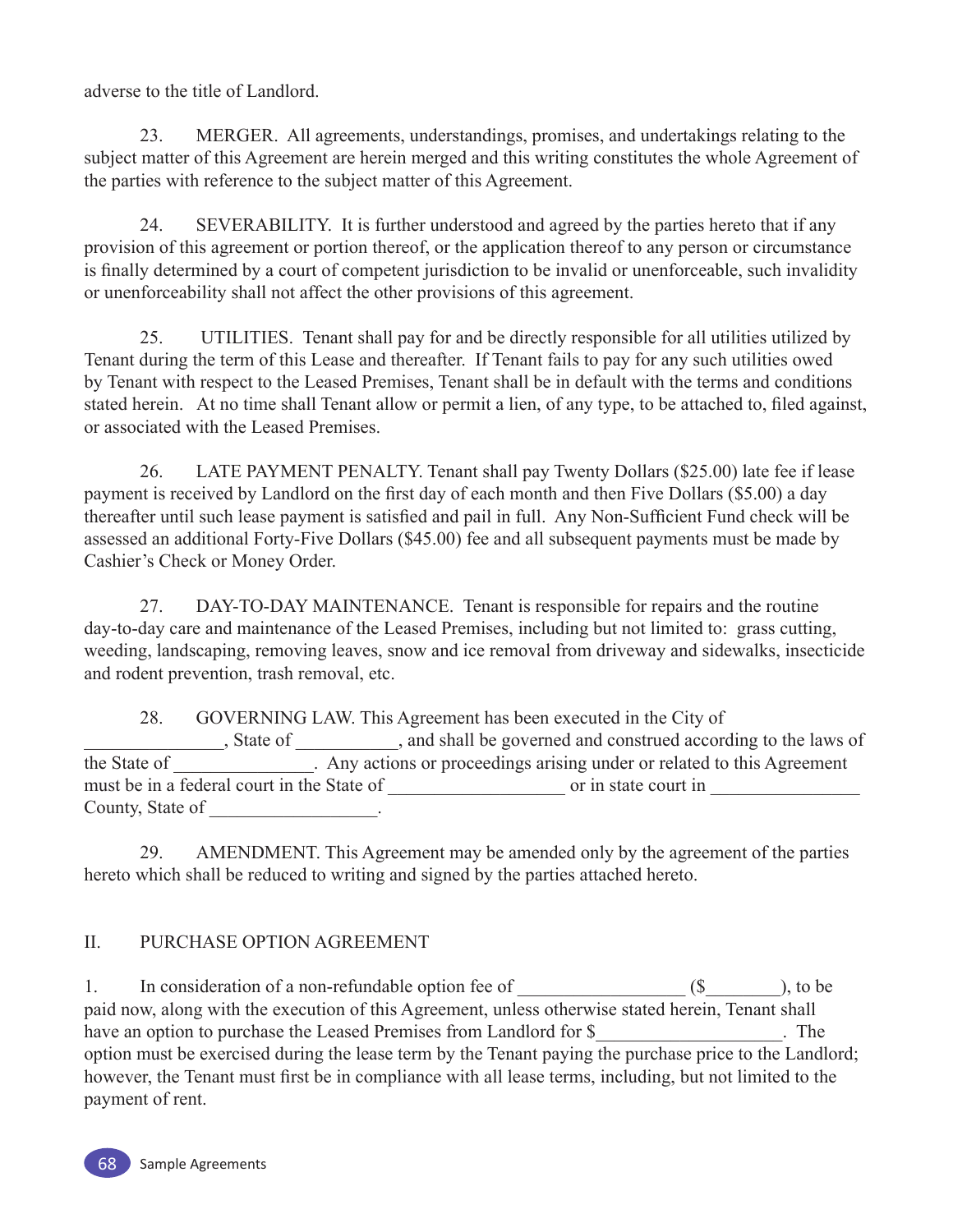2. OPTION FEE NON-REFUNDABLE: Any option fee that is either paid or for which credit is earned as to rental payments made to date by Tenant after exercising such purchase option shall be credited against the purchase price as outlined in the attached Amortization Table, and if, for any reason, the purchase price is not completed, or if this contract is canceled prior to the expiration of the lease term, the option fee shall be retained, by the Landlord as compensation for holding the property off the market and offering same to the Tenant at a fixed price, even though the lease term might be shortened by the cancellation of same.

## 3. THE OPTION TO PURCHASE SHALL BE VOID IN THE EVENT OF ANY OF THE FOLLOWING OCCURENCES:

A. Failure of Tenant to exercise same in a timely fashion, i.e., within the original lease term or any extensions that are mutually agreed upon.

B. Cancellation of the lease for any default declared thereunder.

C. Abandonment of the property by the Tenant, which is defined as the failure of Tenant to reside in the property and/or failure to make rental payments as called for in the lease agreement.

4. This option is not assignable by Tenant unless Landlord agrees separately and in writing.

5. If Tenant elects to exercise this option, the sale shall take place according to the terms of a Purchase Agreement between the parties.

6. Notice of election to Purchase shall be given by Tenant to Landlord in writing and by certified or registered mail to Landlord at:  $\Box$  , or at an address provided by Landlord.

7. TENANT agrees to accept subject property in current "AS IS" condition. Should Landlord be required to make repairs of any kind whatsoever to the property, the cost of such repairs shall be added directly to the purchase price stated in the Purchase Agreement.

8. TENANT agrees to pay for any and all additional assessments incurred during Occupancy and prior to ownership, including but not limited to water, sewer, sidewalks, road paving, etc.)

9. This option to purchase will be terminated and all option consideration forfeited, if payment required on option agreement or any payment required on lease agreement is late for more than five (5) days past the due date.

10. Tenant agrees that they will not record anything against the title, of said property, prior to closing and owning this property.

11. This Option to Purchase is not, and shall not be construed as, or interpreted as any form of EQUITABLE MORTGAGE. It is hereby declared that it is not the intent of the parties to create a loan of any nature or to create a mortgage of any kind. In the event that the Tenant hereunder should ever raise such an issue in a court of law or otherwise, this Option shall terminate immediately.

12. The filing of any voluntary or involuntary petition in bankruptcy by Tenant shall constitute prima facia evidence of the Tenant's inability to exercise the purchase option and the option shall be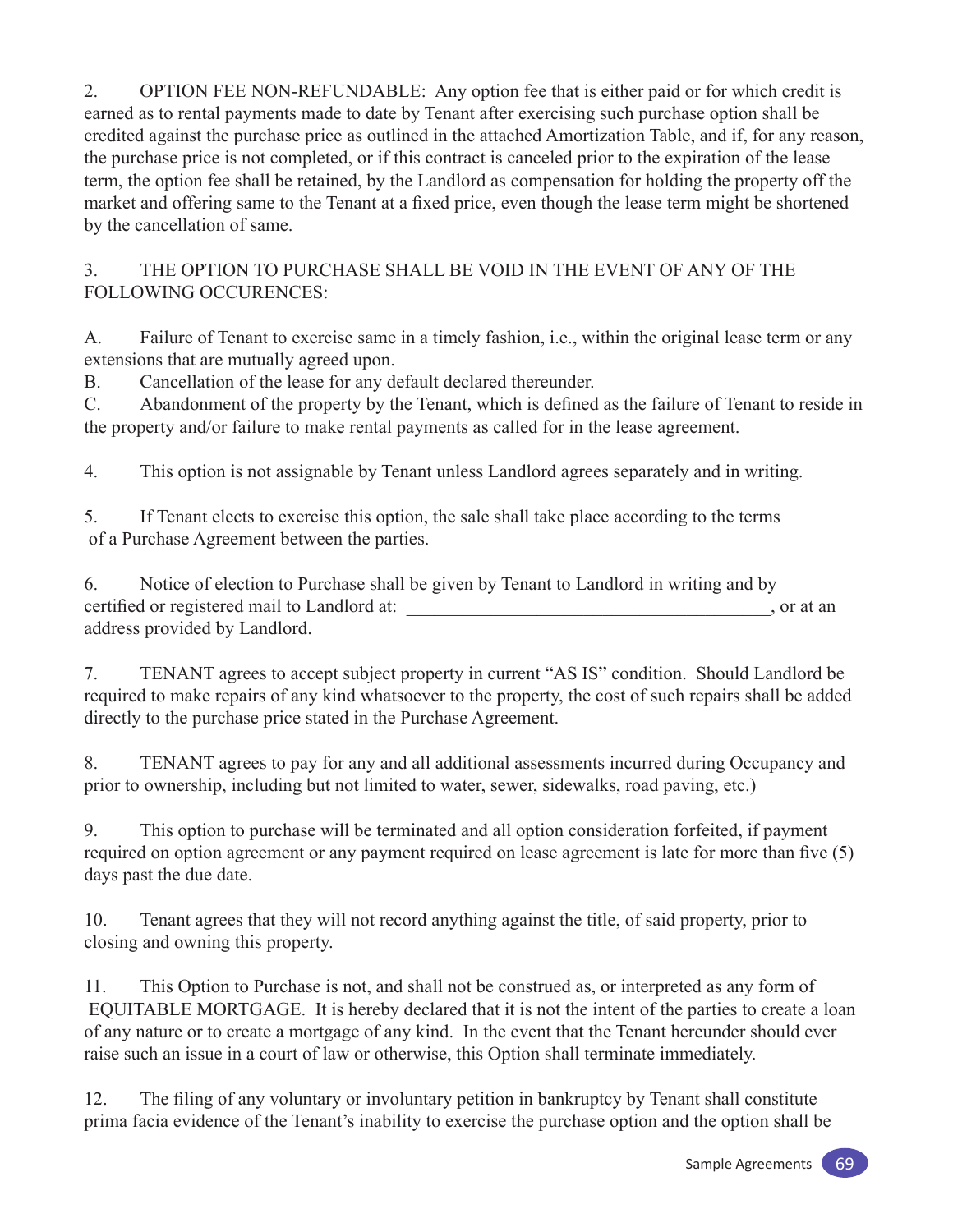automatically terminated by such filing. In such case, Tenant may continue with the remaining rental portion of this Agreement.

13. The Landlord has the right to mortgage the property, without the consent of Tenant; however, any such mortgage shall be paid and satisfied by Landlord upon receipt of the purchase price called for herein.

14. Time is of the essence in this Agreement.

15. This Agreement contains the entire agreement between the parties. Any and all prior promises, negotiations, representations, expectations, and understandings, verbal or written, are of no force and effect, except to the extent that they are expressly contained in this Agreement. The Tenant covenants and warrants to Landlord that if the Tenants had a prior ownership interest in the property, the Tenant shall be barred from asserting such interest as creating any rights, legal or equitable, other than those created by this Agreement.

IN WITNESS WHEREOF, Landlord and Tenant have executed this Lease on this \_\_\_\_ day of 20 and if this Lease is executed in counterparts, each shall be deemed an original.

| "TENANT"                                                                                                                       | "TENANT"                 |
|--------------------------------------------------------------------------------------------------------------------------------|--------------------------|
| Name:                                                                                                                          | Name:                    |
| Print:<br><u> Alexandria de la contentación de la contentación de la contentación de la contentación de la contentación de</u> |                          |
| Social Security Number:                                                                                                        | Social Security Number:  |
| Driver's License Number:                                                                                                       | Driver's License Number: |
|                                                                                                                                |                          |
| <u> 1989 - Johann John Stone, markin f</u>                                                                                     |                          |
| "LANDLORD"<br>Name:                                                                                                            |                          |

Print: \_\_\_\_\_\_\_\_\_\_\_\_\_\_\_\_\_\_\_\_\_\_\_\_\_\_\_\_\_\_

Title: \_\_\_\_\_\_\_\_\_\_\_\_\_\_\_\_\_\_\_\_\_\_\_\_\_\_\_\_\_\_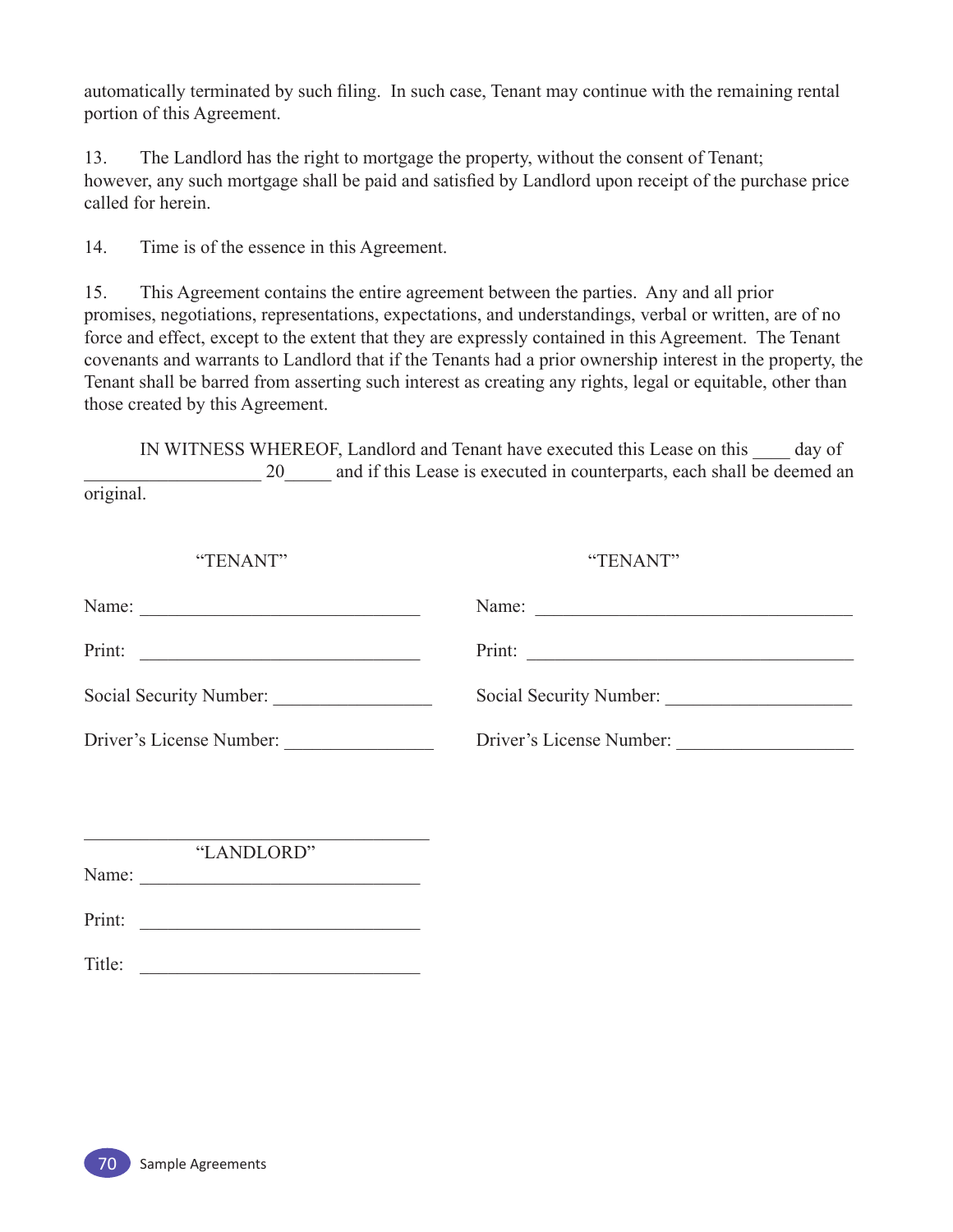# **Residential Lease Agreement With Option To Purchase Real Estate**

| This LEASE AGREEMENT WITH OPTION TO PURCHASE REAL ESTATE (hereinafter referred |            |                                                |
|--------------------------------------------------------------------------------|------------|------------------------------------------------|
| to as the Lease/Option) is made this                                           | day of     | $, 20$ , by and between the                    |
| following parties:                                                             |            | located at                                     |
|                                                                                |            | (hereinafter referred to as Tenant/Buyer); and |
|                                                                                | located at |                                                |

\_\_\_\_\_\_\_\_\_\_\_\_\_\_\_\_\_\_\_\_\_\_ (hereinafter referred to as the Landlord/Seller).

In consideration of the mutual promises and covenants hereinafter stipulated, the parties hereby agree as follows:

1. DESCRIPTION: The Landlord/Seller agrees to lease, and the Tenant/Buyer agrees to rent the real property and improvements, hereinafter called property, located at:

and more fully described as

follows:

Legal description:

2. TERM: The term of this Lease/Option shall be for a period of \_\_\_\_\_ months commencing on  $\frac{1}{20}$ , 20 and ending on \_\_\_\_\_\_\_\_\_\_\_\_\_\_\_\_\_\_, 20 \_\_\_\_. The term will be automatically extended for experiods of extendios, unless the Tenant/Buyer gives notice to the Landlord/Seller of its intent to terminate this Lease/Option, by mailing a written notice to the last provided address of the Landlord/Seller. Liability for continued or future payment will not extend beyond notice to terminate this agreement. Possession shall be given to Tenant/Buyer on  $\cdot$  20  $\cdot$ 

3. RENT: Tenant/Buyer agrees to pay to the Landlord/Seller the sum of \$ per month, with the first payment beginning  $\qquad \qquad$ , 20  $\qquad$  as rent for the property, for the term of this Lease/Option, and during any extensions thereof. All rental payments shall be due and payable in advance of the 14th day of each and every month. An amount equal to \$ for each month in which rent was paid, shall be credited to the Tenant/Buyer and applied to the purchase price of the property in the event that the Tenant/Buyer exercises its option hereunder; otherwise, this credit shall be non-refundable and considered forfeited if the option is not exercised.

4. OPTION TO PURCHASE: The Tenant/Buyer, as part of the consideration herein, is hereby granted the exclusive right, option and privilege of purchasing property at any time during the term of this Lease/Option agreement or any extension thereof. The Tenant/Buyer shall notify the Landlord/ Seller in writing of the exercise of this option at least ten (10) days prior to the expiration of the initial term of this Lease/Option or the expiration of any extension thereof, by mail to the last-provided address of Landlord/Seller.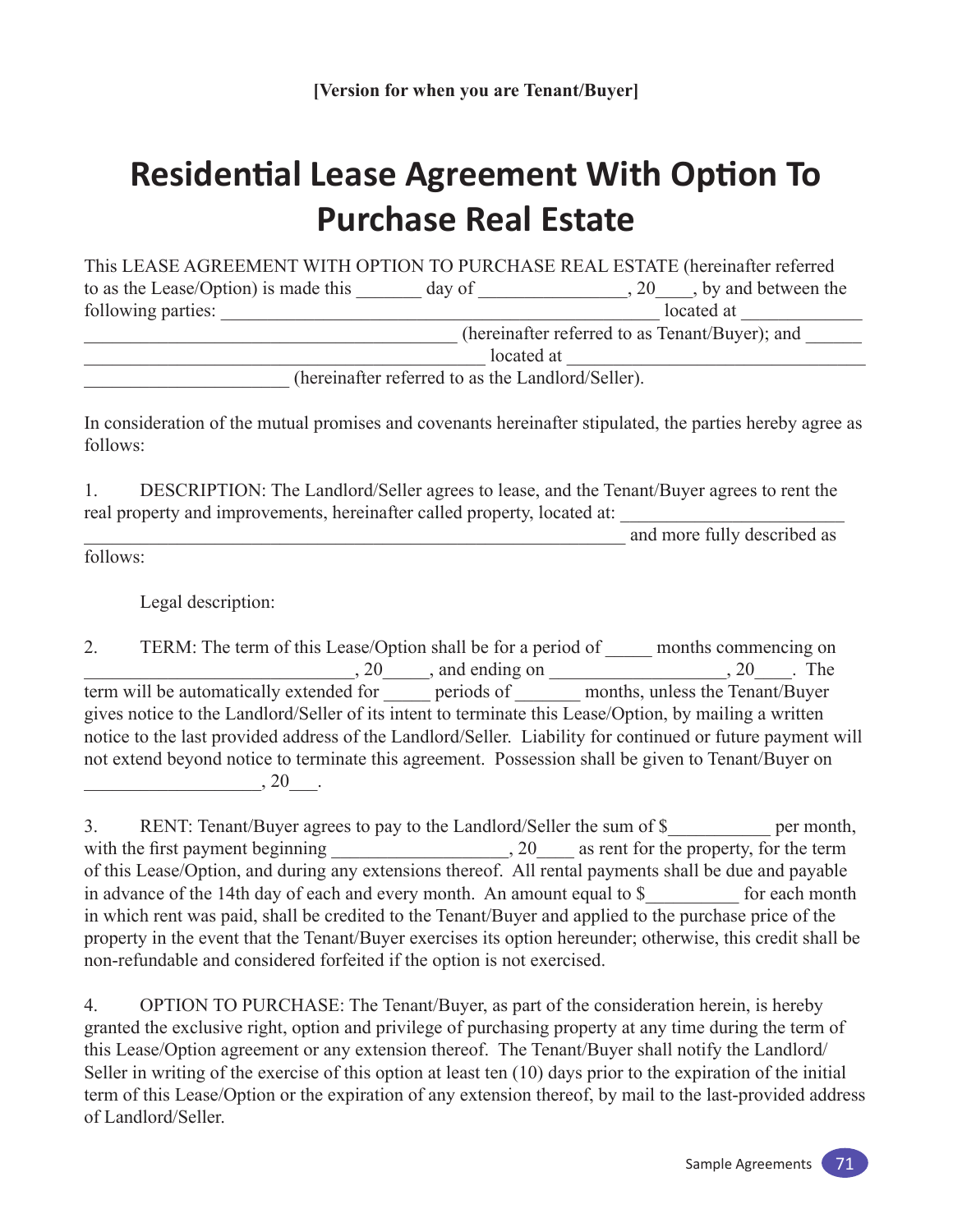5. COVENANTS OF TENANT/BUYER: Commencing with and during the term of this agreement, including extensions, the Tenant/Buyer hereby covenants and agrees as follows:

(a) That the Tenant/Buyer will pay all utility charges and bills, including but not limited to water, sewer, gas, oil and electric, which may be assessed or charged against the property.

(b) That the Tenant/Buyer will not use the property for any unlawful purpose; and that the Tenant/Buyer will conform to and obey all laws, ordinances, rules, regulations, requirements and orders of all Federal, State, and Local government authorities, agencies, departments, bureaus, boards or officials, respecting the use of the property; and

(c) That the Tenant/Buyer will surrender and deliver up the property, at the end of the term or any extensions thereof, should the option herein not be exercised, in as good order and condition as the same now exists, reasonable use and natural wear and tear excepted.

6. COVENANTS OF LANDLORD/SELLER: The Landlord/Seller hereby covenants and agrees as follows:

(a) That the Landlord/Seller shall pay for and maintain fire and extended coverage insurance on said property in the minimum amount of \$\_\_\_\_\_\_\_\_\_\_\_\_\_\_. The Tenant/Buyer shall be named as an additional insured or loss-payee on the insurance policy and copy of which shall be provided to Tenant/Buyer.

(b) That the Tenant/Buyer shall peaceably and quietly hold, occupy, use and enjoy the property, without any let, hindrance or molestation by Landlord/Seller or any person associated therewith.

7. BREACH BY TENANT/BUYER: If the Tenant/Buyer shall fail to keep and perform any of the covenants, agreements, or provisions of the Lease/Option, or if the Tenant/Buyer shall abandon the property, it shall be lawful for the Landlord/Seller to enter into said property and again have, repossess, and enjoy the same as if this Lease/Option had not been made, and thereupon this Lease/Option and everything herein contained on the part of the Landlord/Seller to be done and performed shall cease, determine and be utterly void, except as set forth in paragraph 8 below. The commencement of a proceeding or suit in forceable entry and detainer or in ejectment, or otherwise after any default by the Tenant/Buyer, shall be equivalent in every respect to actual entry by the Landlord/Seller.

8. COSTS OF IMPROVEMENTS: In the event the Tenant/Buyer exercises the option to purchase set forth in paragraph 4 above, and through no fault of the Tenant/Buyer, the Landlord/Seller fail to convey said property to Tenant/Buyer in accordance with the terms of this Lease/Option, the Tenant/ Buyer, in addition to any other rights which Tenant/Buyer may have in law or equity for the enforcement of Tenant/Buyer's option to purchase, shall be entitled to reimbursement for the cost of all repairs, maintenance and improvements.

9. FURTHER ENCUMBRANCES: The Landlord/Seller hereby warrants that the total of the leases, options, mortgages, liens, and any other encumbrances against the property, whether of public record or not, are as follows:

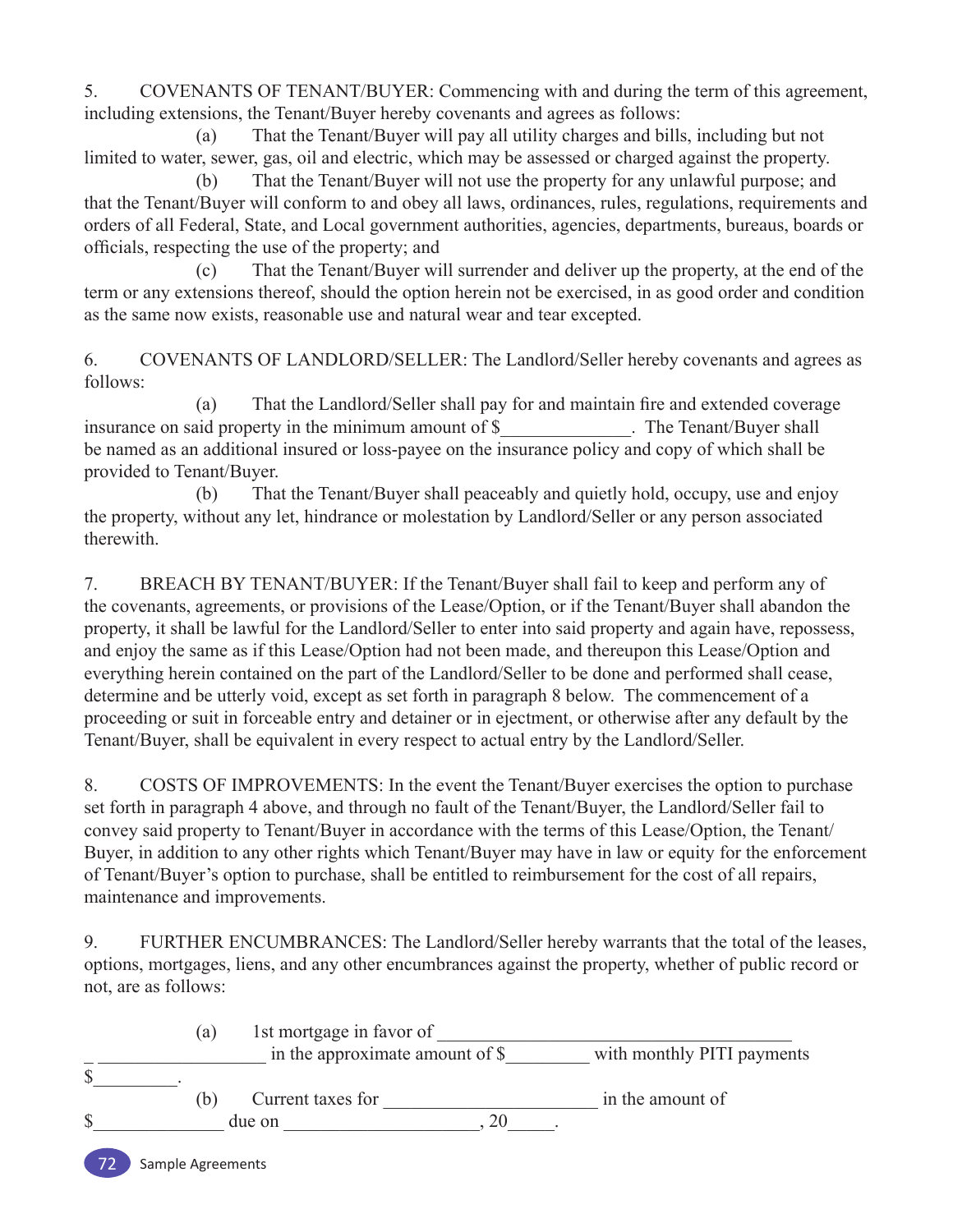The Landlord/Seller agrees not lease to another third party, nor to assign, sell, option, transfer, pledge, or otherwise convey any or all rights or interests had by Landlord/Seller in the property or in this Lease/ Option agreement, nor to further encumber the property nor allows the same to occur. All third parties are hereby put on notice that any leases, assignments by the Landlord/Seller, liens, options, mortgages, or any other conveyances or transfers occurring subsequent to the date of this Lease/Option are hereby declared by the Landlord/Seller to be null and void and of no force and effect. The Landlord/Seller further agrees to keep all mortgages, liens, taxes, or other encumbrances on the property, current and in good standing. Tenant/Buyer shall have the right to make payments on same in the event that Landlord/ Seller becomes non-current or otherwise defaults thereon and said payments will be deducted from any equity due seller or recovered from future rent due Landlord/Seller.

10. RIGHT OF ASSIGNMENT: The Tenant/Buyer shall have the unqualified right to sublet the property, and/or to assign, sell, transfer, pledge or otherwise convey any or all rights or interests which the Tenant/Buyer may have in the property or in this Lease/Option Agreement. Any such assignments will release original Tenant/Buyer from liability and substitute assignee in his/her or its place.

11. MAINTENANCE AND REPAIRS: The Tenant/Buyer accepts the property "as is" on the date of execution of this Lease/Option except for items listed in paragraph 13. The Tenant/Buyer shall henceforth be responsible for all maintenance and repair upon said property, both interior and exterior. The Tenant/Buyer shall have the right to make such repairs, maintenance, and improvements as Tenant/ Buyer shall deem necessary, proper or desirable. The Tenant/Buyer shall be solely liable for payment for said improvements and shall hold the Landlord/Seller harmless therefrom, except that any electric, plumbing, heating or cooling system that is out of order or any repairs exceeding \$\_\_\_\_\_\_\_\_ at the commencement of this lease or within days thereafter will be repaired by the Landlord/Seller at his/her expense. If the Landlord/Seller cannot or will not make the repairs necessary the Tenant/Buyer will have the option of either voiding this agreement by written notice to the Landlord/Seller or making such repairs and a) receiving a reimbursement from the next monthly payment or payments due the Landlord/Seller or b) receiving a credit against the purchase price plus interest at 10% per annum from date of payment.

12. BINDING AGREEMENTS: The parties hereto agree that this Lease/Option comprises the entire agreement of the parties and that no other representation or agreements have been made or relied upon, and that this Lease/Option agreement shall inure to the benefit of and shall be binding upon the parties, their heirs, executors, administrators, personal representatives, successors or assigns.

### 13. SPECIAL PROVISIONS:

(a) The Landlord/Seller will complete the following items by  $\qquad \qquad$ , 20 or this Lease/Option will become null and void and all monies disbursed by Tenant/Buyer will be immediately refunded by Landlord/Seller or, at Tenant/Buyer's option, these items will be completed by Tenant/Buyer and the cost of same will be recovered as provided for in paragraph 11 in which case this lease will continue in force.

> $\_$  ,  $\_$  ,  $\_$  ,  $\_$  ,  $\_$  ,  $\_$  ,  $\_$  ,  $\_$  ,  $\_$  ,  $\_$  ,  $\_$  ,  $\_$  ,  $\_$  ,  $\_$  ,  $\_$  ,  $\_$  ,  $\_$  ,  $\_$  ,  $\_$  ,  $\_$  ,  $\_$  ,  $\_$  ,  $\_$  ,  $\_$  ,  $\_$  ,  $\_$  ,  $\_$  ,  $\_$  ,  $\_$  ,  $\_$  ,  $\_$  ,  $\_$  ,  $\_$  ,  $\_$  ,  $\_$  ,  $\_$  ,  $\_$  ,  $\_$  ,  $\_$  ,  $\_$  ,  $\_$  ,  $\_$  ,  $\_$  ,  $\_$  ,  $\_$  ,  $\_$  ,  $\_$  ,  $\_$  ,  $\_$  ,  $\_$  ,  $\_$  ,  $\_$  ,  $\_$  ,  $\_$  ,  $\_$  ,  $\_$  ,  $\_$  ,  $\_$  ,  $\_$  ,  $\_$  ,  $\_$  ,  $\_$  ,  $\_$  ,  $\_$  ,  $\_$  ,  $\_$  ,  $\_$  ,  $\_$  ,  $\_$  ,  $\_$  ,  $\_$  ,  $\_$  ,  $\_$  ,  $\_$  ,  $\_$  ,  $\_$  ,  $\_$  ,  $\_$  ,  $\_$  ,  $\_$  ,  $\_$  ,  $\_$  ,  $\_$  ,  $\_$  ,  $\_$  ,  $\_$  ,  $\_$  ,  $\_$  ,  $\_$  ,  $\_$  ,  $\_$  ,  $\_$  ,  $\_$  ,  $\_$  ,  $\_$  ,  $\_$  ,  $\_$  ,  $\_$  ,  $\_$  ,  $\_$  ,  $\_$  ,  $\_$  ,  $\_$  ,  $\_$  ,  $\_$  ,  $\_$  ,  $\_$  ,  $\_$  ,  $\_$  ,  $\_$  ,  $\_$  ,

other provisions: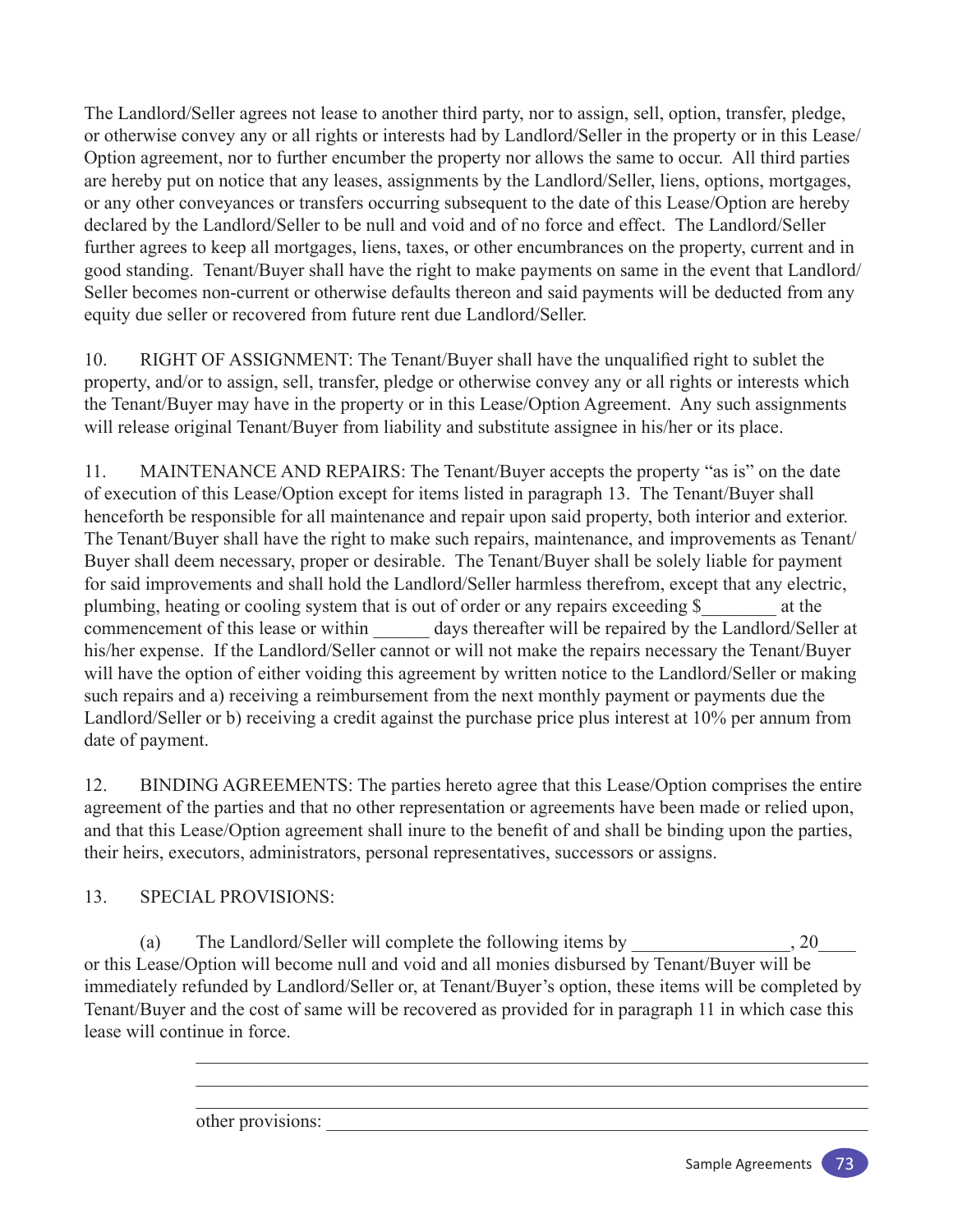$\_$  ,  $\_$  ,  $\_$  ,  $\_$  ,  $\_$  ,  $\_$  ,  $\_$  ,  $\_$  ,  $\_$  ,  $\_$  ,  $\_$  ,  $\_$  ,  $\_$  ,  $\_$  ,  $\_$  ,  $\_$  ,  $\_$  ,  $\_$  ,  $\_$  ,  $\_$  ,  $\_$  ,  $\_$  ,  $\_$  ,  $\_$  ,  $\_$  ,  $\_$  ,  $\_$  ,  $\_$  ,  $\_$  ,  $\_$  ,  $\_$  ,  $\_$  ,  $\_$  ,  $\_$  ,  $\_$  ,  $\_$  ,  $\_$  , (b) A TITLE SEARCH will be ordered immediately by the Tenant/Buyer. This cost will be borne by the Tenant/Buyer unless it is discovered that Landlord/Seller has unmarketable title in which case the Landlord/Seller will reimburse Tenant/Buyer the cost of the search. If the title is unmarketable the Tenant/Buyer will then have the option to void this agreement or proceed as agreed herewith.

 $\_$  ,  $\_$  ,  $\_$  ,  $\_$  ,  $\_$  ,  $\_$  ,  $\_$  ,  $\_$  ,  $\_$  ,  $\_$  ,  $\_$  ,  $\_$  ,  $\_$  ,  $\_$  ,  $\_$  ,  $\_$  ,  $\_$  ,  $\_$  ,  $\_$  ,  $\_$  ,  $\_$  ,  $\_$  ,  $\_$  ,  $\_$  ,  $\_$  ,  $\_$  ,  $\_$  ,  $\_$  ,  $\_$  ,  $\_$  ,  $\_$  ,  $\_$  ,  $\_$  ,  $\_$  ,  $\_$  ,  $\_$  ,  $\_$  ,

(c) A WOOD DESTROYING ORGANISM REPORT will be ordered by the Tenant/Buyer within days after execution of this agreement. If live wood destroying organisms or rotten wood damage exceeding \$  $\frac{1}{2}$  is found Landlord/Seller agrees to repair and have treated at his/her expense. If Landlord/Seller cannot or will not pay for the repairs and treatment, Tenant/Buyer may elect to do so or void this agreement and receive a rebate for cost incurred.

## OPTION PURCHASE TERMS

14. PRICE AND TERMS: The Tenant/Buyer agrees to pay for said property the lesser of the current loan balances or the sum of \$  $\qquad \qquad$  less any sums for which the Tenant/Buyer is entitled to claim reimbursement or offset in accordance with this agreement; the net sum to be paid in cash, certified check, or cashiers check at closing. Total not to exceed \$ . Any liens over that amount will be deducted from any money due Landlord/Seller.

15. INCLUDED IN THE PURCHASE: The property shall also include all land, together with all improvements thereon, all appurtenant rights, privileges, easements, buildings, fixtures, heating, electrical, plumbing and air conditioning fixtures and facilities, window shades, venetian blinds, awnings, curtain rods, screens, storm windows and doors, affixed mirrors, wall to wall carpeting, stair carpeting, built in kitchen appliances, bathroom fixtures, radio and television aerials, landscaping and shrubbery, water softeners, garage door openers and operating devices, and all utility or storage buildings or sheds, range and refrigerator. The property shall also include the following items:

 $\_$  ,  $\_$  ,  $\_$  ,  $\_$  ,  $\_$  ,  $\_$  ,  $\_$  ,  $\_$  ,  $\_$  ,  $\_$  ,  $\_$  ,  $\_$  ,  $\_$  ,  $\_$  ,  $\_$  ,  $\_$  ,  $\_$  ,  $\_$  ,  $\_$  ,  $\_$  ,  $\_$  ,  $\_$  ,  $\_$  ,  $\_$  ,  $\_$  ,  $\_$  ,  $\_$  ,  $\_$  ,  $\_$  ,  $\_$  ,  $\_$  ,  $\_$  ,  $\_$  ,  $\_$  ,  $\_$  ,  $\_$  ,  $\_$  ,  $\_$  ,  $\_$  ,  $\_$  ,  $\_$  ,  $\_$  ,  $\_$  ,  $\_$  ,  $\_$  ,  $\_$  ,  $\_$  ,  $\_$  ,  $\_$  ,  $\_$  ,  $\_$  ,  $\_$  ,  $\_$  ,  $\_$  ,  $\_$  ,  $\_$  ,  $\_$  ,  $\_$  ,  $\_$  ,  $\_$  ,  $\_$  ,  $\_$  ,  $\_$  ,  $\_$  ,  $\_$  ,  $\_$  ,  $\_$  ,  $\_$  ,  $\_$  ,  $\_$  ,  $\_$  ,  $\_$  ,  $\_$  ,  $\_$  ,

16. TITLE: The Landlord/Seller shall convey marketable title to the property with the above described inclusions, by good and sufficient General Warranty Deed in fee simple absolute, on or before closing; said title to be free, clear and unencumbered except existing mortgages restrictions and easements of record shown in paragraph 9. This to be conveyed to the Tenant/Buyer and/or assigns.

17. CLOSING: The deed shall be delivered and the purchase money shall be paid at the lending institution's or other office, of Tenant/Buyer's choice, no later than sixty (60) days after notification to the Landlord/Seller of the Tenant/Buyer's exercise of the option.

18. COSTS AND PRORATIONS: There shall be prorated between the Landlord/Seller and the Tenant/Buyer, as of date of closing, the following items: (a) All real estate taxes and assessments;

| Landlord/Seller will pay:            |  | Tenant/Buyer will pay:          |  |
|--------------------------------------|--|---------------------------------|--|
| Transfer tax                         |  | Wood destroying organism survey |  |
| <b>Owners Title Insurance Policy</b> |  | Updated title search            |  |

74 Sample Agreements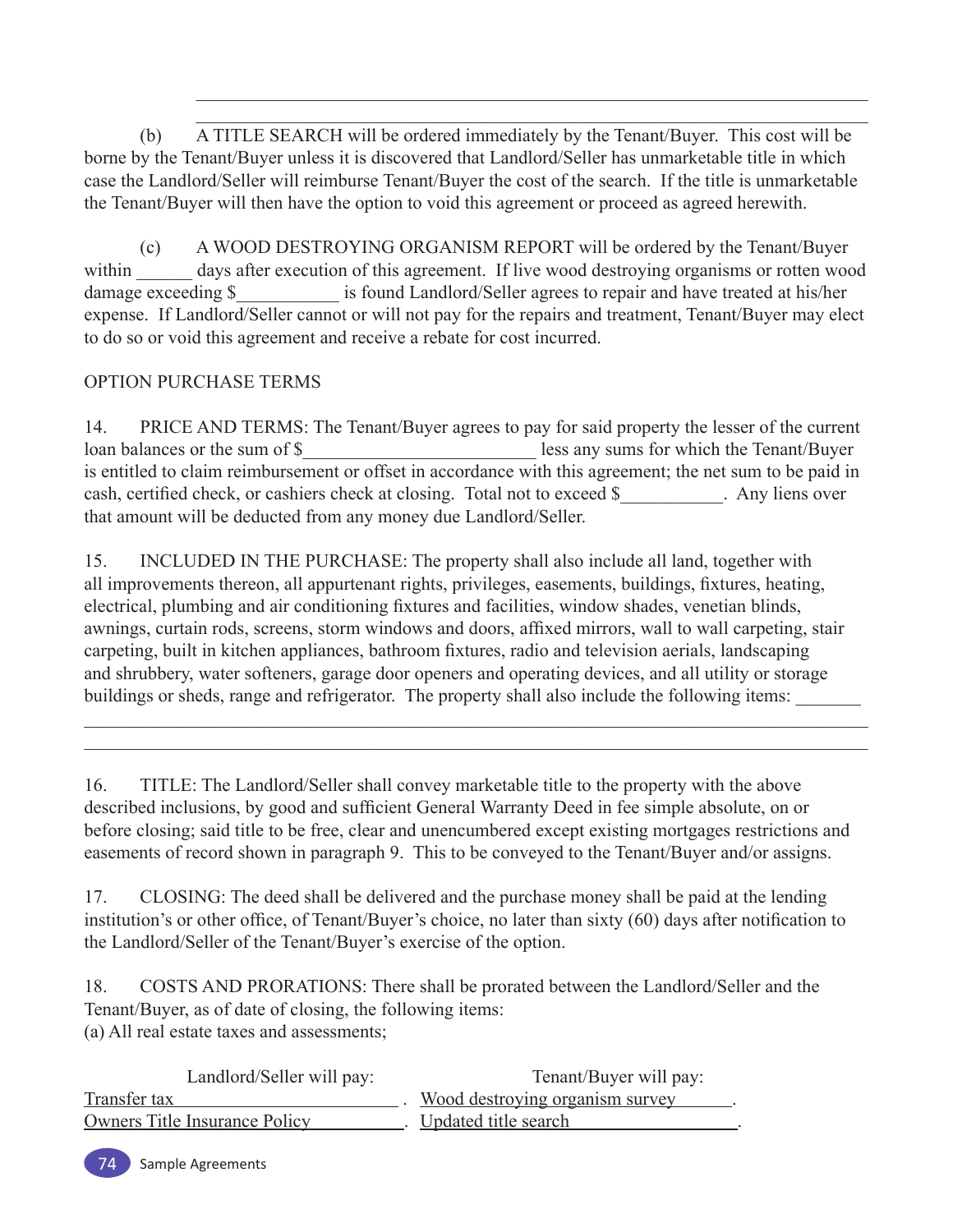$\_$  ,  $\_$  ,  $\_$  ,  $\_$  ,  $\_$  ,  $\_$  ,  $\_$  ,  $\_$  ,  $\_$  ,  $\_$  ,  $\_$  ,  $\_$  ,  $\_$  ,  $\_$  ,  $\_$  ,  $\_$  ,  $\_$  ,  $\_$  ,  $\_$ 19. INSURANCE: While this option shall remain executory and up until the time of closing, the Landlord/Seller shall maintain fire and extended coverage upon the property, and immediately convert from the owner occupied (if applicable) policy to a non owner occupied policy. In the event of loss or destruction in whole or in part of said property, the Tenant/Buyer shall have the option to proceed with the closing and accept the insurance proceeds for said damage, or to declare this Lease/Option null and void, releasing both parties from any obligations hereunder, except for the return of reimbursable expenses previously paid by Tenant/Buyer which amounts shall become immediately due and payable from the insurance proceeds. Upon closing, the Tenant/Buyer shall be responsible for fire and extended coverage from that date forward.

 $\_$  ,  $\_$  ,  $\_$  ,  $\_$  ,  $\_$  ,  $\_$  ,  $\_$  ,  $\_$  ,  $\_$  ,  $\_$  ,  $\_$  ,  $\_$  ,  $\_$  ,  $\_$  ,  $\_$  ,  $\_$  ,  $\_$  ,  $\_$  ,  $\_$  ,  $\_$ 

20. In the event this agreement is placed in the hands of an attorney for enforcement the prevailing party shall be entitled to recover Court costs and attorney fees.

IN WITNESS WHEREOF the parties hereto have set their hands to this Lease/Option Agreement on this \_\_\_\_\_\_\_\_ day of \_\_\_\_\_\_\_\_\_\_\_\_\_\_\_\_\_\_, 20\_\_\_\_.

 $\_$  ,  $\_$  ,  $\_$  ,  $\_$  ,  $\_$  ,  $\_$  ,  $\_$  ,  $\_$  ,  $\_$  ,  $\_$  ,  $\_$  ,  $\_$  ,  $\_$  ,  $\_$  ,  $\_$  ,  $\_$  ,  $\_$  ,  $\_$  ,  $\_$  ,  $\_$ 

 $\_$  ,  $\_$  ,  $\_$  ,  $\_$  ,  $\_$  ,  $\_$  ,  $\_$  ,  $\_$  ,  $\_$  ,  $\_$  ,  $\_$  ,  $\_$  ,  $\_$  ,  $\_$  ,  $\_$  ,  $\_$  ,  $\_$  ,  $\_$  ,  $\_$  ,  $\_$ 

 $\_$  ,  $\_$  ,  $\_$  ,  $\_$  ,  $\_$  ,  $\_$  ,  $\_$  ,  $\_$  ,  $\_$  ,  $\_$  ,  $\_$  ,  $\_$  ,  $\_$  ,  $\_$  ,  $\_$  ,  $\_$  ,  $\_$  ,  $\_$  ,  $\_$  ,  $\_$ 

 $\_$  ,  $\_$  ,  $\_$  ,  $\_$  ,  $\_$  ,  $\_$  ,  $\_$  ,  $\_$  ,  $\_$  ,  $\_$  ,  $\_$  ,  $\_$  ,  $\_$  ,  $\_$  ,  $\_$  ,  $\_$  ,  $\_$  ,  $\_$  ,  $\_$  ,  $\_$ 

WITNESS:

Landlord/Seller

Landlord/Seller

Tenant/Buyer

Tenant/Buyer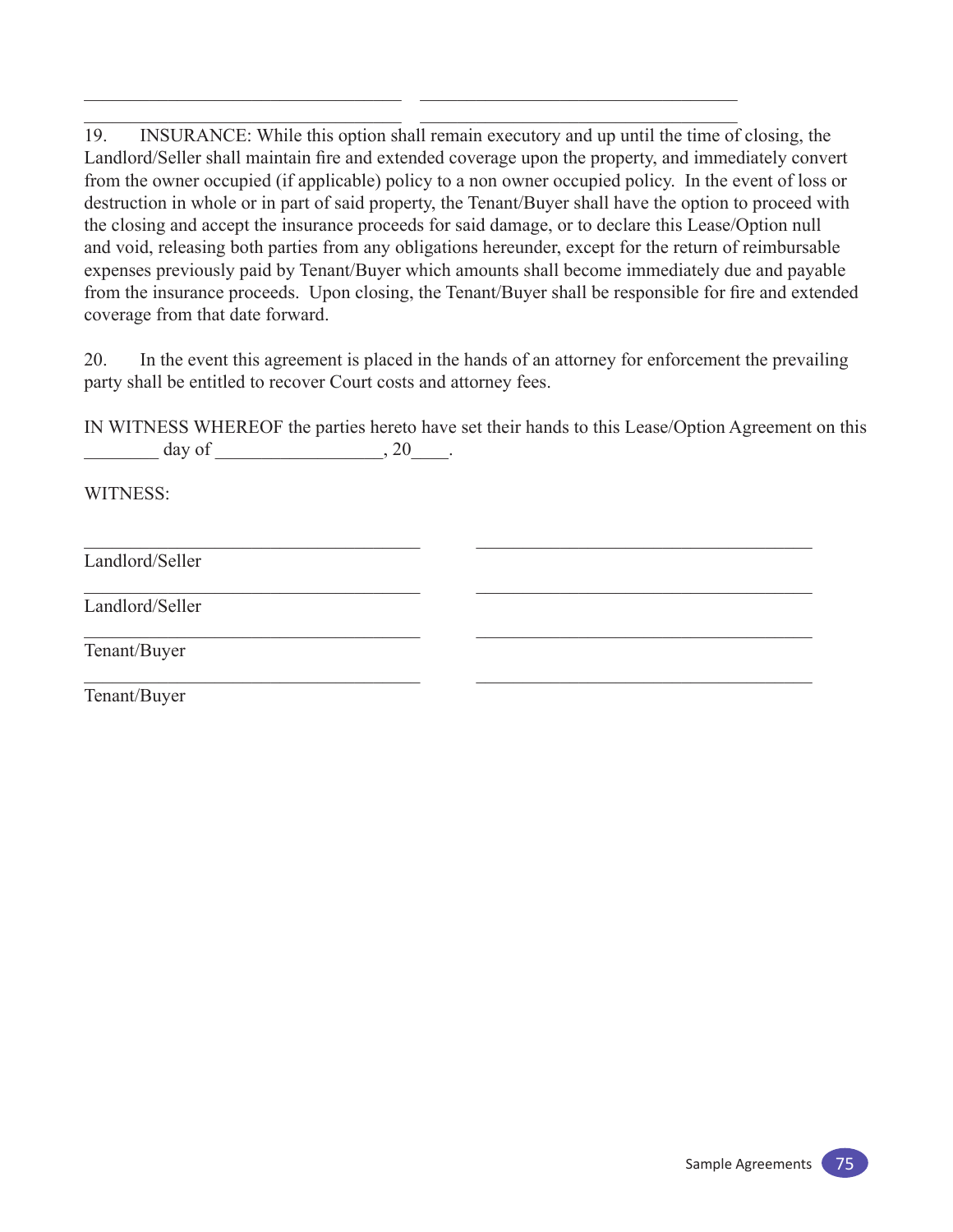# **OPTION TO PURCHASE REAL ESTATE**

| FOR AND IN CONSIDERATION of the sum of                                                                 | Dollars        |
|--------------------------------------------------------------------------------------------------------|----------------|
| (\$), the receipt (in escrow) and sufficiency of which is hereby acknowledged, the                     |                |
| undersigned,                                                                                           |                |
| (hereinafter referred to collectively as "Owner"), does hereby give and grant to                       |                |
|                                                                                                        |                |
| _, its successors and assigns (hereinafter referred to as "Grantee"), for a term commencing            |                |
| on the date of execution of this instrument by Owner, and expiring at P.M. on                          |                |
| 200 the exclusive and irrevocable right and option to purchase the real estate                         |                |
|                                                                                                        |                |
| "A" attached hereto, containing not less than acres, together with all easements,                      |                |
| rights and appurtenances attached thereto and all improvements thereon (all of which is herein-after   |                |
| referred to as the "Real Estate"), for a purchase Price of                                             | <b>Dollars</b> |
| (\$), payable as hereinafter provided. The aforesaid consideration paid by Grantee for this            |                |
| option, together with any further sums paid by Grantee for the extension of this option as hereinafter |                |
| provided, shall be applied to the cash portion of the purchase price payable upon closing and Grantee  |                |
| shall receive credit therefor at the closing.                                                          |                |

Notice of Intent to Exercise this option shall be deemed validly and effectively exercised if notice of intent to exercise is given in such form as reasonably calculated by grantee to inform Owner/Grantor of such intent to exercise and is either mailed certified mail to Owner at

on or before the expiration date of such option (as extended, if extended), or delivered in person to Owner or left for Owner at such address on or before such expiration date. Notice of such exercise which is given by mail shall be deemed effective when deposited in the mail as aforesaid.

After the execution of this instrument by Owner and either before or after the exercise of this option by Grantee, Grantee may enter upon the Real Estate and do and perform all surveying, engineering, soil borings, environmental audits and assessments and other tests, inspections and investigations deemed necessary or appropriate by Grantee to satisfy Grantee that the Real Estate is suitable for the uses and purposes intended by Grantee and otherwise satisfies and conforms to the requirements and conditions of this option. Any such tests and acts shall be at Grantee's cost and expense, and Grantee shall indemnify and hold Owner and the Real Estate free and harmless from and against any liens and claims arising out of any such work. During the option period and prior to closing, Owner shall not use or alter the Real Estate in a manner which would adversely affect its use by Grantee, and Owner shall not sell, lease, mortgage or otherwise transfer, encumber or dispose of the Real Estate to any other party.

In the event the option herein granted is exercised as aforesaid, the purchase and sale of the Real Estate with respect to which the option herein granted has been exercised and the contract of sale and purchase arising from such exercise shall be subject to the following terms and conditions:

1. Conditions Precedent to Closing; Representations and Warranties. The Grantee's obligation to purchase the Real Estate after delivery of the notice of intent to exercise the option herein granted is subject to the satisfaction, or written waiver by Grantee, of the following conditions precedent:

76 Sample Agreements 1.1 Title. That Owner's title to the Real Estate shall be (and Owner hereby represents and warrants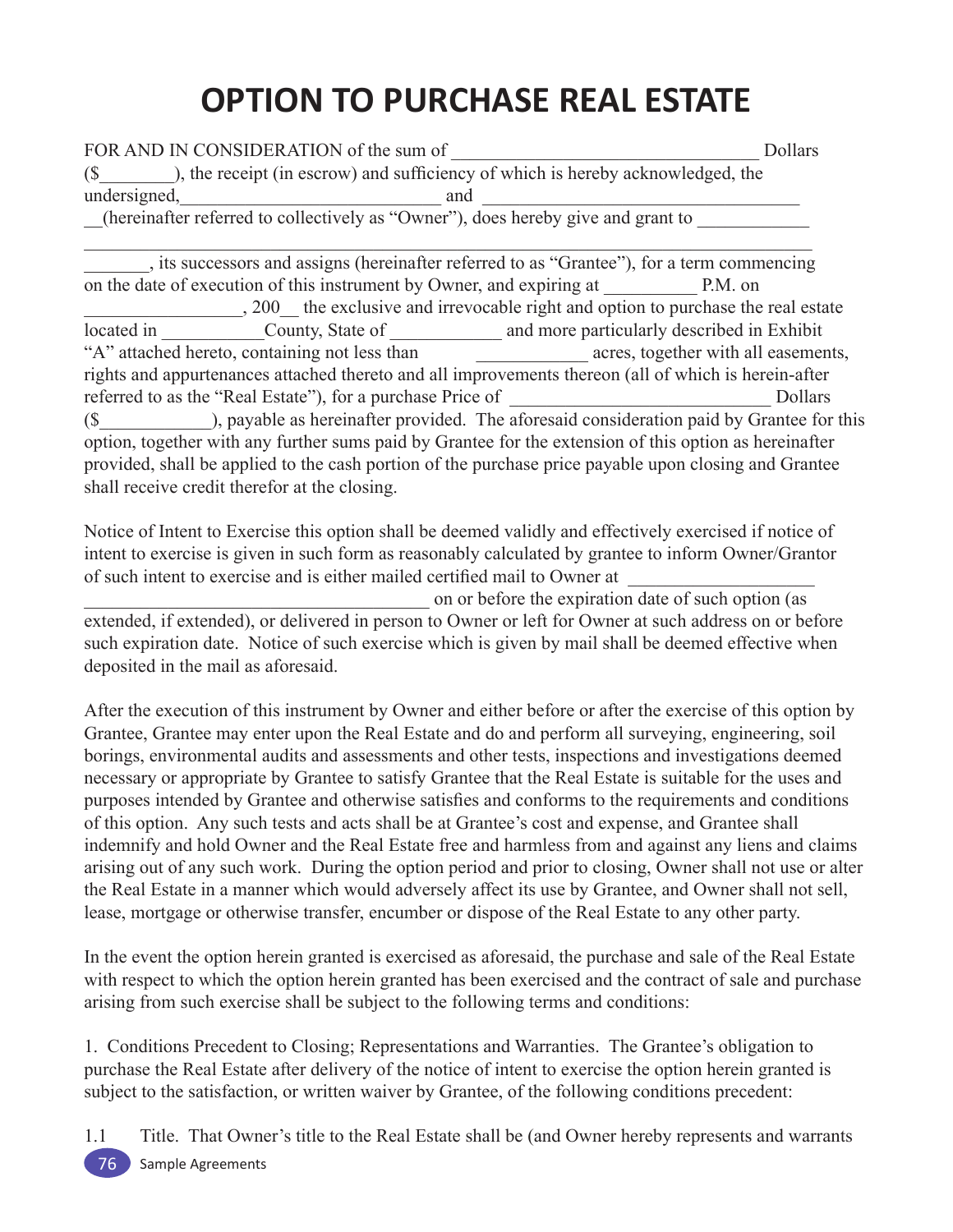to Grantee that the same is) good, merchantable and marketable fee simple title, free and clear of any liens, encumbrances, highways, rights-of-way, easements, licenses, restrictions, leases, tenancies, mineral leases, reservations or severances, agreements, covenants, conditions and limitations, except for the lien of the then current taxes which are not delinquent, and other encumbrances that will be cleared prior to or at the closing (usually out of the Seller's proceeds from the purchase price), and street rightof-way and utilities which Grantee in its discretion, may elect to approve after examination of the title as hereinafter provided.

1.2 Zoning. That the Real Estate must be finally and unconditionally zoned for Grantee's intended uses and purposes as a residential subdivision with other adjacent properties, and related uses and purposes, with all necessary classifications, variances, permissions and exceptions required for development, improvement and use of the Real Estate as a residential subdivision. Grantee shall have the right to have the zoning classification or requirements changed at Grantee's expense and take such action (either before or after exercise of this option), including the filing of petitions for rezoning or for variance of zoning requirements, as Grantee deems necessary. Owner shall execute whatever instruments are necessary and take whatever action is necessary and fully cooperate to assist Grantee in obtaining such rezoning or variances. If such rezoning or variance is denied, this option shall terminate and all sums paid by Grantee to Owner for this option and any extension hereof shall be returned by Owner, but the additional sum of  $\Box$ (\$) paid to  $\qquad \qquad$  Title Insurance Company shall be refunded to Grantee, unless Grantee waives such zoning requirements in writing.

1.3 Permits. That all permits, consents, approvals, permissions and other things required or desired by Grantee to be obtained from all federal, state and local governmental, municipal, public and other officials, authorities, bodies and agencies have been obtained, or Grantee has been able to determine to its satisfaction that the same are readily obtainable in order to permit Grantee's intended use and development of the Real Estate. The parties shall cooperate with each other and furnish each other with all necessary information needed to obtain all such permits, consents and approvals. Upon request of Grantee, Owner shall execute any and all applications for all such permits and any subdivision plat and similar or related documents which Grantee deems necessary to file with any governmental authority in connection with the proposed development of the Real Estate.

1.4 Utilities. That gas, electric, water, storm and sanitary sewers, telephone and other utilities are available for Grantee's use at or within the property lines of the Real Estate at standard rates, and that all such utilities are adequate and have sufficient capacity for Grantee's intended development and use of the Real Estate as a residential subdivision.

1.5 Soil. That Grantee must be able to determine to its satisfaction that the soil conditions, qualities, density and bearing capacity of the Real Estate are suitable for Grantee's proposed construction without the necessity of any extraordinary filling or compaction or any other extraordinary engineering or construction measures or expenditures.

1.6 Environmental. Grantee must be able to determine to its satisfaction that the Real Estate is not in any way contaminated with any hazardous substance.

1.7 No Restrictions. That there are no federal, state or local laws, ordinances, rules, regulations, codes or orders and no covenants or restrictions affecting or running with the Real Estate which would,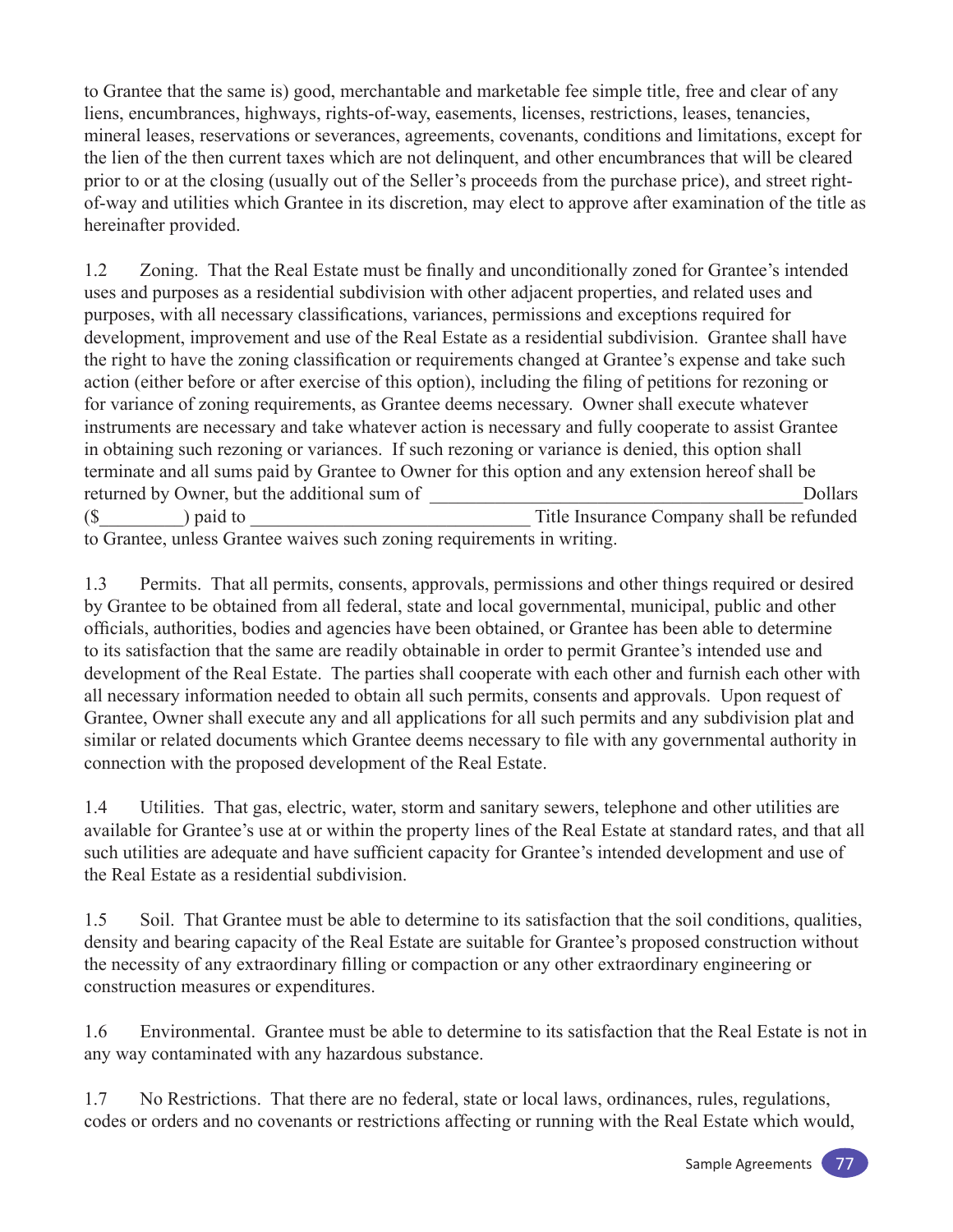in Grantee's judgment, prohibit, prevent, delay, interfere with, or make undesirable or infeasible, Grantee's use, development and improvement of the Real Estate for Grantee's intended uses and purposes; and that there are no proceedings or actions pending against Owner or the Real Estate before any court or governmental agency or authority which would, in Grantee's judgment, prevent, prohibit, delay, interfere with, or make undesirable or infeasible, Grantee's use, development and improvement of the Real Estate for its intended uses and purposes.

1.8 No Claims. That there are no claims, demands, liabilities or actions pending or threatened against Owner or the Real Estate (including, without limitation, no pending or threatened condemnation proceedings by any public or governmental agency or authority) which constitute or might ripen into a lien or claim against the Real Estate or which could prevent, prohibit, delay or interfere with Grantee's use, development and improvement of the Real Estate for its intended uses and purposes or which could otherwise deprive Grantee of any portion of the Real Estate.

If Grantee exercises this option and the conditions set forth above are not satisfied prior to or at closing, or waived in writing by Grantee, Grantee shall be entitled to a refund of all monies paid by Grantee to the title company for this option and any extension hereof and the same promptly shall be returned to Grantee, and Grantee's obligations hereunder shall terminate. Grantee shall not be deemed to have waived any of said conditions precedent by exercising or extending this option, and all of said conditions precedent shall be and remain as conditions precedent to Grantee's obligations upon closing hereunder, regardless of whether or not this option has been exercised or extended by Grantee; provided, however, that it is understood and agreed that all of said conditions precedent are for the exclusive benefit of Grantee and that Grantee shall have the right to waive any of said conditions precedent, as and when Grantee shall see fit in its sole discretion.

### 2. Title and Survey.

2.1 Title Insurance. Within thirty (30) days after the date of execution of this instrument by Owner, Owner, at its expense, shall furnish Grantee a commitment for an Owner's policy of title insurance (binder) issued by a title insurance company satisfactory to Grantee, pursuant to which such title insurance company shall agree to insure good, marketable and indefeasible fee simple title to the Real Estate in the name of Grantee for the full amount of the purchase price upon delivery of a deed to Grantee from Owner. Such binder shall provide for issuance of a final title insurance policy in A.L.T.A. Owner's Form 1992, free and clear of any and all liens, encumbrances, highways, rightsof-way, easements, licenses, restrictions, leases, tenancies, mineral leases, reservations or severances, agreements, covenants, conditions, limitations and other exceptions, except current taxes which are not delinquent and such other exceptions as Grantee, in its sole discretion, may elect to approve after examination of title as hereinafter provided, and on such terms as Grantee may deem reasonable and appropriate in its sole discretion. Said binder shall be accompanied by true copies of all documents which are shown as exceptions therein. The standard general exceptions shall be deleted. Owner shall satisfy all of the title requirements shown in the binder so that there will be no exception for delinquent taxes, occupancy, mechanic's liens or any other title defect in the final title policy, and extended and comprehensive coverage will be provided. If the Real Estate is comprised of two (2) or more parcels, the title insurance policy must affirmatively insure contiguity of all such parcels.

2.2 Survey. Following receipt of the title insurance commitment, Grantee shall obtain a current staked survey of the Real Estate prepared by a surveyor or engineer licensed in the state where the Real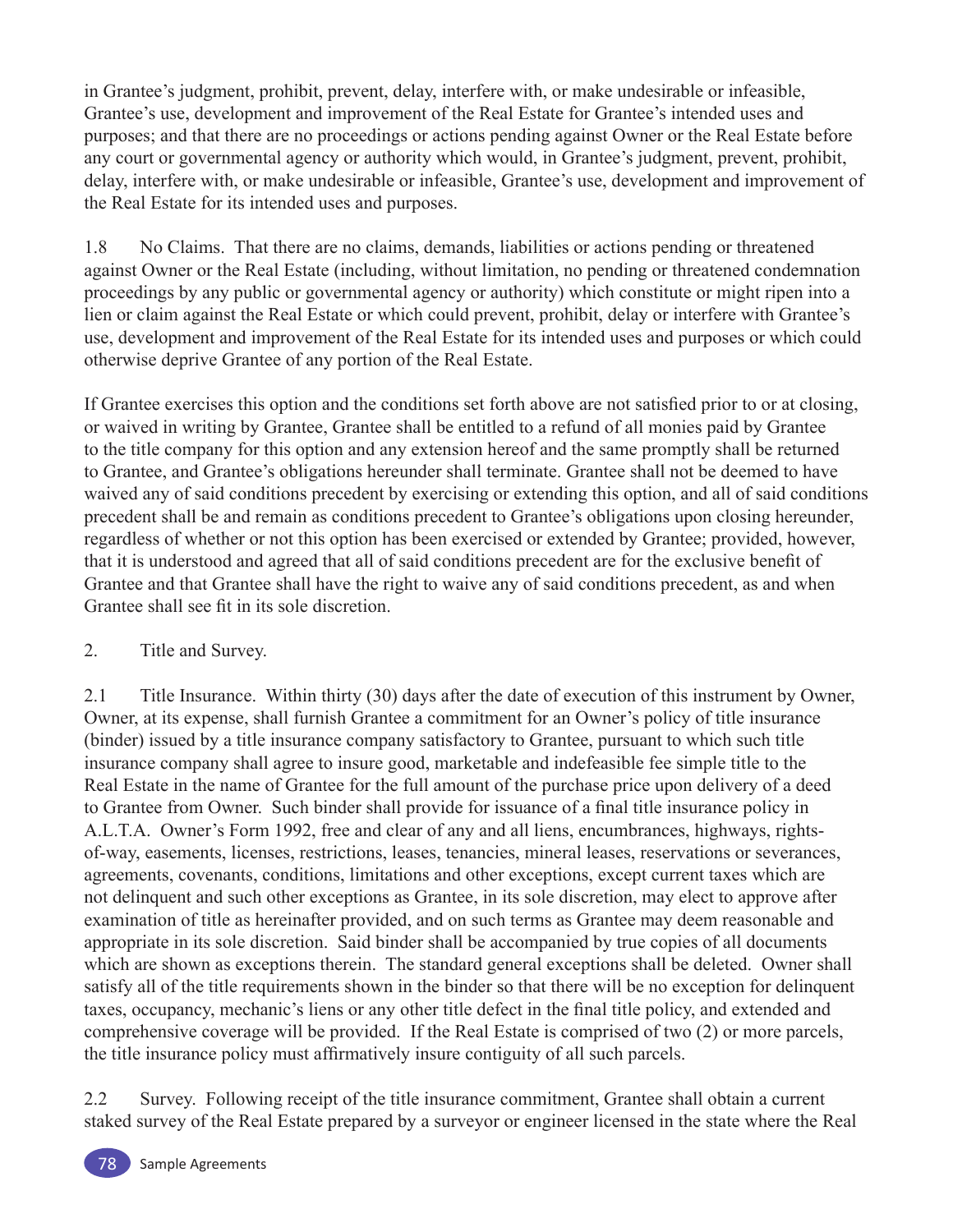Estate is located with a current certificate attached thereto executed by the surveyor in the most current form of the minimum standard detail requirements certificate for American Land Title Association surveys.

2.3 Title Examination. Grantee shall have a period of fifteen (15) days following receipt of said title insurance binder and survey in which to examine the same and notify Owner in writing of any title or survey objections or further requirements. Owner then shall have a period of thirty (30) days after receipt of such notice from Grantee in which to correct any such objections to title or survey and satisfy any further title and survey requirements of Grantee. If Owner is unable to correct Grantee's title and survey objections and satisfy Grantee's further title and survey requirements within thirty (30) days after receipt of written notice thereof, then Grantee thereafter shall have the right at any time, at its election, to cancel and terminate this agreement and receive a refund of all monies paid by Grantee to the title company, unless Grantee elects in writing to waive such title and survey objections and requirements. It is understood and agreed that Grantee shall have, and does hereby reserve, the absolute and unconditional right to reject the title and survey as Grantee shall see fit, in its discretion.

3. Taxes and Assessments. Grantee will assume and agree to pay all assessments for municipal improvements becoming a lien after the date of the closing of the purchase and sale of the Real Estate and the pro rata portion of the real estate taxes assessed for and becoming a lien during the calendar year in which such closing occurs which is allocable to Grantee on and after closing and Owner shall pay the balance of such taxes using, for closing purposes, the present tax rate if the applicable tax rate has not been set but providing for adjustment when such rate is set. Any taxes not assumed by Grantee and which are not due and payable at the time of closing shall be allowed to Grantee as a credit on the cash payment required on closing, and Owner shall not be further liable for such taxes, except for adjustment when the applicable rate is set.

4. Rents, Insurance, Risk of Loss and Condemnation. Rents, if any, shall be prorated as of the date of closing. Insurance, if any, shall be cancelled as of date of closing. Owner shall bear risk of loss until closing. In the event of any condemnation of the Real Estate or any part thereof prior to closing, Grantee may elect either to terminate this agreement and receive a refund of all sums paid for this option and any extension hereof, or to purchase the residue of the Real Estate at the price per acre herein provided.

5. Closing and Possession. If this option is exercised by Grantee as aforesaid, this transaction shall be closed at the title company within thirty (30) days after such exercise or the satisfaction of all of the conditions precedent set forth above, whichever is later.

At closing Owner shall execute, acknowledge and deliver to Grantee, or its nominee, a general warranty deed in form satisfactory and acceptable to Grantee's counsel conveying the Real Estate to Grantee, or its nominee, free and clear of all liens, encumbrances, title defects and exceptions other than current taxes, and any other matters which may have been approved by Grantee in writing after examination of title as hereinabove provided. Owner shall execute and deliver a non-foreign affidavit to Grantee at closing in the form required by Internal Revenue Code §1445. Owner also shall execute, acknowledge and deliver any other instruments, documents and assurances required or requested by Grantee or the title insurance company in order to consummate this transaction and effect the conveyance of the Real Estate to Grantee as herein provided, including, without limitation, a vendor's affidavit, and Disclosure of Sales Information. Possession of the Real Estate shall be delivered to Grantee, or its nominee, at the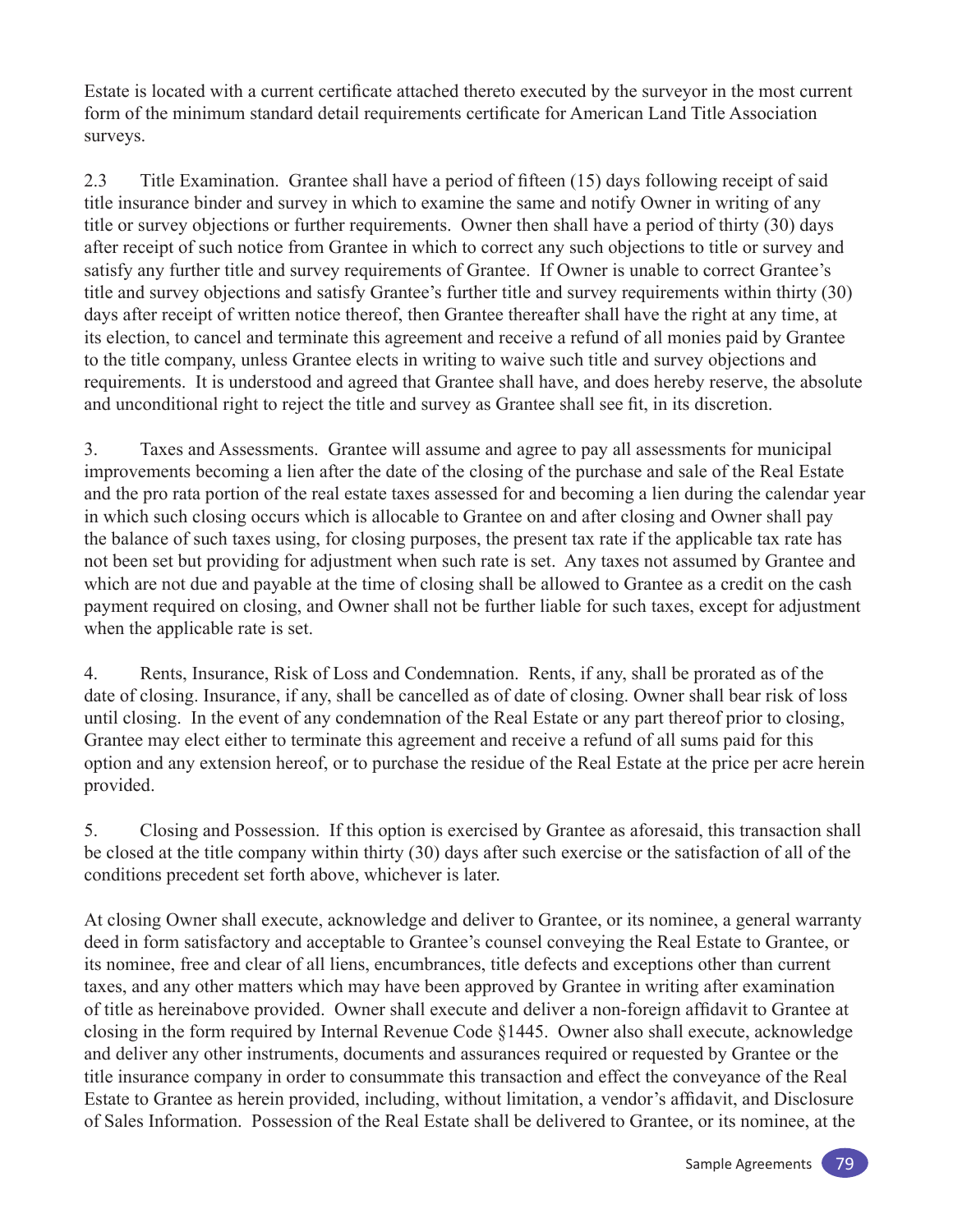closing, in the same condition as it now is, ordinary wear and tear only excepted, free and clear of the rights or claims of any other party. All warranties and representations of Owner, and any covenants and obligations of the parties hereunder which remain unperformed upon closing, shall survive the closing. 6. Assignment. Grantee may assign this option at closing. Upon any such assignment the assignee shall have all the rights and obligations of Grantee hereunder and Grantee shall thereupon, automatically and without the execution of further instruments or documents, be relieved and released of and from all of such obligations hereunder.

7. Successors and Assigns. This option shall be binding upon and shall inure to the benefit of Owner and Grantee and their respective successors and assigns.

8. Remedies. In the event Grantee exercises this option and Owner fails to perform its obligations hereunder upon closing, Grantee shall be entitled to enforce the same by specific performance. In the event that Grantee exercises this option and all conditions precedent to closing hereunder have been satisfied or waived by Grantee in writing, and Grantee thereafter fails or refuses to perform its obligations hereunder upon closing, Owner shall be entitled to retain all monies paid by Grantee for this option including the payment to the title company as liquidated damages, which shall be Owner's sole remedy at law or in equity, and Owner hereby waives the right to specific performance.

9. Notices. Notice of exercise of this option shall be given in the form and manner set forth on the first page of this instrument. All other notices required to be given by either party to the other hereunder shall be given in writing by certified mail, and if addressed to Owner such notice shall be sent to \_\_\_\_\_\_\_\_\_\_\_\_\_\_\_\_\_\_\_\_\_\_\_\_\_\_\_\_\_\_\_\_\_\_\_\_\_\_\_\_, and if addressed to Grantee such notice shall be sent to **we are all the sent to we sent to we** sent to **we** see the sent to **we** see the sent to **we** see the sense furnished by either party to the other in writing at any time and from time to time for such notice purposes. Any notice served by either party on the other shall be deemed effective when deposited in the mail as aforesaid.

10. Non-Waiver. No delay, forbearance or neglect by Grantee in the enforcement of any of the conditions of this agreement or any of Grantee's rights or remedies hereunder shall constitute or be construed as a waiver thereof. No waiver of any of the conditions of this agreement by Grantee shall be effective unless expressly and affirmatively made and given by Grantee in writing.

11. Brokerage Commission. Owner and Grantee represent and warrant to each other that there are no commissions due in connection with this transaction or the Real Estate, and that Owner and Grantee have not employed and is not obligated to any real estate agent or broker in connection with this transaction or the Real Estate, and Owner and Grantee shall indemnify each other from and against any and all claims and liability for any such commissions, which indemnity shall survive the closing.

12. Memoranda. If requested by Grantee, Owner shall execute, acknowledge and deliver to Grantee a memorandum of this option and a subsequent memorandum of the extension and/or exercise hereof, all in recordable form, which memoranda may be recorded by Grantee in the proper public office in the county where the Real Estate is located.

13. Escrow. The initial payment in the amount of \_\_\_\_\_\_\_\_\_\_\_\_\_\_\_\_\_\_\_\_\_\_\_\_\_\_\_\_\_\_\_\_ Dollars  $(\$$   $\qquad)$  shall be paid to  $\qquad \qquad$  Escrow Agent, as evidenced by the receipt of Escrow Agent endorsed hereon, and any additional sums which may hereafter be paid by Grantee

80 Sample Agreements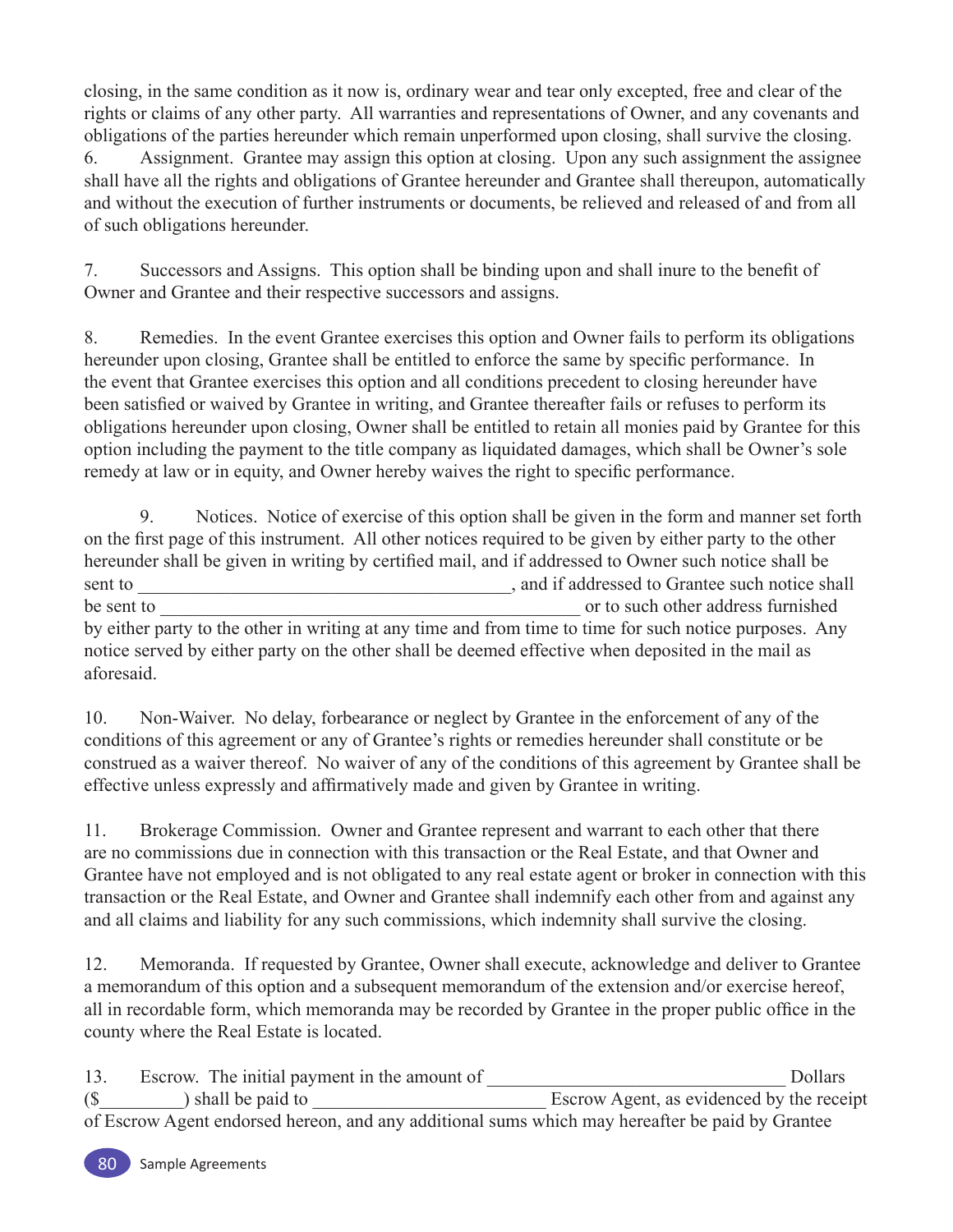for any extension or extensions of this option likewise shall be paid to Escrow Agent as hereinabove provided. All such option money shall be held in escrow by Escrow Agent until closing or termination or expiration of this option in accordance with the terms of this agreement, whichever first occurs. Upon closing, Escrow Agent shall disburse all of the option and extension money to Owner to be applied to the purchase price as hereinabove provided. In the event of any failure of any of the aforesaid conditions precedent, either before the exercise of this option so as to result in the termination of the option, or after exercise of this option so as to result in the termination of the contract arising out of the exercise of this option, Escrow Agent shall refund and disburse all of said option and extension money to Grantee upon receipt of written notice from Grantee of such termination. In the event of expiration of this option without exercise thereof by Grantee, after satisfaction or waiver of all of said conditions precedent, all of said option and extension money shall be paid and disbursed by Escrow Agent to Owner. If Grantee exercises this option and then fails or refuses to perform its obligations hereunder upon closing, all of said option and extension money shall be paid and disbursed by Escrow Agent to Owner as liquidated damages. Escrow Agent shall be entitled to rely upon written notices and sworn statements received from the party requesting disbursement in disbursing the escrowed funds, and Escrow Agent shall have no liability hereunder except in the case of a negligent or willful breach of its duties hereunder or fraudulent or dishonest conduct on its part. Escrow Agent shall be entitled to receive a reasonable fee for its services as Escrow Agent hereunder, which escrow fee shall be borne and paid equally by Owner and Grantee. Escrow Agent shall hold the escrowed funds in interest bearing certificates of deposit issued by a national bank or other federally insured financial institution mutually satisfactory to Owner and Grantee, or in short-term United States Treasury bills, and the interest shall be disbursed to the party who ultimately becomes entitled to receive the escrowed funds. Such interest will not be part of down payment if this transaction is closed, but shall be in addition to the down payment.

14. Time of the Essence. Time is of the essence for the performance of each and every covenant contained herein.

15. Entire Agreement; Amendment. This instrument contains and constitutes the entire agreement of the parties regarding the subject matter hereof, and there are no other agreements, written or oral, between the parties affecting the subject matter hereof. No amendment of this agreement shall be effective unless the same is made in writing and signed by the parties hereto.

16. Governing Law; Construction.

(a) This agreement shall be interpreted and enforced according to the laws of the State where the Real Estate is located. The parties expressly agree that any law or statute requiring that any ambiguity be construed against the drafting party is expressly waived to the full extent as permitted by law.

(b) All headings of sections and paragraphs of this agreement are inserted for convenience only, and do not form part of this agreement or limit, expand or otherwise alter the meaning of any provisions hereof.

(c) This agreement may be executed in any number of counterparts, each of which shall be deemed to be an original and all of which shall constitute one and the same agreement.

(d) The terms "hereof", "herein" and "hereunder", and words of similar import, shall be construed to refer to this agreement as a whole, and not to any particular section, paragraph or provision, unless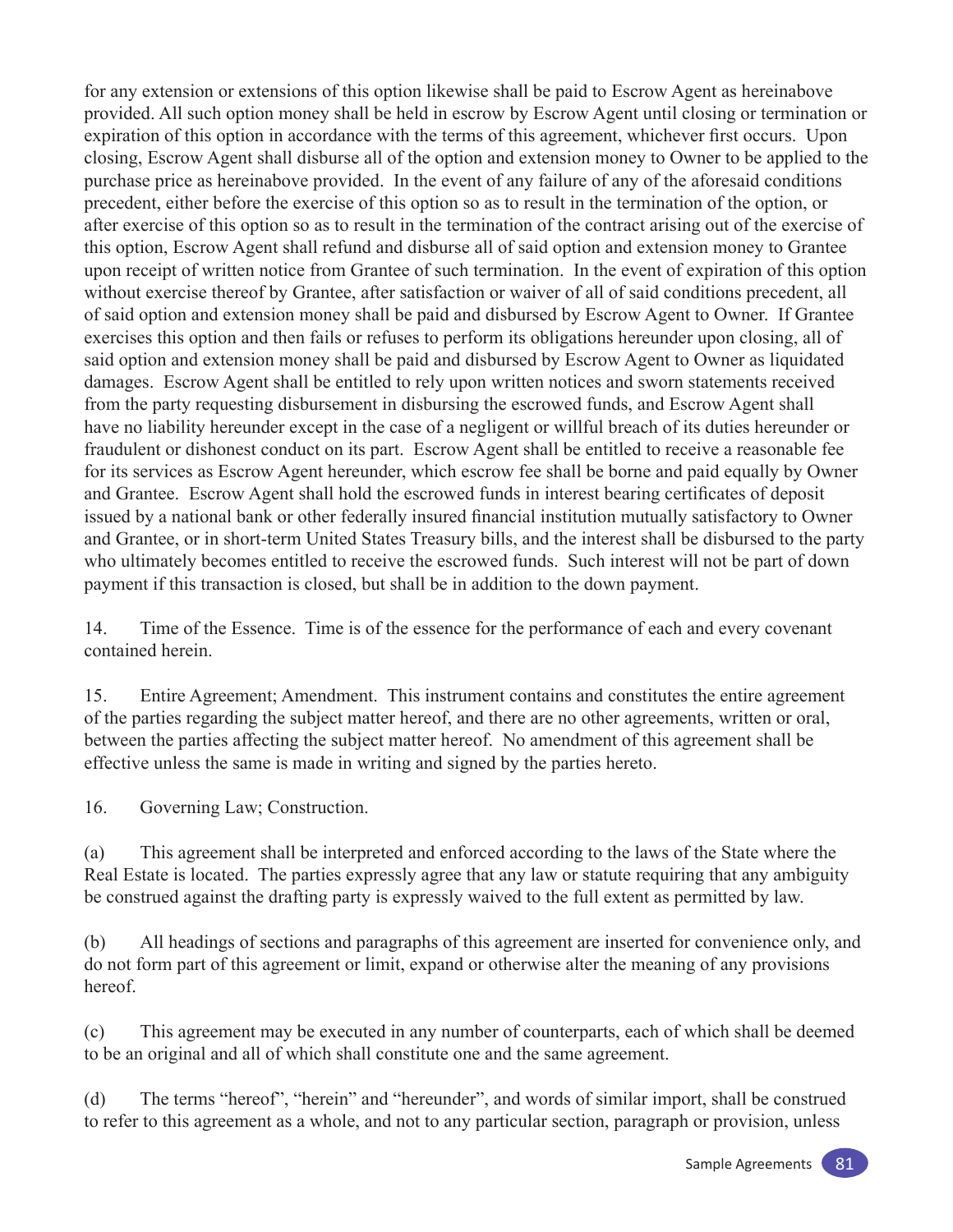expressly so stated.

(e) The word "person" shall mean any natural person, partnership (general or limited), corporation, limited liability company and any other form of business or legal entity.

(f) All words or terms used in this agreement, regardless of the number or gender in which they are used, shall be deemed to include any other number and any other gender as the context may require.

(g) The rule of ejusdem generis shall not be applicable herein to limit a general statement, which is followed by or referable to an enumeration of specific matters, to the matters specifically mentioned.

(h) The provisions of this agreement are intended to be for the sole benefit of the parties hereto, and their respective successors and assigns, and none of the provisions of this agreement are intended to be, nor shall they be construed to be, for the benefit of any third party.

(i) This agreement shall be construed without regard to any presumption or rule requiring construction against the party causing such instrument to be drafted.

EXECUTED AND DELIVERED by Owner and accepted by Grantee as of this \_\_\_\_ day of \_\_\_\_\_\_\_, 200\_\_.

 $\mathcal{L}_\mathcal{L}$  , and the set of the set of the set of the set of the set of the set of the set of the set of the set of the set of the set of the set of the set of the set of the set of the set of the set of the set of th "Owner"

 $\mathcal{L}_\mathcal{L}$  , and the set of the set of the set of the set of the set of the set of the set of the set of the set of the set of the set of the set of the set of the set of the set of the set of the set of the set of th "Owner"

\_\_\_\_\_\_\_\_\_\_\_\_\_\_\_\_\_\_\_\_\_\_\_\_\_\_\_\_\_\_\_\_\_\_\_\_

 $a \fbox{1}$ 

By: \_\_\_\_\_\_\_\_\_\_\_\_\_\_\_\_\_\_\_\_\_\_\_\_\_\_\_\_\_\_\_\_\_\_\_\_

"Grantee"

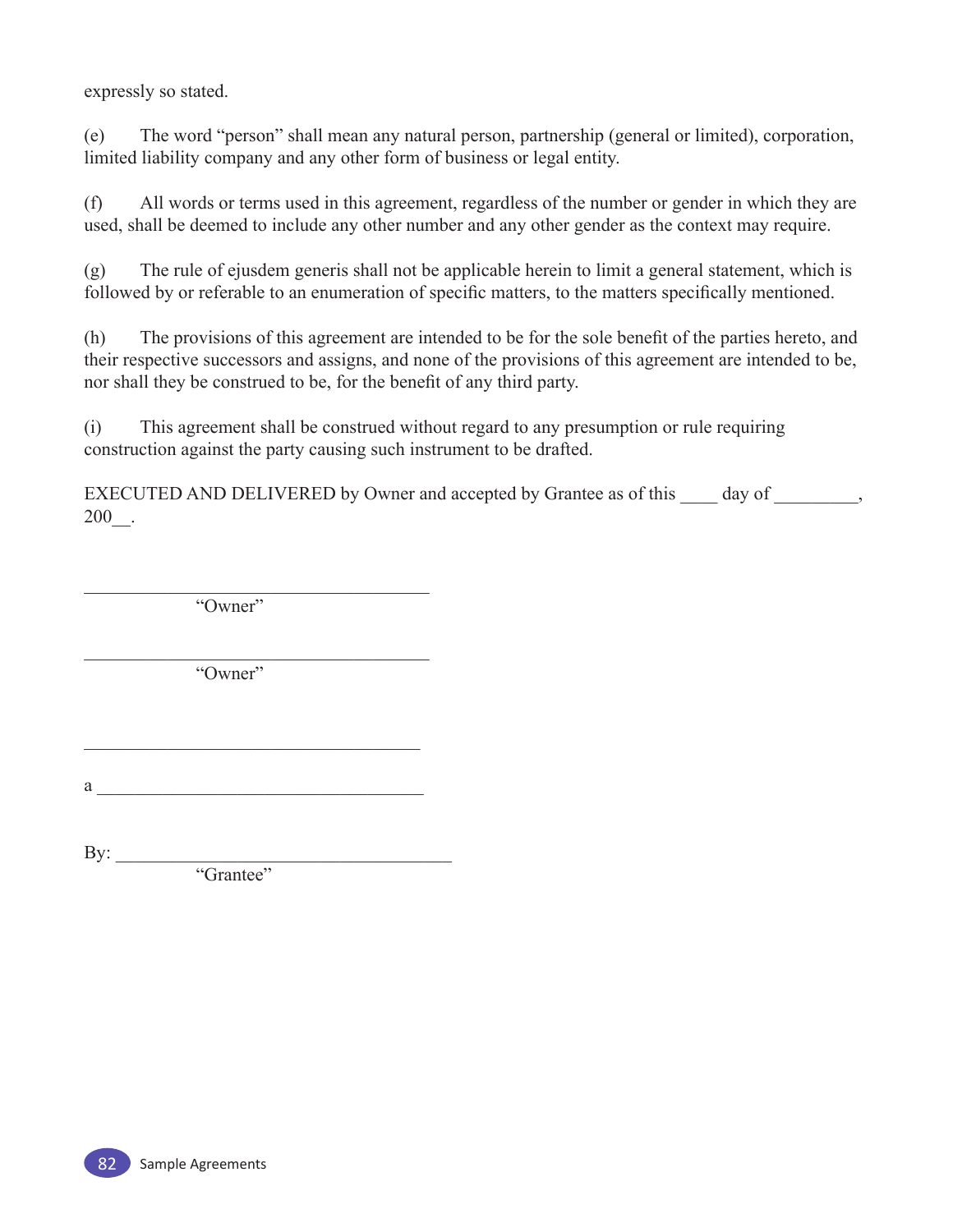# **RECEIPT OF ESCROW AGENT**

| The undersigned,                                                                        |               | , Escrow Agent under the above and                                                                     |  |  |
|-----------------------------------------------------------------------------------------|---------------|--------------------------------------------------------------------------------------------------------|--|--|
| foregoing Option to Purchase Real Estate, does hereby acknowledge receipt of the sum of |               |                                                                                                        |  |  |
|                                                                                         | Dollars $(\$$ | from the above named Grantee, which sum                                                                |  |  |
|                                                                                         |               | constitutes the option money under said option, and the undersigned hereby agrees to hold and disburse |  |  |
|                                                                                         |               | said sum and all additional sums of option money hereafter received for any extension of said option,  |  |  |
|                                                                                         |               | in accordance with the terms and conditions of the foregoing option, and the undersigned does hereby   |  |  |
| accept the appointment as Escrow Agent under said option.                               |               |                                                                                                        |  |  |

| Dated this | day of |  | 200 |  |
|------------|--------|--|-----|--|
|            |        |  |     |  |

"Escrow Agent"

| Printed: |
|----------|
|----------|

 $\mathcal{L}_\text{max}$  , and the set of the set of the set of the set of the set of the set of the set of the set of the set of the set of the set of the set of the set of the set of the set of the set of the set of the set of the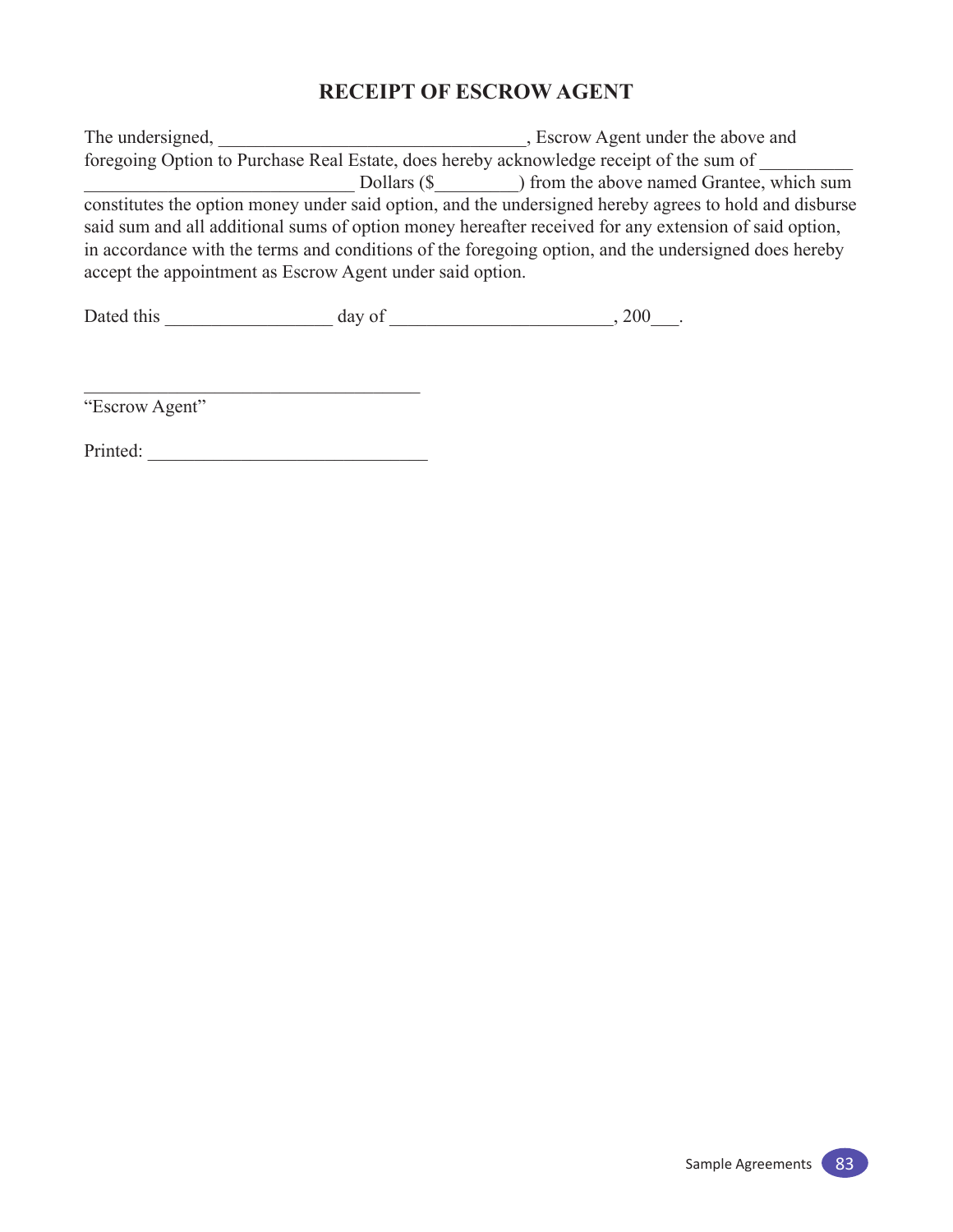# **MEMORANDUM OF OPTION**

|                                                                           |           | THIS MEMORANDUM WITNESSETH, that for valuable consideration, ___________________                                                                                                                                                                |  |
|---------------------------------------------------------------------------|-----------|-------------------------------------------------------------------------------------------------------------------------------------------------------------------------------------------------------------------------------------------------|--|
|                                                                           |           |                                                                                                                                                                                                                                                 |  |
|                                                                           |           |                                                                                                                                                                                                                                                 |  |
|                                                                           |           |                                                                                                                                                                                                                                                 |  |
|                                                                           |           |                                                                                                                                                                                                                                                 |  |
|                                                                           |           |                                                                                                                                                                                                                                                 |  |
|                                                                           |           |                                                                                                                                                                                                                                                 |  |
|                                                                           |           | $\frac{1}{20}$ , to purchase that certain $\frac{1}{20}$ acre tract of land over and located in $\frac{20}{20}$ , to purchase that certain $\frac{1}{20}$ acre tract of land owned by Owner particularly described in Exhibit "A" attached here |  |
|                                                                           |           |                                                                                                                                                                                                                                                 |  |
|                                                                           |           |                                                                                                                                                                                                                                                 |  |
|                                                                           |           |                                                                                                                                                                                                                                                 |  |
|                                                                           |           | additional consideration to Owner as provided in the option. Grantee has the right to assign said option                                                                                                                                        |  |
| either before or after notice of intent to exercise this option is given. |           |                                                                                                                                                                                                                                                 |  |
|                                                                           |           |                                                                                                                                                                                                                                                 |  |
|                                                                           |           | Reference is hereby made to the Option to Purchase Real Estate executed and delivered by Owner to                                                                                                                                               |  |
|                                                                           |           |                                                                                                                                                                                                                                                 |  |
|                                                                           |           | option, all of which are incorporated herein by this reference. This Memorandum is executed by the                                                                                                                                              |  |
|                                                                           |           | parties and shall be recorded for the purpose of giving notice of Grantee's right and option to purchase                                                                                                                                        |  |
| the above described real estate pursuant to the terms of said option.     |           |                                                                                                                                                                                                                                                 |  |
|                                                                           |           |                                                                                                                                                                                                                                                 |  |
|                                                                           |           |                                                                                                                                                                                                                                                 |  |
| "Owner"                                                                   |           |                                                                                                                                                                                                                                                 |  |
|                                                                           |           |                                                                                                                                                                                                                                                 |  |
| Printed:                                                                  |           |                                                                                                                                                                                                                                                 |  |
|                                                                           |           |                                                                                                                                                                                                                                                 |  |
|                                                                           |           |                                                                                                                                                                                                                                                 |  |
|                                                                           | "Grantee" |                                                                                                                                                                                                                                                 |  |
| Printed:                                                                  |           |                                                                                                                                                                                                                                                 |  |
|                                                                           |           |                                                                                                                                                                                                                                                 |  |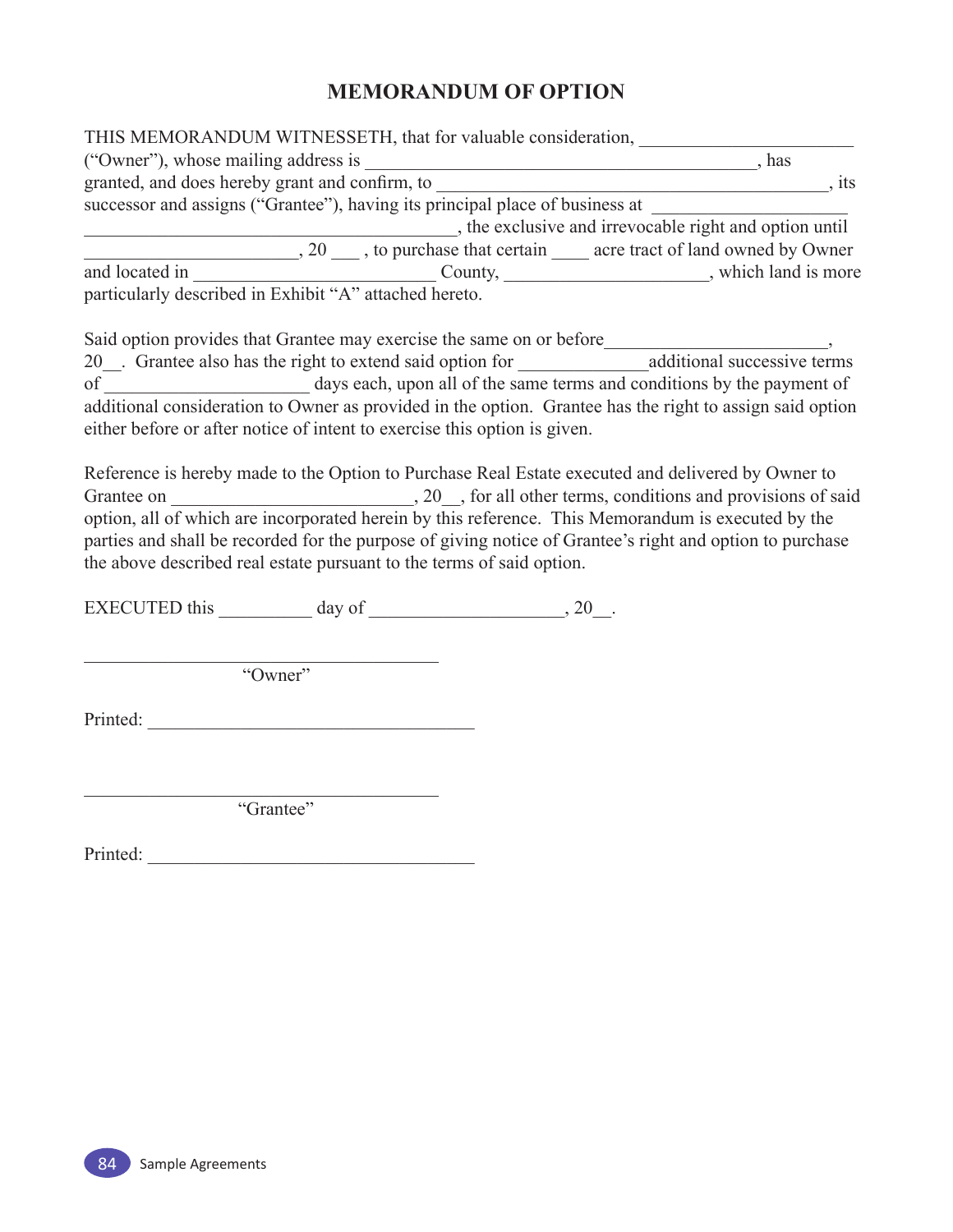## **[Acknowledgement for Owner]**

| <b>ACKHOWIEUgeIHEIH TOT OWHER</b>                                                                                                                                                |
|----------------------------------------------------------------------------------------------------------------------------------------------------------------------------------|
| $\begin{tabular}{c} \bf STATE OF \end{tabular}$                                                                                                                                  |
| $)$ SS:                                                                                                                                                                          |
|                                                                                                                                                                                  |
| Before me, a Notary Public in and for said County and State, personally appeared                                                                                                 |
|                                                                                                                                                                                  |
|                                                                                                                                                                                  |
|                                                                                                                                                                                  |
|                                                                                                                                                                                  |
| Notary Public                                                                                                                                                                    |
| My Commission expires:                                                                                                                                                           |
| My County of residence                                                                                                                                                           |
| <u> 1989 - Johann Barbara, martxa alemaniar a</u>                                                                                                                                |
| [Acknowledgement for Grantee]                                                                                                                                                    |
| $\begin{tabular}{c} \bf STATE OF \end{tabular}$                                                                                                                                  |
| $)$ SS:                                                                                                                                                                          |
|                                                                                                                                                                                  |
| Before me, a Notary Public in and for said County and State, personally appeared                                                                                                 |
|                                                                                                                                                                                  |
| and<br>execution of the foregoing instrument for and on behalf of said<br>execution of the foregoing instrument for and on behalf of said<br>execution.                          |
|                                                                                                                                                                                  |
|                                                                                                                                                                                  |
|                                                                                                                                                                                  |
| Notary Public                                                                                                                                                                    |
| My Commission expires:                                                                                                                                                           |
| My County of residence                                                                                                                                                           |
| This instrument prepared by:                                                                                                                                                     |
| I affirm, under penalties of perjury, that I have taken reasonable care to redact each Social Security<br>Number in this document, unless required by law.<br>(Name of Preparer) |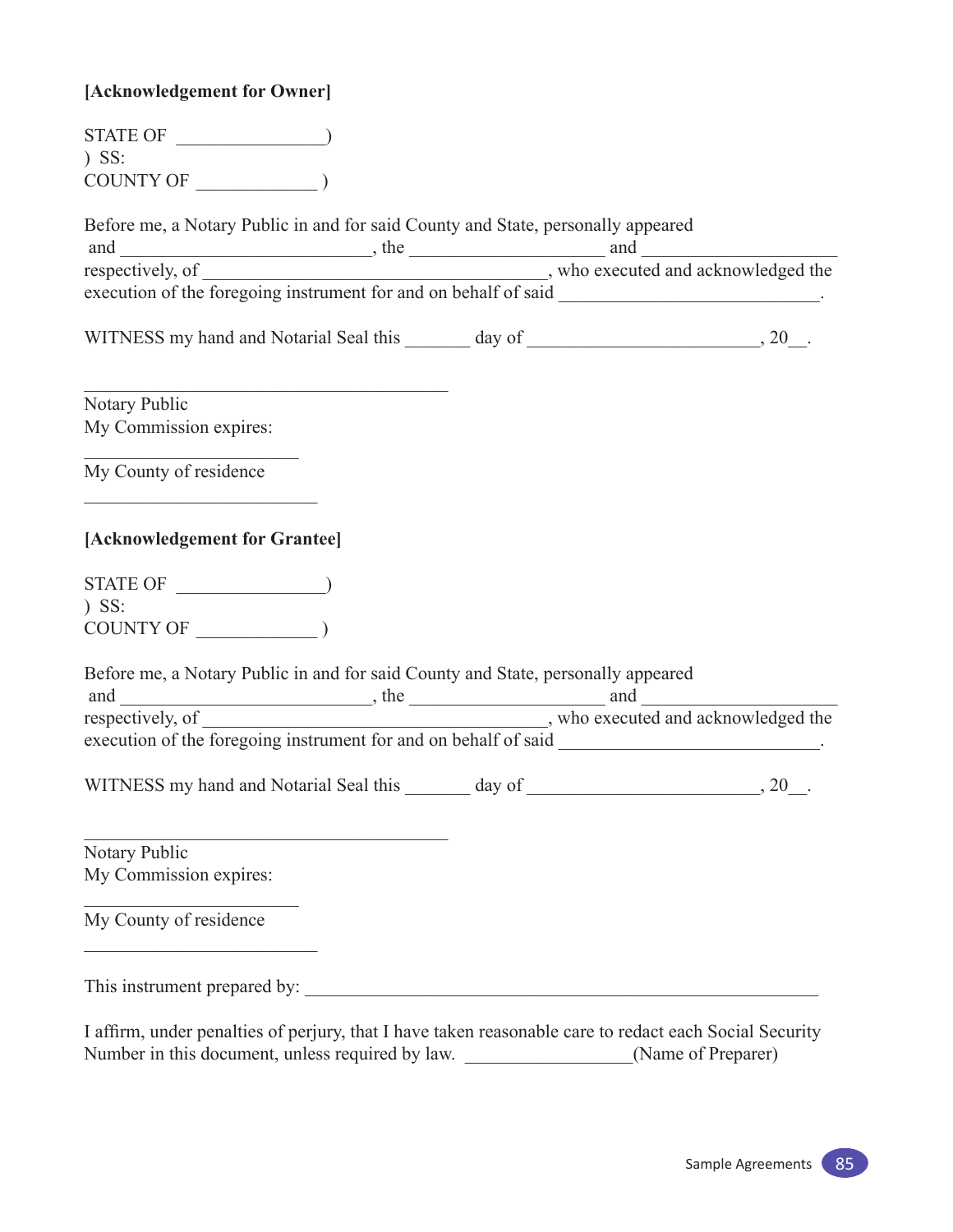# **NOTICE OF INTENT TO EXERCISE OF OPTION**

CERTIFIED MAIL: RETURN RECEIPT REQUESTED: Regular US Mail

(as set forth in Option Form)

 $\overline{\mathcal{L}}$  , which is a set of the set of the set of the set of the set of the set of the set of the set of the set of the set of the set of the set of the set of the set of the set of the set of the set of the set of th  $\overline{\mathcal{L}}$  , which is a set of the set of the set of the set of the set of the set of the set of the set of the set of the set of the set of the set of the set of the set of the set of the set of the set of the set of th  $\mathcal{L}_\text{max}$  , which is a set of the set of the set of the set of the set of the set of the set of the set of the set of the set of the set of the set of the set of the set of the set of the set of the set of the set of

> Re: Option to Purchase Real Estate dated \_\_\_\_\_\_\_\_\_\_\_\_\_\_\_\_\_\_\_, 20\_\_ [brief description of subject property]

Notice is hereby given that the undersigned is hereby intending to exercise its option to purchase the above described real estate in accordance with the terms of the option agreement executed on  $\frac{1}{20}$ , 20\_.

 $\mathcal{L}_\text{max}$  , which is a set of the set of the set of the set of the set of the set of the set of the set of the set of the set of the set of the set of the set of the set of the set of the set of the set of the set of

Very truly yours,

Buyer under Option

cc:

[include any required copy recipients under the Option]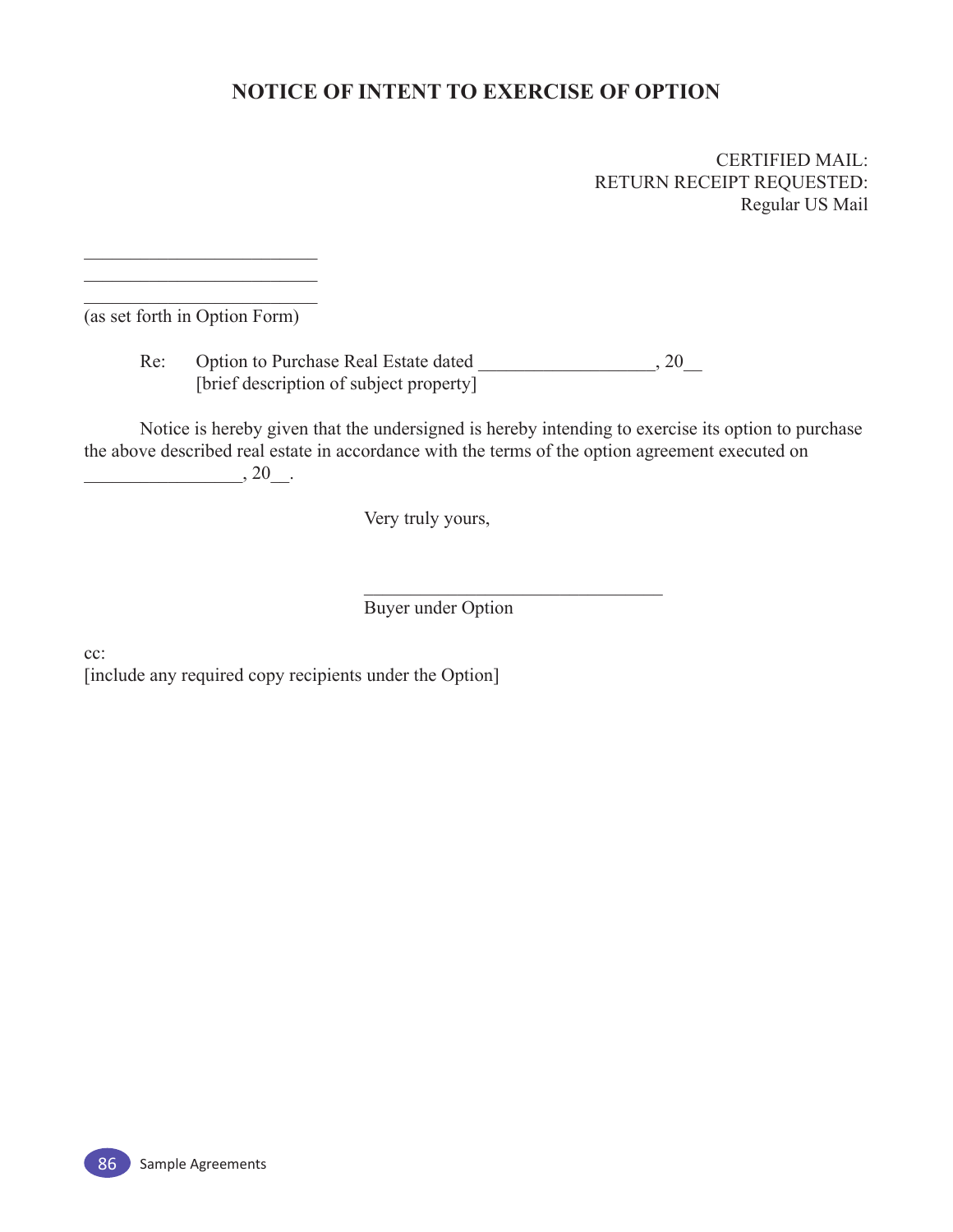# **DECLARATION OF TRUST AND LAND TRUST AGREEMENT**

THIS AGREEMENT AND DECLARATION OF TRUST Is made and entered into this \_\_\_\_\_ day of  $\Box$ , 20  $\Box$ , by and between,  $\Box$ 

as Grantors and Beneficiaries, (hereinafter referred to as the "Beneficiaries", whether one or more, which designation shall include all successors in interest of any Beneficiary), and

\_\_\_\_\_\_\_\_\_\_\_\_\_\_\_\_\_\_\_\_\_\_\_ as Trustee, of the \_\_\_\_\_\_\_\_\_\_\_\_\_\_\_\_\_\_\_\_\_\_\_\_\_\_\_\_\_\_\_\_\_\_ Land Trust whose address is  $\blacksquare$ "Trustee", which designation shall include all successor trustees). IT IS MUTUALLY AGREED AS FOLLOWS:

1. Trust Property. The Beneficiaries are about to convey or cause to be conveyed to the Trustee by deed, absolute in form, the property described in the attached Exhibit "A", which said property shall be held by the Trustee, in trust, for the following uses and purposes, under the terms of this Agreement and shall be hereinafter referred to as the "Trust Property".

2. Consideration. No consideration was paid by Trustee for such conveyance. The conveyance will be accepted and will be held by Trustee subject to all existing encumbrances, easements, restrictions or other clouds or claims against the title thereto, whether the same are of record or otherwise. The property will be held on the trusts, terms and conditions and for the purposes hereinafter set forth, until the whole of the trust estate is conveyed, free of this trust, as hereinafter provided.

3. Beneficiaries. The persons named in the attached Exhibit "B" are the Beneficiaries of this Trust, and as such, shall be entitled to all of the earnings, avails and proceeds of the Trust Property according to their interests set opposite their respective names.

4. Interests. The interests of the Beneficiaries shall consist solely of the following rights respecting the Trust Property:

a. The right to direct the Trustee to convey or otherwise deal with the title to the Trust Property as hereinafter set out.

b. The right to manage and control the Trust Property.

c. The right to receive the proceeds and avails from the rental, sale, mortgage, or other disposition of the Trust Property.

The foregoing rights shall be deemed to be personal property and may be assigned and otherwise transferred as such. No Beneficiary shall have any legal or equitable right, title or interest, as realty, in or to any real estate held in trust under this Agreement, or the right to require partition of that real estate, but shall have only the rights, as personally, set out above, and the death of a Beneficiary shall not terminate this Trust or in any manner affect the powers of the Trustee.

5. Powers of Trustee.

a. With the consent of the Beneficiary, the Trustee shall have authority to issue notes or bonds and to secure the payment of the same by mortgaging the whole or any part of the Trust Property; to borrow money, giving notes therefore signed by him in his capacity as Trustee; to invest such part of the capital and the profits therefrom and the proceeds of the sale of bonds and notes in such real estate, equities in real estate, and mortgages in real estate in the United States of America, as he may deem advisable.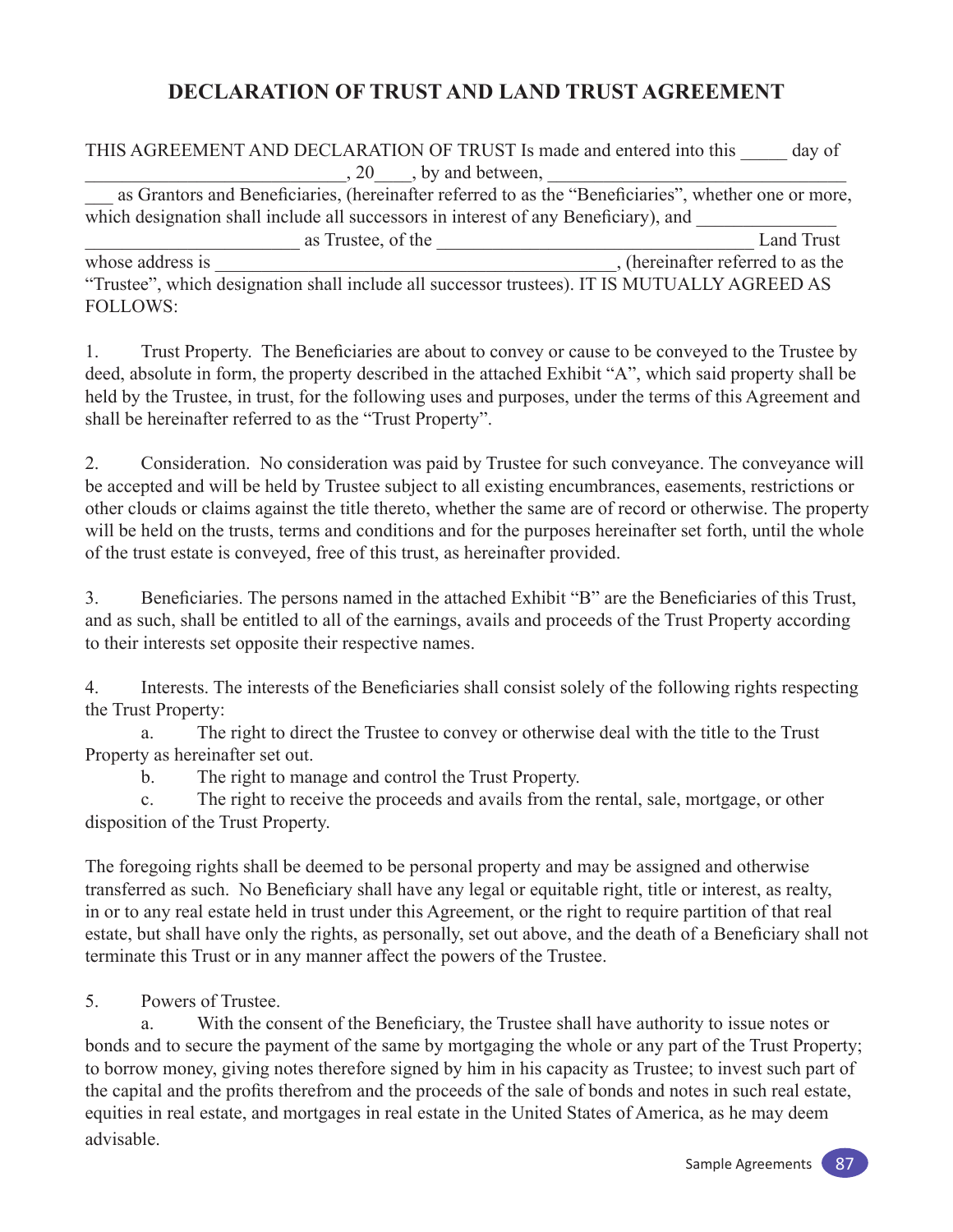b. With the consent of the Beneficiary, the Trustee shall have the authority to hold the legal title to all of the Trust Property, and shall have the exclusive management and control of the property as if he were the absolute owner thereof, and the Trustee is hereby given full power to do all things and perform all acts which in his judgment are necessary and proper for the protection of the Trust Property and for the interest of the Beneficiaries in the property of the Trust, subject to the restrictions, terms, and conditions herein set forth.

c. Without prejudice to the general powers conferred on the Trustee hereunder, it is hereby declared that the Trustee shall have the following powers, with the consent of the Beneficiaries:

(1) To purchase any real property for the Trust at such times and on such terms as may seem advisable; to assume mortgages upon the property.

(2) To sell at public auction or private sale, to barter, to exchange, or to dispose of otherwise, any part, or the whole of the Trust Property which may, from time to time form part of the Trust estate, subject to such restrictions and for such consideration for cash and for credit, and generally upon such terms and conditions as may seem judicious, to secure payment upon any loan or loans of the Trust, by mortgage with or without power of sale, and to include such provisions, terms, and conditions as may seem desirable.

(3) To rent or lease the whole or any part of the Trust Property for long or short terms, but not for terms exceeding the term of the Trust then remaining.

(4) To repair, alter, tear down, add to, or erect any building or buildings upon land belonging to the Trust; to fill, grade, drain, improve, and otherwise develop any land belonging to the Trust; to carry on, operate, or manage any building, apartment house, or hotel belonging to the Trust.

(5) To make, execute, acknowledge, and deliver all deeds, releases, mortgages, leases, contracts, agreements, instruments, and other obligations of whatsoever nature relating to the Trust Property, and generally to have full power to do all things and perform all acts necessary to make the instruments proper and legal.

(6) To collect notes, obligations, dividends, and all other payments that may be due and payable to the Trust; to deposit the proceeds thereof, as well as any other moneys from whatsoever source they may be derived, in any suitable bank or depository, and to draw the same from time to time for the purposes herein provided.

(7) To pay all lawful taxes and assessments and the necessary expenses of the Trust; to employ such officers, brokers, engineers, architects, carpenters, contractors, agents, counsel, and such other persons as may seem expedient, to designate their duties and fix their compensation; to fix a reasonable compensation for their own services to the Trust, as organizers thereof.

(8) To represent the Trust and the Beneficiaries in all suits and legal proceedings **relating**  to the Trust Property in any court of law of equity, or before any other bodies or tribunals; to begin suits and to prosecute them to final judgment or decree; to compromise claims or suits, and to submit the same to arbitration when, in his judgment, such course is necessary or proper.

(9) To arrange and pay for and keep in force in the name and for the benefit of the Trustee, such insurance as the Trustee may deem advisable, in such companies, in such amounts, and against such risks as determined necessary by the Trustee.

6. Duties of Trustee. It shall be the duty of the Trustee in addition to the other duties herein imposed upon him:

a. To keep a careful and complete record of all the beneficial interests in the Trust Property with the name and residence of the person or persons owning such beneficial interest, and such other items as he may deem of importance or as may be required by the Beneficiaries.

b. To keep careful and accurate books showing the receipts and disbursements of the

88 Sample Agreements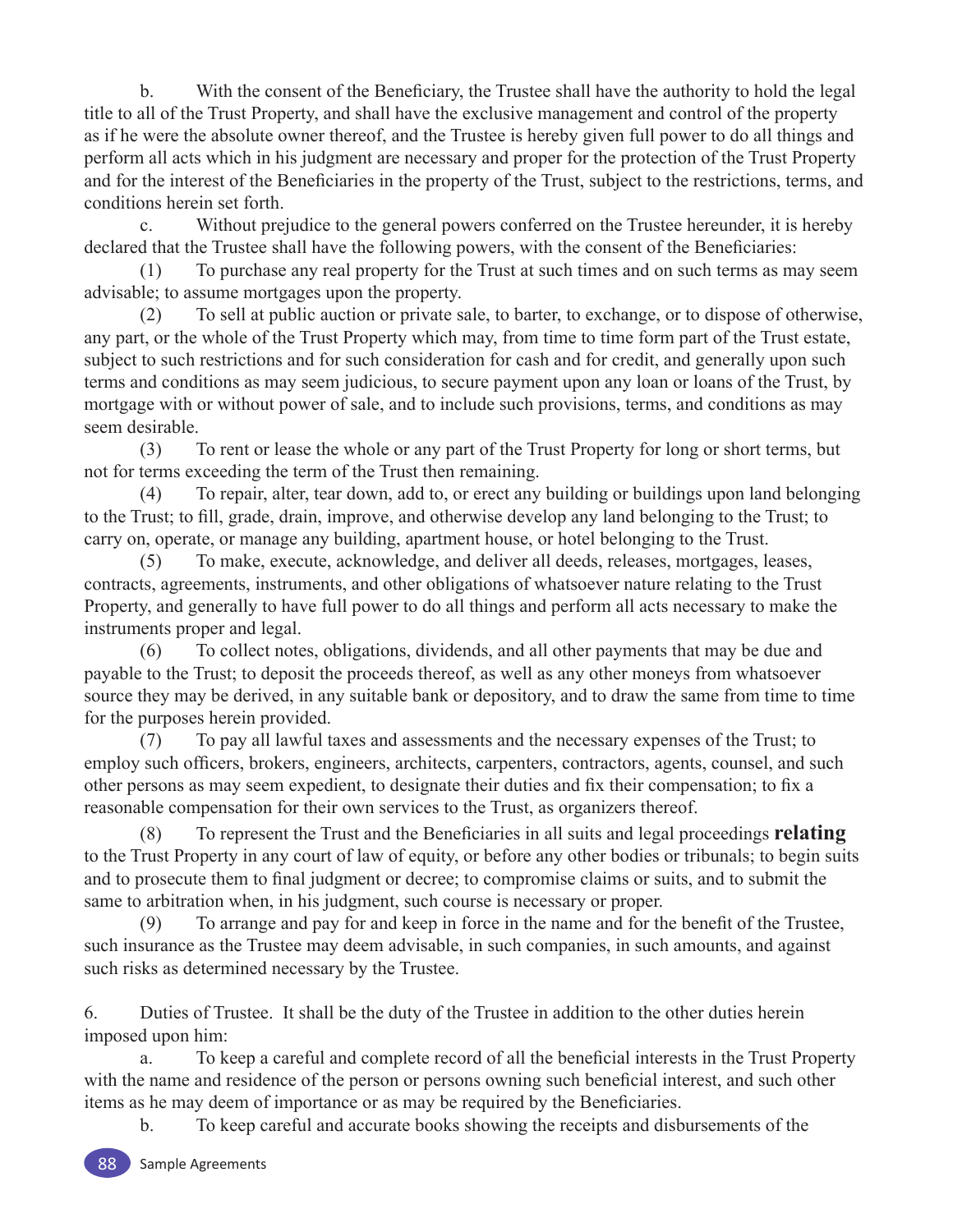Trust and also of the Trust Property, and such other items as he may deem of importance or as the Beneficiaries hereunder may require.

c. To keep books of the Trust open to the inspection of the Beneficiaries at such reasonable times at the main office of the Trust as they may appoint.

d. To furnish the Beneficiaries at special meetings at which the same shall be requested a careful, accurate, written report of his transactions as Trustee hereunder, of the financial standing of the Trust, and of such other information concerning the affairs of the Trust as they shall request.

e. To sell the Trust Property and distribute the proceeds therefrom:

(1) If any property shall remain in trust under this Agreement for a term which exceeds that allowed under applicable state law, the Trustee forthwith shall sell same at public sale after a reasonable public advertisement and reasonable notice to the Beneficiaries and, after deducting his reasonable fees and expenses, he shall divide the proceeds of the sale among the Beneficiaries as their interests may then appear, without any direction or consent whatsoever, or

(2) To transfer, set over, convey and deliver to all the then Beneficiaries of this Trust their respective undivided interests in any non-divisible assets, or

(3) To transfer, set over and deliver all of the assets of the Trust to its Beneficiaries, in their respective proportionate shares, at any time when the assets of the Trust consist solely of cash.

7. Compensation of Trustee. The Beneficiaries jointly and severally agree that the Trustee shall receive the sum of \$ per month for his services as Trustee hereunder.

8. Liability of Trustee. The Trustee and his successor as Trustee shall not be required to give a bond, and each Trustee shall be liable only for his own acts and then only as a result of his own gross negligence or bad faith.

9. Removal of Trustee. The Beneficiaries shall have the power to remove a Trustee from his office or appoint a successor to succeed him.

10. Resignation and Successor.

a. Any Trustee may resign his office with \_\_\_\_\_\_\_\_\_\_\_\_ (\_\_) days written notice to Beneficiaries and Beneficiaries shall proceed to elect a new Trustee to take the place of the Trustee who had resigned, but the resignation shall not take effect until a certificate thereof, signed, sealed, and acknowledged by the Trustee, and a certificate of the election of the new Trustee, signed and sworn to by the Beneficiaries and containing an acceptance of the office, signed and acknowledged by the new Trustee, shall have been procured in a form which is acceptable for recording in the registries of deeds of all the counties in which properties held under this instrument are situated. If the Beneficiaries shall fail to elect a new Trustee within  $\qquad \qquad$  ) days after the resignation, then the Trustee may petition any appropriate court in this state to accept his resignation and appoint a new Trustee.

b. Any vacancy in the office of Trustee, whether arising from death or from any other cause not herein provided for, shall be filled within  $\qquad \qquad$  ) days from the date of the vacancy and the Beneficiaries shall proceed to elect a new Trustee to fill the vacancy, and immediately thereafter shall cause to be prepared a certificate of the election containing an acceptance of the office, signed, sealed, and acknowledged by the new Trustee, which shall be in a form acceptable for recording in the registries of deeds of all the counties in which properties held under this instrument are situated.

c. Whenever a new Trustee shall have been elected or appointed to the office of Trustee and shall have assumed the duties of office, he shall succeed to the title of all the properties of the Trust and shall have all the powers and be subject to all the restrictions granted to or imposed upon the Trustee by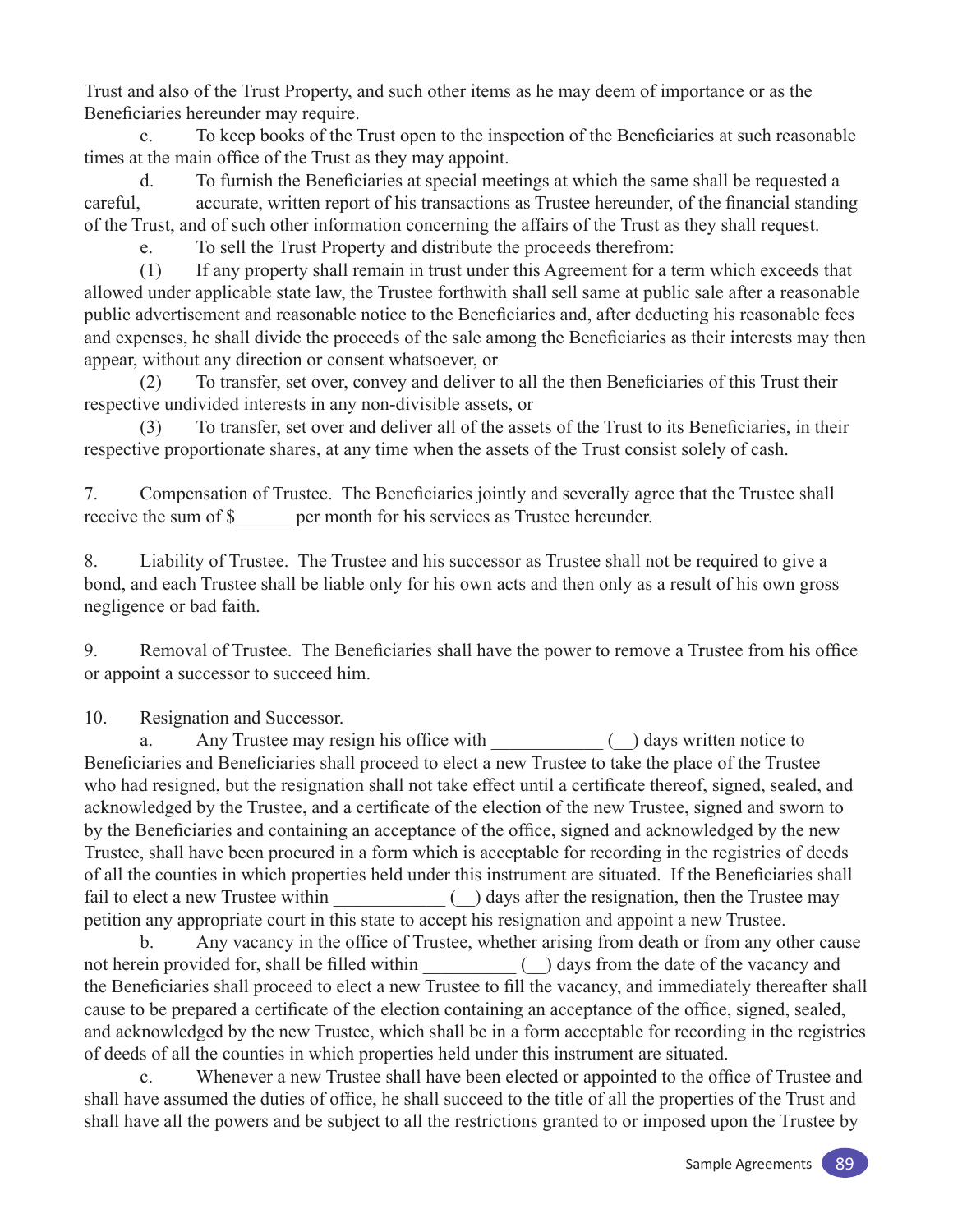this agreement, and every Trustee shall have the same powers, rights, and interests regarding the Trust Property, and shall be subject to the same restrictions and duties as the original Trustee, except as the same shall have been modified by amendment, as herein provided for.

d. Notwithstanding any such resignation, the Trustee shall continue to have a lien on the Trust Property for all costs, expenses and attorney's fees incurred and for said Trustee's reasonable compensation.

11. Objects and Purposes of Trust. The objects and purposes of this Trust shall be to hold title to the Trust Property and to protect and conserve it until its sale or other disposition or liquidation. The Trustee shall not undertake any activity not strictly necessary to the attainment of the foregoing objects and purposes, nor shall the Trustee transact business within the meaning of applicable state law, or any other law, nor shall this Agreement be deemed to be, or create or evidence the existence of a corporation, de facto or de jure, or a Massachusetts Trust, or any other type of business trust, or an association in the nature of a corporation, or a co-partnership or joint venture by or between the Trustee and the Beneficiaries, or by or between the Beneficiaries.

12. Exculpation. The Trustee shall have no power to bind the Beneficiaries personally and, in every written contract he may enter into, reference shall be made to this declaration; and any person or corporation contracting with the Trustee, as well as any beneficiary, shall look to the funds and the Trust Property for payment under such contract, or for the payment of any debt, mortgage, judgment, or decree, or for any money that may otherwise become due or payable, whether by reason or failure of the Trustee to perform the contract, or for any other reason, and neither the Trustee nor the Beneficiaries shall be liable personally therefore.

13. Dealings with Trustee. No party dealing with the Trustee in relation to the Trust Property in any manner whatsoever, and, without limiting the foregoing, no party to whom the property or any part of it or any interest in it shall be conveyed, contracted to be sold, leased or mortgaged by the Trustee, shall be obliged to see to the application of any purchase money, rent or money borrowed or otherwise advanced on the property; to see that the terms of this Trust Agreement have been complied with; to inquire into the authority, necessity or expediency of any act of the Trustee; or be privileged to inquire into any of the terms of this Trust Agreement. Every deed, mortgage, lease or other instrument executed by the Trustee in relation to the Trust Property shall be conclusive evidence in favor of every person claiming any right, title or interest under the Trust that at the time of its delivery the Trust created under this Agreement was in full force and effect; and that instrument was executed in accordance with the terms and conditions of this Agreement and all its amendments, if any, and is binding upon all Beneficiaries under it; that the Trustee was duly authorized and empowered to execute and deliver every such instrument; if a conveyance has been made to a successor or successors in trust, that the successor or successors have been appointed properly and are vested fully with all the title, estate, rights, powers, duties and obligations of its, his or their predecessor in Trust.

14. Recording of Agreement. This Agreement shall not be placed on record in the county in which the Trust Property is situated, or elsewhere, but if it is so recorded, that recording shall not be considered as notice of the rights of any person under this Agreement derogatory to the title or powers of the Trustee.

15. Name of Trustee. The name of the Trustee shall not be used by the Beneficiaries in connection with any advertising or other publicity whatsoever without the written consent of the Trustee.

90 Sample Agreements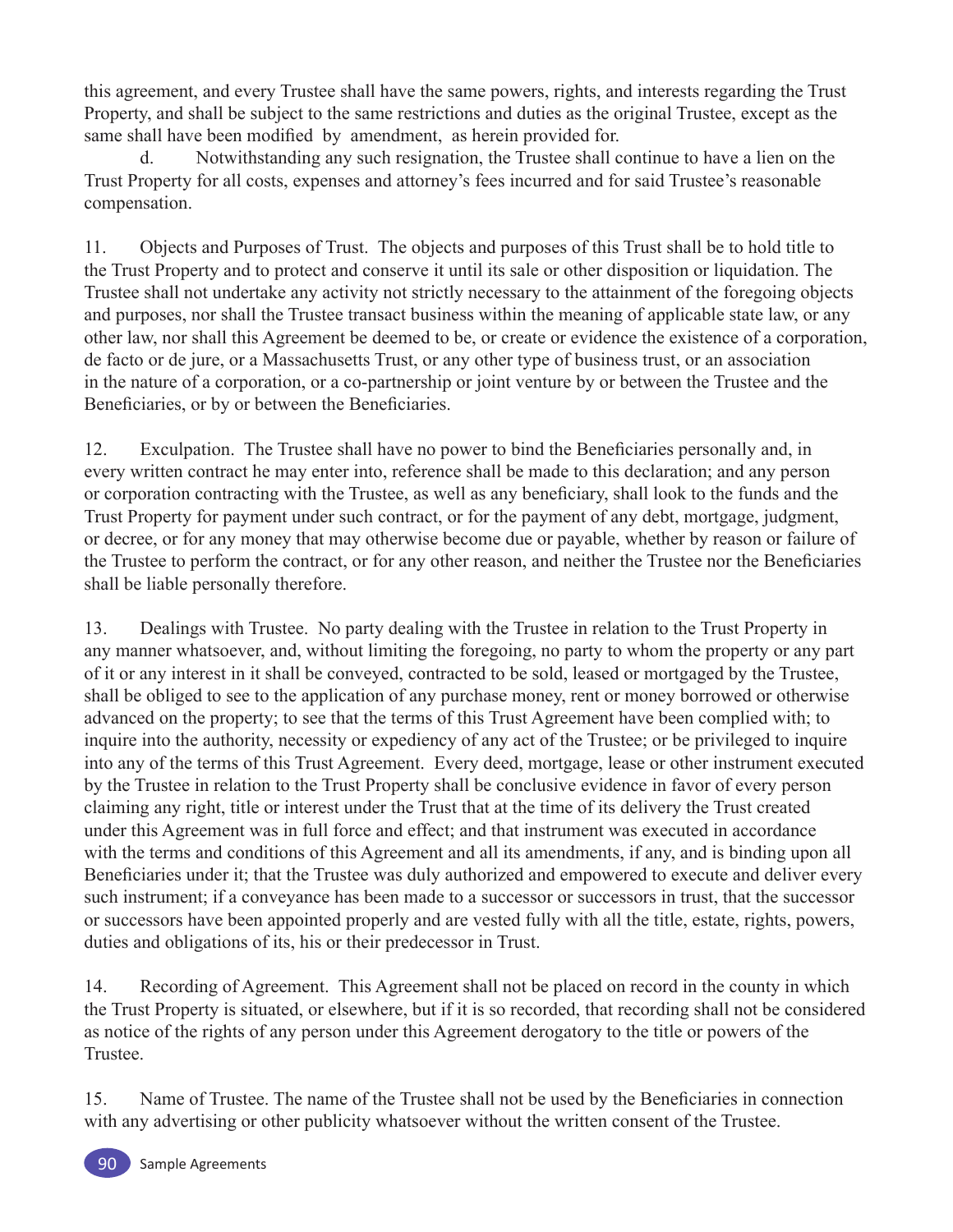16. Income Tax Returns. The Trustee shall be obligated to file any income tax returns with respect to the Trust, as required by law, and the Beneficiaries individually shall report and pay their share of income taxes on the earnings and avails of the Trust Property or growing out of their interest under this Trust.

17. Assignment. The interest of a Beneficiary, or any part of that interest, may be transferred only by a written assignment, executed in duplicate and delivered to the Trustee. The Trustee shall note its acceptance on the original and duplicate original of the assignment, retaining the original and delivering the duplicate original to the assignee as and for his or her evidence of ownership of a beneficial interest under this Agreement. No assignment of any interest under this Agreement, other than by operation of law, that is not so executed, delivered and accepted shall be valid without the written approval of all of the other Beneficiaries who possess the power of direction. No person who is vested with the power of direction, but who is not a Beneficiary under this Agreement, shall assign that power without the written consent of all the Beneficiaries.

18. Individual Liability of Trustee. The Trustee shall not be required, in dealing with the Trust Property or in otherwise acting under this Agreement, to enter into any individual contract or other individual obligation whatsoever; nor to make himself individually liable to pay or incur the payment of any damages, attorney's fees, fines, and penalties, forfeitures, costs, charges or other sums of money whatsoever. The Trustee shall have no individual liability or obligation whatsoever arising from his ownership, as Trustee, of the legal title to the Trust Property, or with respect to any act done or contract entered into or indebtedness incurred by him in dealing with the Trust Property or in otherwise acting under this Agreement, except only as far as the Trust Property and any trust funds in the actual possession of the Trustee shall be applicable to the payment and discharge of that liability or obligation.

19. Reimbursement and Indemnification of Trustee. If the Trustee shall pay or incur any liability to pay any money on account of this Trust, or incur any liability to pay any money on account of being made a party to any litigation as a result of holding title to Trust Property or otherwise in connection with this Trust, whether because of breach of contract, injury to person or property, fines or penalties under any law, or otherwise, the Beneficiaries, jointly and severally agree that on demand they will pay to the Trustee, with interest at the rate of  $\%$  per annum, all such payments made or liabilities incurred by the Trustee, together with his expenses, including reasonable attorney's fees, and that they will indemnify and hold the Trustee harmless of and from any and all payments made or liabilities incurred by him for any reason whatsoever as a result of this Agreement; and all amounts so paid by the Trustee, as well as his compensation under this Agreement, shall constitute a lien on the Trust Property. The Trustee shall not be required to convey or otherwise deal with the Trust property as long as any money is due to the Trustee under this Agreement; nor shall the Trustee be required to advance or pay out any money on account of this Trust or to prosecute or defend any legal proceedings involving this Trust or any property or interest under this Agreement unless he shall be furnished with sufficient funds or be indemnified to his satisfaction.

20. Entire Agreement. This Agreement contains the entire understanding between the parties and may be amended, revoked, or terminated only by written agreement signed by the Trustee and all of the Beneficiaries.

21. Governing Law. This agreement, and all transactions contemplated hereby, shall be governed by, construed and enforced in accordance with the laws of the State of The parties herein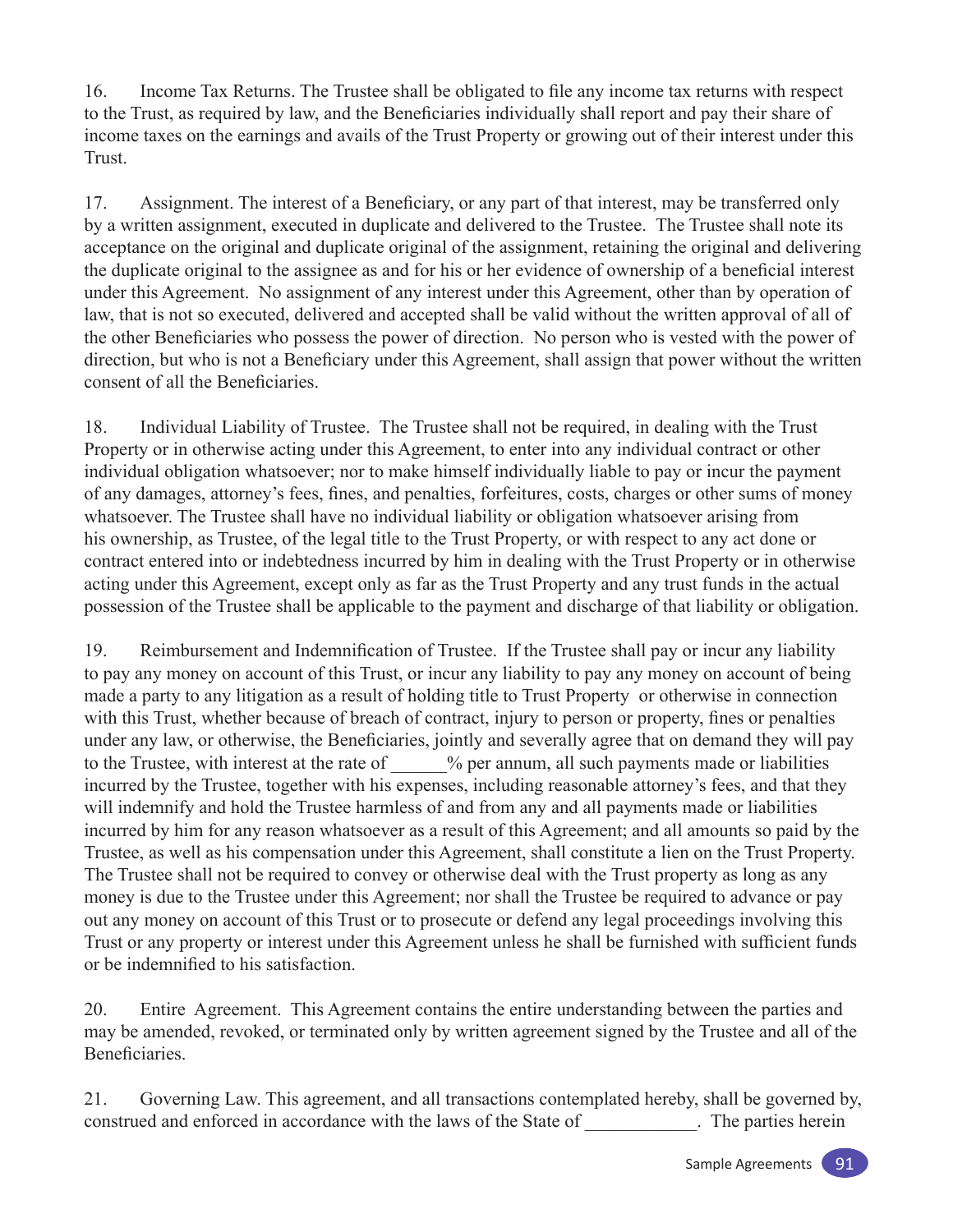waive trial by jury and agree to submit to the personal jurisdiction and venue of a court of subject matter jurisdiction located in County, State of Terminal County, State of Terminal State in the event that litigation results from or arises out of this Agreement or the performance thereof, the parties agree to reimburse the prevailing party's reasonable attorney's fees, court costs, and all other expenses, whether or not taxable by the court as costs, in addition to any other relief to which the prevailing party may be entitled. In such event, no action shall be entertained by said court or any court of competent jurisdiction if filed more than one year subsequent to the date the cause(s) of action actually accrued regardless of whether damages were otherwise as of said time calculable.

22. Binding Effect. The terms and conditions of this Agreement shall inure to the benefit of and be binding upon any successor trustee under it, as well as upon the executors, administrators, heirs, assigns and all other successors in interest of the Beneficiaries.

23. Trustee's Liability to Beneficiaries. The Trustee shall be liable to the Beneficiaries for the value of their respective beneficial interests only to the extent of the property held in Trust by him hereunder and the Beneficiaries shall enforce such liability only against the Trust Property and not against the Trustee personally.

24. Annual Statements. There shall be no annual meeting of the Beneficiaries, but the Trustee shall prepare an annual report of their receipts and disbursements for the fiscal year preceding, which fiscal year shall coincide with the calendar year, and a copy of the report shall be sent by mail to the Beneficiaries not later than of each year.

25. Termination. This trust may be terminated at any time by the Beneficiaries and with \_\_\_\_\_\_\_\_\_\_\_\_ (\_\_) days written notice of termination delivered to the Trustee, the Trustee shall execute any and all documents necessary to vest fee simple marketable title to any and all Trust Property in Beneficiaries.

IN WITNESS WHEREOF, the parties hereto have executed this agreement as of the day and year first above written.

| Witness: | Beneficiaries: |  |
|----------|----------------|--|
|          |                |  |
|          |                |  |
|          |                |  |
|          | Trustee:       |  |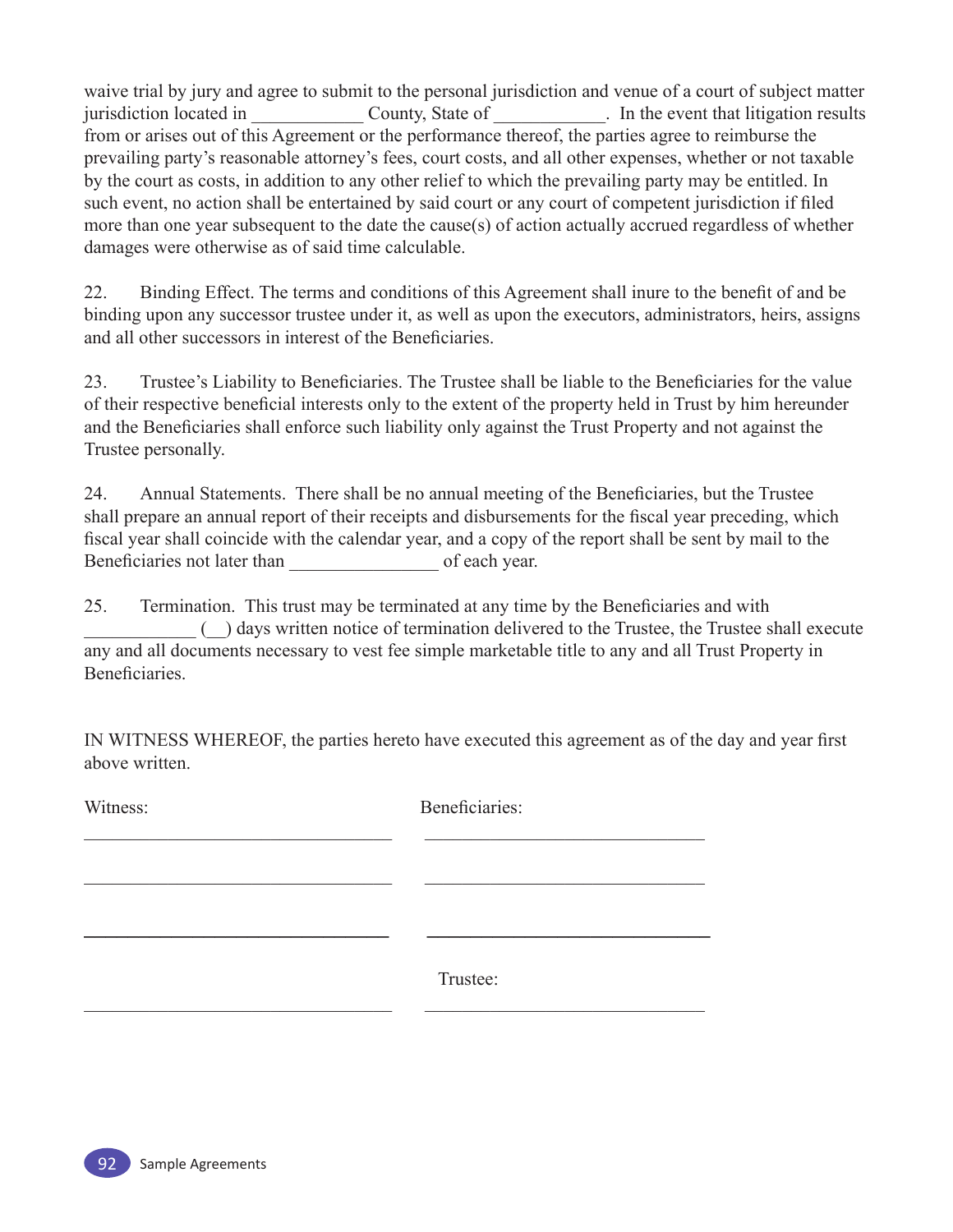## **DECLARATION OF TRUST AND LAND TRUST AGREEMENT**

# **EXHIBIT "A"**

Legal Description of Property: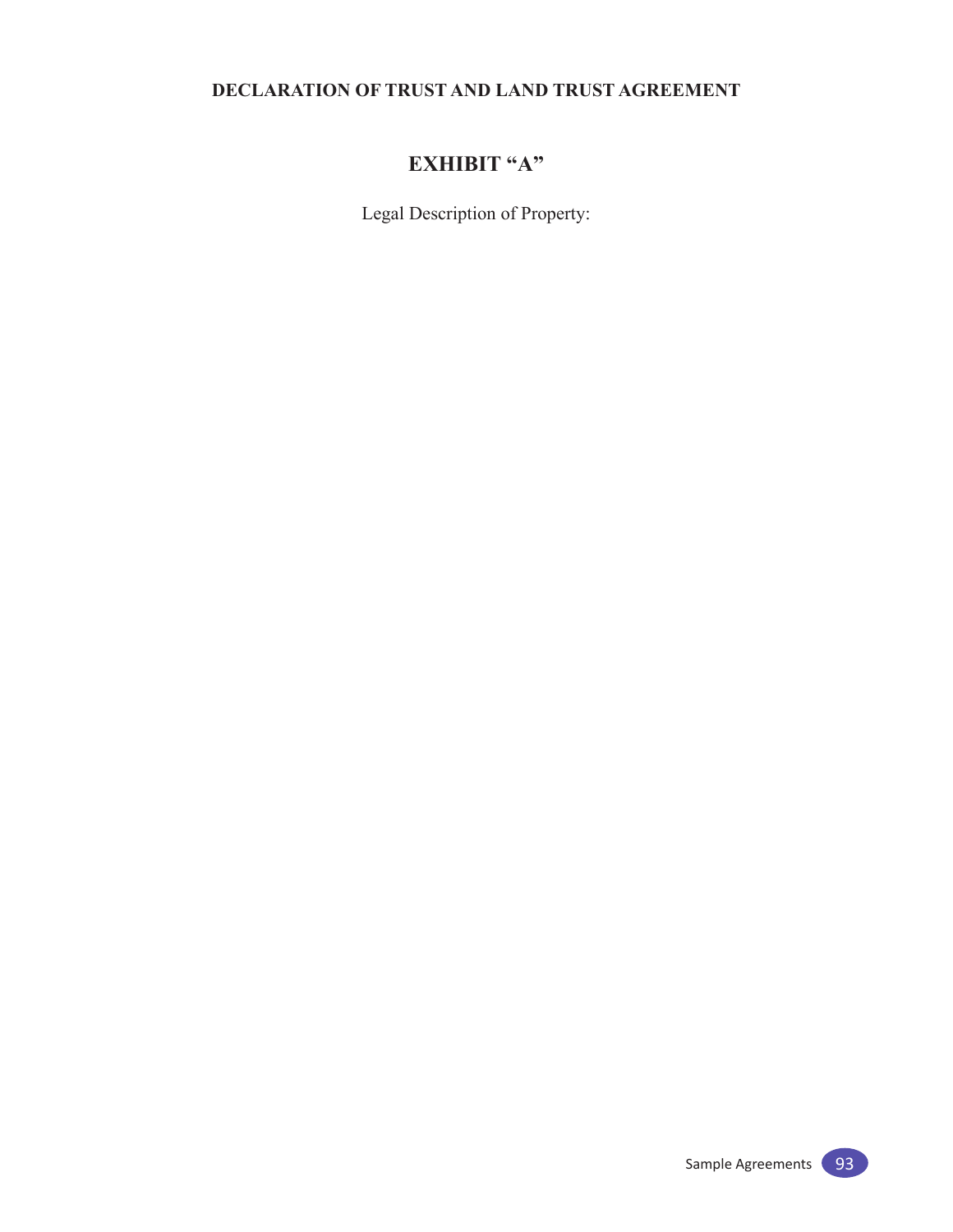## **DECLARATION OF TRUST AND LAND TRUST AGREEMENT**

#### **EXHIBIT "B"**

### BENEFICIAL INTEREST

| SELLER(S)                                                                                                                                                                                                                                                                                                                                                                                                                                                                                                                      | <b>ADDRESS</b>                                             | Interest $(\% )$ |
|--------------------------------------------------------------------------------------------------------------------------------------------------------------------------------------------------------------------------------------------------------------------------------------------------------------------------------------------------------------------------------------------------------------------------------------------------------------------------------------------------------------------------------|------------------------------------------------------------|------------------|
|                                                                                                                                                                                                                                                                                                                                                                                                                                                                                                                                |                                                            |                  |
| <u> 1980 - Johann John Stone, markin fizikar (</u>                                                                                                                                                                                                                                                                                                                                                                                                                                                                             | <u> 1989 - Johann John Stoff, fransk politik (d. 1989)</u> |                  |
|                                                                                                                                                                                                                                                                                                                                                                                                                                                                                                                                |                                                            |                  |
| <b>ACKNOWLEDGEMENTS</b>                                                                                                                                                                                                                                                                                                                                                                                                                                                                                                        |                                                            |                  |
| $\begin{tabular}{c} \bf STATE OF \end{tabular} \begin{tabular}{c} \textbf{ \textcolor{red}{\bf{}} \textcolor{red}{\bf{}} \textcolor{red}{\bf{}} \textcolor{red}{\bf{}} \textcolor{red}{\bf{}} \textcolor{red}{\bf{}} \textcolor{red}{\bf{}} \textcolor{red}{\bf{}} \textcolor{red}{\bf{}} \textcolor{red}{\bf{}} \textcolor{red}{\bf{}} \textcolor{red}{\bf{}} \textcolor{red}{\bf{}} \textcolor{red}{\bf{}} \textcolor{red}{\bf{}} \textcolor{red}{\bf{}} \textcolor{red}{\bf{}} \textcolor{red}{\bf{}} \textcolor{red}{\bf{$ |                                                            |                  |
| COUNTY OF                                                                                                                                                                                                                                                                                                                                                                                                                                                                                                                      |                                                            |                  |
|                                                                                                                                                                                                                                                                                                                                                                                                                                                                                                                                |                                                            |                  |
| and known to me to be the person described in and who executed the foregoing instrument, and<br>acknowledged to and before me that he executed said instrument for the purposes therein expressed.                                                                                                                                                                                                                                                                                                                             |                                                            |                  |
| WITNESS my hand and official seal in the State and County aforesaid, this ______ day of<br>$\sim$ 20 $\sim$                                                                                                                                                                                                                                                                                                                                                                                                                    |                                                            |                  |
|                                                                                                                                                                                                                                                                                                                                                                                                                                                                                                                                | (SEAL)                                                     |                  |
| Notary Public                                                                                                                                                                                                                                                                                                                                                                                                                                                                                                                  |                                                            |                  |

My Commission Expires: \_\_\_\_\_\_\_\_\_\_\_\_\_\_\_\_\_\_\_\_\_\_\_\_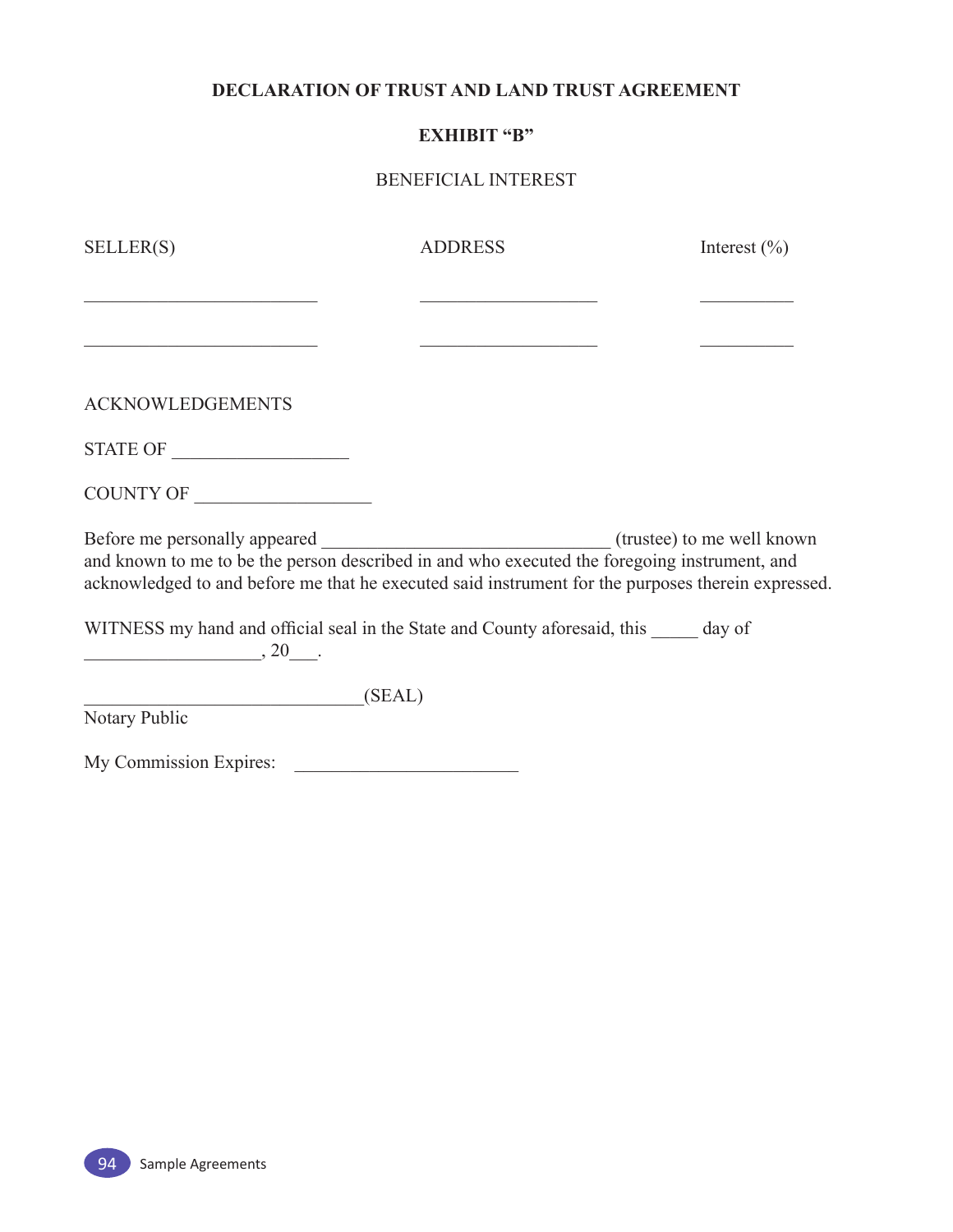# **WARRANTY DEED TO TRUSTEE**

| , for and in                                                                                                                                                                                                                                                                                                                                                                                                                                              |
|-----------------------------------------------------------------------------------------------------------------------------------------------------------------------------------------------------------------------------------------------------------------------------------------------------------------------------------------------------------------------------------------------------------------------------------------------------------|
|                                                                                                                                                                                                                                                                                                                                                                                                                                                           |
|                                                                                                                                                                                                                                                                                                                                                                                                                                                           |
|                                                                                                                                                                                                                                                                                                                                                                                                                                                           |
| day of                                                                                                                                                                                                                                                                                                                                                                                                                                                    |
|                                                                                                                                                                                                                                                                                                                                                                                                                                                           |
|                                                                                                                                                                                                                                                                                                                                                                                                                                                           |
|                                                                                                                                                                                                                                                                                                                                                                                                                                                           |
|                                                                                                                                                                                                                                                                                                                                                                                                                                                           |
| KNOW ALL MEN BY THESE PRESENTS, that<br>the Grantor(s), of the County of $\qquad$ and the State of<br>consideration of Ten and 00/100 (\$10.00), and other good and valuable considerations in hand paid, does<br>convey, grant, bargain, sell, convey, alien, remise, release, confirm and warrant unto<br>Land Trust and not personally under the provisions of a Trust Agreement dated the<br>20, the following described real estate in the County of |

Together with all the tenements, hereditaments and appurtenances thereto, belonging or in anywise appertaining.

To have and to hold the said premises in fee simple forever, with the appurtenances attached thereto upon the Trust and for the uses and purposes herein and in said Trust Agreement set for.

Full power and authority granted to said Trustee, with respect to the said premises or any part of it, and at any time or times, to subdivide said premises or any part thereof, to dedicate parks, streets, highways or alleys and to vacate any subdivision or part thereof, and to resubdivide said property as often as desired, to contract to sell, to grant options to purchase, to sell on any terms, to convey either with or without consideration, to donate, to mortgage, pledge or otherwise encumber said property, or any part thereof, to lease said property or any part thereof, from time to time, in possession or reversion by leases to commence now or later, and upon any terms and for any period or periods of time and to renew or extend leases upon any terms and for any period or periods of time and to amend, change, or modify leases and the terms and provisions thereof at any time hereafter, to contract, to make leases, to grant options to lease and options to renew leases and options to purchase the whole or any part of the reversion and to contract respecting the manner of fixing the amount of present or future renters, to partition or to exchange said property or any part thereof for other real or personal property, to grant easements or changes of any kind, to release, convey or assign any right, title or interest in or about or easement appurtenant to said premises or any part thereof, and to deal with said property and every part thereof in all other ways and for such other considerations as it would be lawful for any person owning the same to deal with the same, whether similar to or different from the ways above specified, at any time or times hereafter.

In No Case shall any party dealing with the said Trustee in relation to said premises, to whom said premises or any part thereof shall be conveyed, contracted to be sold, leased or mortgaged by said Trustee, be obliged to see to the application of any purchase money, rent, or money borrowed or advanced on said premises, or be obliged to see that the terms of this Trust have been complied with, or privileged to inquire into any of the terms of said Trust Agreement; and every deed, mortgage, lease or other instrument executed by said Trustee in relation to said real estate shall be conclusive evidence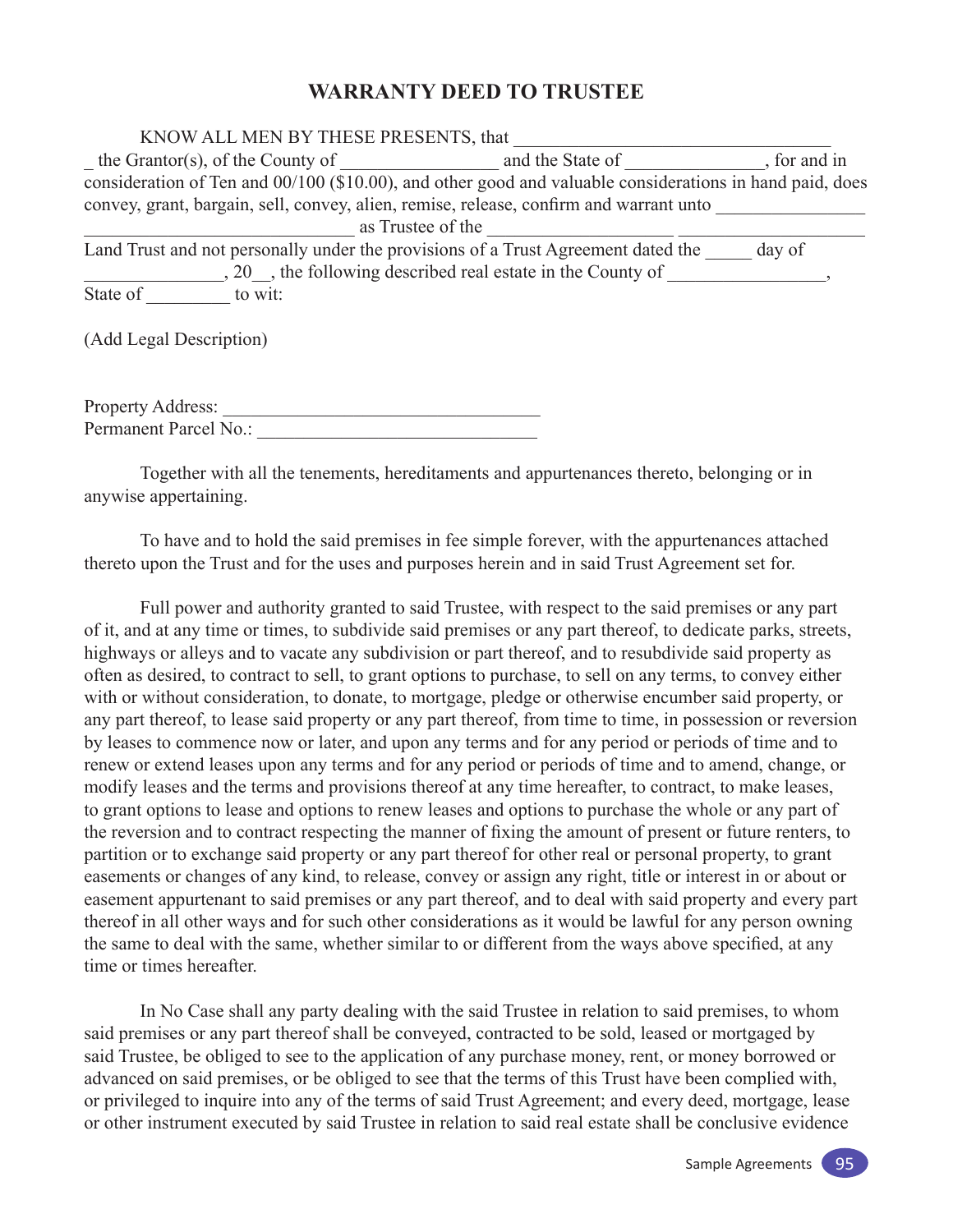in favor of every person relying upon or claiming under such conveyance, lease or other instrument, (a) that at the time of delivery thereof, the Trust created by this Indenture and by said Trust Agreement was in full force and effect, (b) that such conveyance or other instrument was executed in full accordance of the Trust's conditions and limitations contained herein and in said Trust Agreement or in some amendment thereof and binding upon all beneficiaries thereunder and (c) that said Trustee was duly authorized and empowered to execute and deliver every such deed, Trust deed, lease, mortgage or other instrument.

The Interest of each and every beneficiary hereunder and of all persons claiming under them or any of them shall be only in the earnings, avails, and proceeds arising from the sale for other disposition of said real estate, and such interest is hereby declared to be personal property. No beneficiary hereunder shall have any title or interest legal or equitable, in or to said real estate as such, but only an interest in the earnings, avails and proceeds thereof as aforesaid.

And the grantor hereby covenants with said grantee that the grantor is lawfully seized of said land in fee simple; that the grantor has good right and lawful authority to sell and convey said land; that the grantor hereby fully warrants the title to said land and will defend the same against the lawful claims of all persons whomsoever; and that said land is free of all encumbrances, except those of record and taxes accruing subsequent to \_\_\_\_\_\_\_\_\_\_\_\_\_\_\_\_, 20\_\_.

In Witness whereof, the said grantor(s) has (have) hereunto set his (their) hands and seals this day of,  $20$ , A.D.

Signed Sealed and Delivered in our Presence

WITNESS SIGNATURE

 $\_$  ,  $\_$  ,  $\_$  ,  $\_$  ,  $\_$  ,  $\_$  ,  $\_$  ,  $\_$  ,  $\_$  ,  $\_$  ,  $\_$  ,  $\_$  ,  $\_$  ,  $\_$  ,  $\_$  ,  $\_$  ,  $\_$  ,  $\_$  ,  $\_$ 

 $\_$  ,  $\_$  ,  $\_$  ,  $\_$  ,  $\_$  ,  $\_$  ,  $\_$  ,  $\_$  ,  $\_$  ,  $\_$  ,  $\_$  ,  $\_$  ,  $\_$  ,  $\_$  ,  $\_$  ,  $\_$  ,  $\_$  ,  $\_$  ,  $\_$ 

WITNESS SIGNATURE